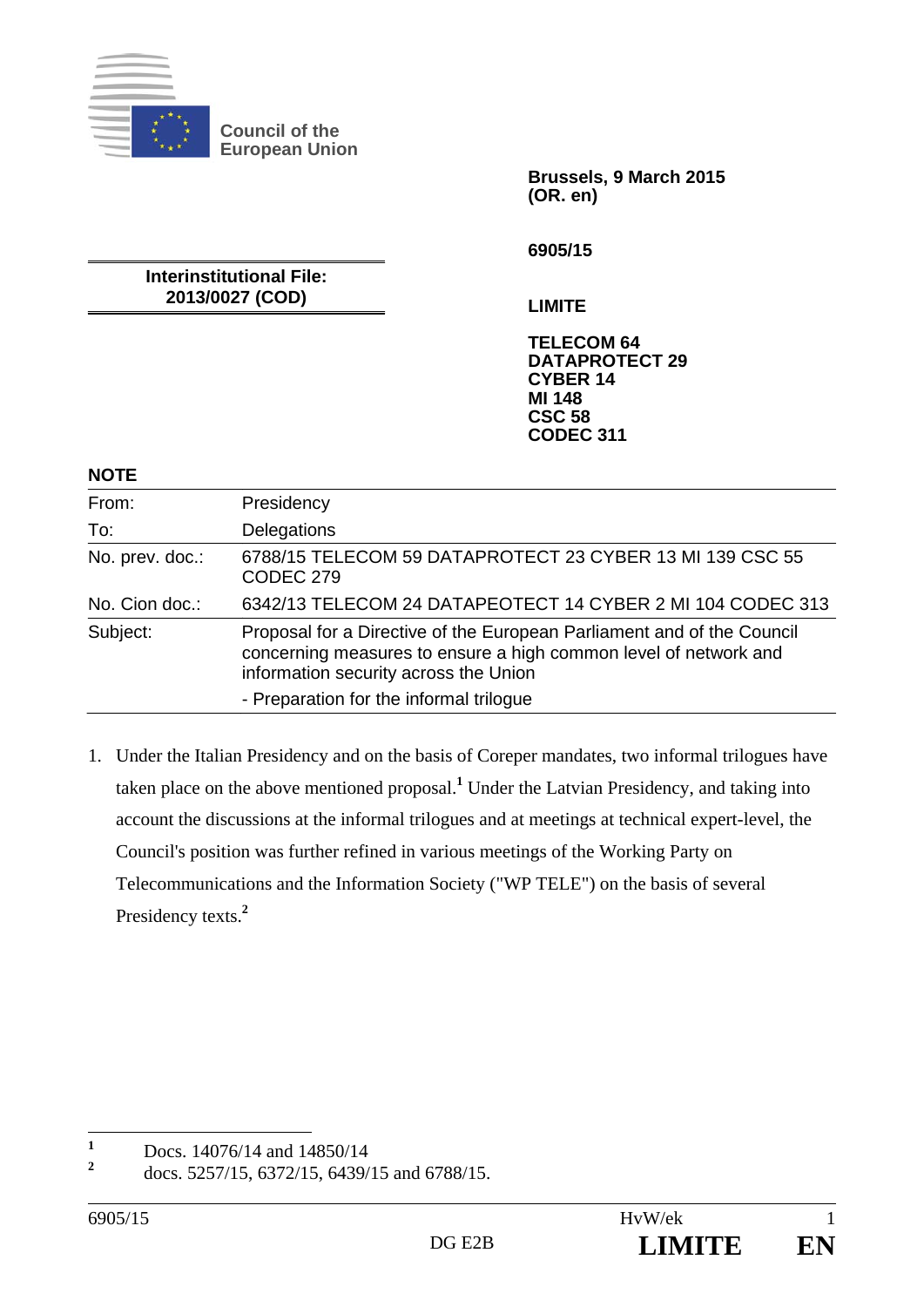- 2. The three main outstanding political issues in the proposal are the following:
	- On scope, there is broad agreement in the Council that the final decision on whether an entity meets the criteria of the Directive (i.e. falls within its scope) shall remain with the Member States (Article 3(8) in connection with Annex II). There is no support for the EP's position to agree on a 'fixed' list of entities/subsectors. An outstanding issue is whether the list of socalled 'Internet enablers'**<sup>3</sup>** in Annex II should be taken over from the Commission's proposal and what would be the implications in terms of jurisdiction and enforcement of the obligations of the proposal (Article 14 and 14(3) in particular).

With regard to the proposed subsectors<sup>4</sup> generally and to 'Internet enablers' specifically, which would fall within the scope of the Directive, delegations regret that the Commission's proposal and its impact assessment do not provide all the necessary elements to make informed decisions in this respect, i.e. definitions are lacking, the criteria for measuring and comparing the degree of public 'essentiality' of services within these subsectors are missing and it is unclear whether or to which extent these subsectors are already subject to sectorspecific risk assessment and notification requirements. For this reason, some delegations have misgivings about the inclusion of one or the other subsector, e.g. maritime transport, or believe that the text referring to these subsectors needs improvement, e.g. the health sector.

 On cooperation, there is broad support in the Council for the establishment of a Cooperation Group at a policy level (Article 8a) and of a network of Computer Security Incident Response Teams (CSIRTs) at an operational level (Article 8b) as a first important step of building trust and confidence between Member States in the area of network and information security. Although the EP could accept the proposed architecture, agreement needs to be reached on the level of ambition these bodies should have, particularly with regard to operational cooperation.

 **3**

 <sup>&#</sup>x27;Internet enablers' include e-commerce platforms, Internet payment gateways, social networks, search engines, cloud computing services and application stores.

**<sup>4</sup>** 'Apart from Internet enablers', the Commission proposes to include the following sectors/fields: energy, (air-, rail- and maritime-) transport, banking, financial market infrastructure, and the health sector.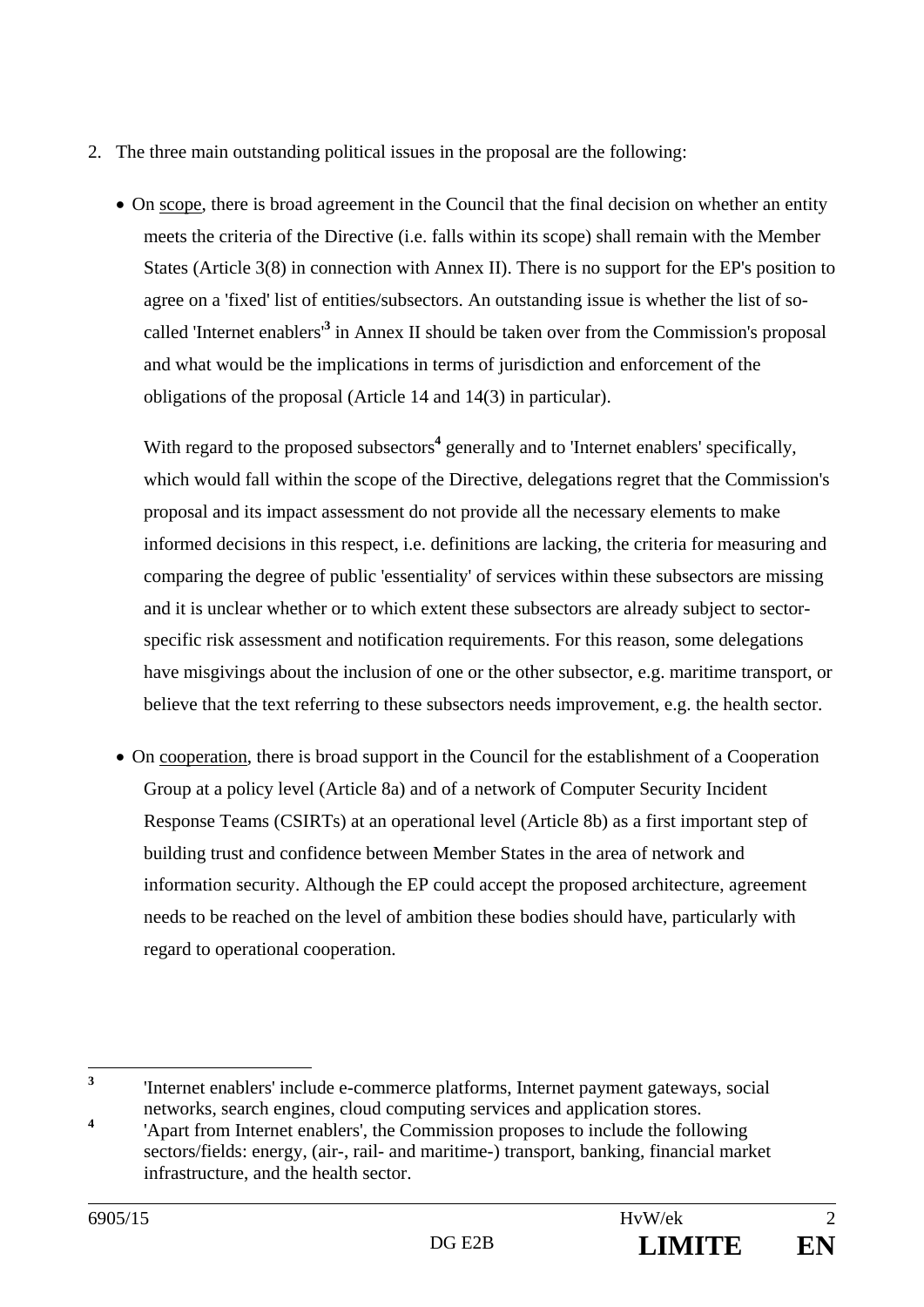- With regard to security requirements and incident notification (Article 14), the WP TELE refined the Council's position on the various dimensions related to these two issues, which will now need to be discussed in detail with the EP, including as regards compliance with security requirements (e.g. audits), notification mechanisms and modalities/criteria for and responsible authorities in (national and cross-border) incident notification.
- 3. According to the Presidency, the text in the 4th column of the attached 4-column document reflects the results of the intensive discussions held under the Latvian Presidency and shows the evolution of the Council's position as compared to the Coreper mandate, which was granted under the Italian Presidency, and to EP's position at first reading. The Presidency believes that the views of the Member States have merged to such an extent, that it would be appropriate to resume the talks with the EP on the basis of the text set out in the 4th column, which the Presidency intends to present to the EP as possible compromise solutions.
- 4. On the issue of the list of 'Internet enablers' in Annex II in relation to some of the operative provisions of the proposal, such as Articles 3(8) and 14, and taking into account the diverging views of delegations on this issue, the Presidency would propose to continue the talks with the EP and the Commission on this matter with an open mind, pending clarification of the issues mentioned under point 2 above. For this reason, the Presidency proposes not to *a priori* exclude any of the 'Internet enablers' proposed by the Commission and to identify together with the EP, and also on the basis of further information to be provided by the Commission, if and which listed 'Internet enablers' could be included in the scope of the Directive. In this regard, the Presidency's position will be guided by the Council's position taken in the previous Coreper mandate, where some, but not all, 'Internet enablers' were earmarked for inclusion in Annex II and which could possibly be the objective to be aimed for in a final agreement on the matter. The Presidency intends to get back to the Coreper on this prior to the trilogue.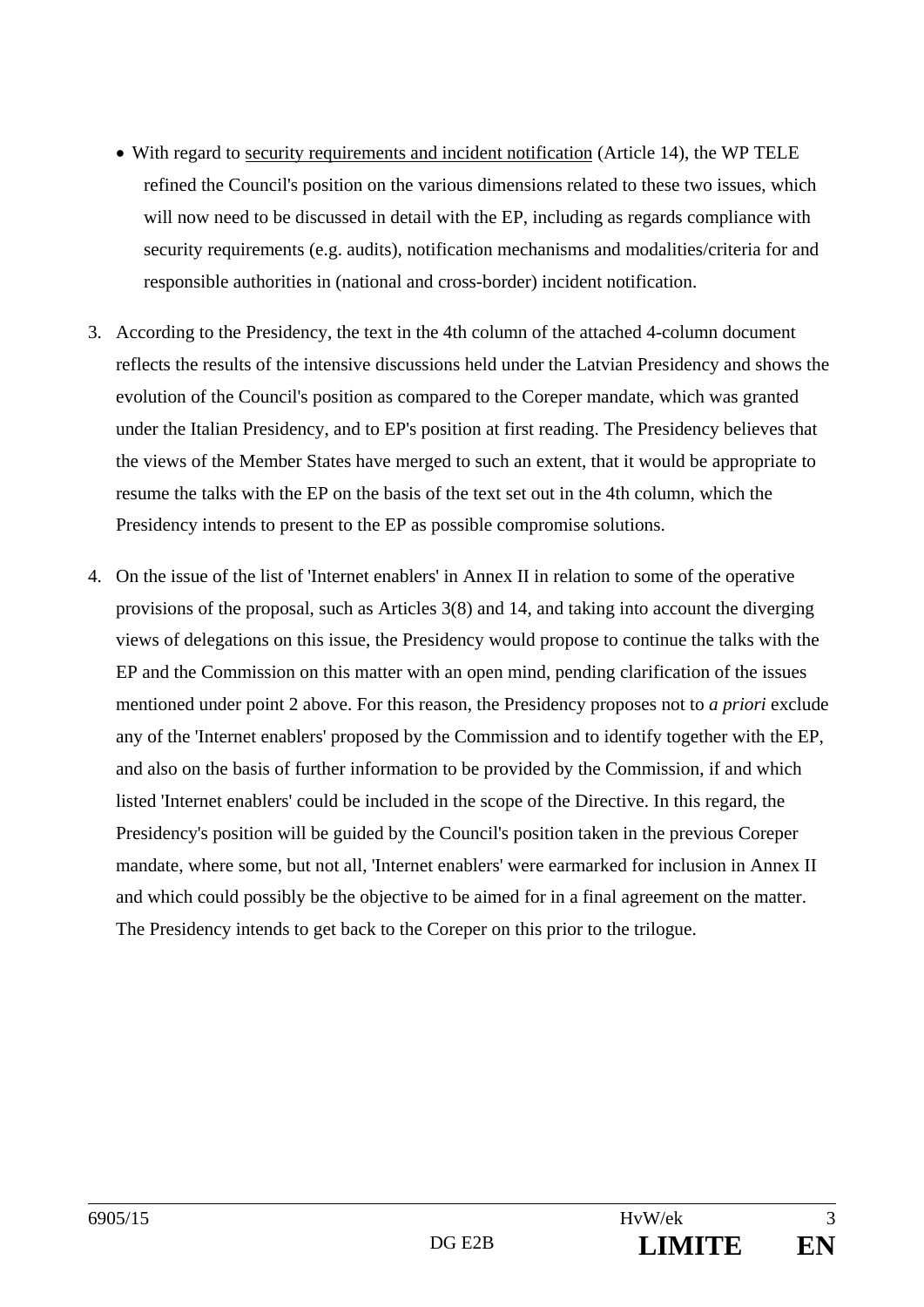- 5. In view of the next informal trilogue, which is planned to take place in the second half of April, the Presidency seeks a mandate to continue the talks with the EP on the basis of the text set out in the 4th column of the attached 4-column document, which is fully in line with the main principles and orientations set out in the previous two mandates. The Presidency intends to regularly debrief the WP TELE about the results of the contacts in the context of the upcoming informal trilogue, in particular with regard to the issue of 'Internet enablers'.
- 6. Taking the above mentioned into account, the Presidency invites the Coreper to grant it a mandate to continue the talks with the EP on the basis of the text set out in ANNEX.

\_\_\_\_\_\_\_\_\_\_\_\_\_\_\_\_\_\_\_\_\_\_\_\_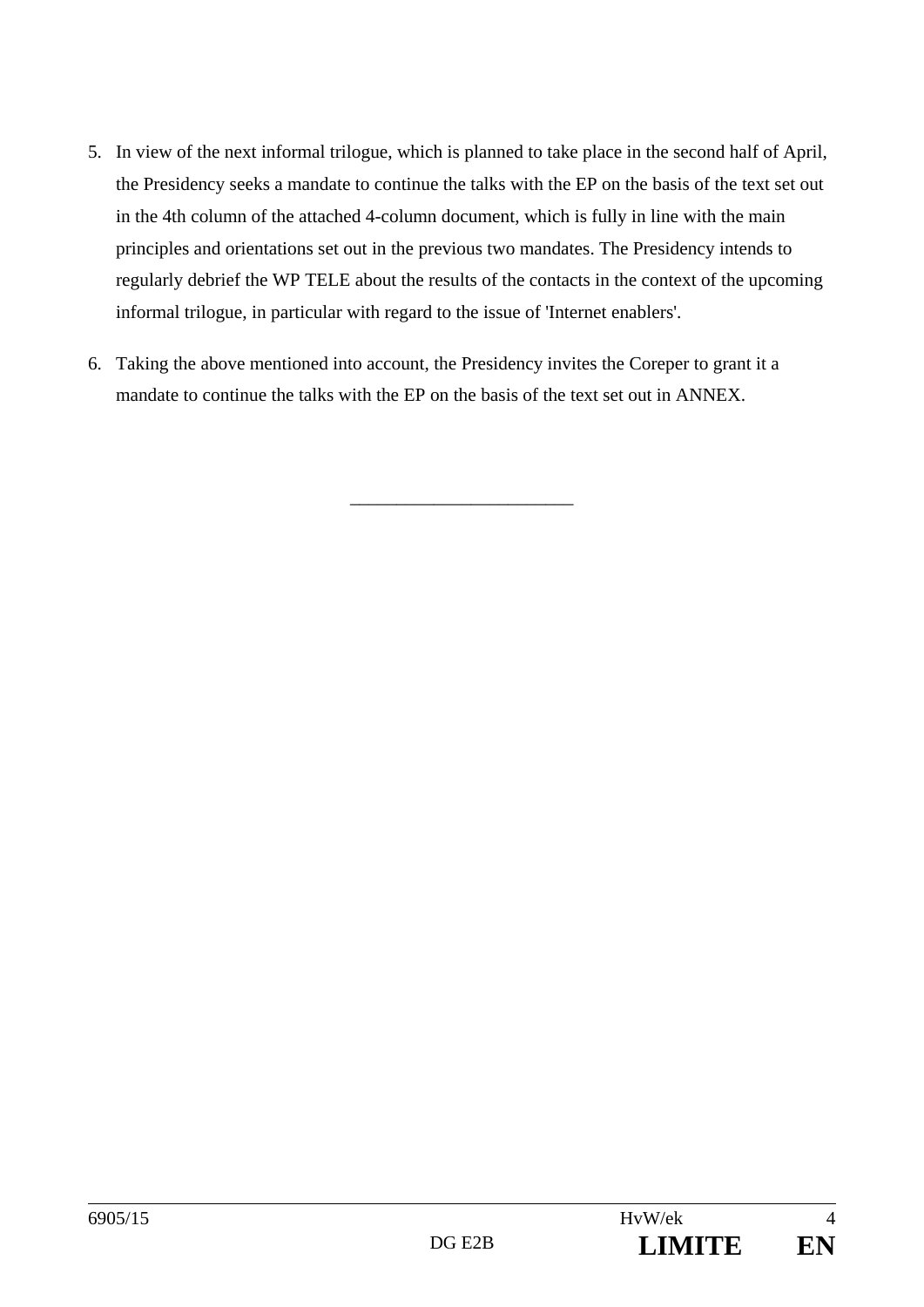## Proposal for a Directive of the European Parliament and of the Council concerning measures **with a view** to **achieving** ensure a high common level of network and information security across the Union

| <b>COMMISSION</b>                                                                                                                                                          | EP                       | <b>COUNCIL</b>                                                                                                                                                                                                                                                       | POSSIBLE COMPROMISE SOLUTION                                                                                                                                                                                                                                                  |
|----------------------------------------------------------------------------------------------------------------------------------------------------------------------------|--------------------------|----------------------------------------------------------------------------------------------------------------------------------------------------------------------------------------------------------------------------------------------------------------------|-------------------------------------------------------------------------------------------------------------------------------------------------------------------------------------------------------------------------------------------------------------------------------|
| Article 1                                                                                                                                                                  | Article 1                | Article 1                                                                                                                                                                                                                                                            | Article 1                                                                                                                                                                                                                                                                     |
| Subject matter and scope                                                                                                                                                   | Subject matter and scope | Subject matter and scope                                                                                                                                                                                                                                             | Subject matter and scope                                                                                                                                                                                                                                                      |
| 1. This Directive lays down<br>measures to ensure a high<br>common level of network and<br>information security (hereinafter<br>referred to as "NIS") within the<br>Union. |                          | 1. This Directive lays down measures<br>to seek to achieve and maintain<br>ensure a high common level of<br>network and information security<br>(hereinafter referred to as "NIS")<br>within the Union so as to improve<br>the functioning of the internal<br>market | 1. This Directive lays down measures with a view<br>to achieving ensure a high common level of<br>security of networks and information systems<br>security (hereinafter referred to as "NIS") within<br>the Union so as to improve the functioning of the<br>internal market. |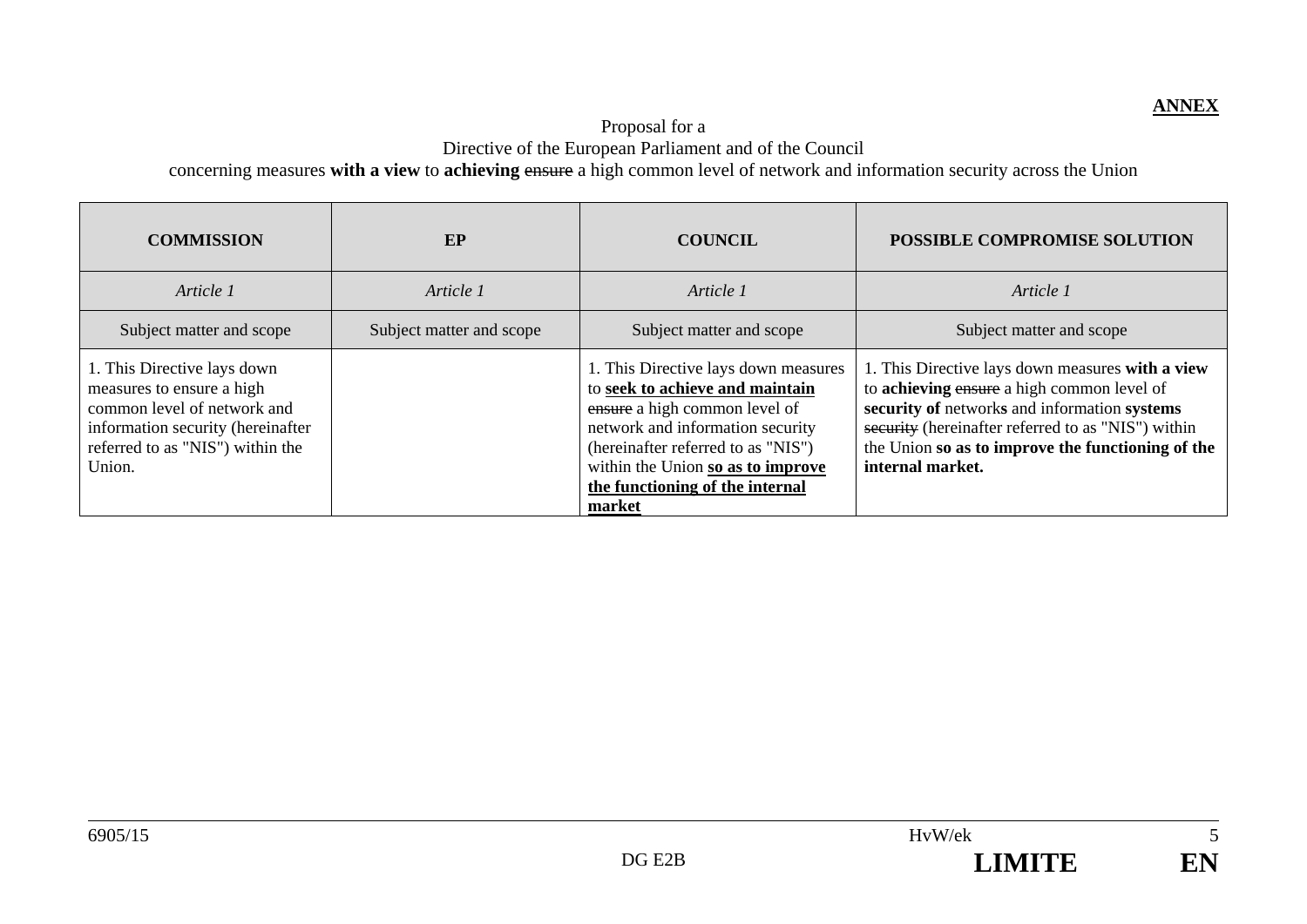| <b>COMMISSION</b>                                                                                                                                                                                                                                                                                                                                                                                                                                                                                                    | EP                                                                                                                                                                                                                                                                                                                                                                                            | <b>COUNCIL</b>                                                                                                                                                                                                                                                                                                                                                                                                                                                                                                                                                                                                                              | POSSIBLE COMPROMISE SOLUTION                                                                                                                                                                                                                                                                                                                                                                                                                                                                                                                                                                                                                                                              |
|----------------------------------------------------------------------------------------------------------------------------------------------------------------------------------------------------------------------------------------------------------------------------------------------------------------------------------------------------------------------------------------------------------------------------------------------------------------------------------------------------------------------|-----------------------------------------------------------------------------------------------------------------------------------------------------------------------------------------------------------------------------------------------------------------------------------------------------------------------------------------------------------------------------------------------|---------------------------------------------------------------------------------------------------------------------------------------------------------------------------------------------------------------------------------------------------------------------------------------------------------------------------------------------------------------------------------------------------------------------------------------------------------------------------------------------------------------------------------------------------------------------------------------------------------------------------------------------|-------------------------------------------------------------------------------------------------------------------------------------------------------------------------------------------------------------------------------------------------------------------------------------------------------------------------------------------------------------------------------------------------------------------------------------------------------------------------------------------------------------------------------------------------------------------------------------------------------------------------------------------------------------------------------------------|
| To that end, this Directive:                                                                                                                                                                                                                                                                                                                                                                                                                                                                                         |                                                                                                                                                                                                                                                                                                                                                                                               | 2. To that end, this Directive:                                                                                                                                                                                                                                                                                                                                                                                                                                                                                                                                                                                                             | 2. To that end, this Directive:                                                                                                                                                                                                                                                                                                                                                                                                                                                                                                                                                                                                                                                           |
| (a) lays down obligations for all<br>Member States concerning the<br>prevention, the handling of and<br>the response to risks and incidents<br>affecting networks and<br>information systems;<br>creates a cooperation<br>(a)<br>mechanism between Member<br>States in order to ensure a<br>uniform application of this<br>Directive within the Union<br>and, where necessary, a<br>coordinated and efficient<br>handling of and response to<br>risks and incidents affecting<br>network and information<br>systems; | (b) creates a cooperation<br>mechanism between Member<br>States in order to ensure a<br>uniform application of this<br>Directive within the Union and,<br>where necessary, a coordinated,<br>and efficient and effective<br>handling of and response to risks<br>and incidents affecting network<br>and information systems with the<br>participation of relevant<br>stakeholders;<br>(AM 40) | (a) lays down obligations for all<br>Member States concerning the<br>prevention, the handling of and the<br>response to <b>serious</b> risks and<br>incidents affecting networks and<br>information systems;<br>(b) creates a cooperation group<br>mechanism between Member States<br>in order to support and facilitate<br>strategic cooperation and the<br>exchange of information among<br>Member States-ensure a uniform<br>application of this Directive within<br>the Union -and, where necessary, a<br>coordinated and efficient handling of<br>and response to risks and incidents<br>affecting network and information<br>systems; | (a) lays down obligations for all Member States to<br>adopt a national NIS strategy concerning the<br>prevention, the handling of and the response to<br>serious risks and incidents affecting networks and<br>information systems;<br>(b) creates a cooperation group mechanism<br>between Member States in order to support and<br>facilitate strategic cooperation and the exchange<br>of information among Member States-and<br>develop trust and confidenceensure a uniform<br>application of this Directive within the Union -and,<br>where necessary, a coordinated and efficient<br>handling of and response to risks and incidents<br>affecting network and information systems; |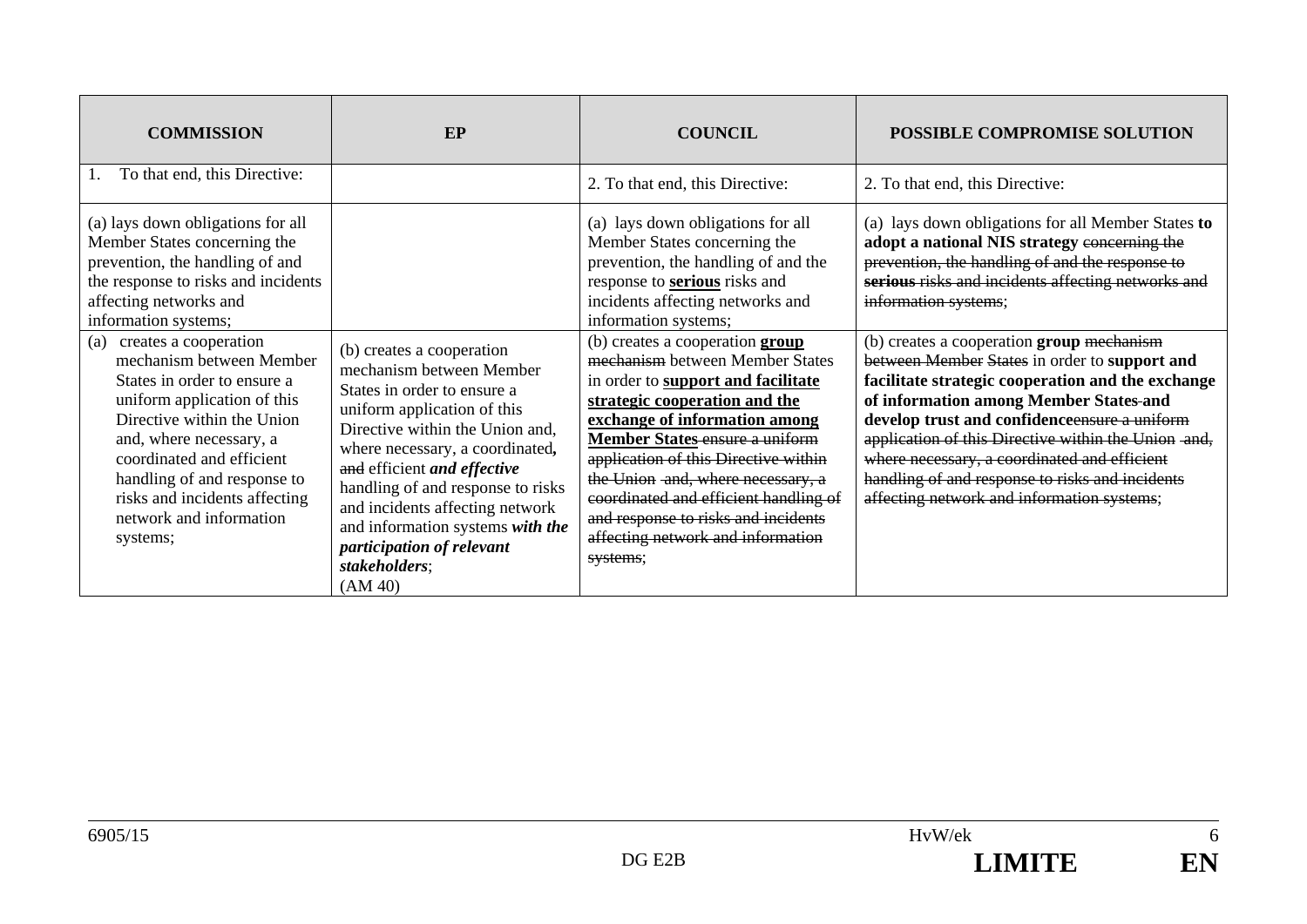| <b>COMMISSION</b>                                                                                  | EP                                                                                                          | <b>COUNCIL</b>                                                                                                                                                                                                                               | POSSIBLE COMPROMISE SOLUTION                                                                                                                                                                                                           |
|----------------------------------------------------------------------------------------------------|-------------------------------------------------------------------------------------------------------------|----------------------------------------------------------------------------------------------------------------------------------------------------------------------------------------------------------------------------------------------|----------------------------------------------------------------------------------------------------------------------------------------------------------------------------------------------------------------------------------------|
|                                                                                                    |                                                                                                             | ba) creates a CSIRTs ("Computer"<br><b>Security Incident Response Team")</b><br>network in order to contribute to<br>developing confidence and trust<br>between Member States and to<br>promote swift, effective operational<br>cooperation; | ba) creates a CSIRTs ("Computer Security"<br><b>Incident Response Team") network in order to</b><br>contribute to developing confidence and trust<br>between Member States and to promote swift,<br>effective operational cooperation; |
| establishes security<br>(b)<br>requirements for market<br>operators and public<br>administrations. | (c) establishes security<br>requirements for market<br>operators. and public<br>administrations.<br>(AM 41) | (c) establishes security and<br>notification requirements for market<br>operators and public administrations.                                                                                                                                | (c) establishes security and notification<br>requirements for market operators and public<br>administrations.                                                                                                                          |
|                                                                                                    |                                                                                                             | d) lays down obligations for<br><b>Member States to designate</b><br>national competent authorities,<br>single points of contact and<br><b>CSIRTs concerned with the</b><br>security of network and<br>information systems.                  | d) lays down obligations for Member States to<br>designate national competent authorities, single<br>points of contact and CSIRTs with tasks related<br>to the security of networks and information<br>systems.                        |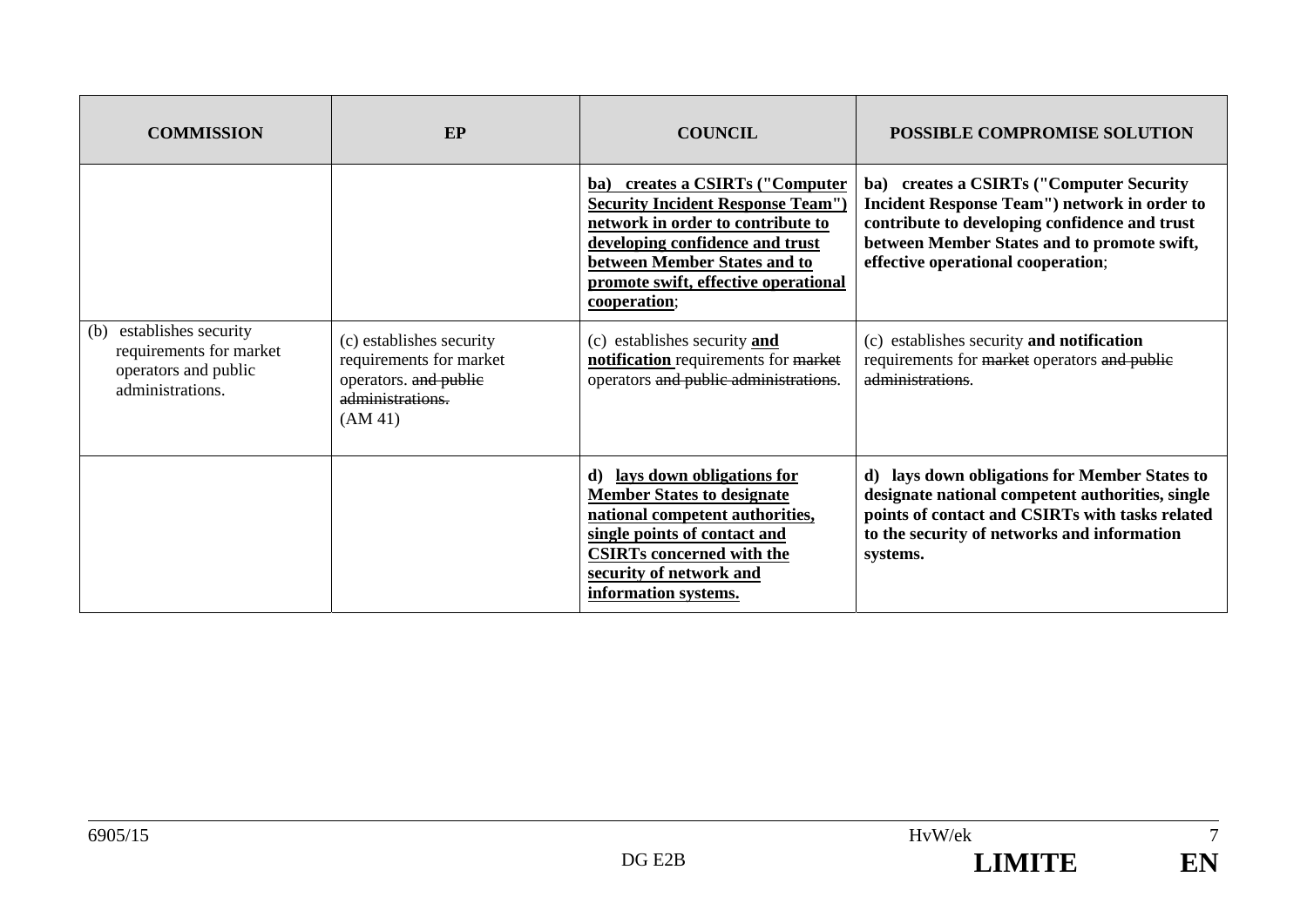| <b>COMMISSION</b>                                                                                                                                                                                                                                                                                                                                                                                                                                  | EP | <b>COUNCIL</b>                                                                                                                                                                                                                                                                                                                                                                                                                                                                                                                                                                                                                                                                                                                                                                                                                               | <b>POSSIBLE COMPROMISE SOLUTION</b>                                                                                                                                                                                                                                                                                                                                                                                                                                                                                                                                                                                                                                                                                                                                                                       |
|----------------------------------------------------------------------------------------------------------------------------------------------------------------------------------------------------------------------------------------------------------------------------------------------------------------------------------------------------------------------------------------------------------------------------------------------------|----|----------------------------------------------------------------------------------------------------------------------------------------------------------------------------------------------------------------------------------------------------------------------------------------------------------------------------------------------------------------------------------------------------------------------------------------------------------------------------------------------------------------------------------------------------------------------------------------------------------------------------------------------------------------------------------------------------------------------------------------------------------------------------------------------------------------------------------------------|-----------------------------------------------------------------------------------------------------------------------------------------------------------------------------------------------------------------------------------------------------------------------------------------------------------------------------------------------------------------------------------------------------------------------------------------------------------------------------------------------------------------------------------------------------------------------------------------------------------------------------------------------------------------------------------------------------------------------------------------------------------------------------------------------------------|
| 2. The security requirements<br>provided for in Article 14<br>shall apply neither to<br>undertakings providing<br>public communication<br>networks or publicly<br>available electronic<br>communication services<br>within the meaning of<br>Directive 2002/21/EC,<br>which shall comply with the<br>specific security and<br>integrity requirements laid<br>down in Articles 13a and<br>13b of that Directive, nor to<br>trust service providers. |    | The security and notification<br>3.<br>requirements provided for in Article<br>14 shall apply neither to undertakings<br>providing public communication<br>networks or publicly available<br>electronic communication services<br>within the meaning of Directive<br>2002/21/EC, which shall comply with<br>the specific security and integrity<br>requirements laid down in which are<br>subject to the requirements of<br>Articles 13a and 13b of that Directive<br>$2002/21/EC$ , nor to trust service<br>providers which are subject to the<br>requirements of Article 19 of<br><b>Regulation 910/2014 of the</b><br><b>European Parliament and of the</b><br>Council of 23 July 2014 on<br>electronic identification and trust<br>services for electronic transactions<br>in the internal market and<br>repealing Directive 1999/93/EC. | The security and notification requirements<br>3.<br>provided for in Article 14 shall apply neither to<br>undertakings providing public communication<br>networks or publicly available electronic<br>communication services within the meaning of<br>Directive 2002/21/EC, which shall comply with the<br>specific security and integrity requirements laid<br>down in which are subject to the requirements of<br>Articles 13a and 13b of that Directive 2002/21/EC,<br>nor to trust service providers which are subject to<br>the requirements of Article 19 of Regulation<br>910/2014 of the European Parliament and of the<br>Council of 23 July 2014 on electronic<br>identification and trust services for electronic<br>transactions in the internal market and<br>repealing Directive 1999/93/EC. |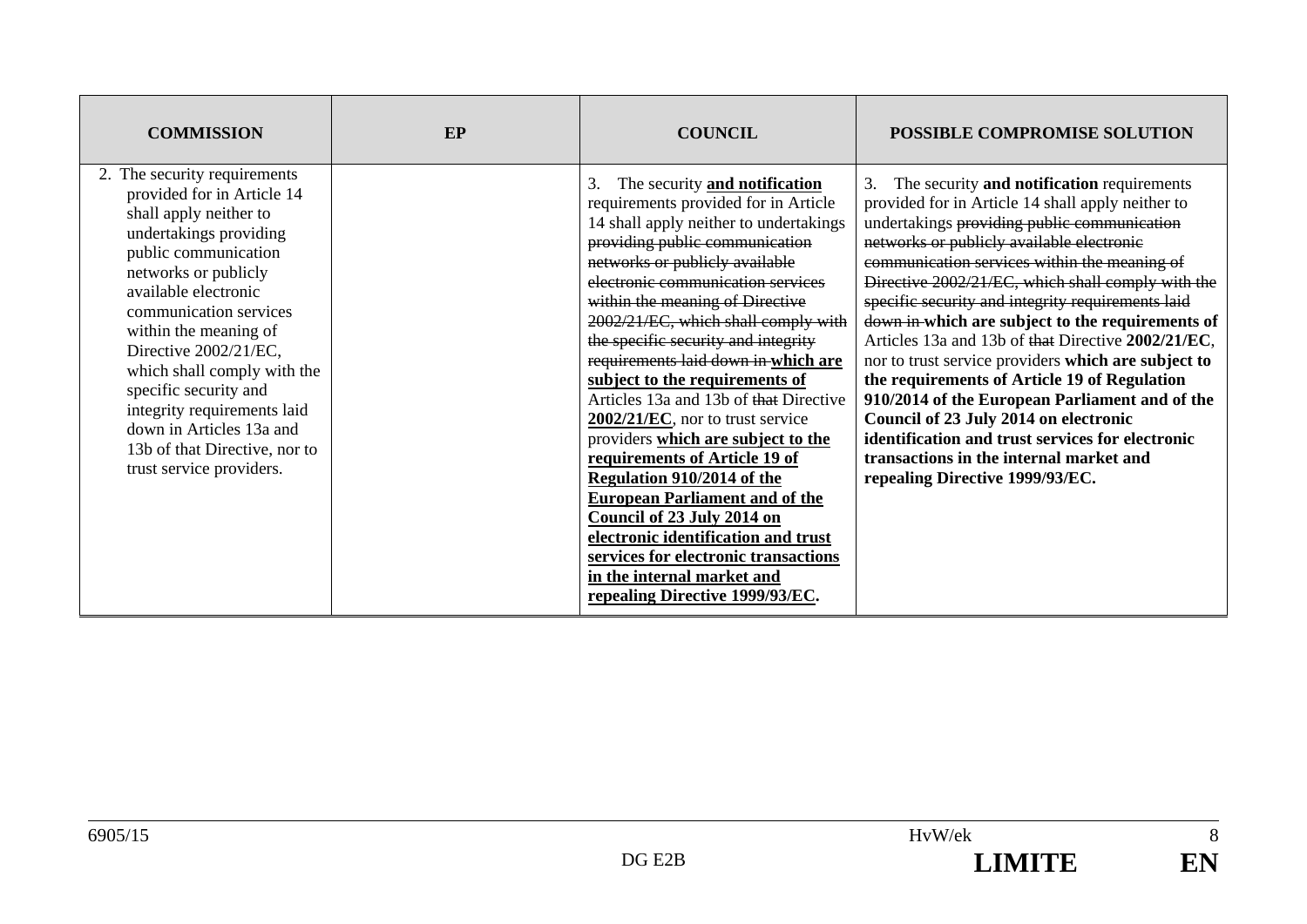| <b>COMMISSION</b>                                                                                                                                                                                                                                                                                     | EP | <b>COUNCIL</b>                                                                                                                                                                                                                                                                                         | POSSIBLE COMPROMISE SOLUTION                                                                                                                                                                                                                                                                                                                                                                                                                                                                                                                                                                                            |
|-------------------------------------------------------------------------------------------------------------------------------------------------------------------------------------------------------------------------------------------------------------------------------------------------------|----|--------------------------------------------------------------------------------------------------------------------------------------------------------------------------------------------------------------------------------------------------------------------------------------------------------|-------------------------------------------------------------------------------------------------------------------------------------------------------------------------------------------------------------------------------------------------------------------------------------------------------------------------------------------------------------------------------------------------------------------------------------------------------------------------------------------------------------------------------------------------------------------------------------------------------------------------|
| 4. This Directive shall be without<br>prejudice to EU laws on<br>cybercrime and Council Directive<br>2008/114/EC of 8 December<br>2008 on the identification and<br>designation of European critical<br>infrastructures and the assessment<br>of the need to improve their<br>protection <sup>5</sup> |    | This Directive shall be without<br>4.<br>prejudice to EU laws on cybercrime<br>and Council Directive 2008/114/EC<br>of 8 December 2008 on the<br>identification and designation of<br>European critical infrastructures and<br>the assessment of the need to<br>improve their protection. <sup>6</sup> | 4. This Directive shall be without prejudice to<br>Directive 2013/40/EU of the European<br>Parliament and of the Council of 12 August 2013<br>on attacks against information systems,<br>Directive 2011/92/EU of the European<br>Parliament and of the Council of 13 December<br>2011on combating the sexual abuse and sexual<br>exploitation of children and child pornography,<br>EU laws on cybercrime and and Council Directive<br>$2008/114/EC$ of 8 December 2008 on the<br>identification and designation of European critical<br>infrastructures and the assessment of the need to<br>improve their protection. |

- **<sup>6</sup>** OJ L 345, 23.12.2008, p. 75.
- **<sup>7</sup>** OJ L 345, 23.12.2008, p. 75.

**<sup>5</sup>** OJ L 345, 23.12.2008, p. 75.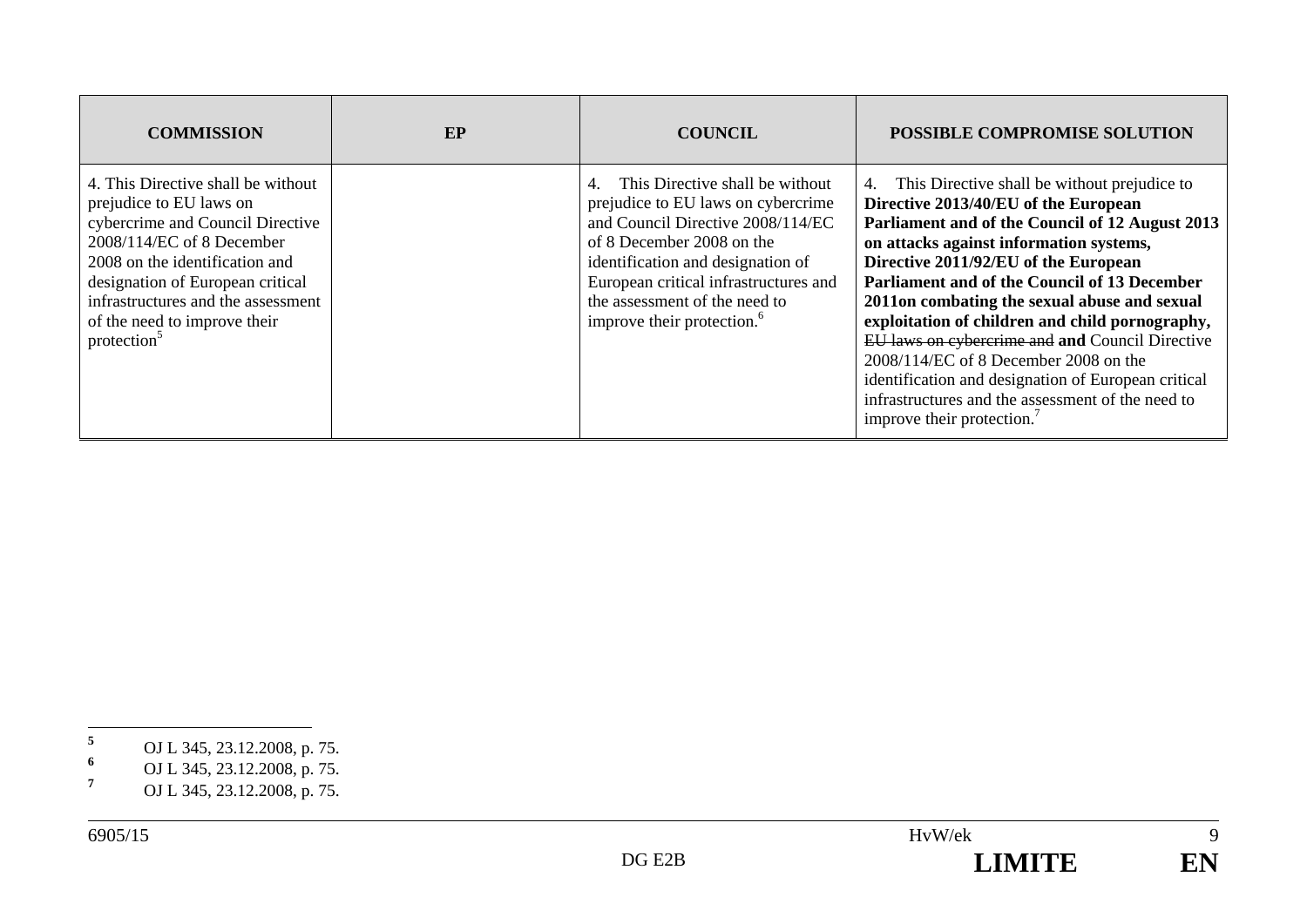| <b>COMMISSION</b>                                                                                                                                                                                                                                                                                                                                                                                                                                                                                                                                                                                                                                                                               | EP                                                                                                                                                                                                                                                                                                                                                                                                                                                                                                                                                                                                                                            | <b>COUNCIL</b>                                                                                                                                                                                                                                                                                                                                                                                                                                                                                                                                                                                                                                                                                                                                              | <b>POSSIBLE COMPROMISE SOLUTION</b> |
|-------------------------------------------------------------------------------------------------------------------------------------------------------------------------------------------------------------------------------------------------------------------------------------------------------------------------------------------------------------------------------------------------------------------------------------------------------------------------------------------------------------------------------------------------------------------------------------------------------------------------------------------------------------------------------------------------|-----------------------------------------------------------------------------------------------------------------------------------------------------------------------------------------------------------------------------------------------------------------------------------------------------------------------------------------------------------------------------------------------------------------------------------------------------------------------------------------------------------------------------------------------------------------------------------------------------------------------------------------------|-------------------------------------------------------------------------------------------------------------------------------------------------------------------------------------------------------------------------------------------------------------------------------------------------------------------------------------------------------------------------------------------------------------------------------------------------------------------------------------------------------------------------------------------------------------------------------------------------------------------------------------------------------------------------------------------------------------------------------------------------------------|-------------------------------------|
| 5. This Directive shall also be<br>without prejudice to<br>Directive<br>95/46/CE<br>of<br>European<br>the<br>Parliament and of the Council of<br>24 October 1995 on the protection<br>of individuals with regard to the<br>processing of personal data and<br>on the free movement of such<br>data <sup>8</sup><br>Directive<br>and<br>to<br>2002/58/EC of the<br>European<br>Parliament and of the Council of<br>July 2002 concerning the<br>12<br>processing of personal data and<br>the protection of privacy in the<br>electronic communications sector<br>and to the Regulation of the<br>European Parliament and of the<br>Council on the protection of<br>individuals with regard to the | 5. This Directive shall also be<br>without prejudice to Directive<br>95/46/CE of the European<br>Parliament and of the Council of<br>24 October 1995 on the<br>protection of individuals with<br>regard to the processing of<br>personal data and on the free<br>movement of such data and to<br>Directive 2002/58/EC of the<br>European Parliament and of the<br>Council of 12 July 2002<br>concerning the processing of<br>personal data and the protection<br>of privacy in the electronic<br>communications sector and to the<br>Regulation ( <i>EC</i> ) No $45/2001$ of<br>the European Parliament and of<br>the Council of 18 December | 5.<br>This Directive shall also be<br>without prejudice to Directive<br>95/46/CE of the European Parliament<br>and of the Council of 24 October<br>1995 on the protection of individuals<br>with regard to the processing of<br>personal data and on the free<br>movement of such data <sup>10,</sup> and to<br>Directive 2002/58/EC of the<br>European Parliament and of the<br>Council of 12 July 2002 concerning<br>the processing of personal data and<br>the protection of privacy in the<br>electronic communications sector<br>[and to the Regulation of the<br>European Parliament and of the<br>Council on the protection of<br>individuals with regard to the<br>processing of personal data and on<br>the free movement of such data]. $^{11}$ . |                                     |

**<sup>8</sup>** OJ L 281 , 23/11/1995 p. 31.

**<sup>10</sup>** OJ L 281 , 23/11/1995 p. 31.

<sup>11</sup> **SEC(2012)** 72 final.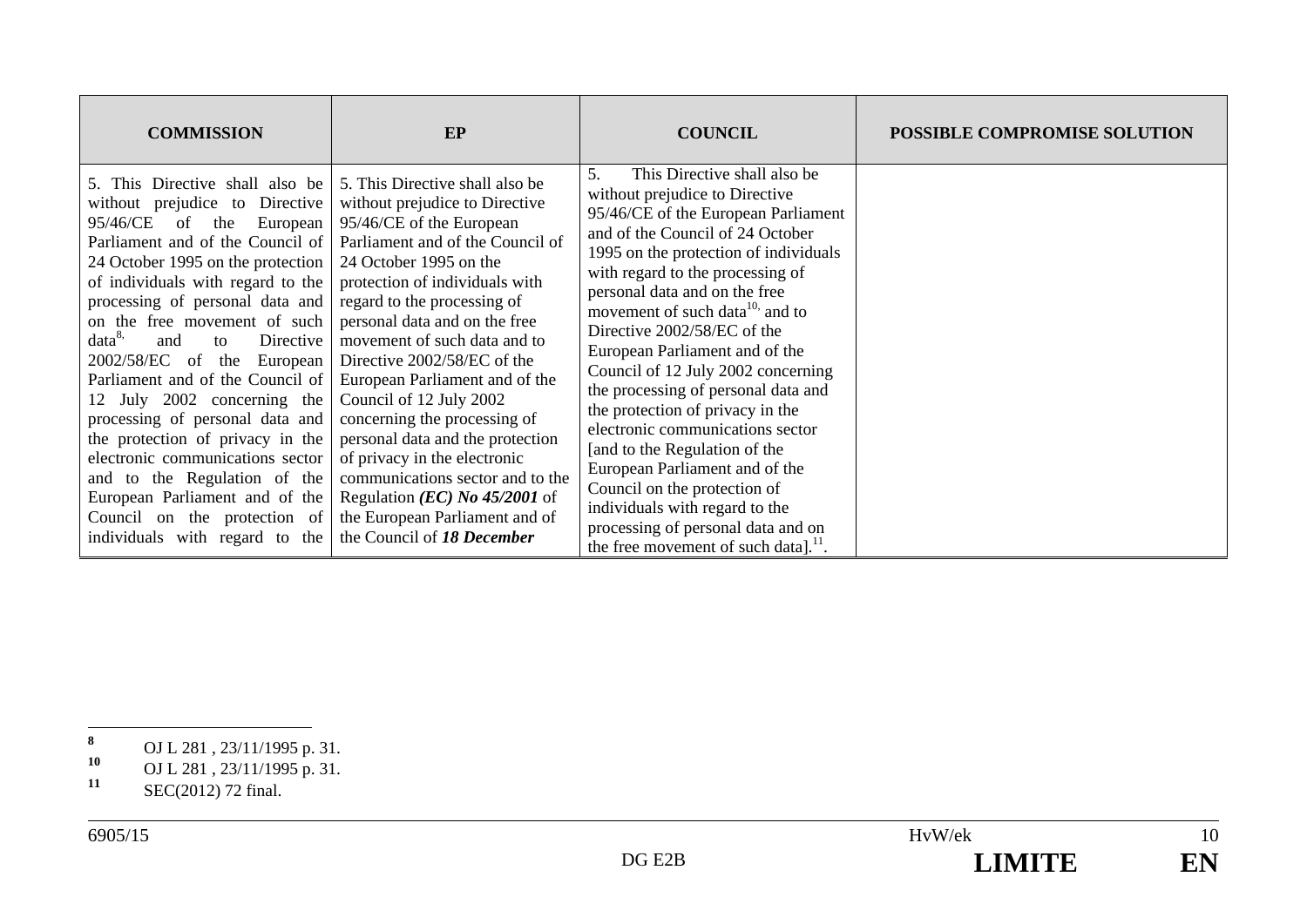| <b>COMMISSION</b>                                                            | EP                                                                                                                                                                                                                                                                                                                                                                                                                  | <b>COUNCIL</b> | POSSIBLE COMPROMISE SOLUTION |
|------------------------------------------------------------------------------|---------------------------------------------------------------------------------------------------------------------------------------------------------------------------------------------------------------------------------------------------------------------------------------------------------------------------------------------------------------------------------------------------------------------|----------------|------------------------------|
| processing of personal data and<br>on the free movement of such<br>$data9$ . | 2000 on the protection of<br>individuals with regard to the<br>processing of personal data by<br>the Community institutions and<br><b>bodies</b> and on the free movement<br>of such data. Any use of the<br>personal data shall be limited to<br>what is strictly necessary for the<br>purposes of this Directive, and<br>those data shall be as<br>anonymous as possible, if not<br>completely anonymous. (AM 42) |                |                              |

**<sup>9</sup>** SEC(2012) 72 final.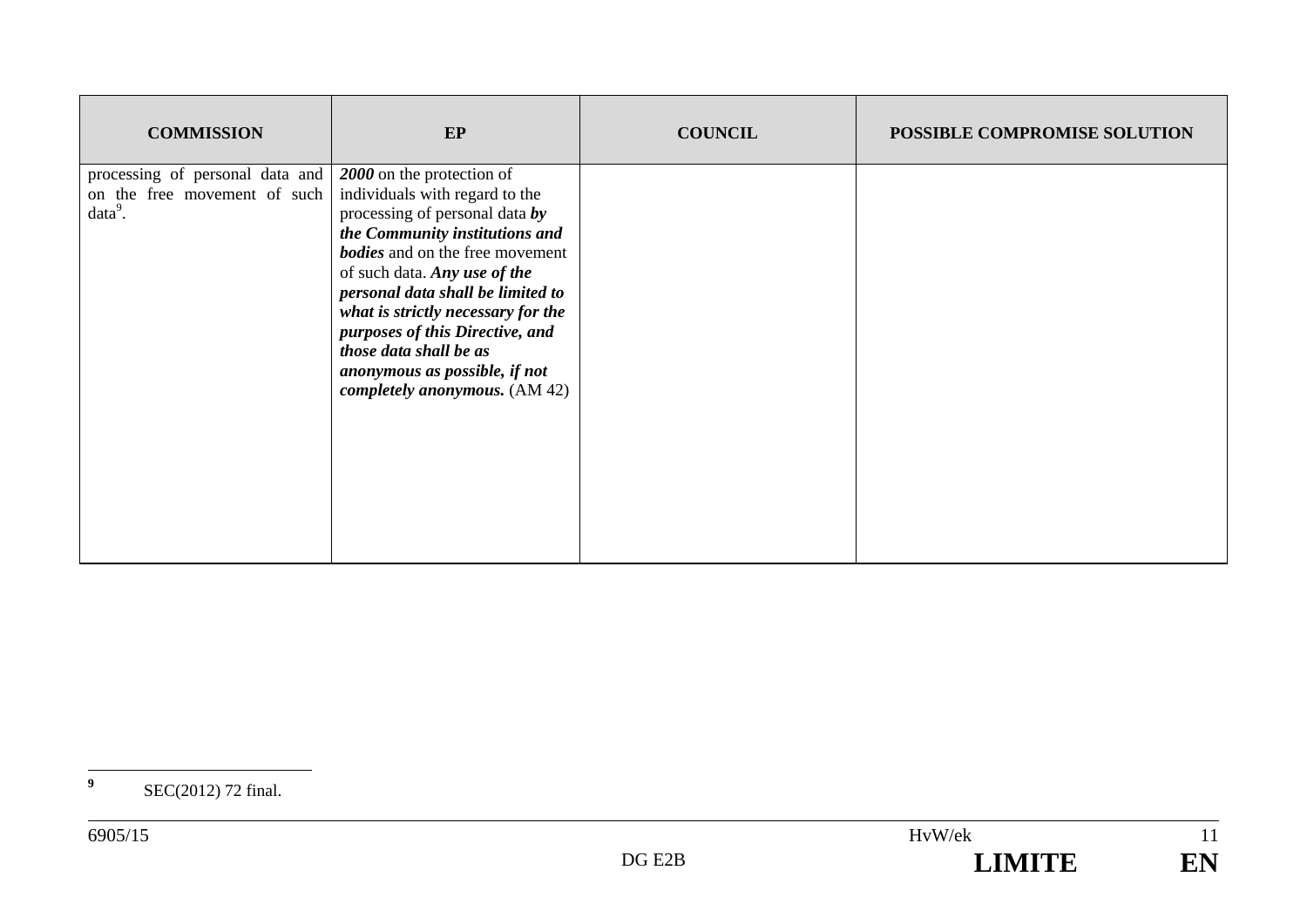| <b>COMMISSION</b>                                                                                                                                                                                                                                                                                                                                                                                                                                                                 | EP | <b>COUNCIL</b>                                                                                                                                                                                                                                                                                                                                                                                                                                                                                                                                                                                      | <b>POSSIBLE COMPROMISE SOLUTION</b> |
|-----------------------------------------------------------------------------------------------------------------------------------------------------------------------------------------------------------------------------------------------------------------------------------------------------------------------------------------------------------------------------------------------------------------------------------------------------------------------------------|----|-----------------------------------------------------------------------------------------------------------------------------------------------------------------------------------------------------------------------------------------------------------------------------------------------------------------------------------------------------------------------------------------------------------------------------------------------------------------------------------------------------------------------------------------------------------------------------------------------------|-------------------------------------|
| 6. The sharing of information<br>within the cooperation network<br>under Chapter III and the<br>notifications of NIS incidents<br>under Article 14 may require the<br>processing of personal data. Such<br>processing, which is necessary to<br>meet the objectives of public<br>interest pursued by this Directive,<br>shall be authorised by the<br>Member State pursuant to Article<br>7 of Directive 95/46/EC and<br>Directive 2002/58/EC, as<br>implemented in national law. |    | 6. The sharing of information within<br>the cooperation network under<br>Chapter III and the notifications of<br>NIS incidents under Article 14 may<br>require tThe processing of personal<br>data necessary to meet the objectives<br>of public interest pursued by this<br>Directive, shall be authorised by the<br>Member States pursuant to Article 7<br>of be carried out in accordance<br>with Directive 95/46/EC and<br>Directive 2002/58//EC, as<br>implemented in national law. Such<br>processing is a legitimate<br>processing within the meaning of<br>Article 7 of Directive 95/46/EC. | Note: moved to Article 1a(3a).      |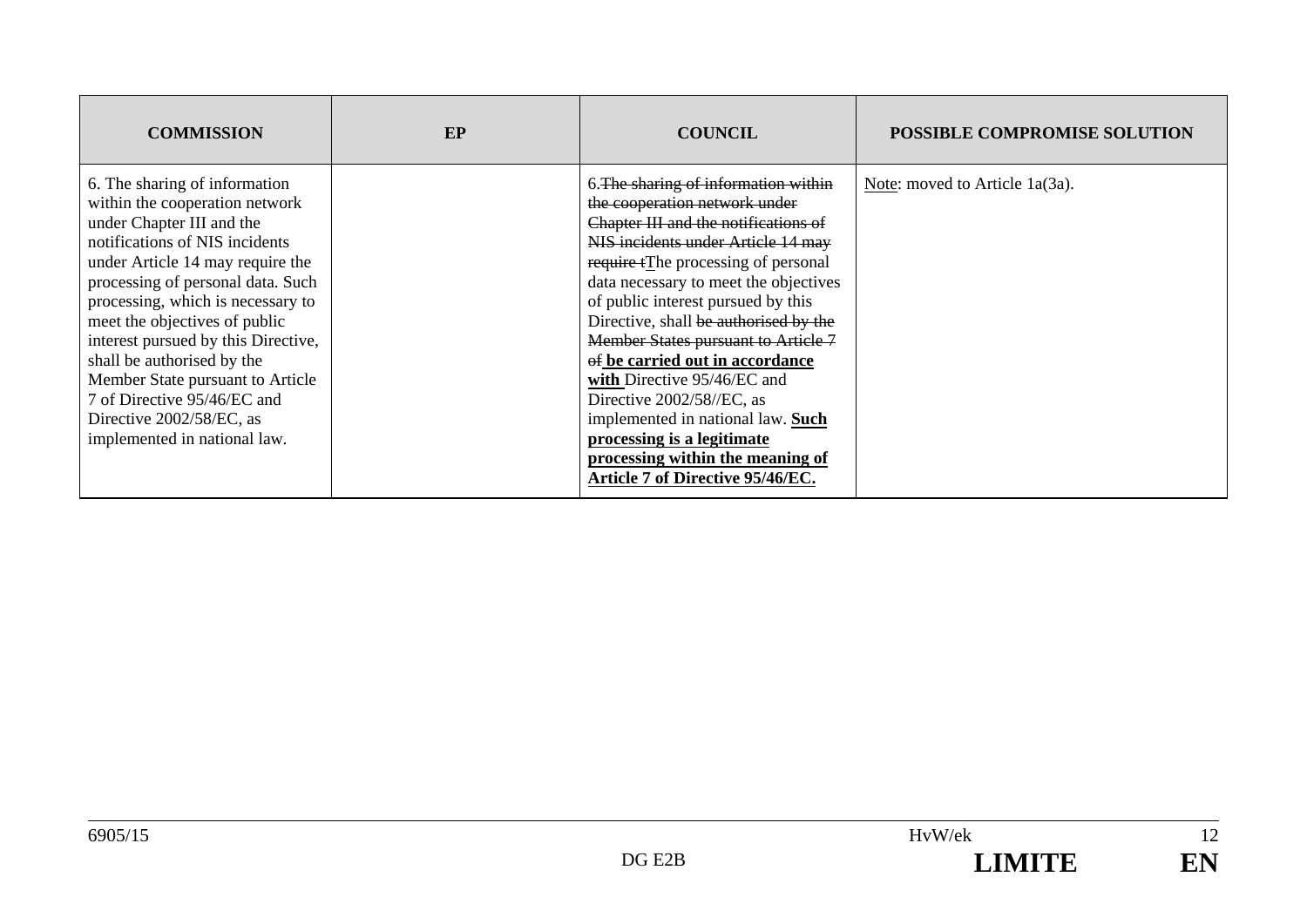| <b>COMMISSION</b> | EP | <b>COUNCIL</b>                                                                                                                                                                                                                                                                                                                                                                                                                                                                            | <b>POSSIBLE COMPROMISE SOLUTION</b>                                                                                                                                                                                                                                                                                                                                                                                                                                                                                                                                                                                    |
|-------------------|----|-------------------------------------------------------------------------------------------------------------------------------------------------------------------------------------------------------------------------------------------------------------------------------------------------------------------------------------------------------------------------------------------------------------------------------------------------------------------------------------------|------------------------------------------------------------------------------------------------------------------------------------------------------------------------------------------------------------------------------------------------------------------------------------------------------------------------------------------------------------------------------------------------------------------------------------------------------------------------------------------------------------------------------------------------------------------------------------------------------------------------|
|                   |    | Without prejudice to Article<br><b>6a.</b><br>346 TFEU, information that is<br>confidential pursuant to Union and<br>national rules, such as rules on<br>business confidentiality, shall be<br>exchanged with the Commission<br>and other competent authorities<br>only where such exchange is<br>necessary for the application of this<br>Directive. The exchanged<br>information shall be limited to that<br>which is relevant and<br>proportionate to the purpose of<br>such exchange. | Note: the wording of this provision shall be<br>finalised pending further information from the<br>Commission on professional secrecy.<br>Without prejudice to Article 346 TFEU,<br><b>6a.</b><br>information that is confidential pursuant to<br>Union and national rules, such as rules on<br>business confidentiality, shall be exchanged with<br>the Commission and other competent<br>authorities only where such exchange is<br>necessary for the application of this Directive.<br>The exchanged information shall be limited to<br>that which is relevant and proportionate to the<br>purpose of such exchange. |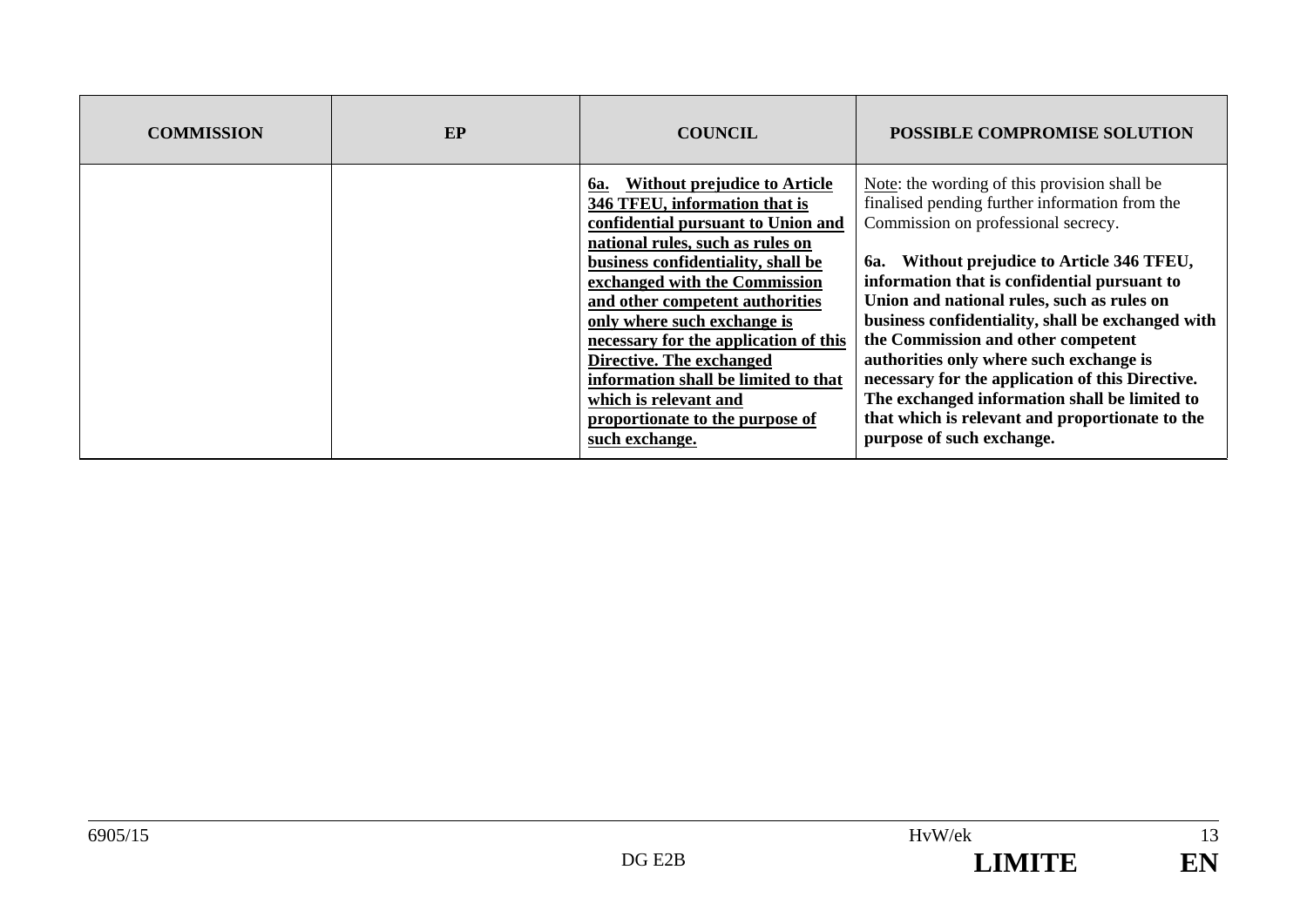| <b>COMMISSION</b> | EP | <b>COUNCIL</b>                                                                                                                                                                                                                                                                                                                                                                                                                                                                                                                                                                                                                                            | <b>POSSIBLE COMPROMISE SOLUTION</b>                                                                                                                                                                                                                                                                                                                                                                                                                                             |
|-------------------|----|-----------------------------------------------------------------------------------------------------------------------------------------------------------------------------------------------------------------------------------------------------------------------------------------------------------------------------------------------------------------------------------------------------------------------------------------------------------------------------------------------------------------------------------------------------------------------------------------------------------------------------------------------------------|---------------------------------------------------------------------------------------------------------------------------------------------------------------------------------------------------------------------------------------------------------------------------------------------------------------------------------------------------------------------------------------------------------------------------------------------------------------------------------|
|                   |    | 6b. This Directive is without<br>prejudice to the actions taken by<br><b>Member States to safeguard their</b><br>essential State functions, in<br>particular their national security,<br>or to protect information the<br>disclosure of which they consider<br>contrary to the essential interests of<br>their security. The provisions of<br>this Directive shall be without<br>prejudice to a Member State's<br>sovereign competence in ensuring<br>the protection of its essential<br>security interests, to safeguard<br>public policy and public security,<br>and to permit the investigation,<br>detection and prosecution of<br>criminal offences. | 6b. This Directive is without prejudice to the<br>actions taken by Member States to safeguard<br>their essential State functions, in particular to<br>safeguard national security (including actions<br>protecting information, the disclosure of which<br>Member States consider contrary to the<br>essential interests of their security), and to<br>maintain law and order, in particular to permit<br>the investigation, detection and prosecution of<br>criminal offences. |
|                   |    | [7. If a sector specific Union legal]<br>act contains security and<br>notification requirements covering<br>network and information security,<br>the provisions of that sector<br>specific Union legal act shall apply<br>instead of Article 14 of this<br>Directive.]                                                                                                                                                                                                                                                                                                                                                                                    | Note: the wording of this provision shall be<br>finalised pending further information from the<br>Commission on NIS requirements in sector-specific<br>legislation.<br>7. If a sector specific Union legal act contains<br>requirements for security of networks and<br>information systems and/or for the notification<br>of incidents, the provisions of that sector specific<br>Union legal act shall apply instead of Article 14<br>of this Directive.                      |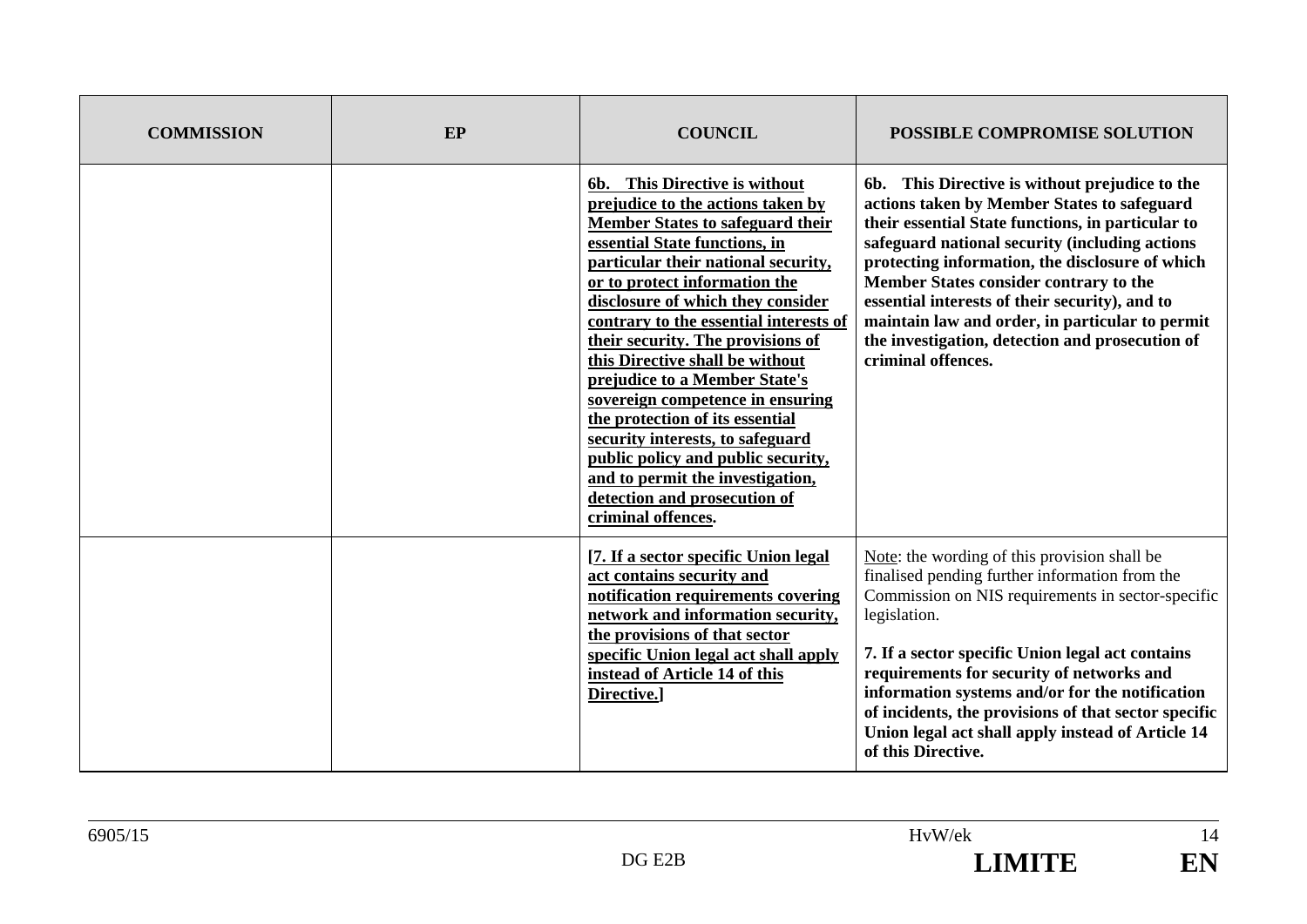| <b>COMMISSION</b> | EP                                                                                                                                                                                                             | <b>COUNCIL</b> | POSSIBLE COMPROMISE SOLUTION                                                                                                                                            |
|-------------------|----------------------------------------------------------------------------------------------------------------------------------------------------------------------------------------------------------------|----------------|-------------------------------------------------------------------------------------------------------------------------------------------------------------------------|
|                   | Article 1a                                                                                                                                                                                                     |                | Article 1a                                                                                                                                                              |
|                   | Protection and processing of<br>personal data                                                                                                                                                                  |                | Protection and processing of personal data                                                                                                                              |
|                   |                                                                                                                                                                                                                |                |                                                                                                                                                                         |
|                   | 1. Any processing of personal<br>data in the Member States<br>pursuant to this Directive shall<br>be carried out in accordance<br>with Directive 95/46/EC and<br>Directive 2002/58/EC.                         |                | 1. Processing of personal data pursuant to this<br>Directive shall be carried out in accordance with<br>Directive 95/46/EC.                                             |
|                   | 2. Any processing of personal<br>data by the Commission and<br><b>ENISA</b> pursuant to this<br>Regulation shall be carried out<br>in accordance with Regulation<br>(EC) No 45/2001.                           |                | 2. Processing of personal data by Union<br>institutions and bodies pursuant to this Directive<br>shall be carried out in accordance with<br>Regulation (EC) No 45/2001. |
|                   | 3. Any processing of personal<br>data by the European<br><b>Cybercrime Centre within</b><br><b>Europol for the purposes of this</b><br>Directive shall be carried out<br>pursuant to Decision<br>2009/371/JHA. |                |                                                                                                                                                                         |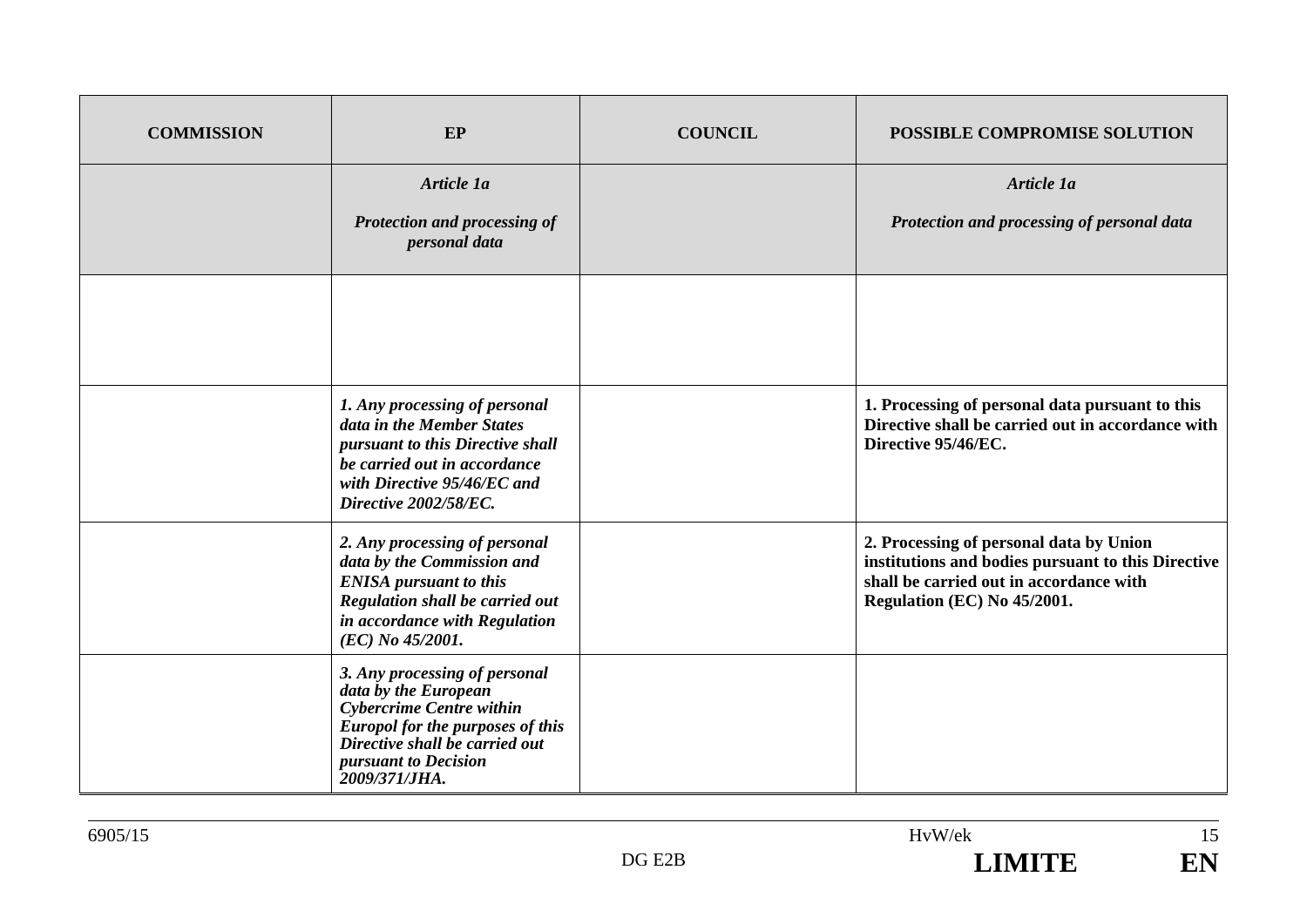| <b>COMMISSION</b> | EP                                                                                                                                                                                                                                                                                                                                                              | <b>COUNCIL</b> | POSSIBLE COMPROMISE SOLUTION                                                                                                                                                                                         |
|-------------------|-----------------------------------------------------------------------------------------------------------------------------------------------------------------------------------------------------------------------------------------------------------------------------------------------------------------------------------------------------------------|----------------|----------------------------------------------------------------------------------------------------------------------------------------------------------------------------------------------------------------------|
|                   |                                                                                                                                                                                                                                                                                                                                                                 |                | 3a. Processing of personal data, which is<br>necessary to meet the objectives of public<br>interest pursued by this Directive, is legitimate<br>processing within the meaning of Article 7 of<br>Directive 95/46/EC. |
|                   | 4. The processing of personal<br>data shall be fair and lawful and<br>strictly limited to the minimum<br>data needed for the purposes for<br>which they are processed. They<br>shall be kept in a form which<br>permits the identification of data<br>subjects for no longer than<br>necessary for the purpose for<br>which the personal data are<br>processed. |                |                                                                                                                                                                                                                      |
|                   | 5. Incident notifications referred<br>to in Article 14 shall be without<br>prejudice to the provisions and<br>obligations regarding personal<br>data breach notifications set out<br>in Article 4 of Directive<br>2002/58/EC and in Regulation<br>(EU) No 611/2013.<br>(AM 43)                                                                                  |                |                                                                                                                                                                                                                      |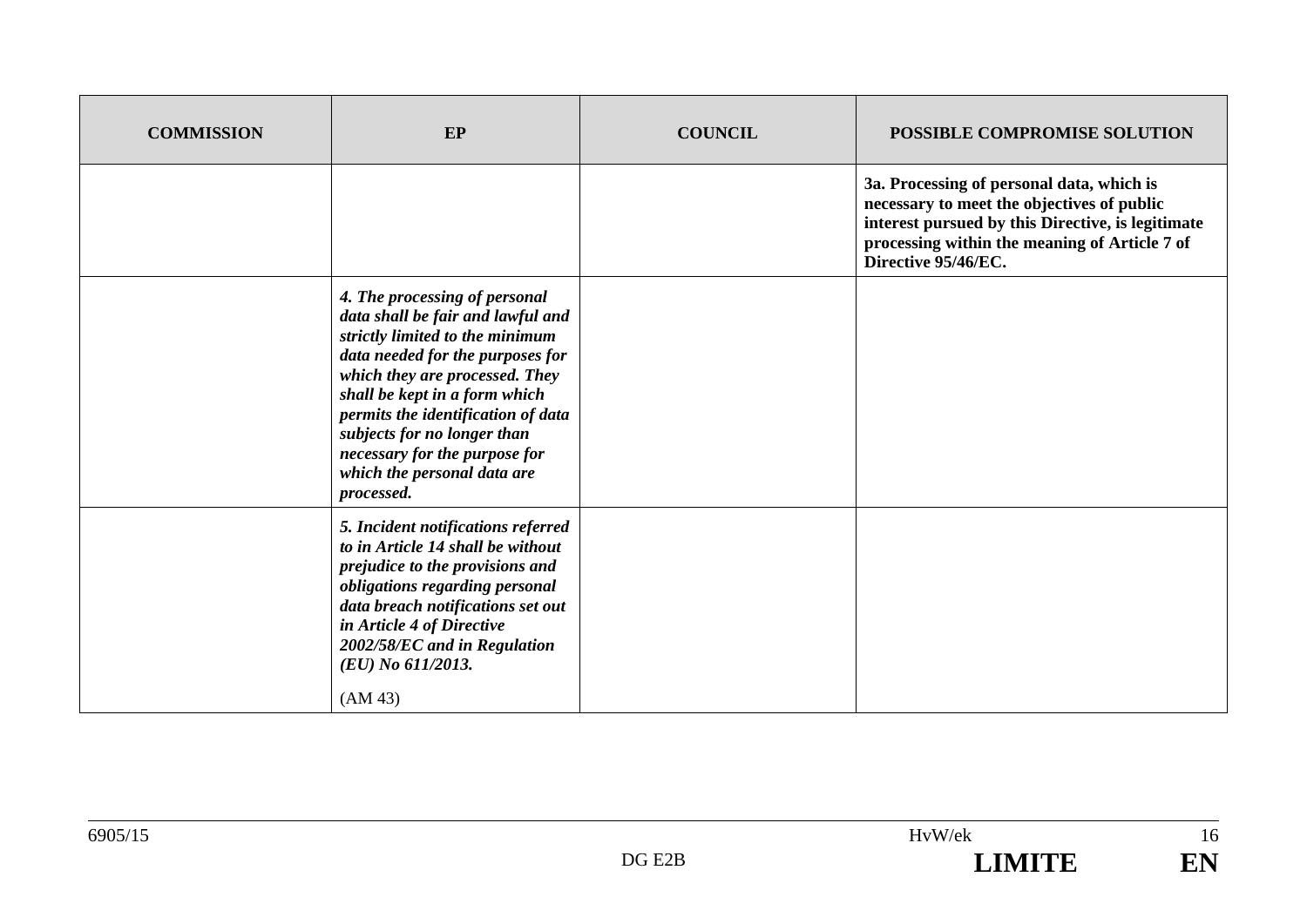| <b>COMMISSION</b>                                                                                                                                                                        | EP                    | <b>COUNCIL</b>                                                                                                                                                                                                                                      | POSSIBLE COMPROMISE SOLUTION                                                                                                                                                                                                                     |
|------------------------------------------------------------------------------------------------------------------------------------------------------------------------------------------|-----------------------|-----------------------------------------------------------------------------------------------------------------------------------------------------------------------------------------------------------------------------------------------------|--------------------------------------------------------------------------------------------------------------------------------------------------------------------------------------------------------------------------------------------------|
| Article 2                                                                                                                                                                                | Article 2             | [Article 2]                                                                                                                                                                                                                                         | Article 2                                                                                                                                                                                                                                        |
| Minimum harmonisation                                                                                                                                                                    | Minimum harmonisation | Minimum harmonisation                                                                                                                                                                                                                               | Minimum harmonisation                                                                                                                                                                                                                            |
| Member States shall not be<br>prevented from adopting or<br>maintaining provisions ensuring a<br>higher level of security, without<br>prejudice to their obligations<br>under Union law. |                       | Member States shall not be prevented<br>from adopting or maintaining<br>provisions seeking to achieve and<br>maintain ensuring a higher level of<br>network and information security,<br>without prejudice to their obligations<br>under Union law. | Member States shall not be prevented from<br>adopting or maintaining provisions with a view to<br>achieving ensure a higher level of security of<br>networks and information systems, without<br>prejudice to their obligations under Union law. |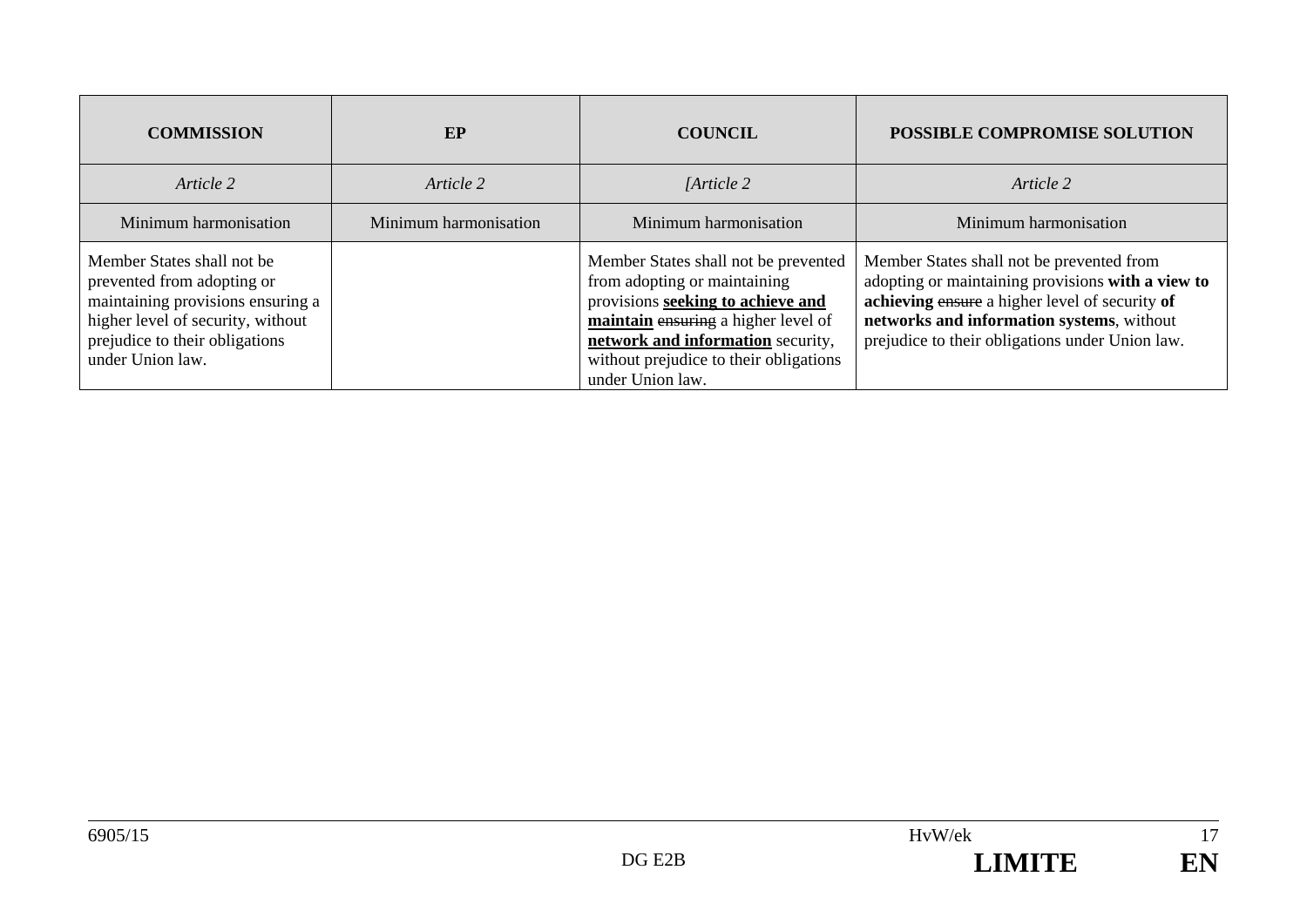| <b>COMMISSION</b>                                                                                                                                                                     | EP                                                                                                                                                                                                       | <b>COUNCIL</b>                                                                                                                                                                     | POSSIBLE COMPROMISE SOLUTION                                                                                                                                                           |
|---------------------------------------------------------------------------------------------------------------------------------------------------------------------------------------|----------------------------------------------------------------------------------------------------------------------------------------------------------------------------------------------------------|------------------------------------------------------------------------------------------------------------------------------------------------------------------------------------|----------------------------------------------------------------------------------------------------------------------------------------------------------------------------------------|
| Article 3                                                                                                                                                                             | Article 3                                                                                                                                                                                                | Article 3                                                                                                                                                                          | Article 3                                                                                                                                                                              |
| Definitions                                                                                                                                                                           | Definitions                                                                                                                                                                                              | Definitions                                                                                                                                                                        | Definitions                                                                                                                                                                            |
| For the purpose of this Directive,<br>the following definitions shall<br>apply:                                                                                                       |                                                                                                                                                                                                          | For the purpose of this Directive, the<br>following definitions shall apply:                                                                                                       | For the purpose of this Directive, the following<br>definitions shall apply:                                                                                                           |
| (1) "network and information<br>system" means:                                                                                                                                        |                                                                                                                                                                                                          | (1) "network and information system"<br>means:                                                                                                                                     | (1) "network and information system" means:                                                                                                                                            |
| (a) an electronic<br>communications network<br>within the meaning of<br>Directive 2002/21/EC,<br>and                                                                                  |                                                                                                                                                                                                          | an electronic communications<br>(a)<br>network within the meaning of <b>point</b><br>(a) of Article 2 of Directive<br>2002/21/EC, and                                              | an electronic communications network within<br>(a)<br>the meaning of <b>point</b> (a) of Article 2 of Directive<br>2002/21/EC, and                                                     |
| (b) any device or group of inter-<br>connected or related devices, one<br>or more of which, pursuant to a<br>program, perform automatic<br>processing of computer data, as<br>well as | (b) any device or group of inter-<br>connected or related devices, one<br>or more of which, pursuant to a<br>program, perform automatic<br>processing of computer digital<br>data, as well as<br>(AM 44) | any device or group of inter-<br>(b)<br>connected or related devices, one or<br>more of which, pursuant to a<br>program, perform automatic<br>processing of computer data, as well | any device or group of inter-connected or<br>(b)<br>related devices, one or more of which, pursuant to a<br>program, perform automatic processing of digital<br>computer data, as well |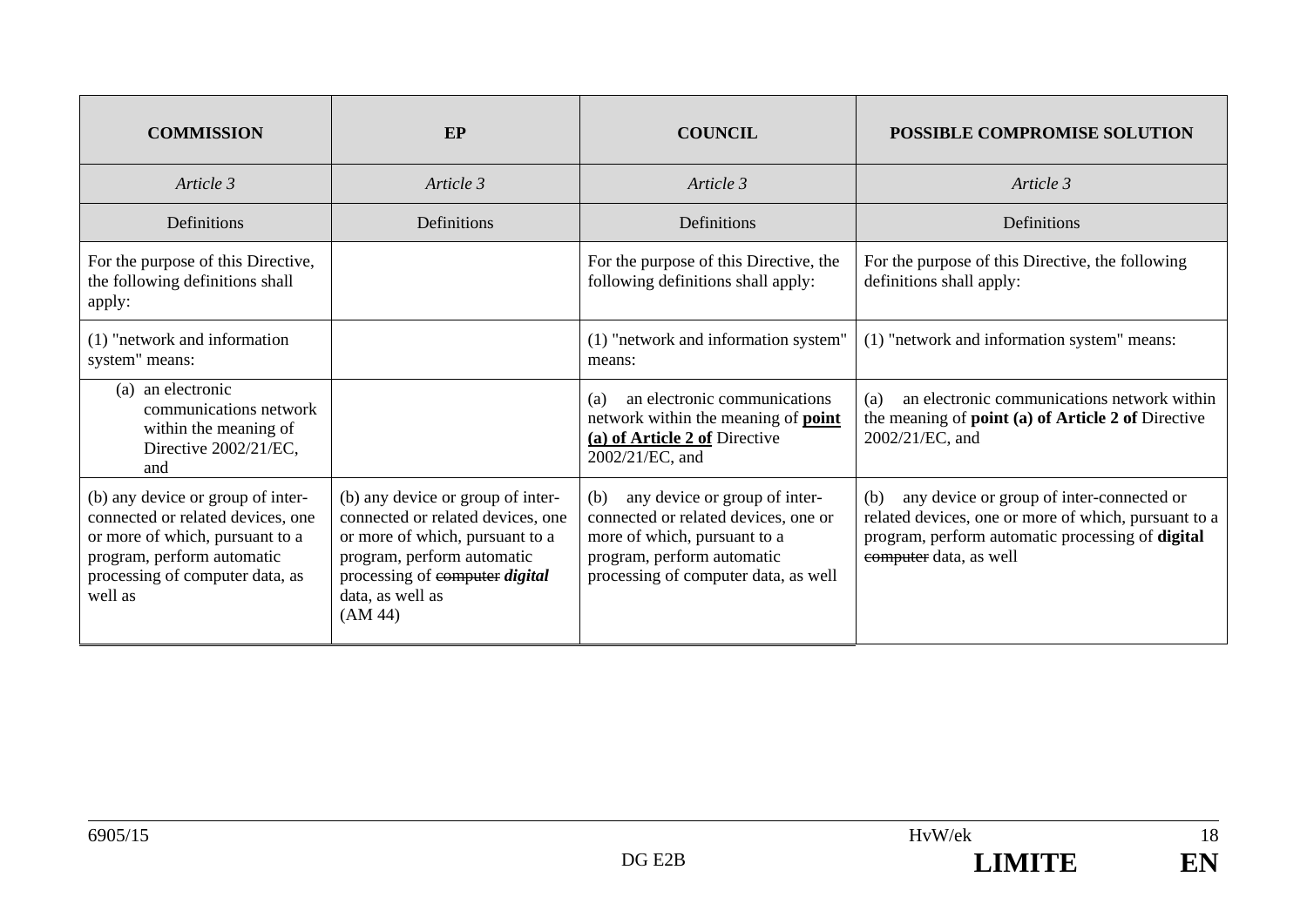| <b>COMMISSION</b>                                                                                                                                                                              | EP                                                                                                                                                                                                                      | <b>COUNCIL</b>                                                                                                                                                                              | POSSIBLE COMPROMISE SOLUTION                                                                                                                                                                    |
|------------------------------------------------------------------------------------------------------------------------------------------------------------------------------------------------|-------------------------------------------------------------------------------------------------------------------------------------------------------------------------------------------------------------------------|---------------------------------------------------------------------------------------------------------------------------------------------------------------------------------------------|-------------------------------------------------------------------------------------------------------------------------------------------------------------------------------------------------|
| (c) computer data stored,<br>processed, retrieved or<br>transmitted by elements covered<br>under point (a) and (b) for the<br>purposes of their operation, use,<br>protection and maintenance. | c) computer <i>digital</i> data stored,<br>processed, retrieved or<br>transmitted by elements covered<br>under point (a) and (b) for the<br>purposes of their operation, use,<br>protection and maintenance.<br>(AM 45) | (c) computer data stored, processed,<br>retrieved or transmitted by elements<br>covered under point (a) and (b) for<br>the purposes of their operation, use,<br>protection and maintenance. | c) digital exemples data stored, processed,<br>retrieved or transmitted by elements covered under<br>point (a) and (b) for the purposes of their operation,<br>use, protection and maintenance. |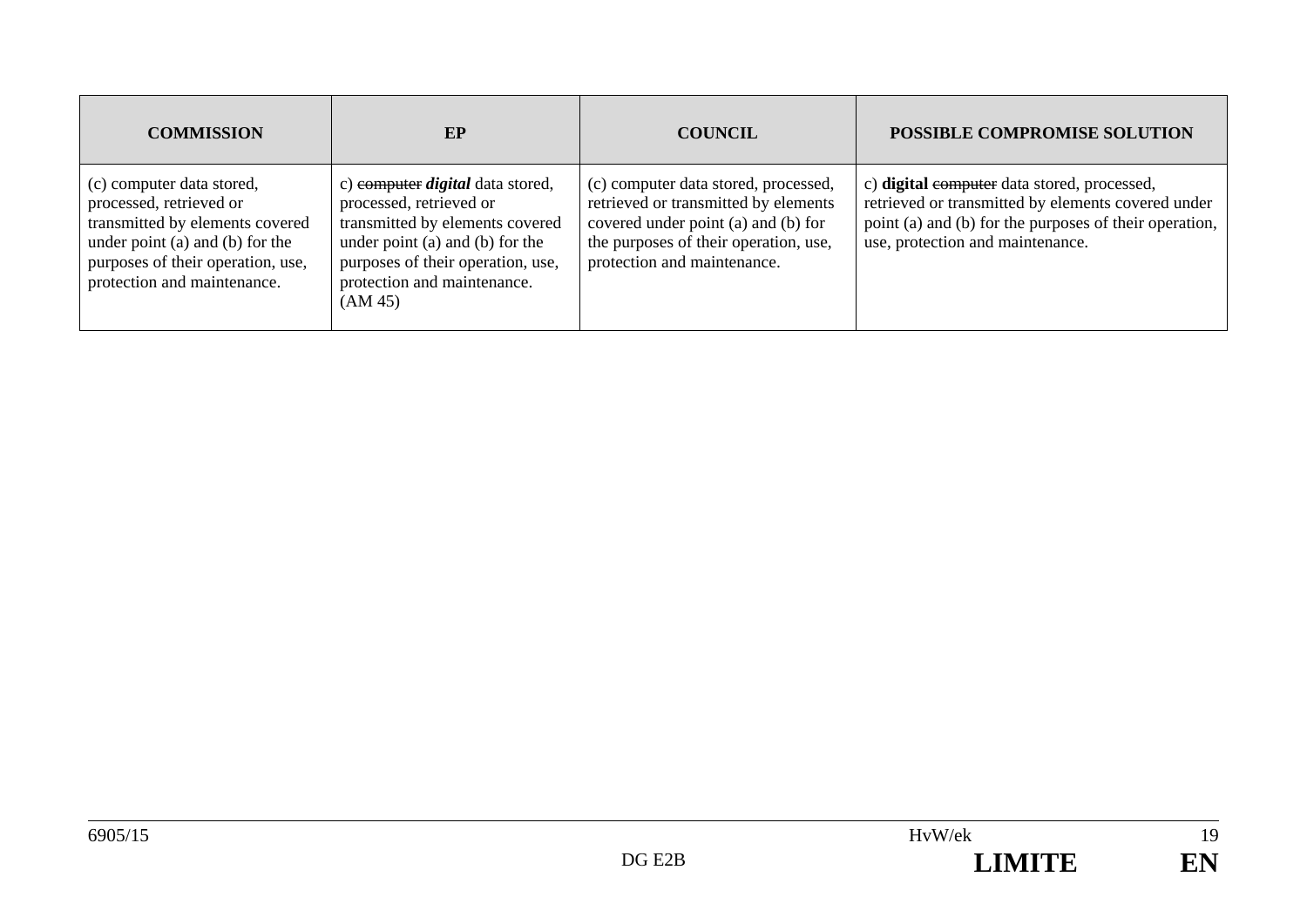| <b>COMMISSION</b>                                                                                                                                                                                                                                                                                                                                                                | EP                                                                                                                                                                                                                                                                                                                                                                                                                                                                                                                                                                     | <b>COUNCIL</b>                                                                                                                                                                                                                                                                                                                                                                                                  | POSSIBLE COMPROMISE SOLUTION                                                                                                                                                                                                                                                                                                                                                                                                          |
|----------------------------------------------------------------------------------------------------------------------------------------------------------------------------------------------------------------------------------------------------------------------------------------------------------------------------------------------------------------------------------|------------------------------------------------------------------------------------------------------------------------------------------------------------------------------------------------------------------------------------------------------------------------------------------------------------------------------------------------------------------------------------------------------------------------------------------------------------------------------------------------------------------------------------------------------------------------|-----------------------------------------------------------------------------------------------------------------------------------------------------------------------------------------------------------------------------------------------------------------------------------------------------------------------------------------------------------------------------------------------------------------|---------------------------------------------------------------------------------------------------------------------------------------------------------------------------------------------------------------------------------------------------------------------------------------------------------------------------------------------------------------------------------------------------------------------------------------|
| (2) "security" means the ability of<br>a network and information system<br>to resist, at a given level of<br>confidence, accident or malicious<br>action that compromise the<br>availability, authenticity, integrity<br>and confidentiality of stored or<br>transmitted data or the related<br>services offered by or accessible<br>via that network and information<br>system; | $(2)$ 'security' means the ability of<br>a network and information<br>system to resist, at a given level<br>of confidence, accident or<br>malicious action that compromise<br>the availability, authenticity,<br>integrity and confidentiality of<br>stored or transmitted data or the<br>related services offered by or<br>accessible via that network and<br>information system; 'security'<br>includes appropriate technical<br>devices, solutions and operating<br>procedures ensuring the security<br>requirements set out in this<br><b>Directive</b><br>(AM 46) | (2) "network and information<br>security" means the ability of a<br>network and information system to<br>resist, at a given level of confidence,<br>any accident or malicious action that<br>compromise the availability,<br>authenticity, integrity or and<br>confidentiality of stored or<br>transmitted data or the related<br>services offered by or accessible via<br>that network and information system; | (2) "security of networks and information<br>systems" means the ability of a networks and<br>information systems to resist, at a given level of<br>confidence, any accident or malicious action that<br>compromise the availability, authenticity, integrity<br>or and confidentiality of stored or transmitted or<br>processed data or the related services offered by or<br>accessible via that network and information<br>systems; |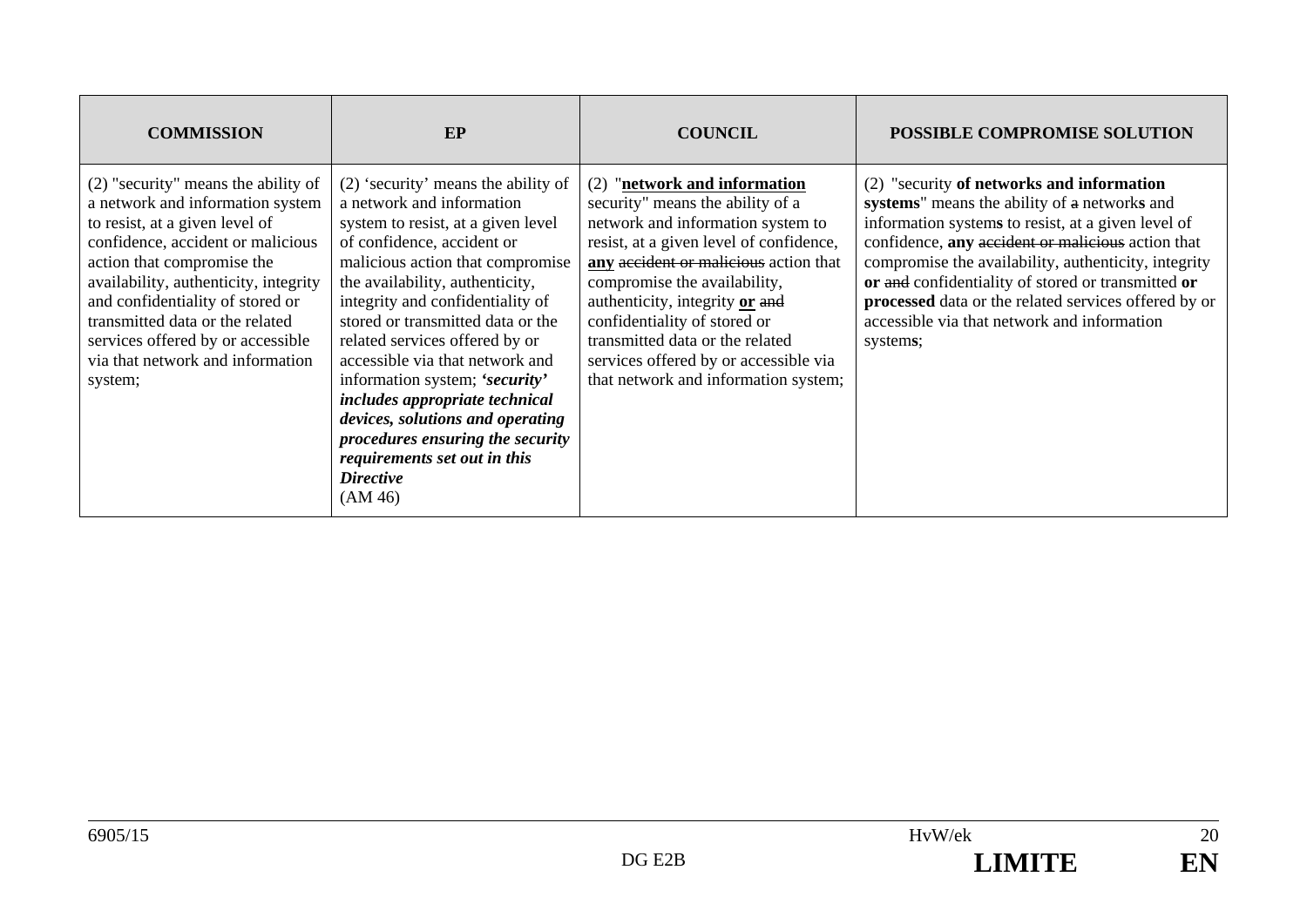| <b>COMMISSION</b>                                                                                                           | EP                                                                                                                                             | <b>COUNCIL</b>                                                                                                                                                                                                | POSSIBLE COMPROMISE SOLUTION                                                                                                                 |
|-----------------------------------------------------------------------------------------------------------------------------|------------------------------------------------------------------------------------------------------------------------------------------------|---------------------------------------------------------------------------------------------------------------------------------------------------------------------------------------------------------------|----------------------------------------------------------------------------------------------------------------------------------------------|
|                                                                                                                             |                                                                                                                                                | 2a) "essential services" means<br>services essential for the<br>maintenance of critical societal and<br>economic activities.                                                                                  | 2a) "essential services" are services<br>indispensable for the maintenance of critical<br>societal and economic activities.                  |
| "risk" means any<br>(1)<br>circumstance or event<br>having a potential adverse<br>effect on security;                       | $(3)$ 'risk' means any reasonably<br><i>identifiable</i> circumstance or<br>event having a potential adverse<br>effect on security;<br>(AM 47) | (3) "risk" means any circumstance or<br>event having a potential serious or<br>actual adverse effect on network<br>and information security;                                                                  | (3) "risk" means any circumstance or event having<br>a potential adverse effect on the security of<br>networks and information systems;      |
| (2) "incident" means any<br>circumstance or event<br>having an actual adverse<br>effect on security;                        | (4) 'incident' means any<br>circumstance or event having an<br>actual adverse effect on security;<br>(AM 48)                                   | "incident" means any<br>(4)<br>circumstance or event having an<br>actual adverse effect on network and<br>information security that can lead<br>to a substantial loss or disruption<br>of essential services; | "incident" means any circumstance or event<br>(4)<br>having an actual adverse effect on the security of<br>networks and information systems; |
| (5) "information society service"<br>mean service within the meaning<br>of point (2) of Article 1 of<br>Directive 98/34/EC; | <b>Deleted</b><br>(AM 49)                                                                                                                      | deleted                                                                                                                                                                                                       |                                                                                                                                              |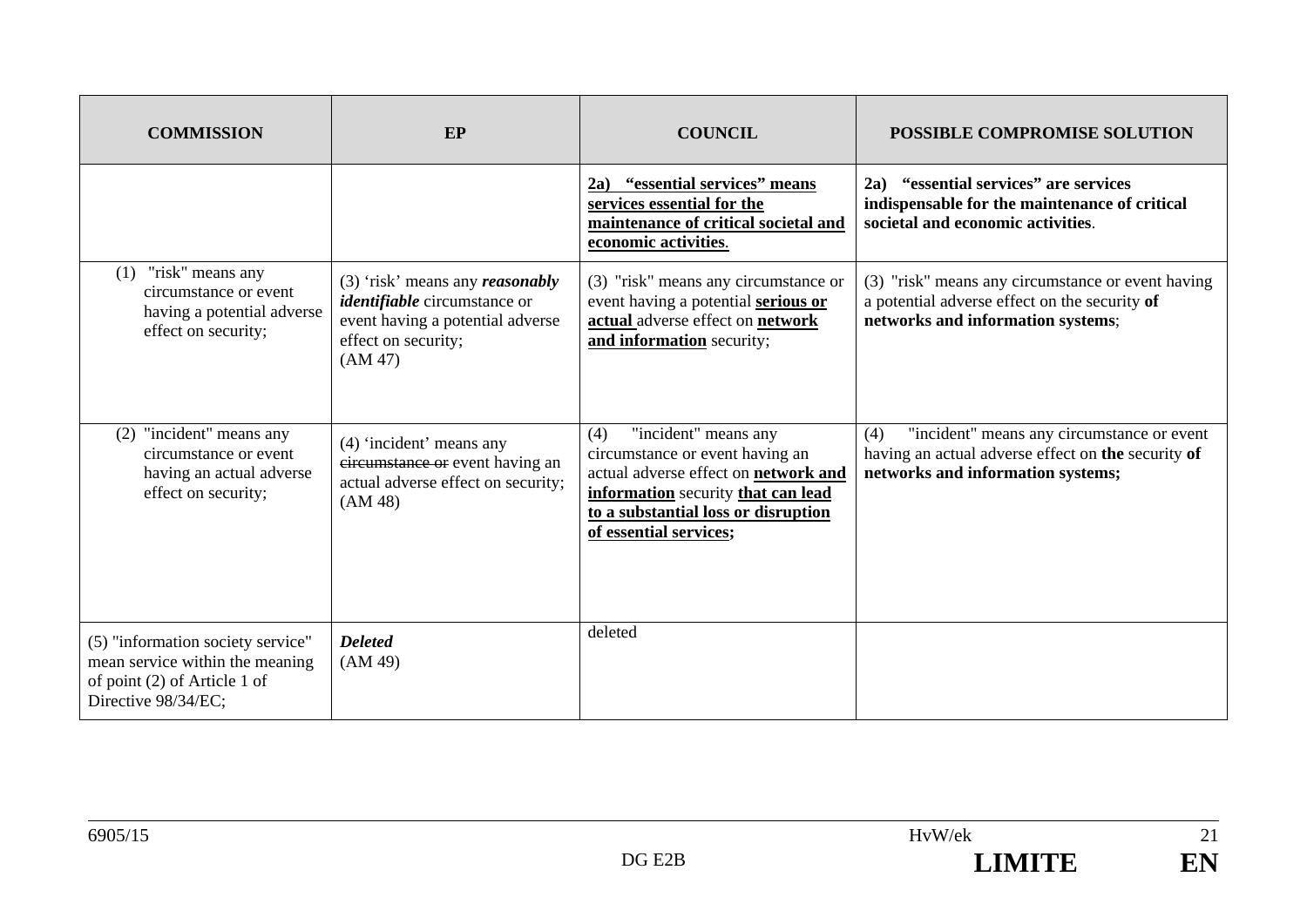| <b>COMMISSION</b>                                                                                                                                                                                                                                                                 | <b>EP</b>                                                                                                                                                    | <b>COUNCIL</b>                                                                                                                              | <b>POSSIBLE COMPROMISE SOLUTION</b>                                                                                                                                                                               |
|-----------------------------------------------------------------------------------------------------------------------------------------------------------------------------------------------------------------------------------------------------------------------------------|--------------------------------------------------------------------------------------------------------------------------------------------------------------|---------------------------------------------------------------------------------------------------------------------------------------------|-------------------------------------------------------------------------------------------------------------------------------------------------------------------------------------------------------------------|
| (6) "NIS cooperation plan" means<br>a plan establishing the framework<br>for organisational roles,<br>responsibilities and procedures to<br>maintain or restore the operation<br>of networks and information<br>systems, in the event of a risk or<br>an incident affecting them; |                                                                                                                                                              | deleted                                                                                                                                     |                                                                                                                                                                                                                   |
|                                                                                                                                                                                                                                                                                   |                                                                                                                                                              | "National NIS strategy"<br>(6a)<br>means a framework providing<br>high-level vision, objectives and<br>priorities on NIS at national level; | "National strategy on the security of<br>(6a)<br>networks and informations systems ("NIS<br>strategy")" means a framework providing high-<br>level vision, objectives and priorities on NIS at<br>national level; |
| (7) "incident handling" means all<br>procedures supporting the<br>analysis, containment and<br>response to an incident;                                                                                                                                                           | (7) 'incident handling' means all<br>procedures supporting the<br>detection, prevention, analysis,<br>containment and response to an<br>incident:<br>(AM 50) | "incident handling" means all<br>(7)<br>procedures supporting the analysis,<br>containment and response to an<br>incident;                  | "incident handling" means all procedures<br>(7)<br>supporting the analysis, containment and response<br>to an incident;                                                                                           |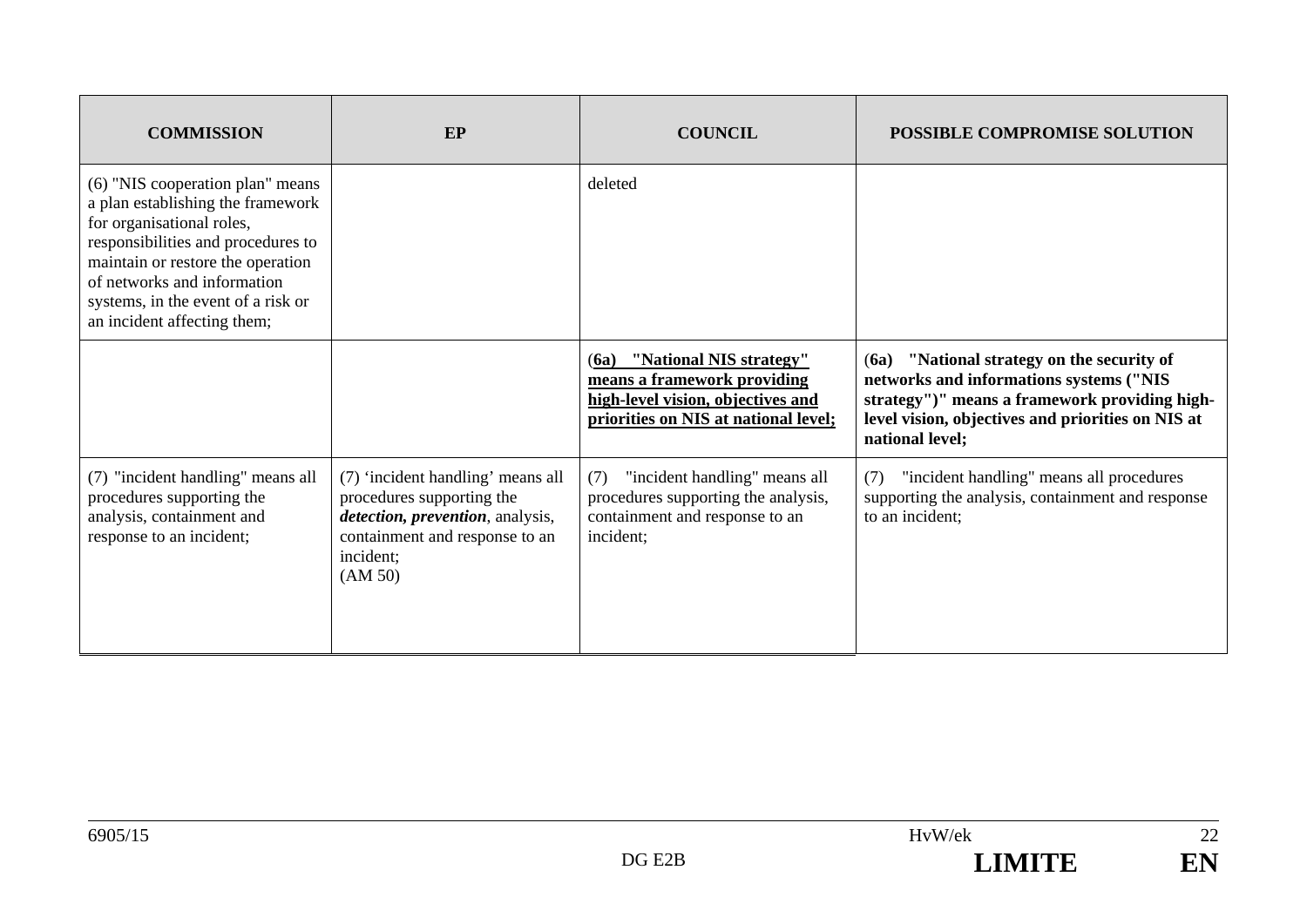| <b>COMMISSION</b>                                                                                                                                                                                                                                                                      | EP                                                                                                                                                                                                                                                                                                                                                                                                                                                                                                                                                                                                                                                   | <b>COUNCIL</b>                                                                                                                                                                                                                                                                                                                                                                                                                                                                                                     | POSSIBLE COMPROMISE SOLUTION                                                                                                                                                                                                                                                                                                                                     |
|----------------------------------------------------------------------------------------------------------------------------------------------------------------------------------------------------------------------------------------------------------------------------------------|------------------------------------------------------------------------------------------------------------------------------------------------------------------------------------------------------------------------------------------------------------------------------------------------------------------------------------------------------------------------------------------------------------------------------------------------------------------------------------------------------------------------------------------------------------------------------------------------------------------------------------------------------|--------------------------------------------------------------------------------------------------------------------------------------------------------------------------------------------------------------------------------------------------------------------------------------------------------------------------------------------------------------------------------------------------------------------------------------------------------------------------------------------------------------------|------------------------------------------------------------------------------------------------------------------------------------------------------------------------------------------------------------------------------------------------------------------------------------------------------------------------------------------------------------------|
| (8) "market operator" means:                                                                                                                                                                                                                                                           |                                                                                                                                                                                                                                                                                                                                                                                                                                                                                                                                                                                                                                                      | "market operator" means:<br>(8)                                                                                                                                                                                                                                                                                                                                                                                                                                                                                    |                                                                                                                                                                                                                                                                                                                                                                  |
| (a) provider of information<br>society services which<br>enable the provision of<br>other information society<br>services, a non exhaustive<br>list of which is set out in<br>Annex II;                                                                                                | Deleted (AM 51)                                                                                                                                                                                                                                                                                                                                                                                                                                                                                                                                                                                                                                      | deleted                                                                                                                                                                                                                                                                                                                                                                                                                                                                                                            |                                                                                                                                                                                                                                                                                                                                                                  |
| (b) operator of critical<br>infrastructure that are<br>essential for the<br>maintenance of vital<br>economic and societal<br>activities in the fields of<br>energy, transport,<br>banking, stock exchanges<br>and health, a non<br>exhaustive list of which is<br>set out in Annex II. | (b) operator of eritical<br>infrastructure that are essential<br>for the maintenance of vital<br>economic and societal activities<br>in the fields of energy, transport,<br>banking, stock exchanges<br>financial market infrastructures,<br>internet exchange points, food<br>supply chain and health, and the<br>disruption or destruction of<br>which would have a significant<br>impact in a Member State as a<br>result of the failure to maintain<br>those functions, a non exhaustive<br>list of which is set out in Annex<br>II, insofar as the network and<br>information systems concerned<br>are related to its core services;<br>(AM 52) | (b) operator means a public or<br>private entity referred to in Annex<br>II, which provides an essential<br>service in the fields of eritical<br>Internet infrastructure and digital<br>service platforms, that are essential<br>for the maintenance of vital economic<br>and societal activities in the fields of<br>energy, transport, banking, stock<br>exchanges and health, and water<br>supply and which fulfills all of the<br>following criteria a non exhaustive<br>list of which is set out in Annex II. | (8) Operator means a public or private entity<br>the type of which is referred to in Annex II,<br>which provides an essential service in the fields<br>of digital infrastructure, digital service<br>platforms, energy, transport, banking, financial<br>market infrastructures, health or drinking<br>water and which fulfils all of the following<br>criteria: |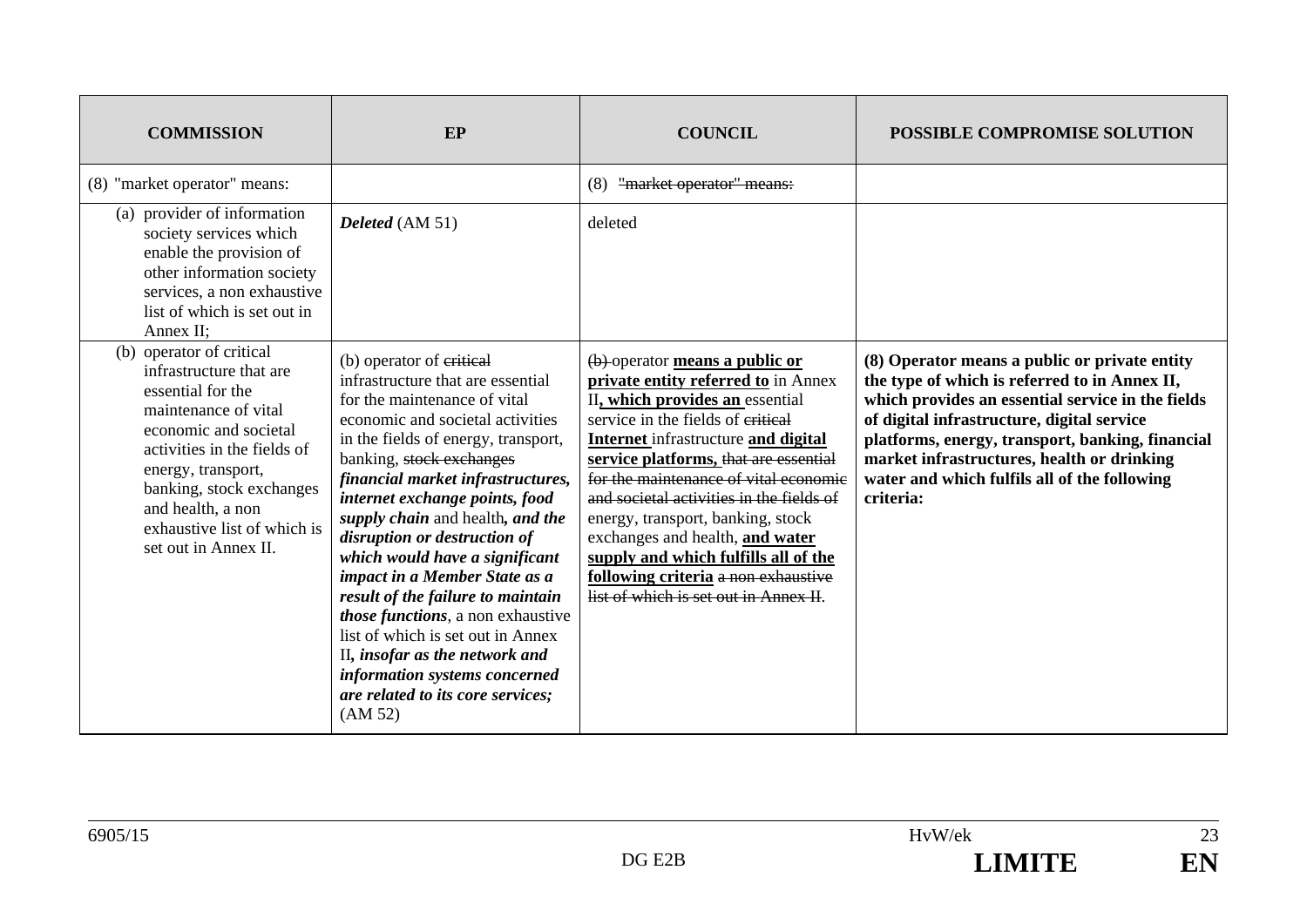| <b>COMMISSION</b> | EP | <b>COUNCIL</b>                                                                                                                                                                                                                                 | POSSIBLE COMPROMISE SOLUTION                                                                                                                                                           |
|-------------------|----|------------------------------------------------------------------------------------------------------------------------------------------------------------------------------------------------------------------------------------------------|----------------------------------------------------------------------------------------------------------------------------------------------------------------------------------------|
|                   |    | - the service depends heavily on<br>network and information systems;                                                                                                                                                                           | - the service depends on network and<br>information systems;                                                                                                                           |
|                   |    | - an incident to the network and<br>information systems of the service<br>having serious disruptive effects on<br>the provision of that essential<br>service or on public safety.                                                              | - an incident to the network and information<br>systems of the service would have significant<br>disruptive effects on the provision of that<br>essential service or on public safety. |
|                   |    |                                                                                                                                                                                                                                                | Each Member State shall identify the entities,<br>which meet the above definition of operator.                                                                                         |
|                   |    | [In addition to the above criteria,<br>entities in the field of digital service<br>platforms shall also fulfil the<br>criterion that a large number of<br>market participants rely on the<br>entity for their trading/economic<br>activities.] | When determining the significance of a<br>disruptive effect, the Member State shall take<br>into account the following factors:                                                        |
|                   |    |                                                                                                                                                                                                                                                | - the importance of the particular entity for the<br>provision of the essential service in the sector;                                                                                 |

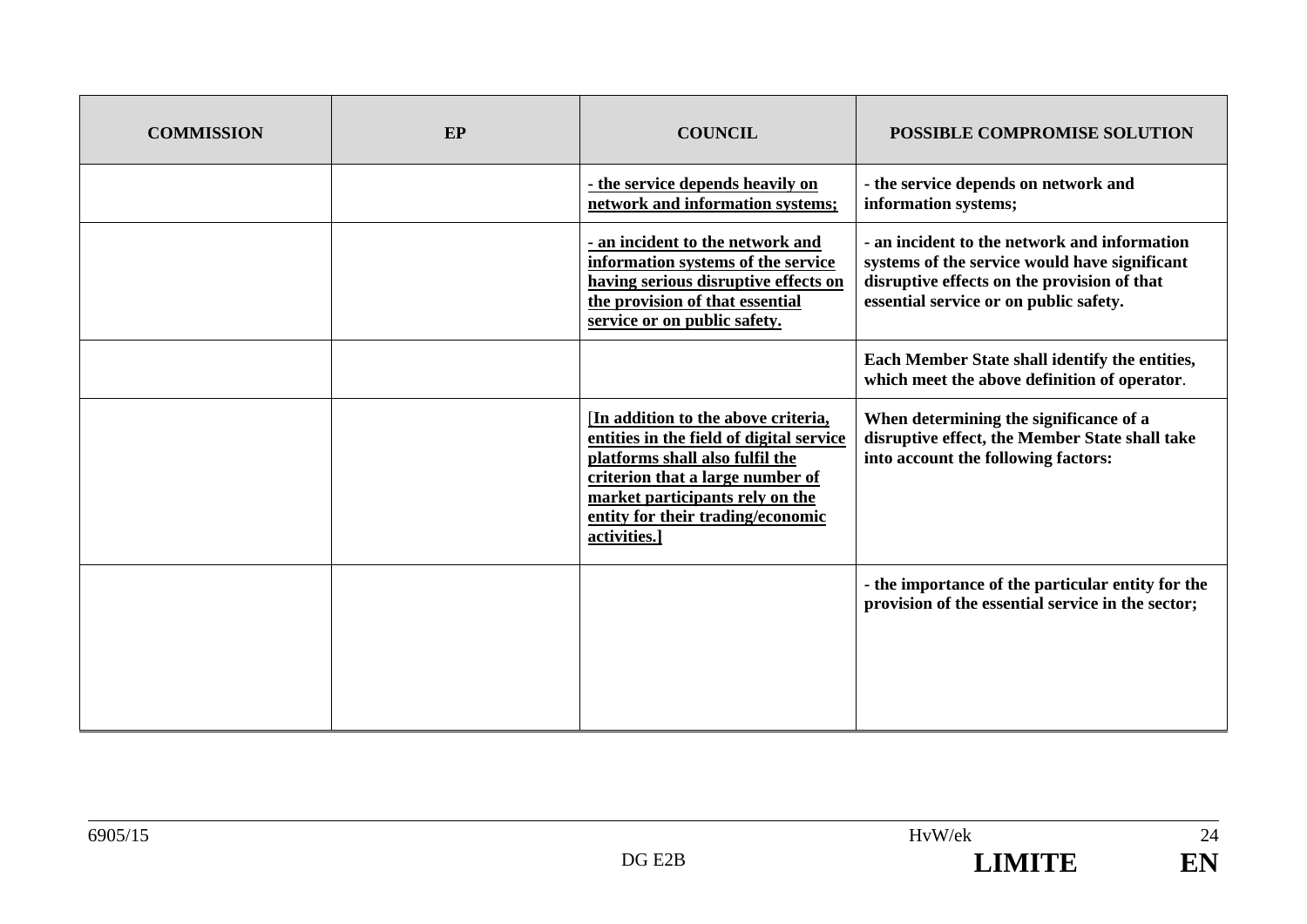| <b>COMMISSION</b> | EP                                                                                                                                                                                                                                                  | <b>COUNCIL</b>                                                                                                        | POSSIBLE COMPROMISE SOLUTION                                                                                                                                                                                                                                                                                    |
|-------------------|-----------------------------------------------------------------------------------------------------------------------------------------------------------------------------------------------------------------------------------------------------|-----------------------------------------------------------------------------------------------------------------------|-----------------------------------------------------------------------------------------------------------------------------------------------------------------------------------------------------------------------------------------------------------------------------------------------------------------|
|                   |                                                                                                                                                                                                                                                     |                                                                                                                       | - the number of users relying on the services<br>provided by the entity;                                                                                                                                                                                                                                        |
|                   |                                                                                                                                                                                                                                                     |                                                                                                                       | - the impact on economic and societal activities<br>or public safety where the availability,<br>authenticity, integrity or confidentiality of the<br>service provided by the entity has been<br>compromised, including assessment of the time<br>period before discontinuity would create a<br>negative impact. |
|                   |                                                                                                                                                                                                                                                     | <b>Each Member State shall identify</b><br>on its territory entities, which meet<br>the above definition of operator. |                                                                                                                                                                                                                                                                                                                 |
|                   | (8a) 'incident having a<br>significant impact' means an<br>incident affecting the security<br>and continuity of an<br>information network or system<br>that leads to the major<br>disruption of vital economic or<br>societal functions;<br>(AM 53) |                                                                                                                       |                                                                                                                                                                                                                                                                                                                 |

25

EN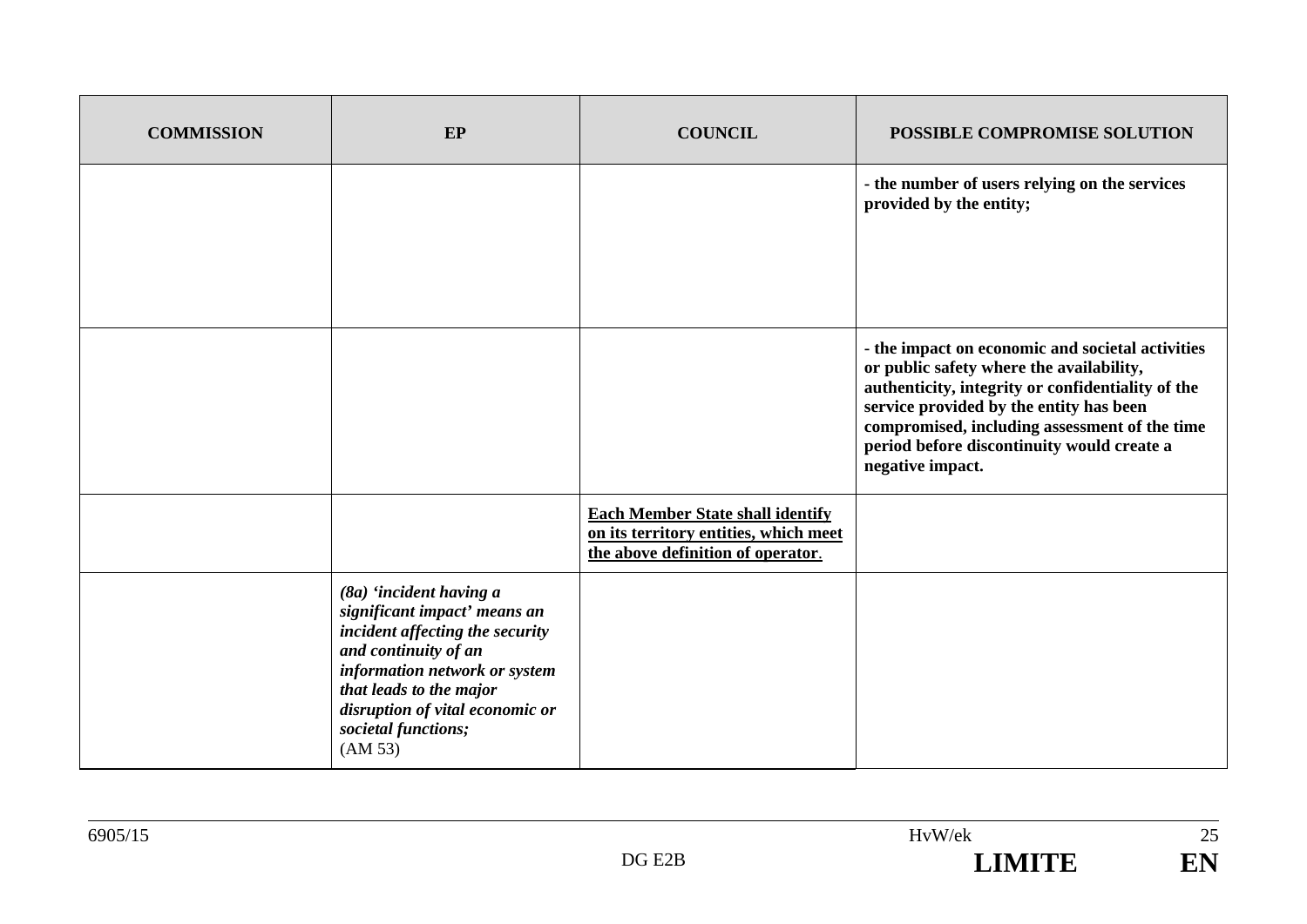| <b>COMMISSION</b>                                                                                                                                                                                                                                                                                                                                                                                                                                                                 | EP | <b>COUNCIL</b>                                                                                                                                                                                                                                                                                                                                                                                                                                                                                                                                            | <b>POSSIBLE COMPROMISE SOLUTION</b>                                                                                                                                                                                                                                                                                                                                                                                                                                                                                                      |
|-----------------------------------------------------------------------------------------------------------------------------------------------------------------------------------------------------------------------------------------------------------------------------------------------------------------------------------------------------------------------------------------------------------------------------------------------------------------------------------|----|-----------------------------------------------------------------------------------------------------------------------------------------------------------------------------------------------------------------------------------------------------------------------------------------------------------------------------------------------------------------------------------------------------------------------------------------------------------------------------------------------------------------------------------------------------------|------------------------------------------------------------------------------------------------------------------------------------------------------------------------------------------------------------------------------------------------------------------------------------------------------------------------------------------------------------------------------------------------------------------------------------------------------------------------------------------------------------------------------------------|
| "standard" means a standard<br>(9)<br>referred to in Regulation (EU) No<br>1025/2012;                                                                                                                                                                                                                                                                                                                                                                                             |    | "standard" means a standard<br>(9)<br>referred to in <b>point</b> (1) of Article 2<br>of Regulation (EU) No 1025/2012;                                                                                                                                                                                                                                                                                                                                                                                                                                    | "standard" means a standard referred to in<br>(9)<br>point (1) of Article 2 of Regulation (EU) No<br>1025/2012;                                                                                                                                                                                                                                                                                                                                                                                                                          |
| (10) "specification" means a<br>specification referred to in<br>Regulation (EU) No 1025/2012;                                                                                                                                                                                                                                                                                                                                                                                     |    | (10) "specification" means a<br>technical specification referred to in<br>point (4) of Article 2 of Regulation<br>(EU) No 1025/2012;                                                                                                                                                                                                                                                                                                                                                                                                                      | (10) "specification" means a technical<br>specification referred to in point (4) of Article 2 of<br>Regulation (EU) No 1025/2012;                                                                                                                                                                                                                                                                                                                                                                                                        |
| $(11)$ "Trust service provider"<br>means a natural or legal person<br>who provides any electronic<br>service consisting in the creation,<br>verification, validation, handling<br>and preservation of electronic<br>signatures, electronic seals,<br>electronic time stamps, electronic<br>documents, electronic delivery<br>services, website authentication,<br>and electronic certificates,<br>including certificates for<br>electronic signature and for<br>electronic seals. |    | (11) "Trust service provider" means<br>a natural or legal person within the<br>meaning of point (19) of Article 3<br>of Regulation $910/2014$ who<br>provides any electronic service<br>consisting in the creation,<br>verification, validation, handling and<br>preservation of electronic signatures,<br>electronic seals, electronic time<br>stamps, electronic documents,<br>electronic delivery services, website<br>authentication, and electronic<br>certificates, including certificates for<br>electronic signature and for electronic<br>seals. | (11) "Trust service provider" means a natural or<br>legal person within the meaning of point (19) of<br>Article 3 of Regulation 910/2014 who provides<br>any electronic service consisting in the creation,<br>verification, validation, handling and preservation<br>of electronic signatures, electronic seals, electronic<br>time stamps, electronic documents, electronic<br>delivery services, website authentication, and<br>electronic certificates, including certificates for<br>electronic signature and for electronic seals. |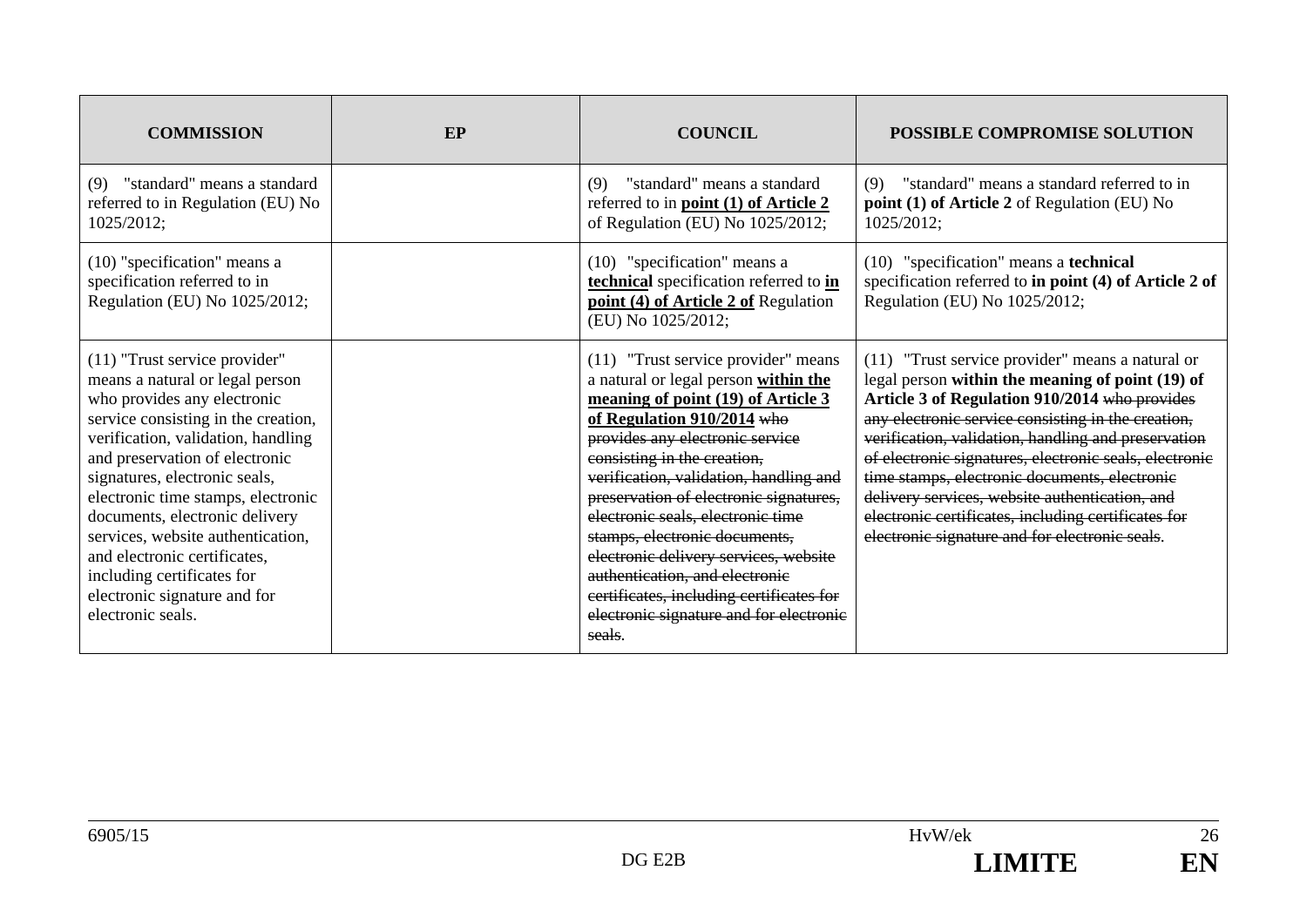| <b>COMMISSION</b> | EP                                                                                                                                                                                                                                                                                                                                                                                 | <b>COUNCIL</b> | <b>POSSIBLE COMPROMISE SOLUTION</b>                                                                                                                                                       |
|-------------------|------------------------------------------------------------------------------------------------------------------------------------------------------------------------------------------------------------------------------------------------------------------------------------------------------------------------------------------------------------------------------------|----------------|-------------------------------------------------------------------------------------------------------------------------------------------------------------------------------------------|
|                   | $(11a)$ 'regulated market' means<br>regulated market as defined in<br>point 14 of Article 4 of Directive<br>2004/39/EC of the European<br>Parliament and of the Council <sup>1a</sup> ;<br>$1a$ Directive 2004/39/EC of the<br><b>European Parliament and of the</b><br>Council of 21 April 2004 on<br>markets in financial instruments<br>(OJ L 45, 16.2.2005, p. 18).<br>(AM 54) |                | Note: the wording of this provision shall be<br>finalised pending further information from the<br>Commission on NIS requirements in sector-specific<br>legislation (point 4 of Annex II). |
|                   | (11b) 'multilateral trading<br>facility (MTF)' means<br>multilateral trading facility as<br>defined in point 15 of Article 4<br>of Directive 2004/39/EC;<br>(AM 55)                                                                                                                                                                                                                |                | Note: the wording of this provision shall be<br>finalised pending further information from the<br>Commission on NIS requirements in sector-specific<br>legislation (point 4 of Annex II). |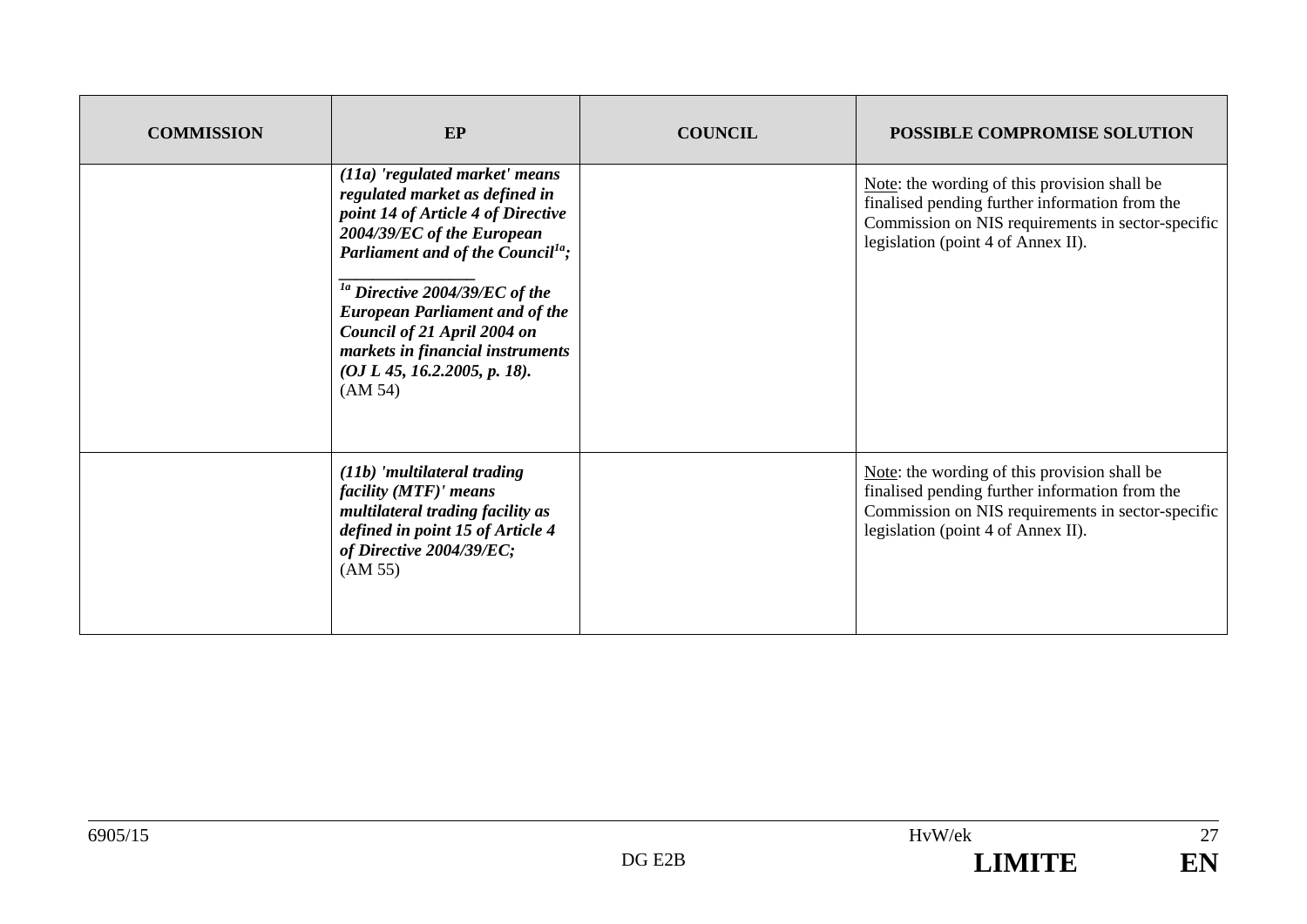| <b>COMMISSION</b> | EP                                                                                                                                                                                                                                                                                                                                                                                                                                                                                                                                                                  | <b>COUNCIL</b> | <b>POSSIBLE COMPROMISE SOLUTION</b>                                                                                                                                                       |
|-------------------|---------------------------------------------------------------------------------------------------------------------------------------------------------------------------------------------------------------------------------------------------------------------------------------------------------------------------------------------------------------------------------------------------------------------------------------------------------------------------------------------------------------------------------------------------------------------|----------------|-------------------------------------------------------------------------------------------------------------------------------------------------------------------------------------------|
|                   | $(11c)$ 'organised trading facility'<br>means a multilateral system or<br>facility, which is not a regulated<br>market, a multilateral trading<br><i>facility or a central</i><br>counterparty, operated by an<br>investment firm or a market<br>operator, in which multiple<br>third-party buying and selling<br>interests in bonds, structured<br>finance products, emission<br>allowances or derivatives are<br>able to interact in the system in<br>such a way as to result in a<br>contract in accordance with<br>Title II of Directive 2004/39/EC;<br>(AM 56) |                | Note: the wording of this provision shall be<br>finalised pending further information from the<br>Commission on NIS requirements in sector-specific<br>legislation (point 4 of Annex II). |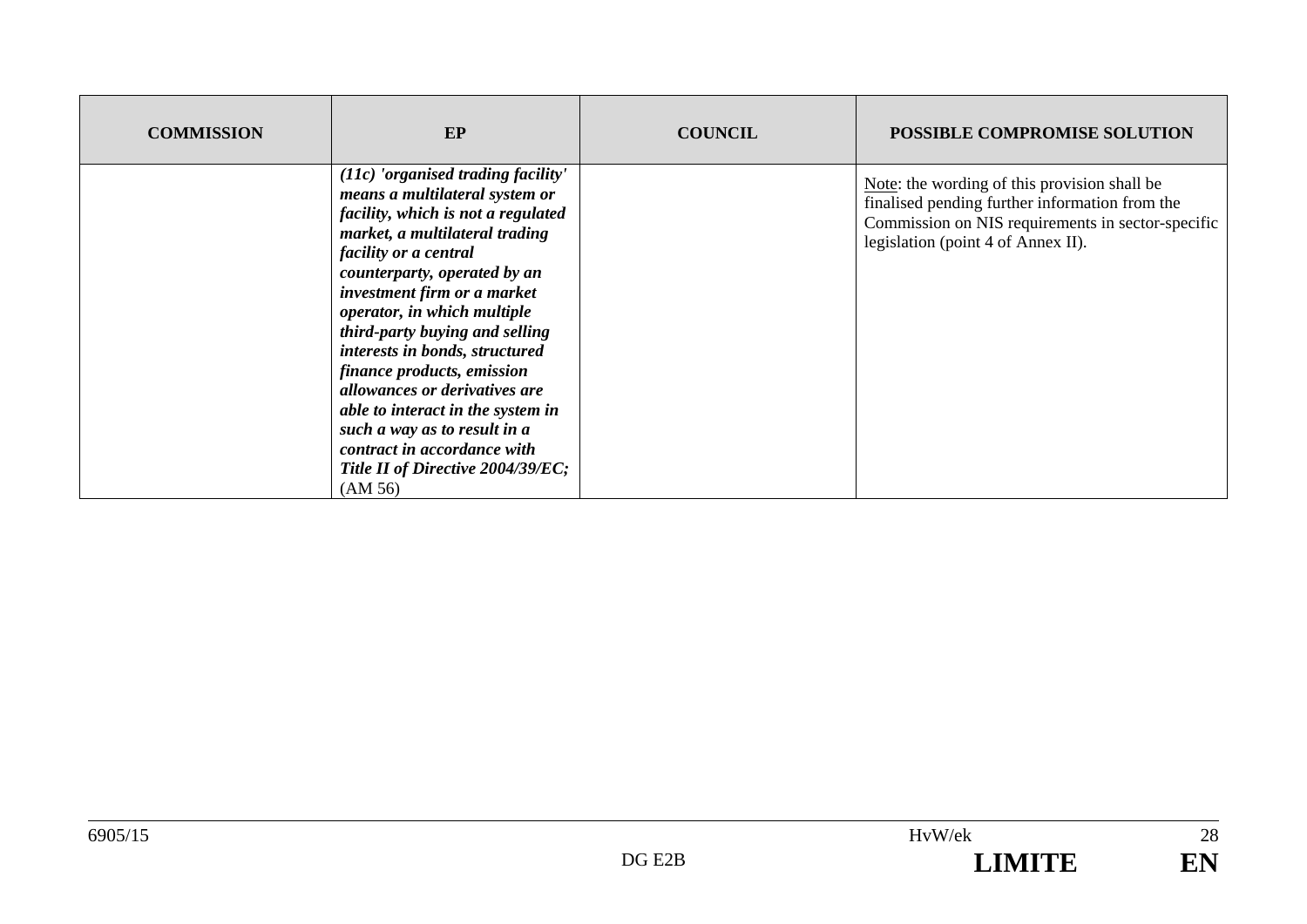| <b>COMMISSION</b>                                                                                                                                              | EP      | <b>COUNCIL</b> | <b>POSSIBLE COMPROMISE SOLUTION</b> |
|----------------------------------------------------------------------------------------------------------------------------------------------------------------|---------|----------------|-------------------------------------|
| Article 4                                                                                                                                                      |         | Article 4      | Article 4                           |
| Principle                                                                                                                                                      |         | Principle      | Principle                           |
| Member States shall ensure a high<br>level of security of the network<br>and information systems in their<br>territories in accordance with this<br>Directive. | Deleted | Deleted        | Deleted                             |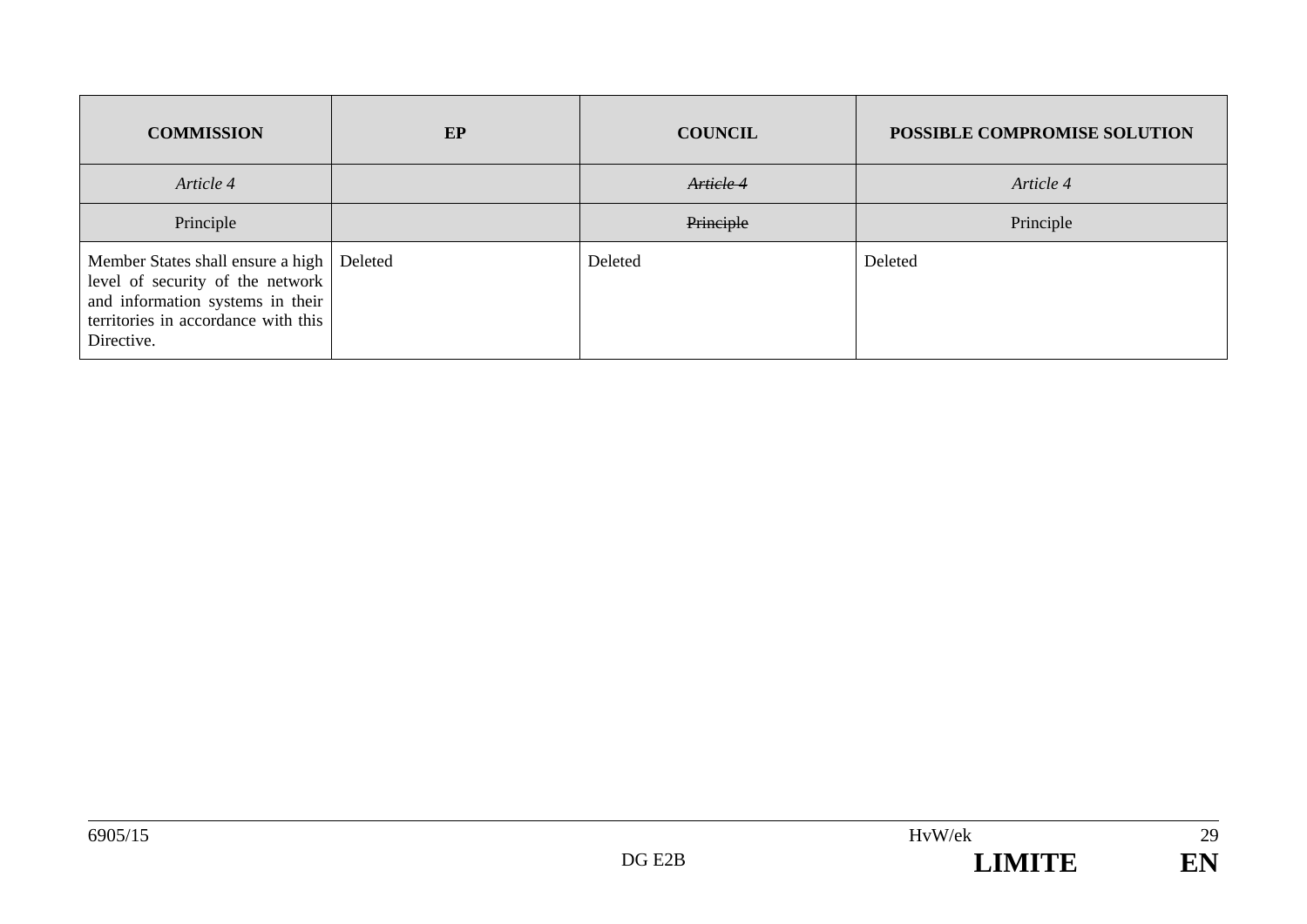| <b>COMMISSION</b>                                                                                                                                                                                                                                                                                                       | EP                                                         | <b>COUNCIL</b>                                                                                                                                                                                                                                                                                                                                                                         | <b>POSSIBLE COMPROMISE SOLUTION</b>                                                                                                                                                                                                                                                                                                                                                                         |
|-------------------------------------------------------------------------------------------------------------------------------------------------------------------------------------------------------------------------------------------------------------------------------------------------------------------------|------------------------------------------------------------|----------------------------------------------------------------------------------------------------------------------------------------------------------------------------------------------------------------------------------------------------------------------------------------------------------------------------------------------------------------------------------------|-------------------------------------------------------------------------------------------------------------------------------------------------------------------------------------------------------------------------------------------------------------------------------------------------------------------------------------------------------------------------------------------------------------|
| Article 5                                                                                                                                                                                                                                                                                                               | Article 5                                                  | Article 5                                                                                                                                                                                                                                                                                                                                                                              | Article 5                                                                                                                                                                                                                                                                                                                                                                                                   |
| National NIS strategy and<br>national NIS cooperation plan                                                                                                                                                                                                                                                              | National NIS strategy and<br>national NIS cooperation plan | National NIS strategy and national<br>NIS cooperation plan                                                                                                                                                                                                                                                                                                                             | National NIS strategy and national NIS cooperation<br><del>plan</del>                                                                                                                                                                                                                                                                                                                                       |
| 1. Each Member State shall<br>adopt a national NIS strategy<br>defining the strategic objectives<br>and concrete policy and<br>regulatory measures to achieve<br>and maintain a high level of<br>network and information security.<br>The national NIS strategy shall<br>address in particular the following<br>issues: |                                                            | 1. Each Member State shall adopt a<br>national NIS strategy defining the<br>strategic objectives and concrete<br>policy and regulatory measures to<br>seek to achieve and maintain-a high<br>level of network and information<br>security [ ] at least in the fields<br>referred to in Article 3(8). The<br>national NIS strategy shall address in<br>particular the following issues: | 1. Each Member State shall adopt a national NIS<br>strategy defining the strategic objectives and<br>concrete policy and regulatory measures with a<br>view to achieveing and maintaining a high level of<br>security of networks and information systems<br>security at least in the fields referred to in<br>Article 3(8). The national NIS strategy shall<br>address in particular the following issues: |
| (a) The definition of the<br>objectives and priorities of the<br>strategy based on an up-to-date<br>risk and incident analysis;                                                                                                                                                                                         |                                                            | The definition of the The<br>(a)<br>objectives and priorities of the<br>national NIS strategy-based on an<br>up to date risk and incident analysis;                                                                                                                                                                                                                                    | The definition of the objectives and priorities<br>(a)<br>of the national NIS strategy-based on an up-to-date<br>risk and incident analysis;                                                                                                                                                                                                                                                                |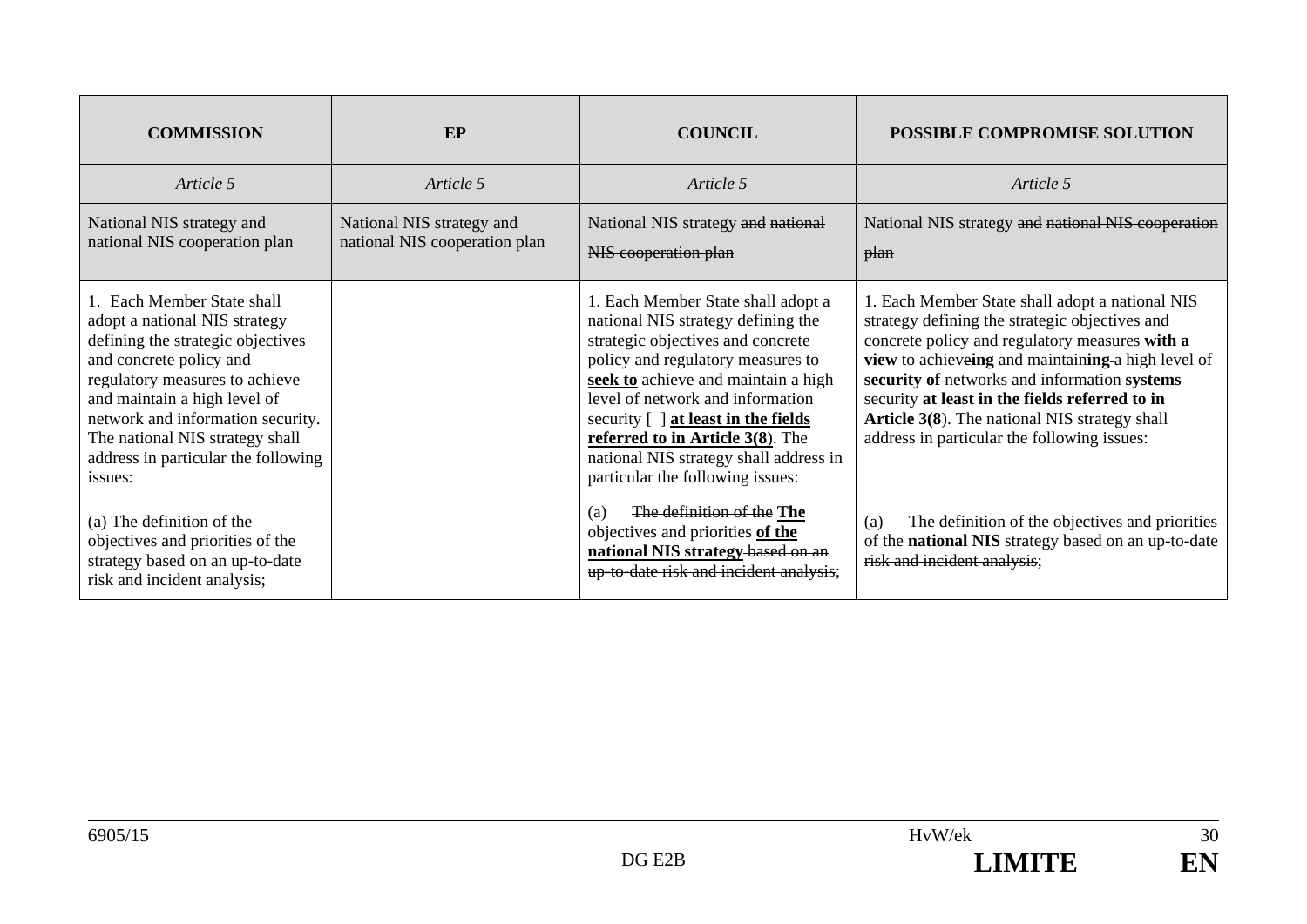| <b>COMMISSION</b>                                                                                                                                                                                                      | EP | <b>COUNCIL</b>                                                                                                                                                                                                                                                                 | <b>POSSIBLE COMPROMISE SOLUTION</b>                                                                                                                                                                                                                   |
|------------------------------------------------------------------------------------------------------------------------------------------------------------------------------------------------------------------------|----|--------------------------------------------------------------------------------------------------------------------------------------------------------------------------------------------------------------------------------------------------------------------------------|-------------------------------------------------------------------------------------------------------------------------------------------------------------------------------------------------------------------------------------------------------|
| (b) A governance framework to<br>achieve the strategy objectives<br>and priorities, including a clear<br>definition of the roles and<br>responsibilities of the government<br>bodies and the other relevant<br>actors: |    | The A governance framework<br>(a)<br><b>put in place</b> to achieve the strategy<br>objectives and priorities of the<br>national NIS strategy, including a<br>elear definition of the roles and<br>responsibilities of the government<br>bodies and the other relevant actors: | (b) A governance framework to achieve the<br>strategy objectives and priorities of the national<br><b>NIS strategy</b> , including a clear definition of the<br>roles and responsibilities of the government bodies<br>and the other relevant actors; |
| (c) The identification of the<br>general measures on<br>preparedness, response and<br>recovery, including cooperation<br>mechanisms between the public<br>and private sectors;                                         |    | The identification of the<br>(c)<br>general measures on preparedness,<br>response and recovery [, including<br>cooperation mechanisms between the<br>public and private sectors];                                                                                              | The identification of the general measures on<br>(c)<br>preparedness, response and recovery, including<br>cooperation mechanisms between the public and<br>private sectors;                                                                           |
| (d) An indication of the<br>education, awareness raising and<br>training programmes;                                                                                                                                   |    | An indication of the education,<br>(d)<br>awareness raising and training<br>programmes relating to the NIS<br>strategy;                                                                                                                                                        | An indication of the education, awareness<br>(d)<br>raising and training programmes relating to the<br>NIS strategy;                                                                                                                                  |
| (e) Research and development<br>plans and a description of how<br>these plans reflect the identified<br>priorities.                                                                                                    |    | <b>Research and development</b><br>(e)<br>plans and a description of how these<br>plans reflect the identified priorities.                                                                                                                                                     | (e) An indication of the research-and development<br>plans relating to the NIS strategy and a<br>description of how these plans reflect the identified<br>priorities;                                                                                 |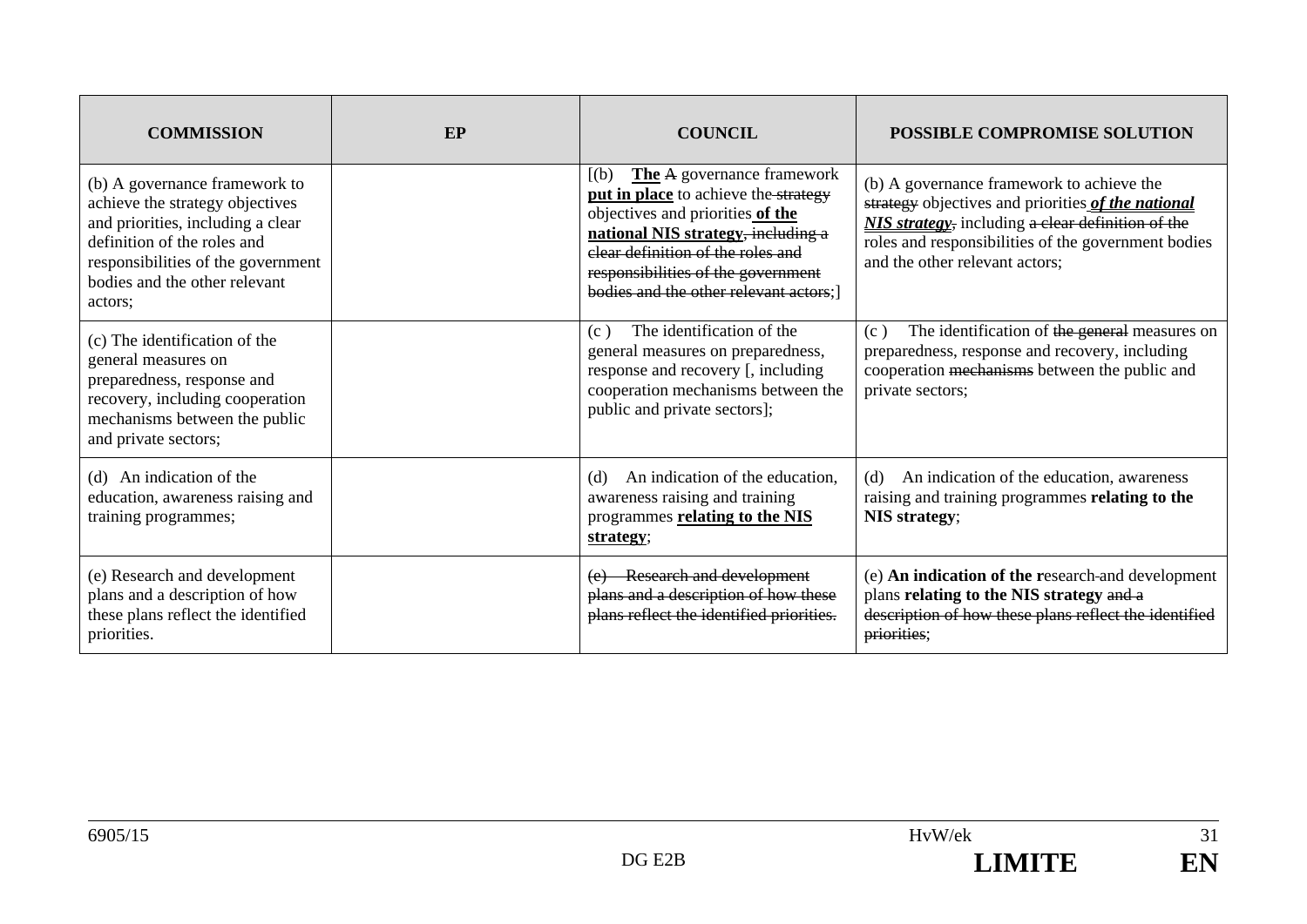| <b>COMMISSION</b>                                                                                                                         | EP                                                                                                                                                                                                                                                                                                                                                                                     | <b>COUNCIL</b>                                                                                                 | <b>POSSIBLE COMPROMISE SOLUTION</b>                                                                               |
|-------------------------------------------------------------------------------------------------------------------------------------------|----------------------------------------------------------------------------------------------------------------------------------------------------------------------------------------------------------------------------------------------------------------------------------------------------------------------------------------------------------------------------------------|----------------------------------------------------------------------------------------------------------------|-------------------------------------------------------------------------------------------------------------------|
|                                                                                                                                           | (ea) Member States may request<br>the assistance of ENISA in<br>developing their national NIS<br>strategies and national NIS<br>cooperation plans, based on a<br>common minimum NIS strategy.<br>(AM 57)                                                                                                                                                                               |                                                                                                                |                                                                                                                   |
| 2. The national NIS strategy shall<br>include a national NIS<br>cooperation plan complying at<br>least with the following<br>requirements |                                                                                                                                                                                                                                                                                                                                                                                        | deleted                                                                                                        |                                                                                                                   |
| (a) A risk assessment plan to<br>identify risks and assess the<br>impacts of potential incidents;                                         | a) A risk assessment plan to<br>identify risks and assess<br>management framework to<br>establish a methodology for the<br>identification, prioritisation,<br>evaluation and treatment of<br>risks, the assessment of the<br>impacts of potential incidents,<br>prevention and control options,<br>and to define criteria for the<br>choice of possible<br>countermeasures;<br>(AM 58) | A risk assessment plan to<br>(f)<br>identify potential-risks-and assess the<br>impacts of potential incidents; | (f)<br>A risk assessment plan to identify <b>possible</b><br>risks-and assess the impacts of potential incidents; |

| 6905/15 |        | HvW/ek       | $\sim$<br>ے د |
|---------|--------|--------------|---------------|
|         | DG E2B | I IMITE<br>. | EN            |
|         |        |              |               |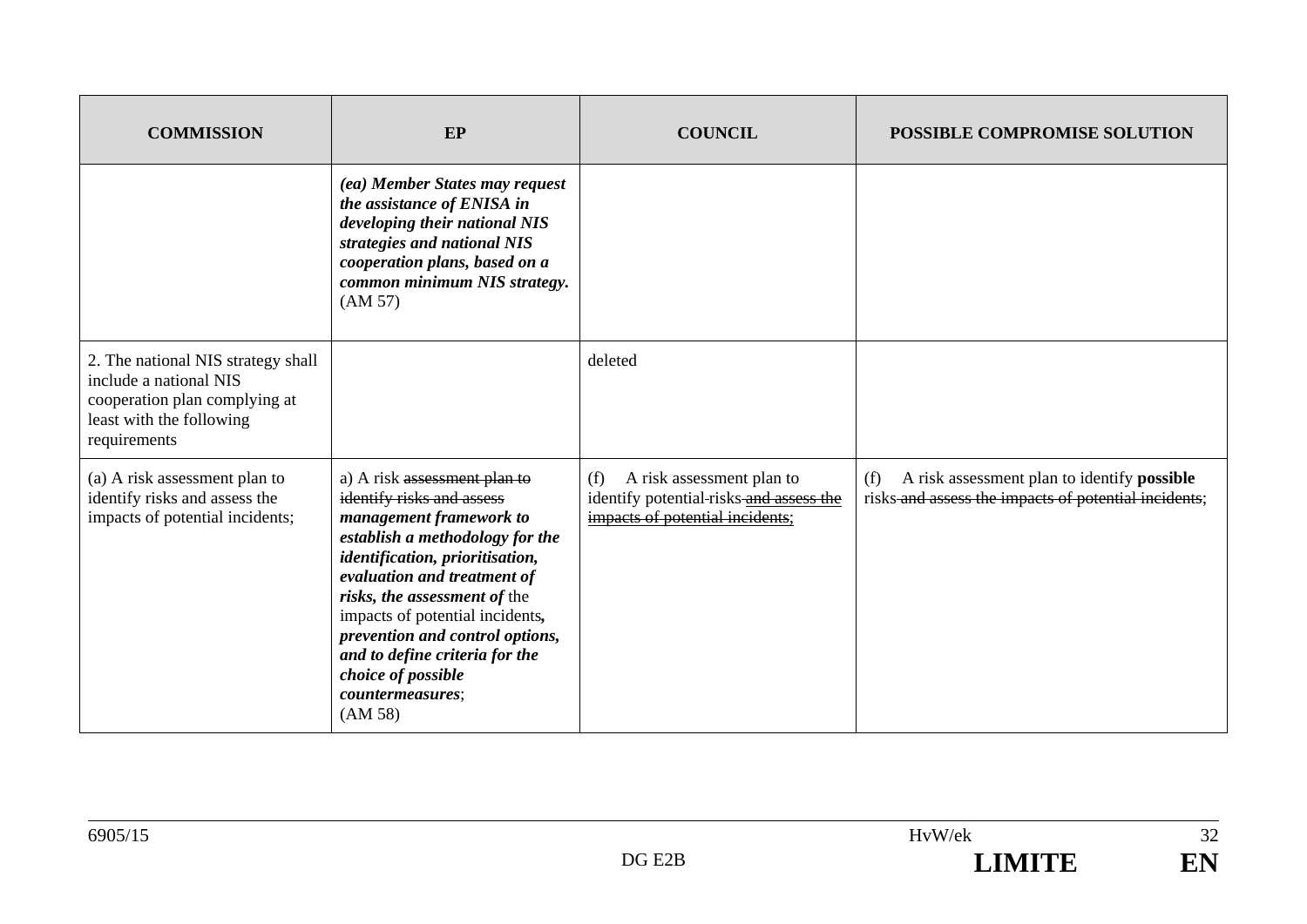| <b>COMMISSION</b>                                                                                                                                                                       | EP                                                                                                                                                                                           | <b>COUNCIL</b>                                                                                                                                                       | POSSIBLE COMPROMISE SOLUTION                                                                                                                        |
|-----------------------------------------------------------------------------------------------------------------------------------------------------------------------------------------|----------------------------------------------------------------------------------------------------------------------------------------------------------------------------------------------|----------------------------------------------------------------------------------------------------------------------------------------------------------------------|-----------------------------------------------------------------------------------------------------------------------------------------------------|
| (b) The definition of the roles and<br>responsibilities of the various<br>actors involved in the<br>implementation of the plan;                                                         | (b) The definition of the roles<br>and responsibilities of the various<br><i>authorities and other actors</i><br>involved in the implementation<br>of the plan <i>framework</i> ;<br>(AM 59) | (g) The definition of the roles and<br>responsibilities $\triangle$ list of the various<br>actors involved in the implementation<br>of the <b>NIS strategy</b> plan; | The definition of the roles and<br>(g)<br>responsibilities A list of the various actors involved<br>in the implementation of the NIS strategy plan; |
| (c) The definition of cooperation<br>and communication processes<br>ensuring prevention, detection,<br>response, repair and recovery, and<br>modulated according to the alert<br>level; |                                                                                                                                                                                              | deleted                                                                                                                                                              |                                                                                                                                                     |
| (d) A roadmap for NIS exercises<br>and training to reinforce, validate,<br>and test the plan. Lessons learned<br>to be documented and<br>incorporated into updates to the<br>plan.      |                                                                                                                                                                                              | deleted                                                                                                                                                              |                                                                                                                                                     |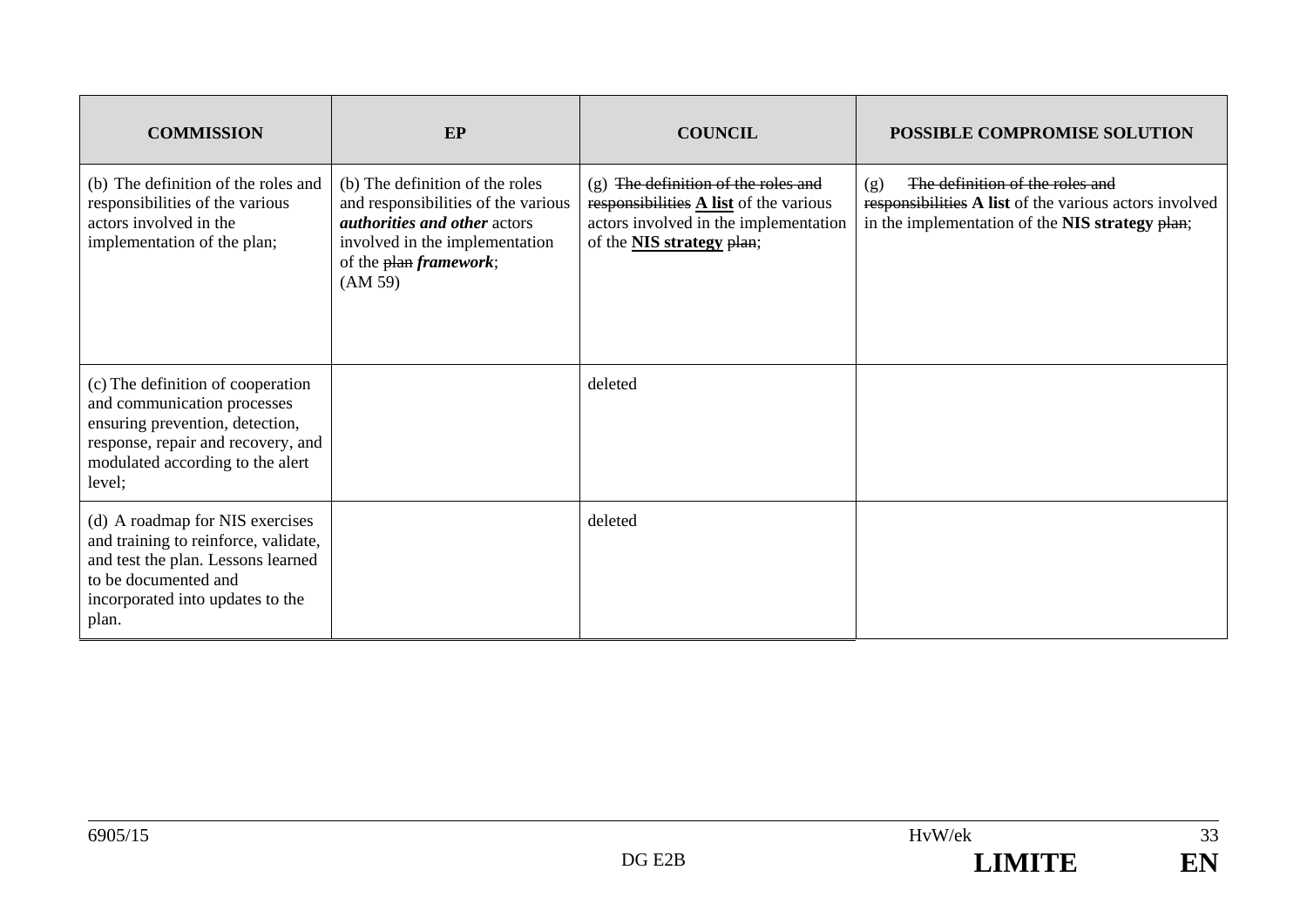| <b>COMMISSION</b>                                                                                                                                            | EP                                                                                                                                                                                          | <b>COUNCIL</b>                                                                                                                  | <b>POSSIBLE COMPROMISE SOLUTION</b>                                                                                                                                                                                                                                                                 |
|--------------------------------------------------------------------------------------------------------------------------------------------------------------|---------------------------------------------------------------------------------------------------------------------------------------------------------------------------------------------|---------------------------------------------------------------------------------------------------------------------------------|-----------------------------------------------------------------------------------------------------------------------------------------------------------------------------------------------------------------------------------------------------------------------------------------------------|
|                                                                                                                                                              |                                                                                                                                                                                             |                                                                                                                                 | 2a. Member States may request the assistance of<br><b>ENISA</b> in developing national NIS strategies.<br>For the purposes of this paragraph, ENISA<br>shall act within the limits of its mandate set out<br>in Articles 2 and 3 of Regulation 526/2013.                                            |
| 3. The national NIS strategy and<br>the national NIS cooperation plan<br>shall be communicated to the<br>Commission within one month<br>from their adoption. | 3. The national NIS strategy and<br>the national NIS cooperation plan<br>shall be communicated to the<br>Commission within one month<br><i>three months</i> from their<br>adoption. (AM 60) | and the national NIS<br>cooperation plan shall be<br>communicated to the Commission<br>within one month from their<br>adoption. | 3. The Member States shall make available to<br>the Commission at least a summary of the<br>national NIS strategy and the national NIS<br>cooperation plan shall be communicated to the<br>Commission within one month from their adoption<br>within one month three months from their<br>adoption. |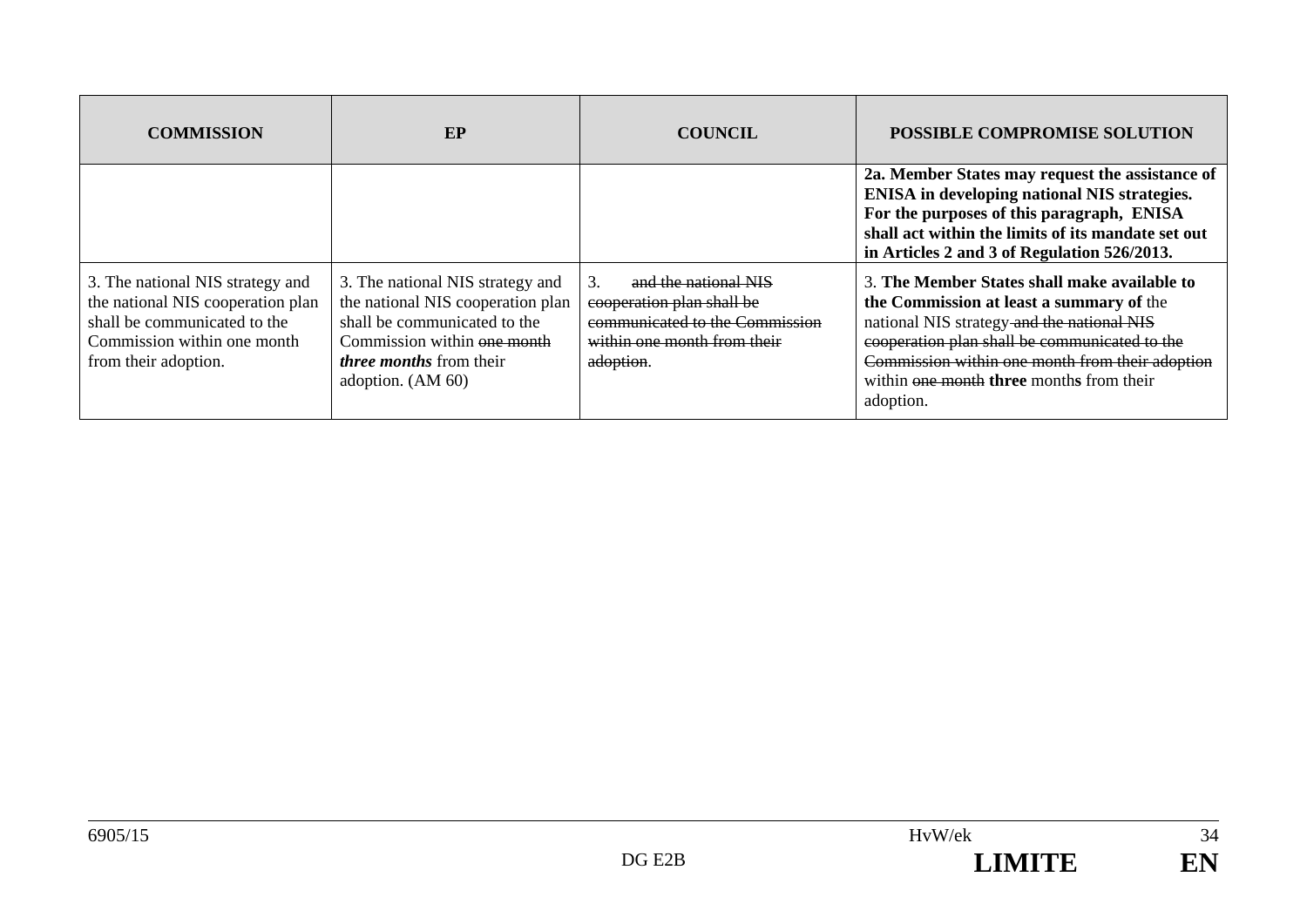| <b>COMMISSION</b>                                                                                                                                                             | EP                                                                                                                                                                                                                                                      | <b>COUNCIL</b>                                                                                                                                                                                                                                                                       | POSSIBLE COMPROMISE SOLUTION                                                                                                                                                                                                                                        |
|-------------------------------------------------------------------------------------------------------------------------------------------------------------------------------|---------------------------------------------------------------------------------------------------------------------------------------------------------------------------------------------------------------------------------------------------------|--------------------------------------------------------------------------------------------------------------------------------------------------------------------------------------------------------------------------------------------------------------------------------------|---------------------------------------------------------------------------------------------------------------------------------------------------------------------------------------------------------------------------------------------------------------------|
| Article 6                                                                                                                                                                     | Article 6                                                                                                                                                                                                                                               | Article 6                                                                                                                                                                                                                                                                            | Article 6                                                                                                                                                                                                                                                           |
| National competent authority on<br>the security of network and<br>information systems                                                                                         | National competent authority<br>authorities and single points of<br>contact on the security of<br>network and information systems<br>(AM 61)                                                                                                            | National competent authoritiesy<br>and single point of contact on the<br>security of network and<br>information systems                                                                                                                                                              | National competent authoritiesy and single point<br>of contact                                                                                                                                                                                                      |
| 1. Each Member State shall<br>designate a national competent<br>authority on the security of<br>network and information systems<br>(the "competent authority").               | 1. Each Member State shall<br>designate a one or more civilian<br>national competent authority<br><i>authorities</i> on the security of<br>network and information systems<br>(hereinafter referred to as the<br>'competent authority/ies').<br>(AM 62) | Each Member State shall<br>$\mathbf{1}$ .<br>designate one or more a national<br>competent authoritiesy on the<br>security of network and information<br>systems (the "competent authority").<br>Member States may designate this<br>role to an existing authority or<br>authorities | Each Member State shall designate one or<br>1.<br>more a-national competent authorities yon the<br>security of network and information systems (the<br>"competent authority"). Member States may<br>designate this role to an existing authority or<br>authorities. |
| 2. The competent authorities shall<br>monitor the application of this<br>Directive at national level and<br>contribute to its consistent<br>application throughout the Union. |                                                                                                                                                                                                                                                         | deleted                                                                                                                                                                                                                                                                              | 2. The competent authorities shall monitor the<br>application of this Directive at national level and<br>contribute to its consistent application throughout<br>the Union.                                                                                          |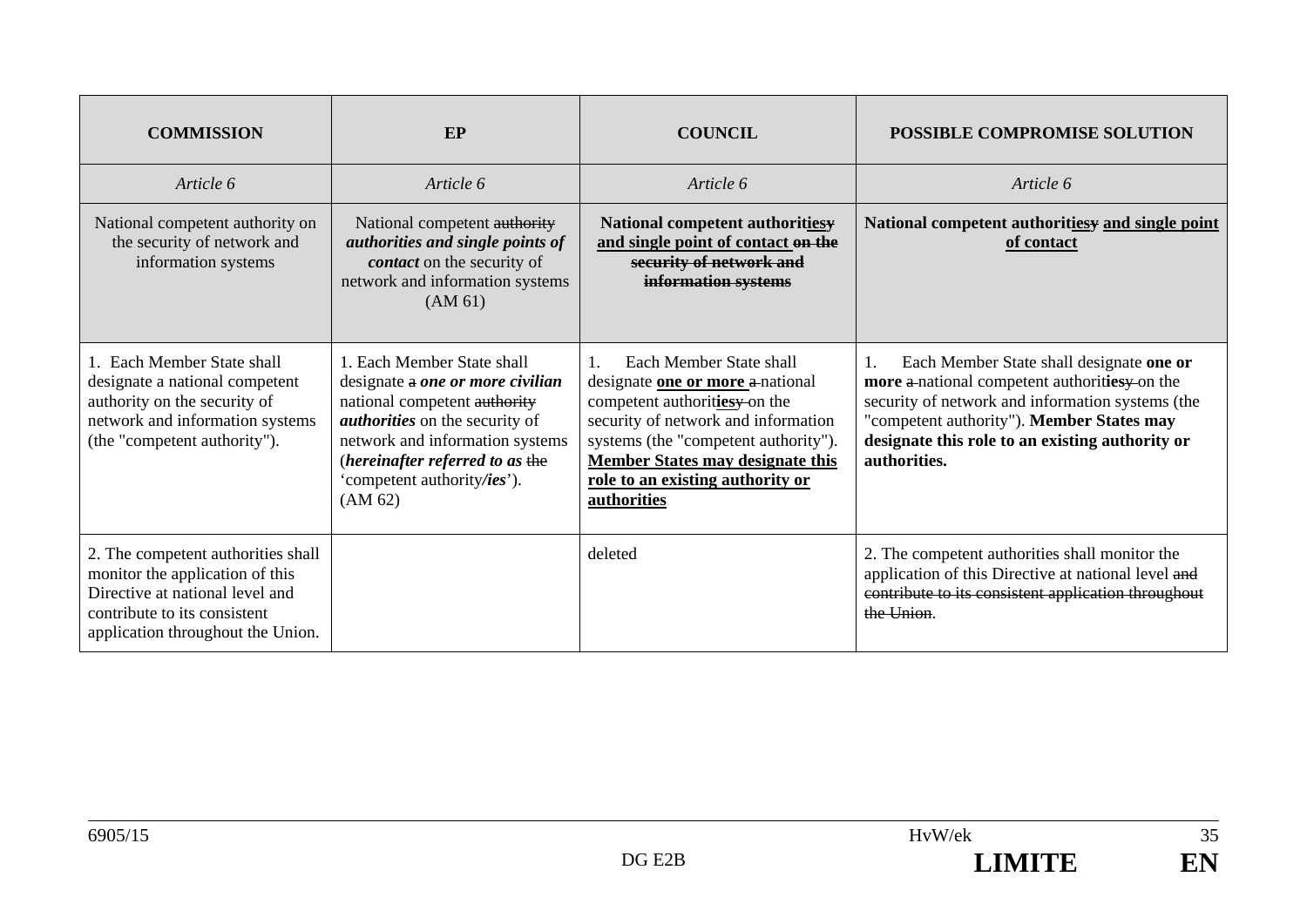| <b>COMMISSION</b> | EP                                                                                                                                                                                                                                                                                                                                                                                                                                                                                                 | <b>COUNCIL</b>                                                                                                                                                                                                                                                                                                                                                                   | <b>POSSIBLE COMPROMISE SOLUTION</b>                                                                                                                                                                                                                                                                                                                                                         |
|-------------------|----------------------------------------------------------------------------------------------------------------------------------------------------------------------------------------------------------------------------------------------------------------------------------------------------------------------------------------------------------------------------------------------------------------------------------------------------------------------------------------------------|----------------------------------------------------------------------------------------------------------------------------------------------------------------------------------------------------------------------------------------------------------------------------------------------------------------------------------------------------------------------------------|---------------------------------------------------------------------------------------------------------------------------------------------------------------------------------------------------------------------------------------------------------------------------------------------------------------------------------------------------------------------------------------------|
|                   | 2a. Where a Member State<br>designates more than one<br>competent authority, it shall<br>designate a civilian national<br>authority, for instance a<br>competent authority, as national<br>single point of contact on the<br>security of network and<br>information systems (hereinafter<br>referred to as 'single point of<br>contact'). Where a Member<br>State designates only one<br>competent authority, that<br>competent authority shall also<br>be the single point of contact.<br>(AM 63) | 2a. Member States shall designate<br>a national single point of contact on<br>network and information security<br>("single point of contact").<br><b>Member States may designate this</b><br>role to an existing authority.<br><b>Where a Member State designates</b><br>only one competent authority, that<br>competent authority shall also be<br>the single point of contact. | 2a. Each Member State shall designate one or<br>more national single points of contact on the<br>security of networks and information systems<br>("single point of contact"). Member States may<br>designate this role to an existing authority.<br>Where a Member State designates only one<br>competent authority, that competent authority<br>shall also be the single point of contact. |
|                   | 2b. The competent authorities<br>and the single point of contact<br>of the same Member State shall<br>cooperate closely with regard to<br>the obligations laid down in this<br>Directive. (AM 64)                                                                                                                                                                                                                                                                                                  | [2b. The competent authorities]<br>and the single point of contact of<br>the same Member State shall<br>cooperate closely with regard to the<br>obligations laid down in this<br>Directive.]                                                                                                                                                                                     | [covered in $7(1a)$ ]                                                                                                                                                                                                                                                                                                                                                                       |

 $\overline{36}$ 

EN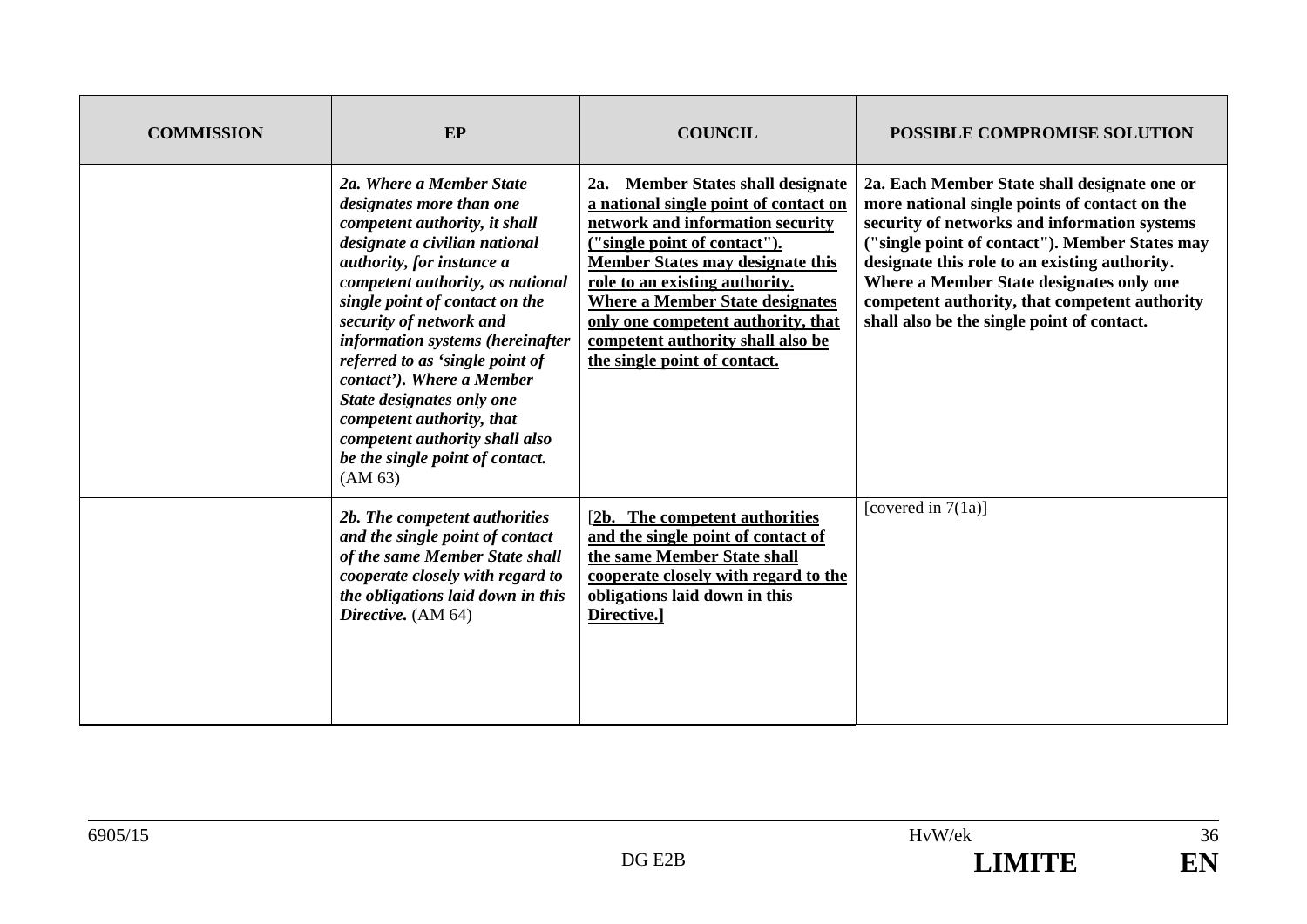| <b>COMMISSION</b>                                                                                                                                                                                                                                                                                                                                                                                                                              | EP                                                                                                                                                                                                                                                                                                                                                                                                                                                                                                                               | <b>COUNCIL</b>                                                                                                                                                                                                                                                                                                                                                                                                                                                        | POSSIBLE COMPROMISE SOLUTION                                                                                                                                                                                                                                                                                                                                                                                                                                                                                                                   |
|------------------------------------------------------------------------------------------------------------------------------------------------------------------------------------------------------------------------------------------------------------------------------------------------------------------------------------------------------------------------------------------------------------------------------------------------|----------------------------------------------------------------------------------------------------------------------------------------------------------------------------------------------------------------------------------------------------------------------------------------------------------------------------------------------------------------------------------------------------------------------------------------------------------------------------------------------------------------------------------|-----------------------------------------------------------------------------------------------------------------------------------------------------------------------------------------------------------------------------------------------------------------------------------------------------------------------------------------------------------------------------------------------------------------------------------------------------------------------|------------------------------------------------------------------------------------------------------------------------------------------------------------------------------------------------------------------------------------------------------------------------------------------------------------------------------------------------------------------------------------------------------------------------------------------------------------------------------------------------------------------------------------------------|
|                                                                                                                                                                                                                                                                                                                                                                                                                                                | 2c. The single point of contact<br>shall ensure cross-border<br>cooperation with other single<br><i>points of contact.</i> (AM 65)                                                                                                                                                                                                                                                                                                                                                                                               |                                                                                                                                                                                                                                                                                                                                                                                                                                                                       | 2c. With a view to the transparent functioning of<br>the cooperation group and the CSIRTs network,<br>the single point of contact shall exercise a liaison<br>function between its Member State and the<br>cooperation group and the CSIRTs network.                                                                                                                                                                                                                                                                                           |
|                                                                                                                                                                                                                                                                                                                                                                                                                                                |                                                                                                                                                                                                                                                                                                                                                                                                                                                                                                                                  |                                                                                                                                                                                                                                                                                                                                                                                                                                                                       |                                                                                                                                                                                                                                                                                                                                                                                                                                                                                                                                                |
| 3. Member States shall ensure<br>that the competent authorities<br>have adequate technical, financial<br>and human resources to carry out<br>in an effective and efficient<br>manner the tasks assigned to them<br>and thereby to fulfil the objectives<br>of this Directive. Member States<br>shall ensure the effective,<br>efficient and secure cooperation<br>of the competent authorities via<br>the network referred to in Article<br>8. | 3. Member States shall ensure<br>that the competent authorities<br>and the single points of contact<br>have adequate technical,<br>financial and human resources to<br>carry out in an effective and<br>efficient manner the tasks<br>assigned to them and thereby to<br>fulfil the objectives of this<br>Directive. Member States shall<br>ensure the effective, efficient and<br>secure cooperation of the<br>competent authorities single<br><i>points of contact</i> via the network<br>referred to in Article 8.<br>(AM 66) | Member States shall ensure that<br>$\overline{13}$ .<br>the competent authorities have<br>adequate technical, financial and<br>human resources to carry out in an<br>effective and efficient manner the<br>tasks assigned to them and thereby to<br>fulfil the objectives of this Directive.<br>Member States shall ensure the<br>effective, efficient and secure<br>cooperation of the competent<br>authorities via the network group<br>referred to in Article 8a.] | 3. Member States shall ensure that the relevant<br>competent authorities and the single points of<br>contact have adequate technical, financial and<br>human resources to carry out in an effective and<br>efficient manner the tasks assigned to them and<br>thereby to fulfil the objectives of this Directive.<br>Member States shall ensure the effective, efficient<br>and secure cooperation of the competent authorities<br>via in the network cooperation group and the<br><b>CSIRTs network</b> referred to in Articles 8a and<br>8b. |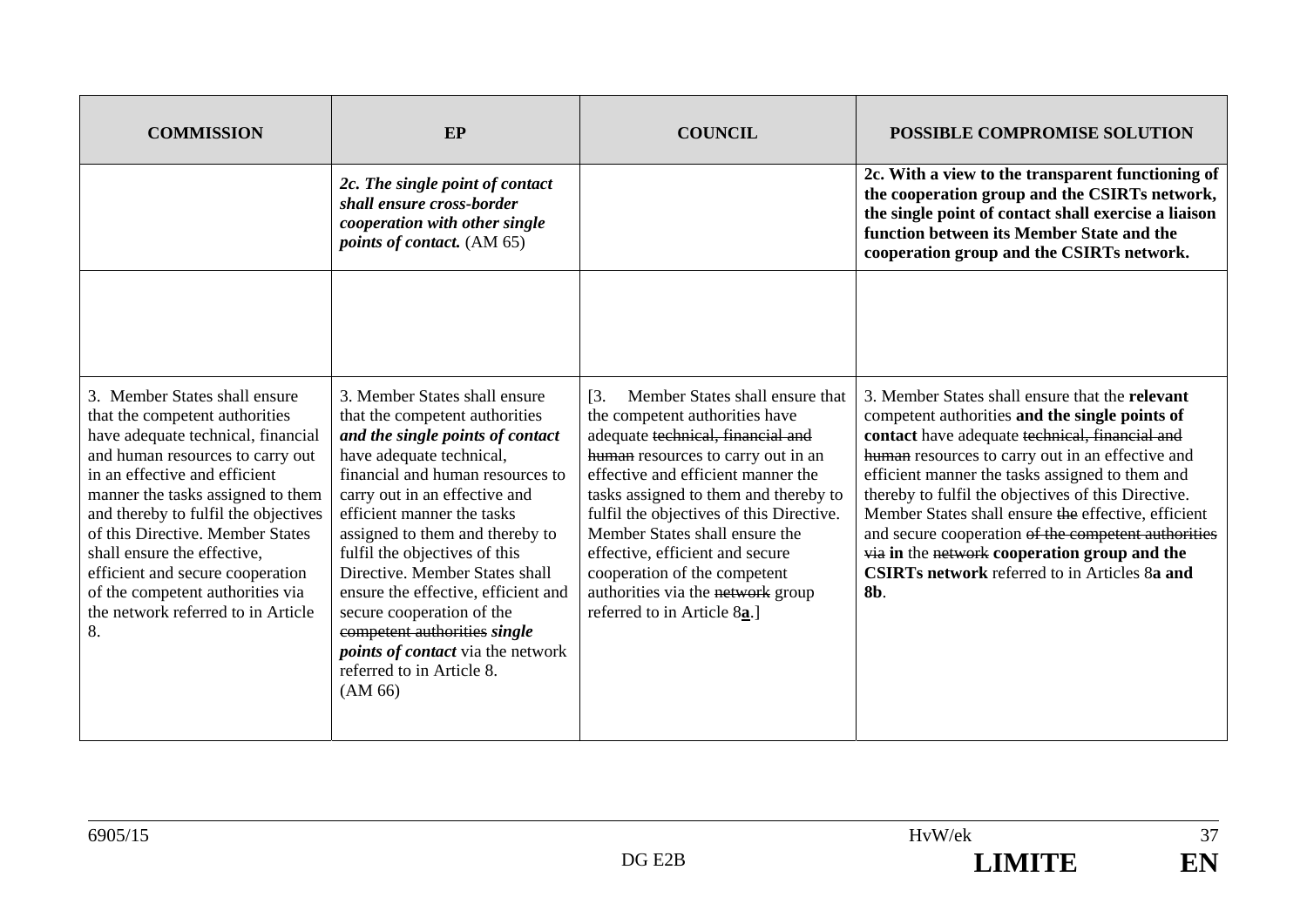| <b>COMMISSION</b>                                                                                                                                                                                                                                                                                          | EP                                                                                                                                                                                                                                                                                                                                                                                                                            | <b>COUNCIL</b> | <b>POSSIBLE COMPROMISE SOLUTION</b>                                                                                                                                                                                                                                                                                                                                              |
|------------------------------------------------------------------------------------------------------------------------------------------------------------------------------------------------------------------------------------------------------------------------------------------------------------|-------------------------------------------------------------------------------------------------------------------------------------------------------------------------------------------------------------------------------------------------------------------------------------------------------------------------------------------------------------------------------------------------------------------------------|----------------|----------------------------------------------------------------------------------------------------------------------------------------------------------------------------------------------------------------------------------------------------------------------------------------------------------------------------------------------------------------------------------|
| 4. Member States shall ensure<br>that the competent authorities<br>receive the notifications of<br>incidents from public<br>administrations and market<br>operators as specified under<br>Article $14(2)$ and are granted the<br>implementation and enforcement<br>powers referred to under Article<br>15. | 4. Member States shall ensure<br>that the competent authorities<br>and single points of contact,<br>where applicable in accordance<br>with paragraph 2a of this<br>Article, receive the notifications<br>of incidents from public<br>administrations and market<br>operators as specified under<br>Article $14(2)$ and are granted the<br>implementation and enforcement<br>powers referred to under Article<br>15<br>(AM 67) | deleted        | 4. Member States shall ensure that the competent<br>authorities or CSIRTs receive the notifications of<br>incidents from market operators as specified under<br>Article $14(2)$ and $14(2ac)$ and are granted the<br>implementation and enforcement powers referred<br>to under Article 15.                                                                                      |
|                                                                                                                                                                                                                                                                                                            |                                                                                                                                                                                                                                                                                                                                                                                                                               |                | 4a (new) In order to enable the single points of<br>contact to submit a summary report on<br>notifications to the Cooperation Group, Member<br>States shall ensure that the competent<br>authorities inform the single points of contact<br>about notifications of incidents under Article<br>$14(2)$ and $14(2ac)$ where the incident has a<br>significant cross-border impact. |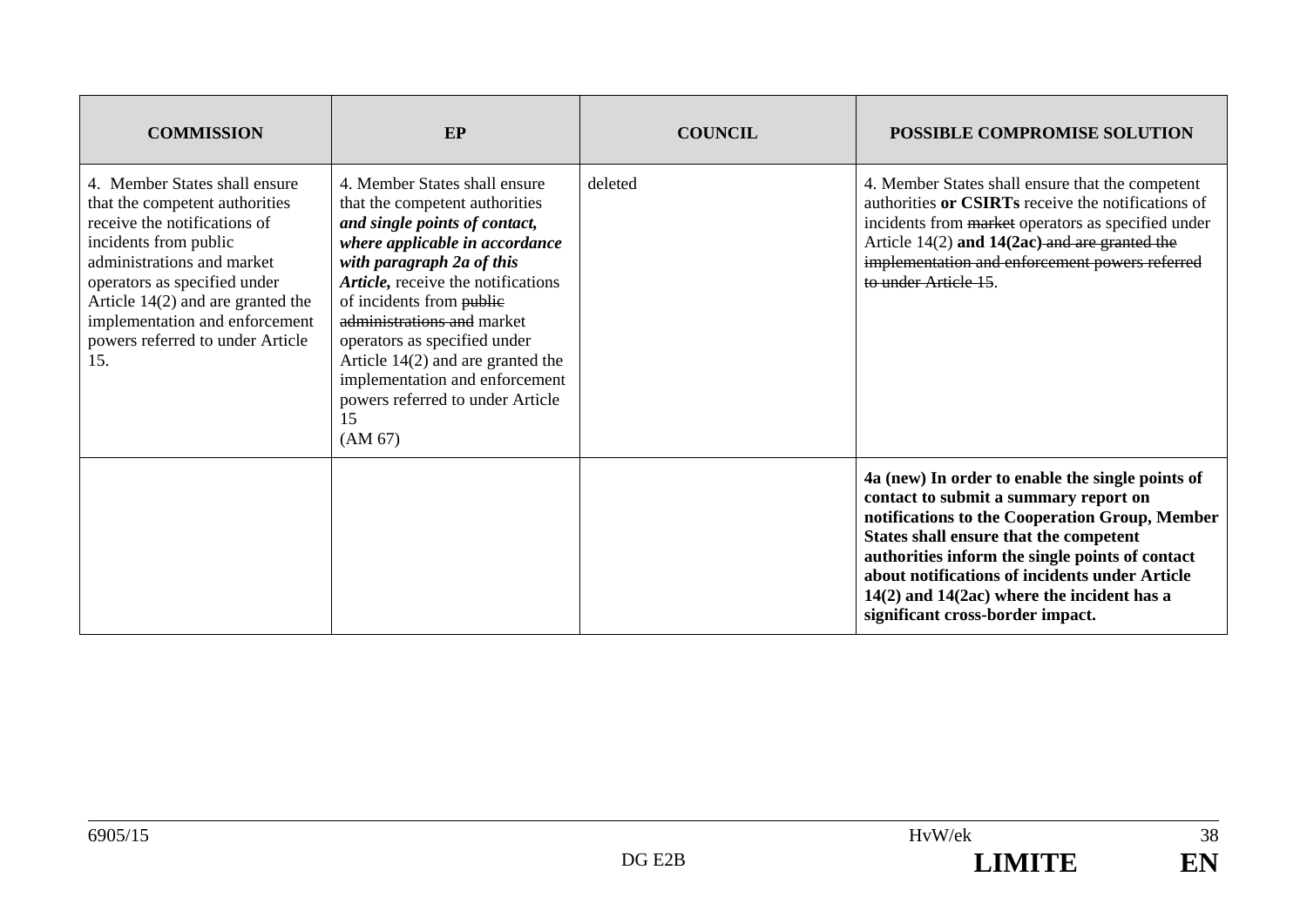| <b>COMMISSION</b> | EP                                                                                                                                                                                                                                                                                                                                                                                                                                                                                                                                                                                                                                                                                                                                                                                            | <b>COUNCIL</b> | POSSIBLE COMPROMISE SOLUTION |
|-------------------|-----------------------------------------------------------------------------------------------------------------------------------------------------------------------------------------------------------------------------------------------------------------------------------------------------------------------------------------------------------------------------------------------------------------------------------------------------------------------------------------------------------------------------------------------------------------------------------------------------------------------------------------------------------------------------------------------------------------------------------------------------------------------------------------------|----------------|------------------------------|
|                   | 4a. Where Union law provides<br>for a sector-specific Union<br>supervisory or regulatory body,<br>inter alia on the security of<br>network and information<br>systems, that body shall receive<br>the notifications of incidents in<br>accordance with Article $14(2)$<br>from the market operators<br>concerned in that sector and be<br>granted the implementation and<br>enforcement powers referred to<br>under Article 15. That Union<br>body shall cooperate closely with<br>the competent authorities and<br>the single point of contact of the<br>host Member State with regard<br>to those obligations. The single<br>point of contact of the host<br><b>Member State shall represent</b><br>the Union body with regard to<br>the obligations laid down in<br>Chapter III. $(AM 68)$ |                |                              |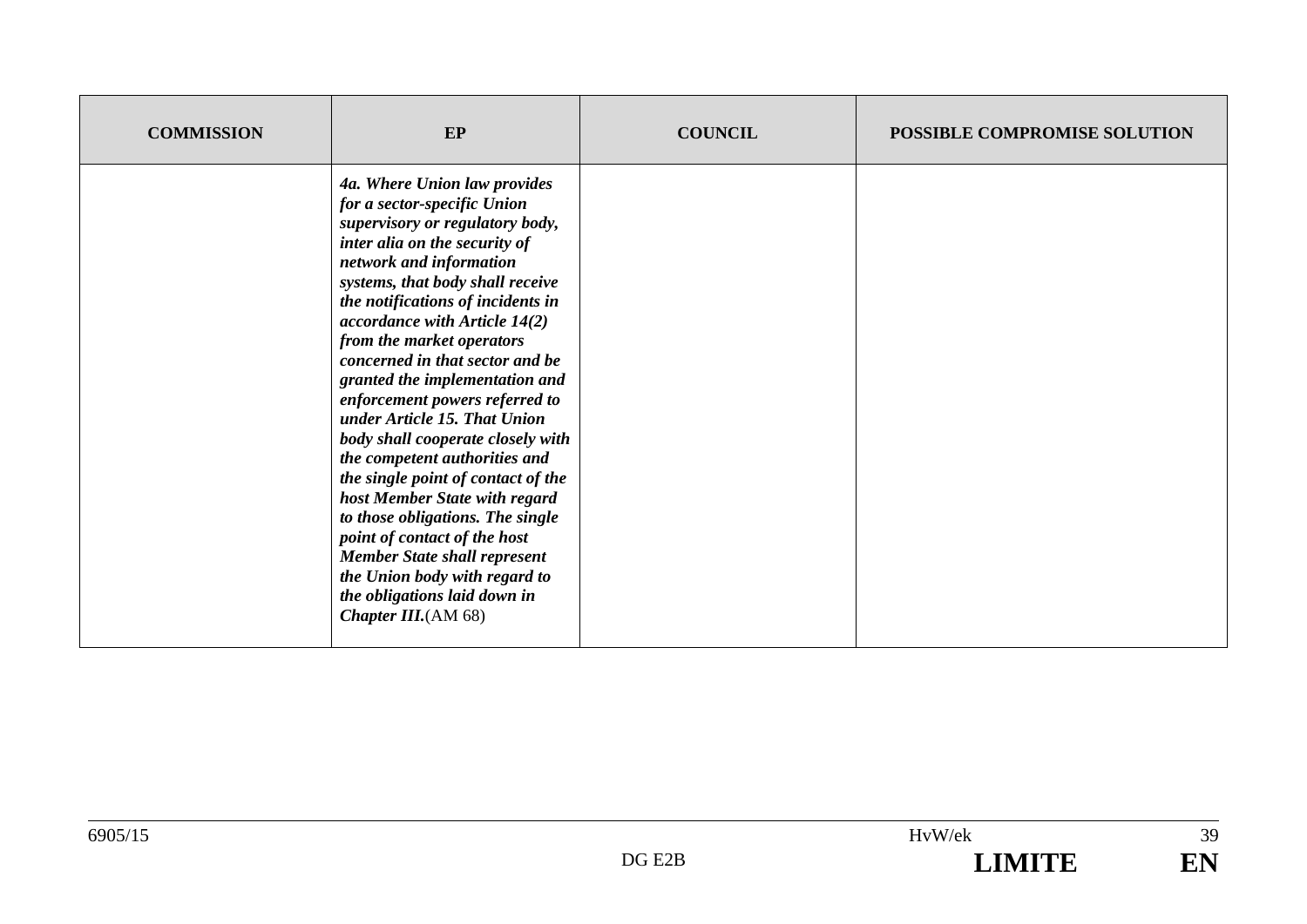| <b>COMMISSION</b>                                                                                                                                                                                                                                                | EP                                                                                                                                                                                                                                                                                                                                                    | <b>COUNCIL</b>                                                                                                                                                                                                                                                                                                                                | <b>POSSIBLE COMPROMISE SOLUTION</b>                                                                                                                                                                                                                                                                                                                                                                                 |
|------------------------------------------------------------------------------------------------------------------------------------------------------------------------------------------------------------------------------------------------------------------|-------------------------------------------------------------------------------------------------------------------------------------------------------------------------------------------------------------------------------------------------------------------------------------------------------------------------------------------------------|-----------------------------------------------------------------------------------------------------------------------------------------------------------------------------------------------------------------------------------------------------------------------------------------------------------------------------------------------|---------------------------------------------------------------------------------------------------------------------------------------------------------------------------------------------------------------------------------------------------------------------------------------------------------------------------------------------------------------------------------------------------------------------|
| 5. The competent authorities<br>shall consult and cooperate,<br>whenever appropriate, with the<br>relevant law enforcement national<br>authorities and data protection<br>authorities.                                                                           | 5. The competent authorities and<br>single points of contact shall<br>consult and cooperate, whenever<br>appropriate, with the relevant law<br>enforcement national authorities<br>and data protection authorities.<br>(AM 69)                                                                                                                        | 5.<br>The competent authorities shall<br>consult and cooperate, whenever<br>appropriate and in accordance with<br>national legislation, with the<br>relevant [law enforcement national<br>authorities and data protection]<br>authorities.                                                                                                    | 5. The competent authorityies and single point of<br>contact shall, whenever appropriate and in<br>accordance with national legislation, consult and<br>cooperate, whenever appropriate, with the relevant<br>national law enforcement national authorities and<br>data protection authorities.                                                                                                                     |
| 6. Each Member State shall notify<br>to the Commission without delay<br>the designation of the competent<br>authority, its tasks, and any<br>subsequent change thereto. Each<br>Member State shall make public<br>its designation of the competent<br>authority. | 6. Each Member State shall<br>notify to the Commission without<br>delay the designation of the<br>competent authority <i>authorities</i><br>and the single point of contact,<br>its tasks, and any subsequent<br>change thereto. Each Member<br>State shall make public its<br>designation of the competent<br>authority <i>authorities</i> . (AM 70) | Each Member State shall notify<br>6.<br>to the Commission without delay the<br>designation of the competent<br>authoritiesy and single point of<br>contact, their its tasks, and any<br>subsequent change thereto. Each<br>Member State shall make public its<br>designation of the competent<br>authoritiesy and single point of<br>contact. | 6.<br>Each Member State shall notify to the<br>Commission without delay the designation of the<br>competent authority and single point of contact,<br>their its tasks, and any subsequent change thereto.<br>Each Member State shall make public its<br>designation of the competent authority and single<br>point of contact.<br>The Commission shall publish the list of<br>designated single points of contacts. |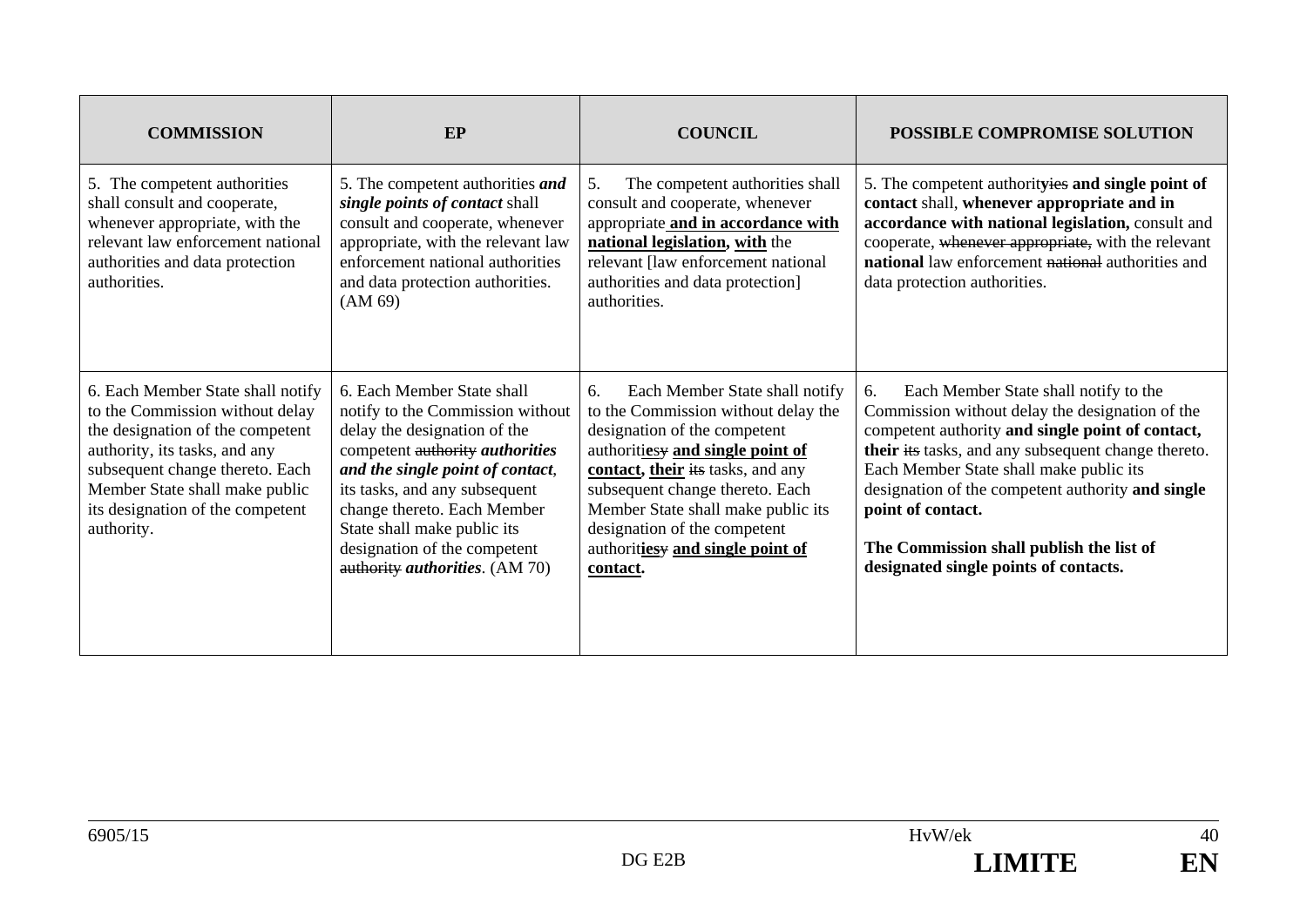| <b>COMMISSION</b>                                                                                                                                                                                                                                                                                                                           | EP                                                                                                                                                                                                                                                                                                                                                                                                                                 | <b>COUNCIL</b>                                                                                                                                                                                                                                                                                                                                                                                                 | <b>POSSIBLE COMPROMISE SOLUTION</b>                                                                                                                                                                                                                                                                                                                                                                                                                     |
|---------------------------------------------------------------------------------------------------------------------------------------------------------------------------------------------------------------------------------------------------------------------------------------------------------------------------------------------|------------------------------------------------------------------------------------------------------------------------------------------------------------------------------------------------------------------------------------------------------------------------------------------------------------------------------------------------------------------------------------------------------------------------------------|----------------------------------------------------------------------------------------------------------------------------------------------------------------------------------------------------------------------------------------------------------------------------------------------------------------------------------------------------------------------------------------------------------------|---------------------------------------------------------------------------------------------------------------------------------------------------------------------------------------------------------------------------------------------------------------------------------------------------------------------------------------------------------------------------------------------------------------------------------------------------------|
| Article 7                                                                                                                                                                                                                                                                                                                                   | Article 7                                                                                                                                                                                                                                                                                                                                                                                                                          | Article 7                                                                                                                                                                                                                                                                                                                                                                                                      | Article 7                                                                                                                                                                                                                                                                                                                                                                                                                                               |
| <b>Computer Emergency Response</b><br>Team                                                                                                                                                                                                                                                                                                  | <b>Computer Emergency Response</b><br>Team                                                                                                                                                                                                                                                                                                                                                                                         | <b>Computer Security Incident</b><br><b>Emergency Response Teams</b>                                                                                                                                                                                                                                                                                                                                           | <b>Computer Security Incident Emergency</b><br><b>Response Teams</b>                                                                                                                                                                                                                                                                                                                                                                                    |
| 1. Each Member State shall set<br>up a Computer Emergency<br>Response Team (hereinafter:<br>"CERT") responsible for handling<br>incidents and risks according to a<br>well-defined process, which shall<br>comply with the requirements set<br>out in point (1) of Annex I. A<br>CERT may be established within<br>the competent authority. | 1. Each Member State shall set<br>up at least one Computer<br><b>Emergency Response Team</b><br>(hereinafter: 'CERT') for each of<br>the sectors established in Annex<br>$II$ , responsible for handling<br>incidents and risks according to a<br>well-defined process, which shall<br>comply with the requirements set<br>out in point (1) of Annex I. A<br>CERT may be established within<br>the competent authority.<br>(AM 71) | Each Member State shall<br>designate one or more set up a<br><b>Computer Security Incident</b><br><b>Emergency Response Teams</b><br>(hereinafter: "CSIRTs CERTs")<br>responsible for handling incidents<br>and risks according to a well-defined<br>process, which shall comply with the<br>requirements set out in point (1) of<br>Annex I. A CSIRT may be<br>established within the competent<br>authority. | Each Member State shall designate one or<br>more set up a Computer Security Incident<br><b>Emergency Response Teams (hereinafter:</b><br>"CSIRTs CERTs") covering at least the fields set<br>out in Annex II, responsible for handling incidents<br>and risks according to a well-defined process,<br>which shall comply with the requirements set out in<br>point (1) of Annex I. A <b>CSIRT</b> may be established<br>within the competent authority. |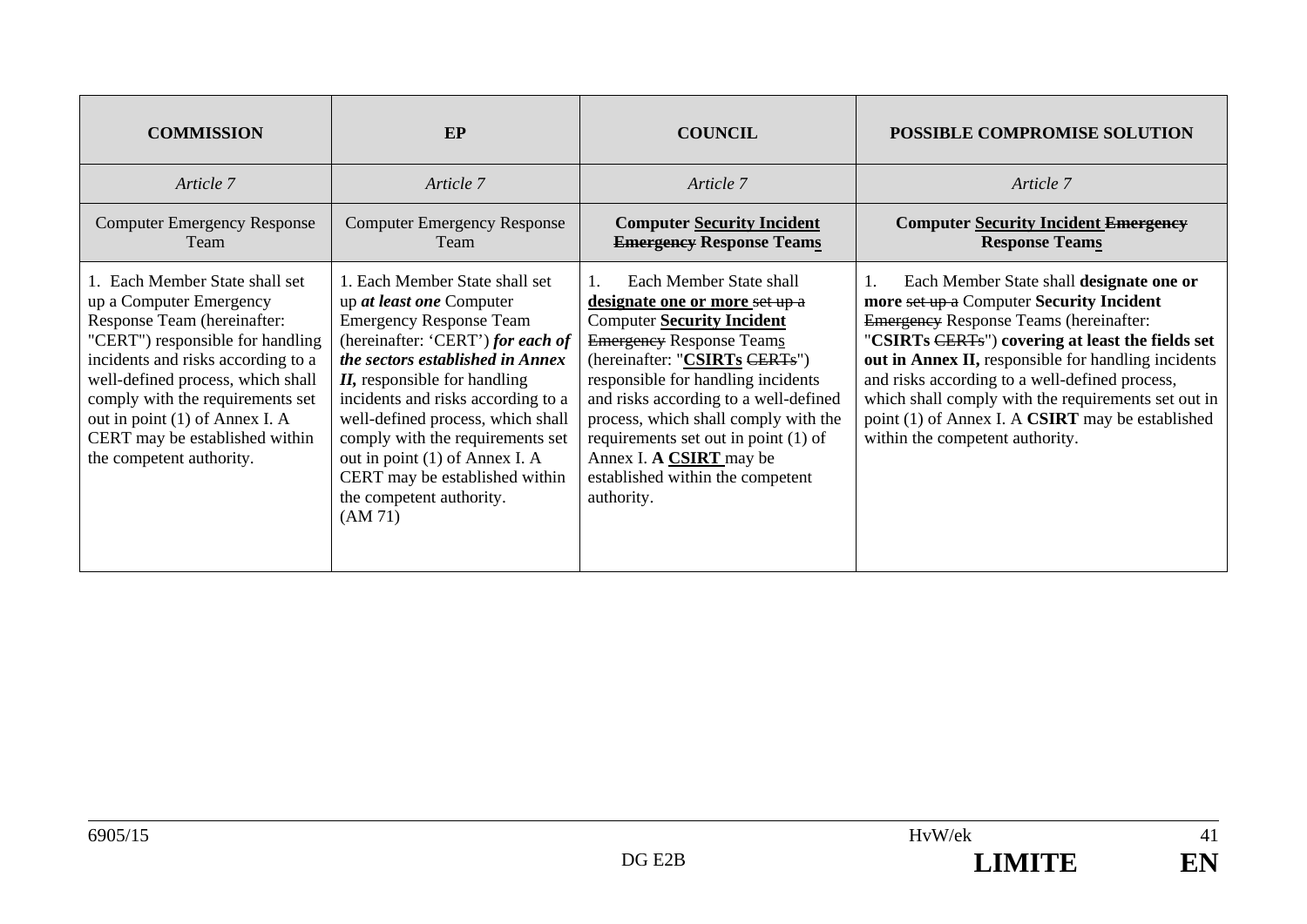| <b>COMMISSION</b>                                                                                                                                                                                                                                                             | EP | <b>COUNCIL</b>                                                                                                                                                                                                                                                                                                                                                                          | <b>POSSIBLE COMPROMISE SOLUTION</b>                                                                                                                                                                                                                                                                                                                                                                                                                                                       |
|-------------------------------------------------------------------------------------------------------------------------------------------------------------------------------------------------------------------------------------------------------------------------------|----|-----------------------------------------------------------------------------------------------------------------------------------------------------------------------------------------------------------------------------------------------------------------------------------------------------------------------------------------------------------------------------------------|-------------------------------------------------------------------------------------------------------------------------------------------------------------------------------------------------------------------------------------------------------------------------------------------------------------------------------------------------------------------------------------------------------------------------------------------------------------------------------------------|
|                                                                                                                                                                                                                                                                               |    | 1a. Where they are separate, the<br>competent authorities, the single<br>point of contact and the CSIRTs of<br>the same Member State [shall]<br>cooperate with regard to the<br>obligations laid down in this<br>Directive. To the extent necessary<br>to fulfil its tasks, CSIRTs may be<br>granted access to data on incidents<br>notified by operators pursuant to<br>Article 14(2). | Where they are separate, the competent<br>1a.<br>authority, the single point of contact and the<br><b>CSIRTs of the same Member State shall</b><br>cooperate with regard to the obligations laid<br>down in this Directive. Where a Member State<br>decides that CSIRTs shall not receive<br>notifications, the CSIRTs may, to the extent<br>necessary to fulfil its tasks, be granted<br>access to data on incidents notified by<br>operators pursuant to Article 14(2) and<br>$(2ac)$ . |
| 2. Member States shall ensure<br>that CERTs have adequate<br>technical, financial and human<br>resources to effectively carry out<br>their tasks set out in point (2) of<br>Annex I.                                                                                          |    | Member States shall ensure that<br>$\lceil 2.$<br><b>CSIRTs CERTs</b> have adequate<br>technical, financial and human<br>resources to effectively carry out<br>their tasks set out in point (2) of<br>Annex I.]                                                                                                                                                                         | Member States shall ensure that the<br>2.<br>designated CSIRTs CERTs have adequate<br>technical, financial and human resources to<br>effectively carry out their tasks set out in point (2)<br>of Annex I.                                                                                                                                                                                                                                                                                |
| 3. Member States shall ensure<br>that CERTs rely on a secure and<br>resilient communication and<br>information infrastructure at<br>national level, which shall be<br>compatible and interoperable with<br>the secure information-sharing<br>system referred to in Article 9. |    | 3.<br>Member States shall ensure that<br><b>CSIRTs</b> CERTs have access to an<br>appropriate rely on a secure and<br>resilient communication and<br>information infrastructure at national<br>level <del>, which shall be compatible and</del><br>interoperable with the secure<br>information-sharing system referred<br>to in Article 9.                                             | 3.<br>Member States shall ensure that the<br>designated CSIRTs CERTs have access to an<br>appropriate rely on a secure and resilient<br>communication and information infrastructure at<br>national level, which shall be compatible and<br>interoperable with the secure information-sharing<br>system referred to in Article 9.                                                                                                                                                         |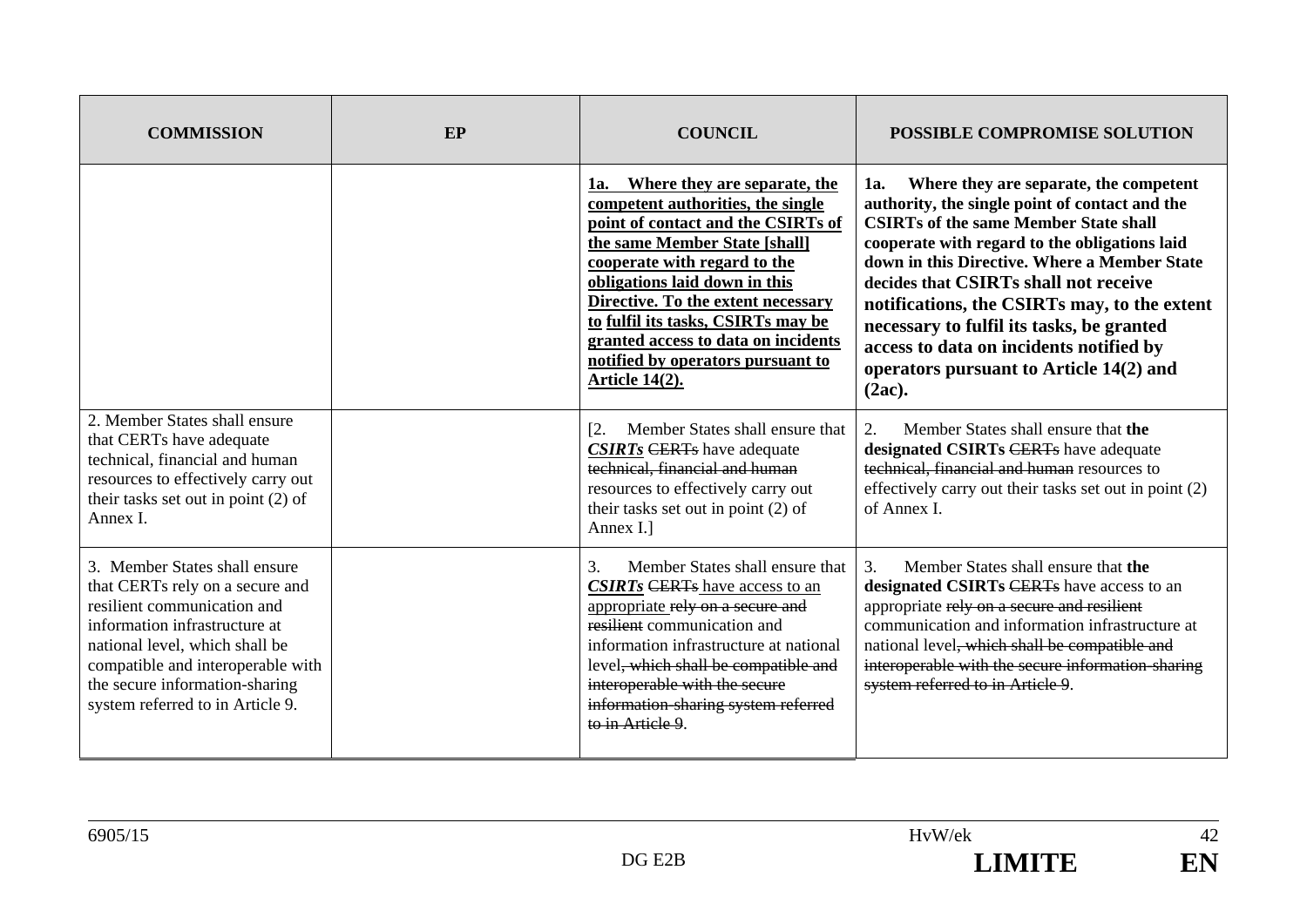| <b>COMMISSION</b>                                                                                                                               | EP                                                                                                                                                                                                                                                                                           | <b>COUNCIL</b>                                                                                                                                                         | <b>POSSIBLE COMPROMISE SOLUTION</b>                                                                                                                                                     |
|-------------------------------------------------------------------------------------------------------------------------------------------------|----------------------------------------------------------------------------------------------------------------------------------------------------------------------------------------------------------------------------------------------------------------------------------------------|------------------------------------------------------------------------------------------------------------------------------------------------------------------------|-----------------------------------------------------------------------------------------------------------------------------------------------------------------------------------------|
| 4. Member States shall inform<br>the Commission about the<br>resources and mandate as well as<br>the incident handling process of<br>the CERTs. |                                                                                                                                                                                                                                                                                              | Member States shall inform the<br>4.<br>Commission about the remit<br>resources and mandate as well as the<br>incident handling process of the<br><b>CSIRTs CERTs.</b> | $\overline{4}$ .<br>Member States shall inform the Commission<br>about the remit resources and mandate as well as<br>the incident handling process of the CSIRTs<br>CERT <sub>s</sub> . |
| GREEN: agreed in principle<br>(5.12.14)<br>Deleted                                                                                              | 5. The CERTs shall act under the<br>supervision of the competent<br>authority or the single point of<br>contact, which shall regularly<br>review the adequacy of its their<br>resources, its <i>mandates</i> and the<br>effectiveness of its their incident-<br>handling process.<br>(AM 72) | deleted                                                                                                                                                                |                                                                                                                                                                                         |
|                                                                                                                                                 | 5a. Member States shall ensure<br>that CERTs have adequate<br>human and financial resources<br>to actively participate in<br>international, and in particular<br>Union, cooperation networks.<br>(AM 73)                                                                                     |                                                                                                                                                                        |                                                                                                                                                                                         |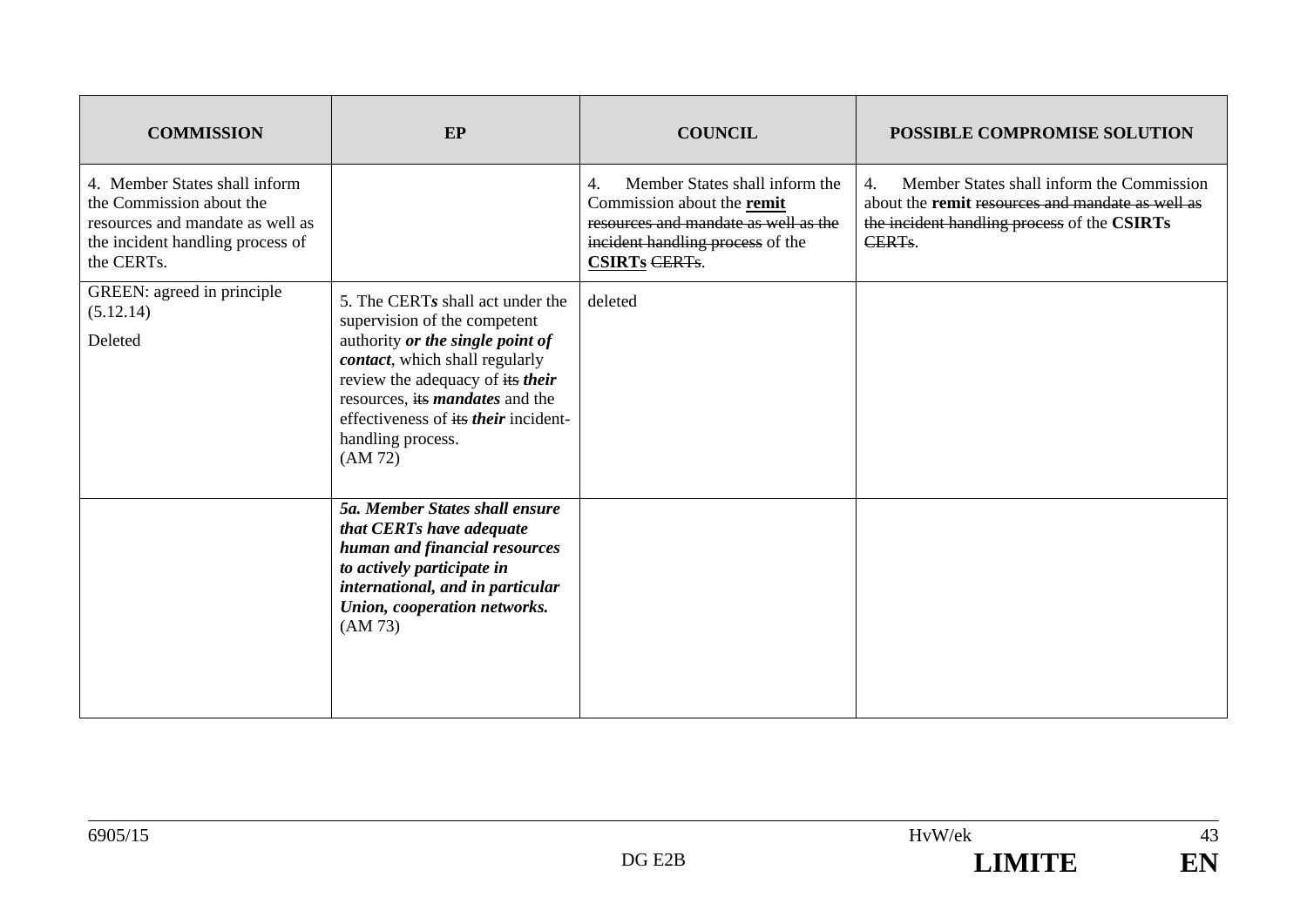| <b>COMMISSION</b> | EP                                                                                                                                                                                                                                                                                                                                         | <b>COUNCIL</b> | <b>POSSIBLE COMPROMISE SOLUTION</b>                                                                                                                                                                                                              |
|-------------------|--------------------------------------------------------------------------------------------------------------------------------------------------------------------------------------------------------------------------------------------------------------------------------------------------------------------------------------------|----------------|--------------------------------------------------------------------------------------------------------------------------------------------------------------------------------------------------------------------------------------------------|
|                   | 5b The CERTs shall be enabled<br>and encouraged to initiate and<br>to participate in joint exercises<br>with other CERTs, with all<br><b>Member States-CERTs, and</b><br>with appropriate institutions of<br>non-Member States as well as<br>with CERTs of multi- and<br>international institutions such<br>as NATO and the UN.<br>(AM 74) |                |                                                                                                                                                                                                                                                  |
|                   | <b>AM75</b><br>5c. Member States may ask for<br>the assistance of ENISA or of<br>other Member States in<br>developing their national<br><b>CERTs.</b>                                                                                                                                                                                      |                | 5c. Member States may request the assistance of<br><b>ENISA</b> in developing national CSIRTs. For the<br>purposes of this paragraph, ENISA shall act<br>within the limits of its mandate set out in<br>Articles 2 and 3 of Regulation 526/2013. |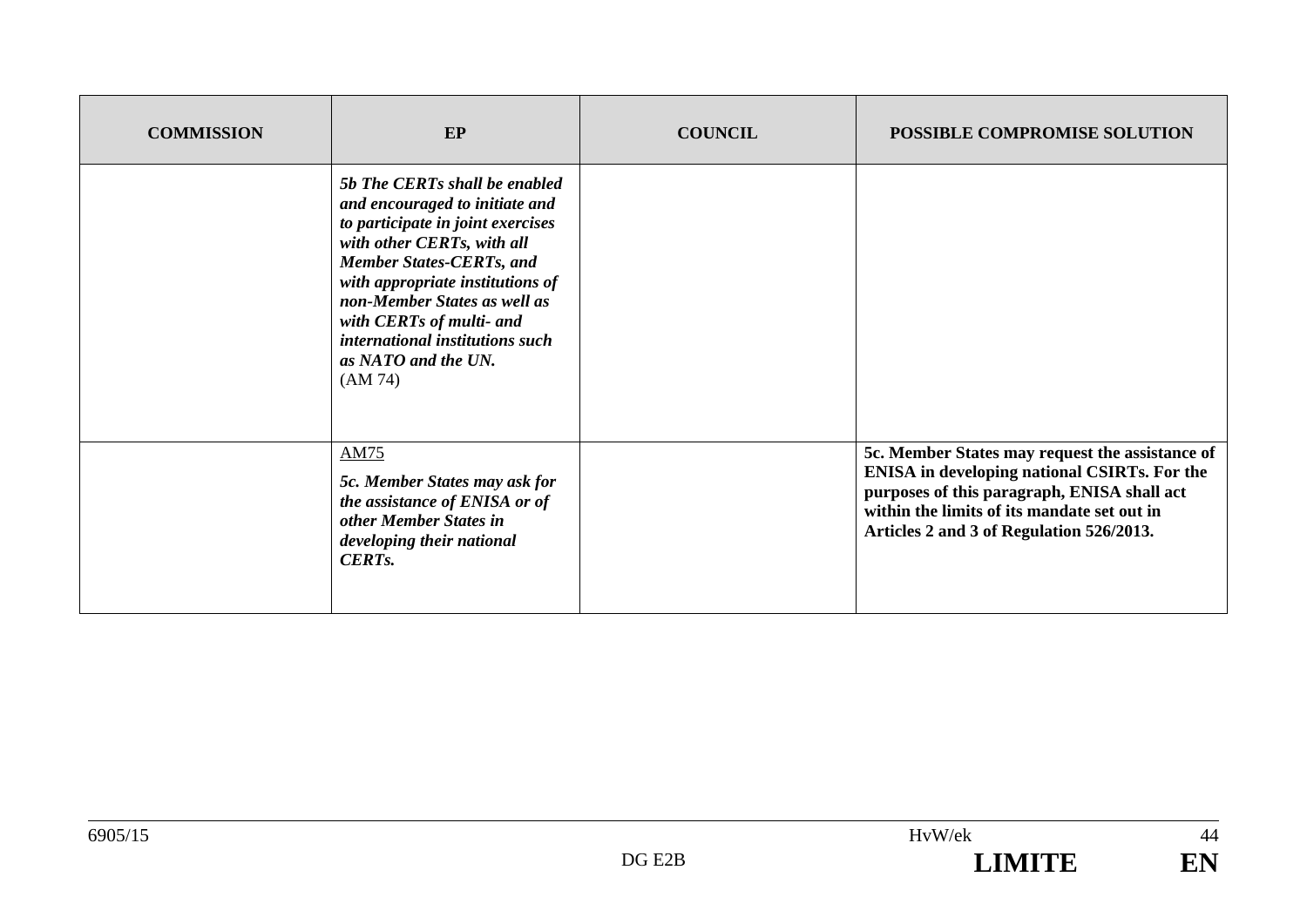| <b>COMMISSION</b>   | EP                  | <b>COUNCIL</b>             | POSSIBLE COMPROMISE SOLUTION |
|---------------------|---------------------|----------------------------|------------------------------|
| Article 8           | Article 8           | Article 8                  | Article 8                    |
| Cooperation network | Cooperation network | <b>Cooperation network</b> |                              |

45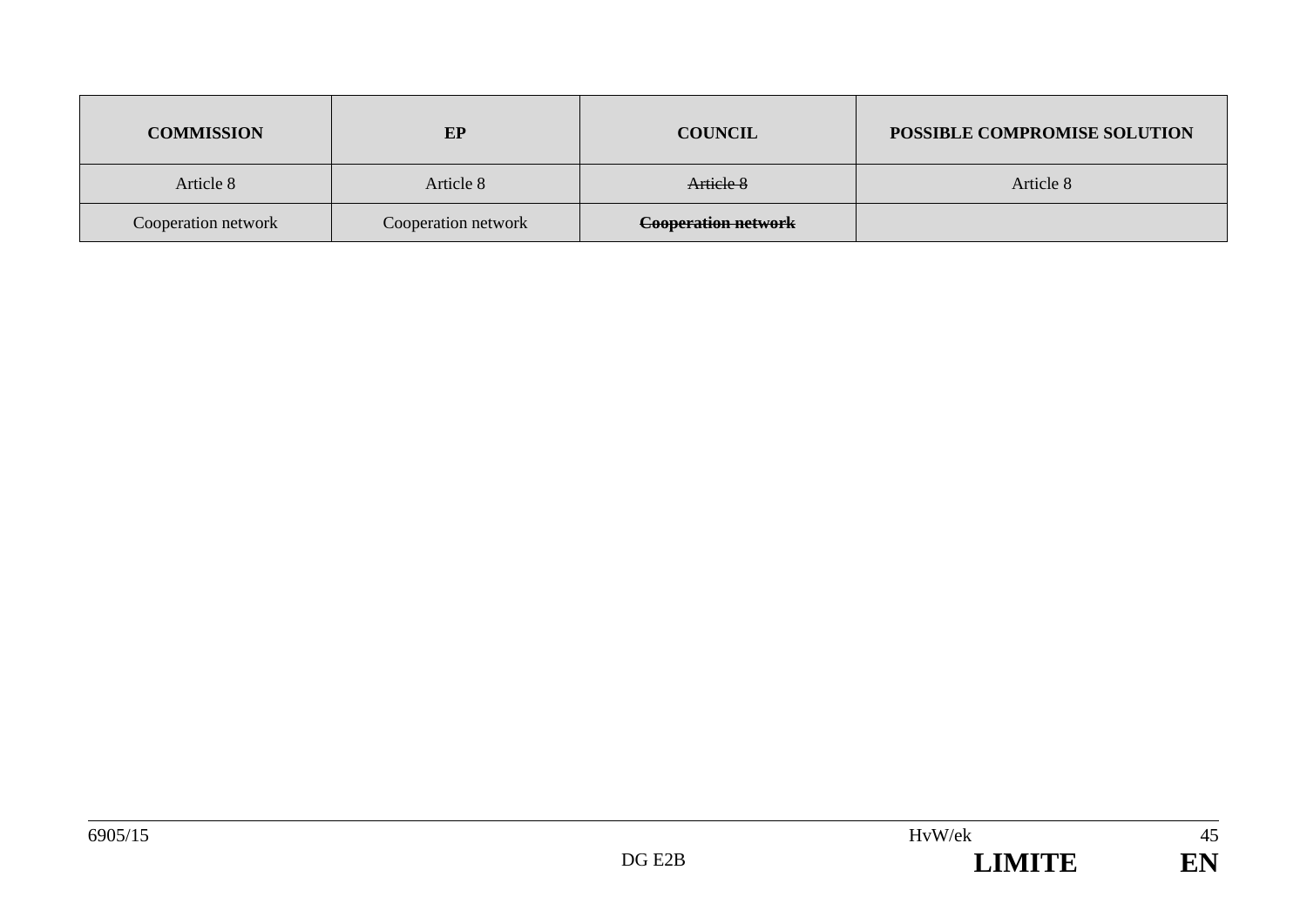| <b>COMMISSION</b> | EP | <b>COUNCIL</b>                                                                                                                                                                   | <b>POSSIBLE COMPROMISE SOLUTION</b>                                                                                                                                                                                                                                                                                                                                                                                |
|-------------------|----|----------------------------------------------------------------------------------------------------------------------------------------------------------------------------------|--------------------------------------------------------------------------------------------------------------------------------------------------------------------------------------------------------------------------------------------------------------------------------------------------------------------------------------------------------------------------------------------------------------------|
|                   |    | Article 8a                                                                                                                                                                       | Article 8a                                                                                                                                                                                                                                                                                                                                                                                                         |
|                   |    | Cooperation group network                                                                                                                                                        | Cooperation group network                                                                                                                                                                                                                                                                                                                                                                                          |
|                   |    | order<br>1. In<br>support and<br>to<br>facilitate strategic cooperation and<br>the exchange of information among<br>Member States, a cooperation<br>group is hereby established. | 1. In order to support and facilitate strategic<br>cooperation among Member States, to develop<br>trust and confidence and with a view to<br>achieving a high common level of security of<br>networks and information systems in the Union,<br>a cooperation group is hereby established.<br>The cooperation group shall carry out its tasks<br>on the basis of a roadmap as referred to in<br>Article 8a(3a new). |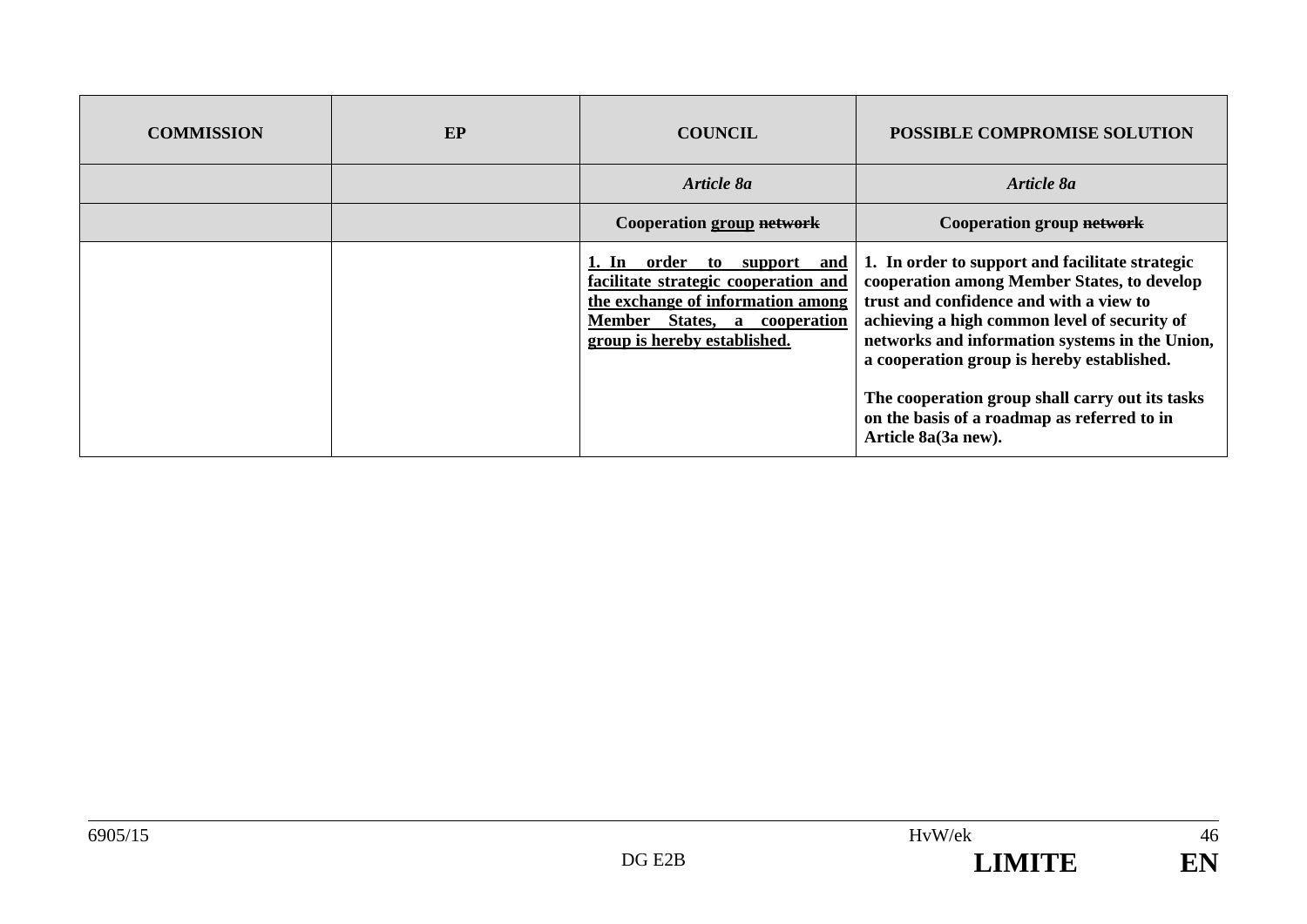| <b>COMMISSION</b> | EP | <b>COUNCIL</b>                                                                                                                                                                                                                                                                                                                                                                                               | <b>POSSIBLE COMPROMISE SOLUTION</b>                                                                                                                                                                                                                                                                                                                                                               |
|-------------------|----|--------------------------------------------------------------------------------------------------------------------------------------------------------------------------------------------------------------------------------------------------------------------------------------------------------------------------------------------------------------------------------------------------------------|---------------------------------------------------------------------------------------------------------------------------------------------------------------------------------------------------------------------------------------------------------------------------------------------------------------------------------------------------------------------------------------------------|
|                   |    | 2. The cooperation group shall be<br>composed of representatives from<br><b>Member</b><br>the<br>States,<br>the<br>Commission and the European<br><b>Network and Information Security</b><br><b>The</b><br>("ENISA").<br>Agency<br>the<br><b>Commission</b><br>provide<br>shall<br>secretariat. The Group may invite<br>representatives from the relevant<br>stakeholders to participate in its<br>meetings. | 2. The cooperation group shall be composed of<br>representatives from the Member States, the<br><b>Commission and the European Network and</b><br><b>Information Security Agency ("ENISA").</b><br>The Commission shall provide the secretariat.<br>Where appropriate, the cooperation group may<br>invite representatives from the relevant<br>stakeholders to participate in its work $^{12}$ . |
|                   |    | 3. The tasks of the cooperation<br>group shall be to:                                                                                                                                                                                                                                                                                                                                                        | 3. The cooperation group shall have the<br>following tasks:                                                                                                                                                                                                                                                                                                                                       |

<sup>&</sup>lt;sup>12</sup> Recital to be added to specify what "relevant stakeholders" is deemed to encompass. Include specifically operators and providers of cybersecurity solutions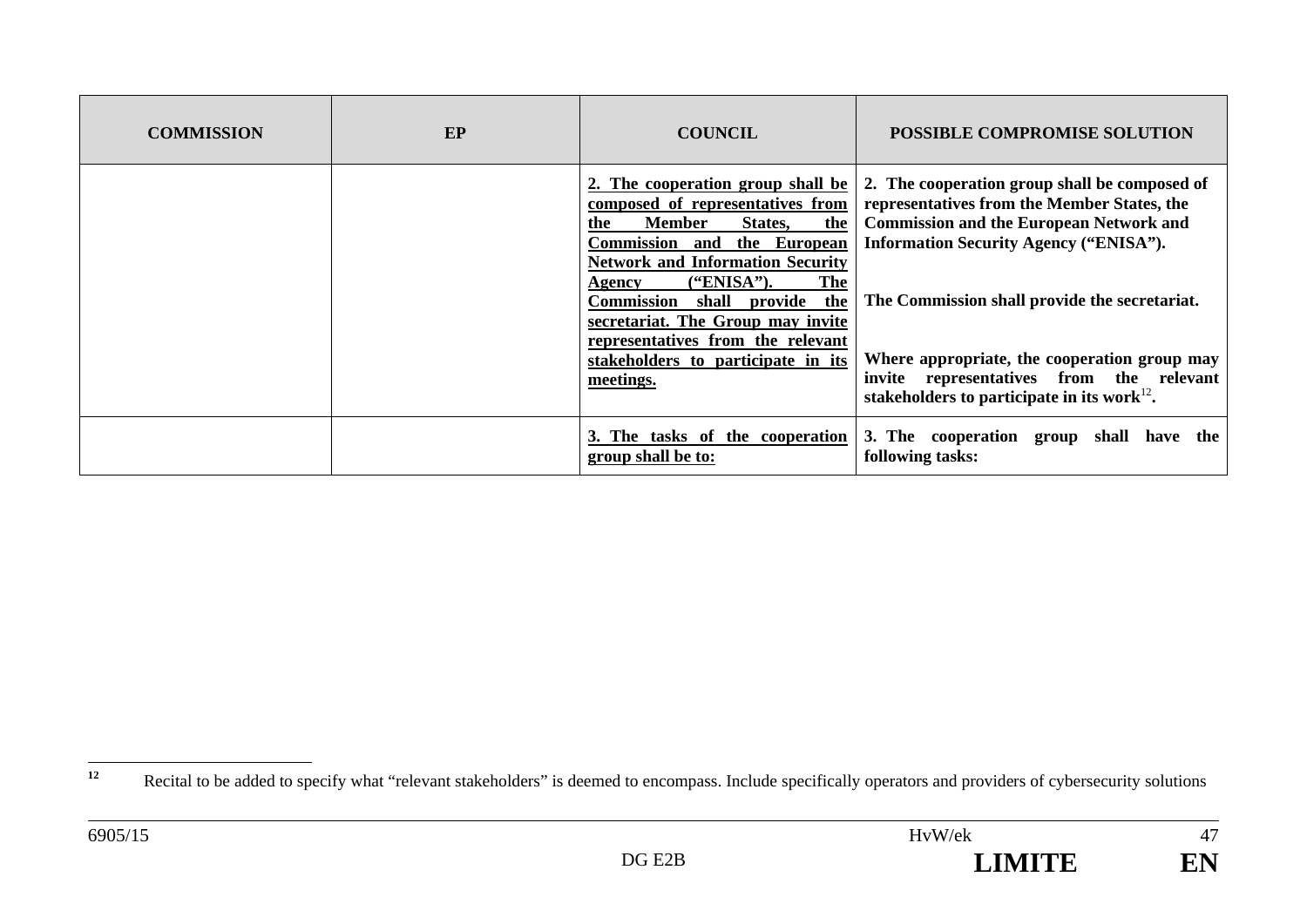| <b>COMMISSION</b> | EP | <b>COUNCIL</b>                                                                                                                                                        | <b>POSSIBLE COMPROMISE SOLUTION</b>                                                                                                                                                                                                                                       |
|-------------------|----|-----------------------------------------------------------------------------------------------------------------------------------------------------------------------|---------------------------------------------------------------------------------------------------------------------------------------------------------------------------------------------------------------------------------------------------------------------------|
|                   |    |                                                                                                                                                                       | a. By [insert date, linked to entry into force]<br>and every one and a half year[s] thereafter,<br>establish a roadmap on actions to be undertaken<br>to implement the objectives and tasks, which<br>shall be consistent with the objectives of this<br>Directive $13$ . |
|                   |    | a. Provide guidance for<br>the<br>activities of the CSIRTs network<br>established under Article 8b.                                                                   | b. Provide strategic guidance for the activities<br>of the CSIRTs network established under<br>Article 8b.                                                                                                                                                                |
|                   |    | Exchange best practice on<br>ab.<br>information<br>of<br>exchange<br>the<br>incident notification<br>related<br>to<br>referred to in Article $14(2b)$ . <sup>14</sup> | c. Exchange best practice on the exchange of<br>information related to incident notification<br>referred to in Article 14(2ac)                                                                                                                                            |
|                   |    |                                                                                                                                                                       |                                                                                                                                                                                                                                                                           |

**<sup>13</sup>**Recital to be added to specify that the work programme should be consistent with the Union's legislative and policy priorities in the area of NIS.

**<sup>14</sup>** This provisions corresponds to Article 8(3)a in the Commission's proposal.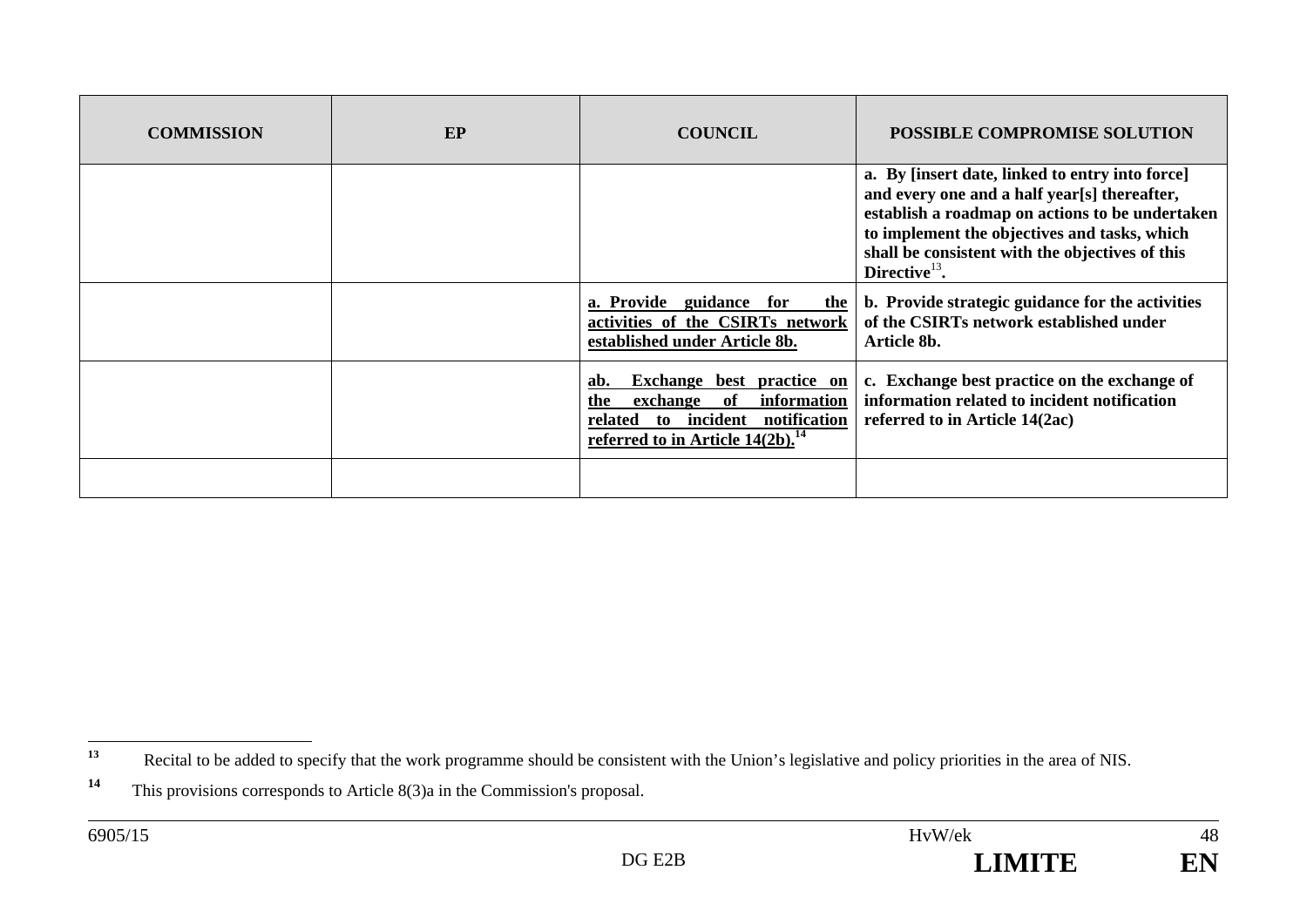| <b>COMMISSION</b> | EP | <b>COUNCIL</b>                                                                                                                                                              | <b>POSSIBLE COMPROMISE SOLUTION</b>                                                                                                                                                                  |
|-------------------|----|-----------------------------------------------------------------------------------------------------------------------------------------------------------------------------|------------------------------------------------------------------------------------------------------------------------------------------------------------------------------------------------------|
|                   |    | b. Exchange<br><b>practices</b><br>best<br>between Member States and, in<br>collaboration with ENISA, assist<br><b>Member States in building capacity</b><br>in $NIS;^{15}$ | d. Exchange best practices between Member<br>States and, in collaboration with ENISA, assist<br>Member States in building capacity in NIS;                                                           |
|                   |    | c. At the request of a Member<br>State organise regular peer reviews<br>on capabilities and preparedness of<br>that same Member State; <sup>16</sup>                        | e. Discuss capabilities and preparedness of the<br>Member States, and, on a voluntary basis,<br>evaluate national NIS strategies and the<br>effectiveness of CSIRTs, and identify best<br>practices. |
|                   |    | d. At the request of a Member<br>discuss the national NIS<br>State<br>of that same Member<br>strategy<br>$State;^{17}$                                                      |                                                                                                                                                                                                      |

<sup>&</sup>lt;sup>15</sup> This provisions corresponds to Article 8(3)g in the Commission's proposal.<br> **16** This provisions corresponds to Article 8(3)h in the Commission's proposal.

**<sup>16</sup>** This provisions corresponds to Article 8(3)h in the Commission's proposal.

**<sup>17</sup>** This provisions corresponds to Article 8(3)d in the Commission's proposal.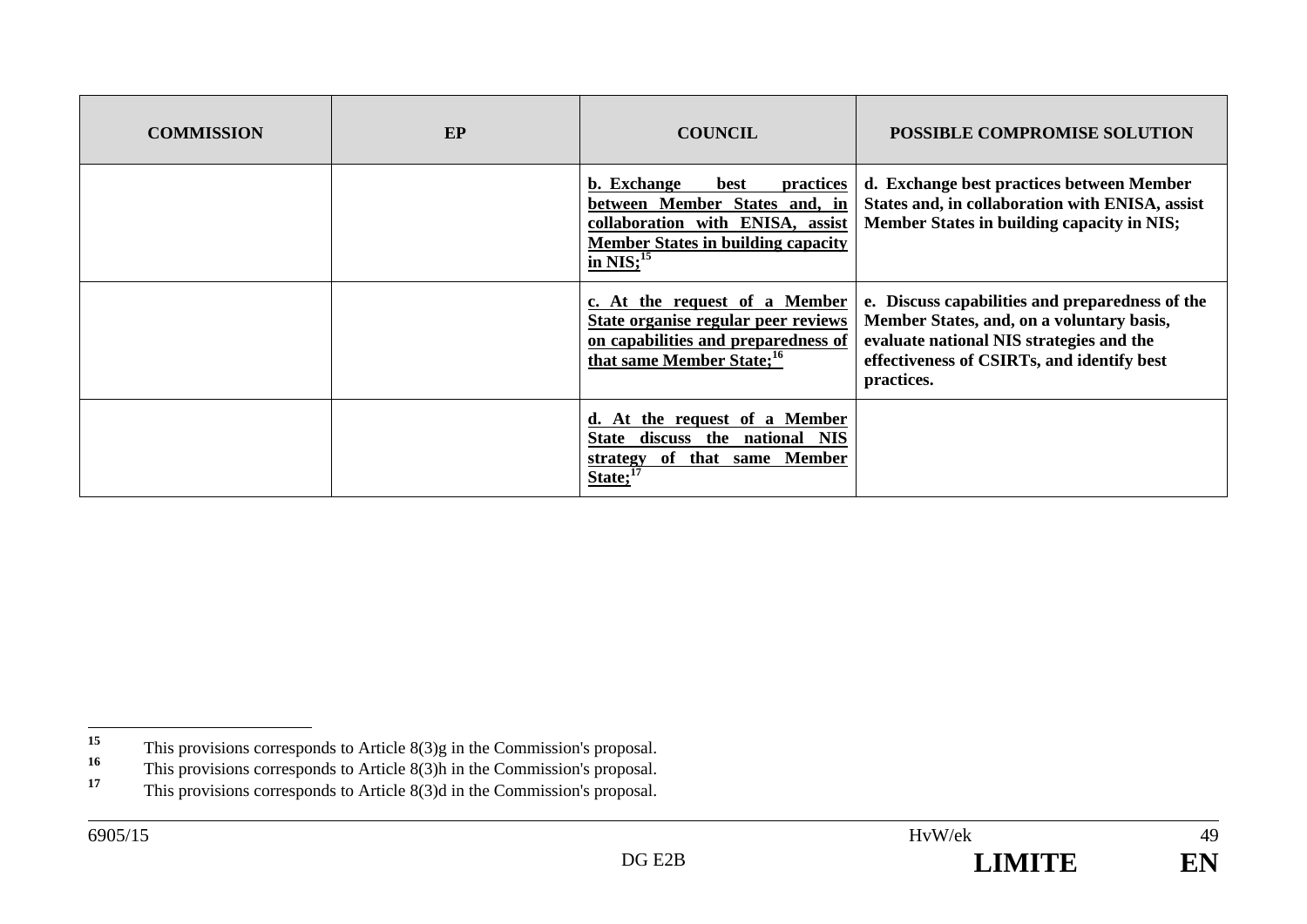| <b>COMMISSION</b> | <b>EP</b> | <b>COUNCIL</b>                                                                                                                                    | POSSIBLE COMPROMISE SOLUTION                                                                                                 |
|-------------------|-----------|---------------------------------------------------------------------------------------------------------------------------------------------------|------------------------------------------------------------------------------------------------------------------------------|
|                   |           | e. At the request of a Member State<br>discuss the effectiveness of the<br><b>CSIRT</b><br>of that same Member<br>$\overline{\text{State.}}^{18}$ |                                                                                                                              |
|                   |           | f. Exchange information and best<br>practice on awareness raising and<br>training.                                                                | f. Exchange information and best practice on<br>awareness raising and training.                                              |
|                   |           | g. Exchange information and best<br>and<br>practice<br>research<br>on<br>development on<br>network<br>and<br>information security                 | <b>Exchange information and best practice</b><br>g.<br>on research and development on network and<br>information security.   |
|                   |           |                                                                                                                                                   | h. Where relevant, exchange experiences on<br>matters concerning NIS with relevant Union<br>bodies, offices and agencies. 19 |

**<sup>18</sup>** This provisions corresponds to Article 8(3)e in the Commission's proposal.

<sup>19</sup> EP proposal for a recital "To ensure that it fully achieves its objectives, the cooperation group should liaise with relevant bodies, to exchange know-how and best practices and to provide advice on NIS aspects that might have an impact on their work. The cooperation group should aim to achieve synergies between the efforts of those bodies and its own efforts to promote advanced network and information security. In liaising with law enforcement bodies regarding network and information security aspects that might have an impact on their work, the cooperation group should respect existing channels of information and established networks."

Possible revision of EP recital by the Council: In order to promote advanced network and information security To ensure that it fully achieves its objectives, the cooperation group should **cooperate** liaise with relevant **Union institutions**, bodies**, offices and agencies, including the European Cybercrime Centre within Europol and Union data protection authorities**, to exchange know-how and best practices and to provide advice on NIS aspects that might have an impact on their work, **while respecting existing arrangements for the exchange of restricted information**. The cooperation group should aim to achieve synergies between the efforts of those bodies and its own efforts to promote advanced network and information security. **[**In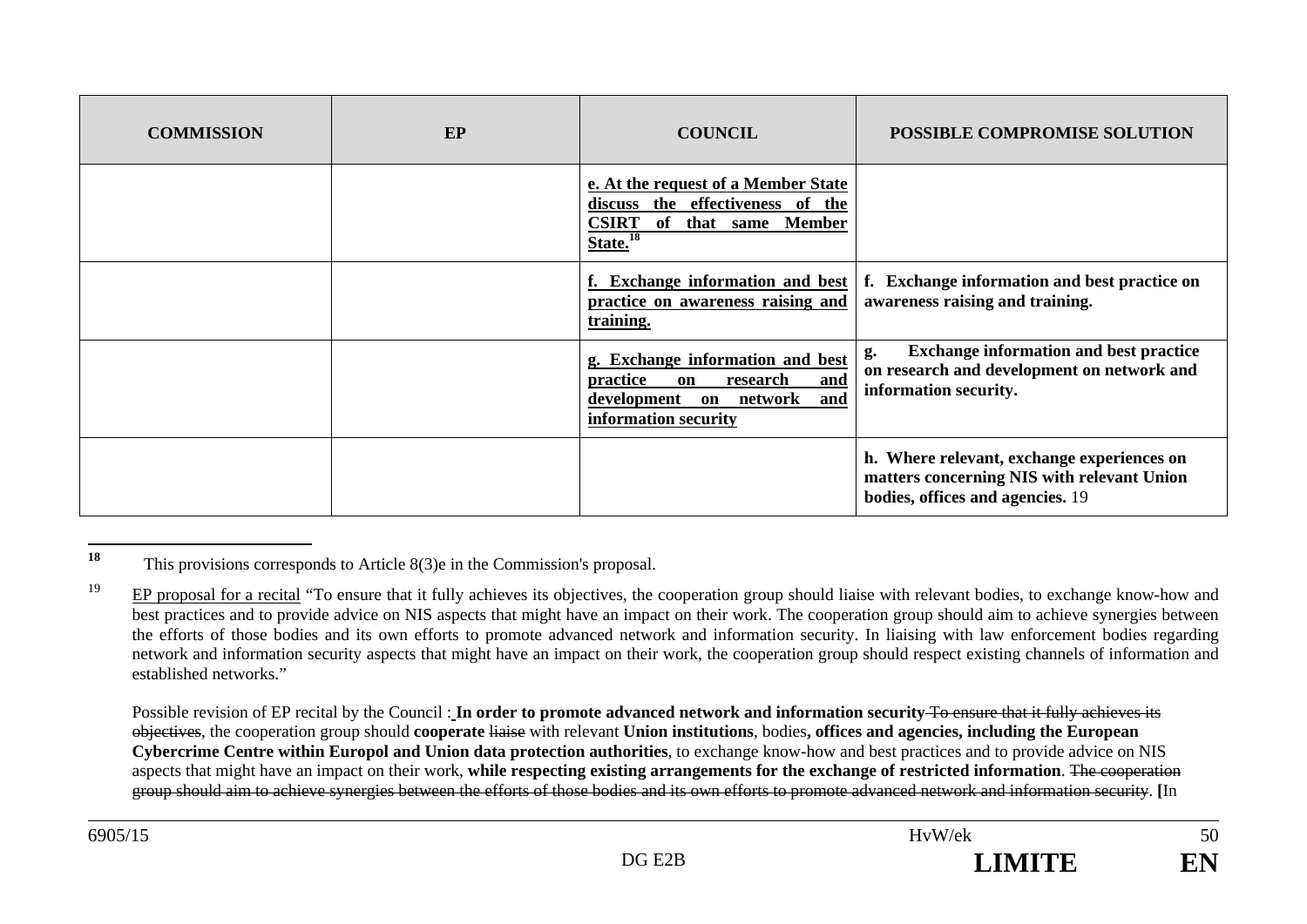| <b>COMMISSION</b> | EP | <b>COUNCIL</b>                                                                                                                                                                                                                                                                                                                              | <b>POSSIBLE COMPROMISE SOLUTION</b>                                                                                                             |
|-------------------|----|---------------------------------------------------------------------------------------------------------------------------------------------------------------------------------------------------------------------------------------------------------------------------------------------------------------------------------------------|-------------------------------------------------------------------------------------------------------------------------------------------------|
|                   |    | h. With representatives from the<br><b>Standards</b><br><b>European</b><br>relevant<br>Organisations,<br>discuss<br>the<br>standards referred to in Article 16.                                                                                                                                                                             | Discuss, with representatives from the<br>i.<br>relevant European Standardisation<br>Organisations, the standards referred to in<br>Article 16. |
|                   |    | <i>i.</i> Collect<br>best<br><b>practice</b><br>information on risks and incidents<br>affecting network and information<br>systems and, where appropriate,<br>unrestricted<br>relevant<br>exchange<br>information with operators with<br>respect to the risks and incidents<br>their<br>affecting<br>network<br>and<br>information systems; | Collect best practice information on risks<br>j.<br>and incidents affecting network and information<br>systems;                                 |
|                   |    |                                                                                                                                                                                                                                                                                                                                             | k. Examine on an annual basis the anonymised<br>summary reports referred to in Article 14 (4).                                                  |

**cooperating** liaising with law enforcement bodies regarding network and information security aspects that might have an impact on their work, the cooperation group should respect existing channels of information and established networks.**]**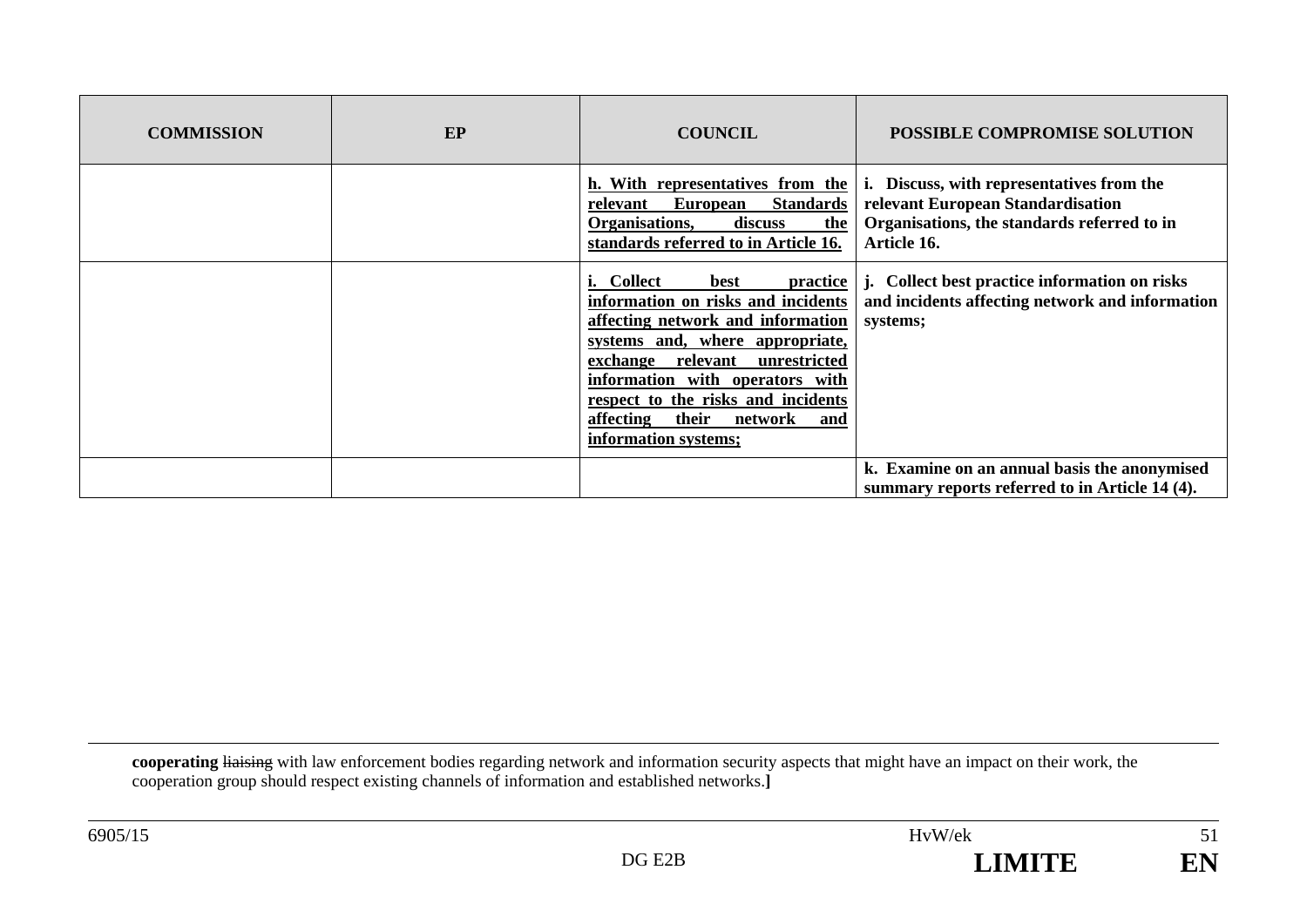| <b>COMMISSION</b> | EP | <b>COUNCIL</b>                                                                                                                                                                                                                                         | POSSIBLE COMPROMISE SOLUTION                                                                                                                                                                                                                                                                   |
|-------------------|----|--------------------------------------------------------------------------------------------------------------------------------------------------------------------------------------------------------------------------------------------------------|------------------------------------------------------------------------------------------------------------------------------------------------------------------------------------------------------------------------------------------------------------------------------------------------|
|                   |    | In collaboration with ENISA,<br>agree a roadmap for NIS exercises,<br>education<br>programmes<br>and<br>training.                                                                                                                                      | l. Discuss the work undertaken with regard to<br>NIS exercises, education programmes and<br>training, including the work by ENISA.                                                                                                                                                             |
|                   |    | ENISA's<br>With<br>assistance,<br>k.<br>practices with<br>exchange<br>best<br>identification of<br>the<br>regard to<br>operators by the Member States.                                                                                                 | m. With ENISA's assistance, exchange best<br>practices with regard to the identification of<br>operators by the Member States, including in<br>relation to cross-border dependencies regarding<br><b>NIS risks and incidents.</b>                                                              |
|                   |    | <b>Discuss</b><br>cross-border<br>dependencies regarding NIS risks<br>and incidents                                                                                                                                                                    |                                                                                                                                                                                                                                                                                                |
|                   |    |                                                                                                                                                                                                                                                        | <b>Discuss modalities for reporting</b><br>n.<br>notifications of incidents referred to in Article<br>14.                                                                                                                                                                                      |
|                   |    |                                                                                                                                                                                                                                                        |                                                                                                                                                                                                                                                                                                |
|                   |    | As input to the Commission's<br>periodic review of the functioning<br>of this Directive, the cooperation<br>group shall produce a report on the<br>gained<br>with<br>experience<br>the<br>cooperation<br>strategic<br>pursued<br>under this Directive. | As input to the Commission's periodic<br>$\overline{4}$ .<br>review of the functioning of this Directive, the<br>cooperation group shall every one and a half<br>years years produce a report assessing the<br>experience gained with the strategic cooperation<br>pursued under this Article. |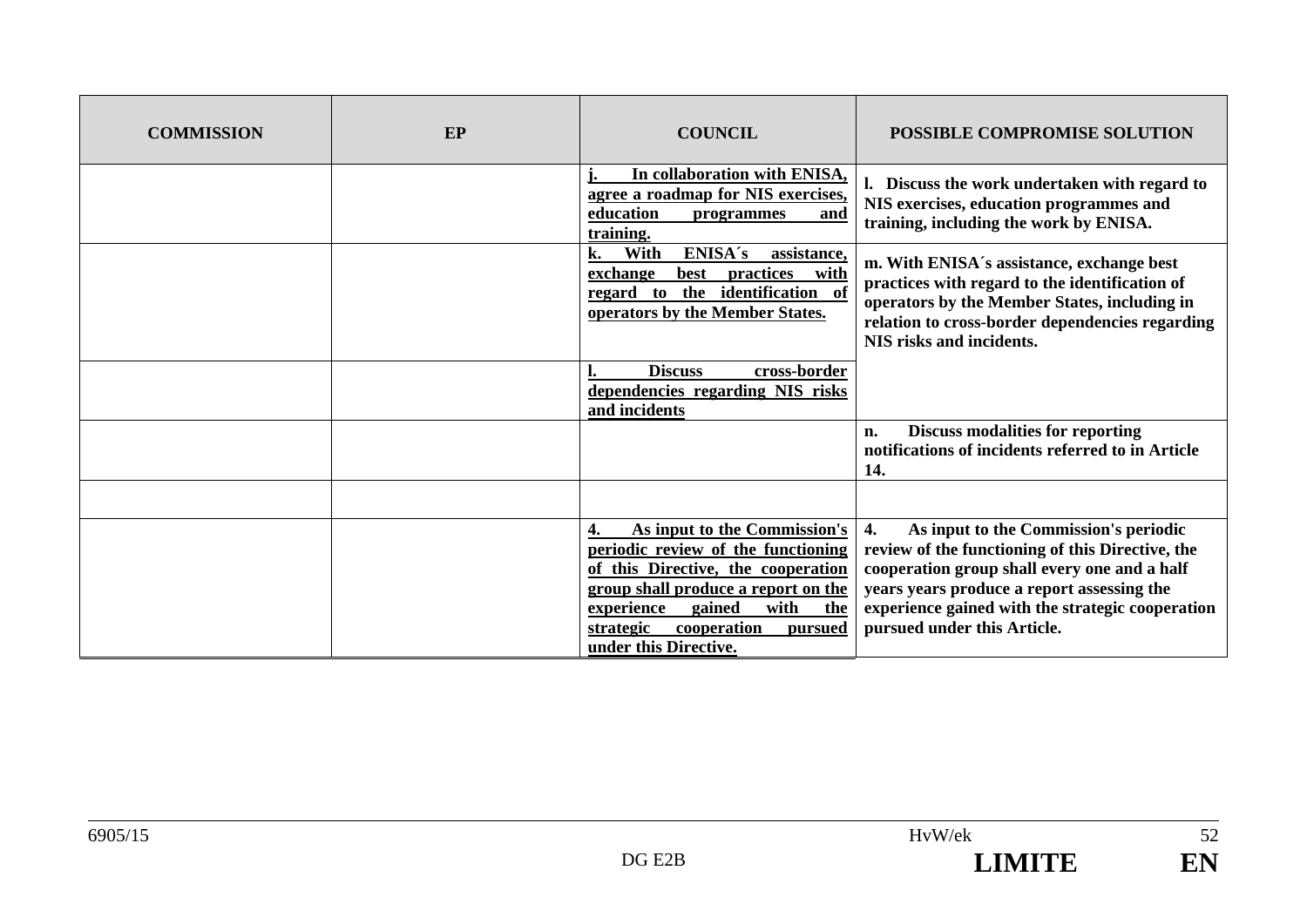| <b>COMMISSION</b>                                                                                                                                                                                                                                                                                                                                                  | EP                                                                                                                                                                                                                                                                                                                                                                                                                                              | <b>COUNCIL</b>                                                                                                                                                                                                                                                                                                                                                                                                                                                  | <b>POSSIBLE COMPROMISE SOLUTION</b>                                                                                                                                                                                                                                                                                                |
|--------------------------------------------------------------------------------------------------------------------------------------------------------------------------------------------------------------------------------------------------------------------------------------------------------------------------------------------------------------------|-------------------------------------------------------------------------------------------------------------------------------------------------------------------------------------------------------------------------------------------------------------------------------------------------------------------------------------------------------------------------------------------------------------------------------------------------|-----------------------------------------------------------------------------------------------------------------------------------------------------------------------------------------------------------------------------------------------------------------------------------------------------------------------------------------------------------------------------------------------------------------------------------------------------------------|------------------------------------------------------------------------------------------------------------------------------------------------------------------------------------------------------------------------------------------------------------------------------------------------------------------------------------|
| 4. The Commission shall<br>establish, by means of<br>implementing acts, the necessary<br>modalities to facilitate the<br>cooperation between competent<br>authorities and the Commission<br>referred to in paragraphs 2 and 3.<br>Those implementing acts shall be<br>adopted in accordance with the<br>consultation procedure referred to<br>in Article $19(2)$ . | 4. The Commission shall<br>establish, by means of<br>implementing acts, the necessary<br>modalities to facilitate the<br>cooperation between competent<br>authorities and single points of<br>contact, the Commission and<br><b>ENISA</b> referred to in paragraphs<br>2 and 3. Those implementing acts<br>shall be adopted in accordance<br>with the consultation<br>examination procedure referred<br>to in Article $19(2)$ . (3).<br>(AM 80) | The Commission shall<br>4.<br>establish, by means of implementing<br>acts, procedural arrangements<br>necessary for the functioning of the<br><b>Cooperation Group.</b> the necessary<br>modalities to facilitate the<br>cooperation between competent<br>authorities and the Commission<br>referred to in paragraphs 2 and 3.<br>Those implementing acts shall be<br>adopted in accordance with the<br>consultation procedure referred to in<br>Article 19(2). | 5.<br>The Commission, taking the views of<br>ENISA into account, shall establish by means of<br>implementing acts, procedural arrangements<br>necessary for the functioning of the Cooperation<br>Group. Those implementing acts shall be<br>adopted in accordance with the examination<br>procedure referred to in Article 19(2). |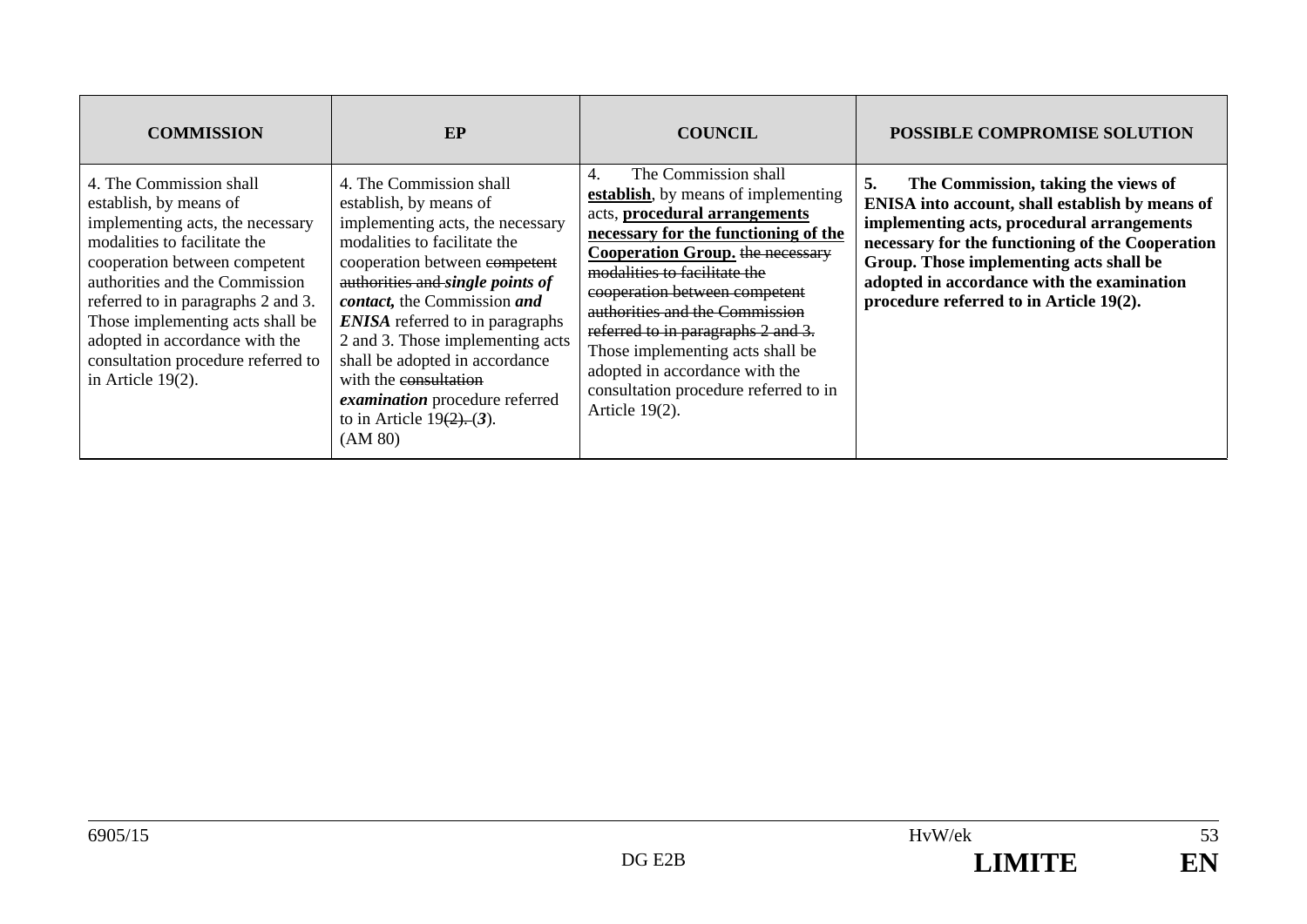| <b>COMMISSION</b> | EP | <b>COUNCIL</b>                                                                                                                                                                                                                                                                                                                                   | POSSIBLE COMPROMISE SOLUTION                                                                                                                                                                                                                                                                                     |
|-------------------|----|--------------------------------------------------------------------------------------------------------------------------------------------------------------------------------------------------------------------------------------------------------------------------------------------------------------------------------------------------|------------------------------------------------------------------------------------------------------------------------------------------------------------------------------------------------------------------------------------------------------------------------------------------------------------------|
|                   |    | Article 8b                                                                                                                                                                                                                                                                                                                                       | <b>Article 8b</b>                                                                                                                                                                                                                                                                                                |
|                   |    | <b>CSIRTs network</b>                                                                                                                                                                                                                                                                                                                            | <b>CSIRTs network</b>                                                                                                                                                                                                                                                                                            |
|                   |    | In order to contribute to<br>1.<br>developing confidence and trust<br>between the Member States and to<br>promote swift, effective operational<br>cooperation, a network of the<br>national CSIRTs is hereby<br>established.                                                                                                                     | In order to contribute to developing<br>1.<br>confidence and trust between the Member States<br>and to promote swift, effective operational<br>cooperation, a network of the national CSIRTs<br>is hereby established.                                                                                           |
|                   |    | The CSIRTs network shall<br>2.<br>be composed of representatives<br>from the national CSIRTs. The<br>[Commission], CERT-EU and the<br><b>European Network and</b><br><b>Information Security Agency</b><br>("ENISA") shall participate in the<br><b>CSIRTs network as observers.</b><br><b>ENISA</b> shall provide the<br>secretariat functions. | 2.<br>The CSIRTs network shall be composed<br>of representatives of the Member States'<br><b>CSIRTs and CERT-EU. The Commission shall</b><br>participate in the CSIRTs network as an<br>observer. The European Network and<br><b>Information Security Agency (ENISA) shall</b><br>provide secretariat functions. |
|                   |    | The CSIRTs network shall<br>3.<br>have the following tasks:                                                                                                                                                                                                                                                                                      | 3. The CSIRTs network shall have the following<br>tasks:                                                                                                                                                                                                                                                         |
|                   |    | <b>Exchange high-level</b><br>a.<br>information on CSIRTs services,<br>operations and cooperation<br>capabilities.                                                                                                                                                                                                                               | a. Exchange information on CSIRTs services,<br>operations and cooperation capabilities.                                                                                                                                                                                                                          |



54

EN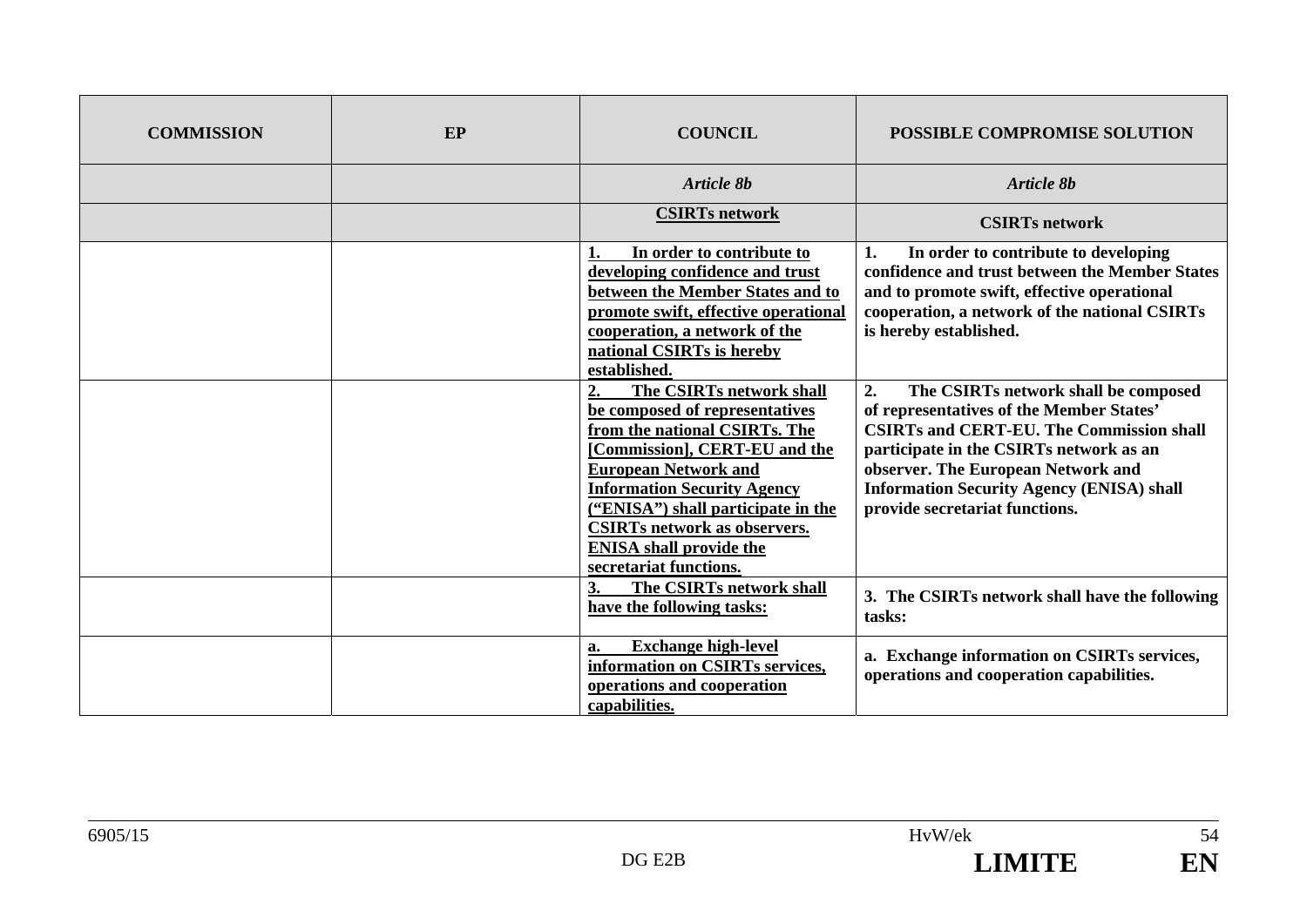| <b>COMMISSION</b> | EP | <b>COUNCIL</b>                                                                                                                                                                                                                                                                                                                                         | <b>POSSIBLE COMPROMISE SOLUTION</b>                                                                                                                                                                                                                                                                                                            |
|-------------------|----|--------------------------------------------------------------------------------------------------------------------------------------------------------------------------------------------------------------------------------------------------------------------------------------------------------------------------------------------------------|------------------------------------------------------------------------------------------------------------------------------------------------------------------------------------------------------------------------------------------------------------------------------------------------------------------------------------------------|
|                   |    | At the request of a Member<br>b.<br>State potentially affected by an<br>incident, exchange and discuss non-<br>commercially sensitive information<br>related to risks and on-going<br>incidents. Any Member State may<br>refuse to contribute to that<br>discussion for reasons directly<br>relating to national security or<br>ongoing investigations | $b$ .<br>At the request of a Member State<br>potentially affected by an incident, exchange<br>and discuss non-commercially sensitive<br>information related to that incident and<br>associated risks. Any Member State may refuse<br>to contribute to that discussion if there is a risk<br>of prejudice to the investigation of the incident. |
|                   |    | <b>Exchange and publish on a</b><br>c.<br>voluntary basis anonymised<br>information on incidents, which<br>occurred in the past.                                                                                                                                                                                                                       | Exchange and make available on a<br>c.<br>voluntary basis non-confidential information on<br>individual incidents. <sup>20</sup>                                                                                                                                                                                                               |
|                   |    | At the request of a Member<br>d.<br>State discuss and, where possible,<br>identify a coordinated response to<br>an incident that has been identified<br>within the jurisdiction of that same<br><b>Member State.</b>                                                                                                                                   | d. At the request of the representative of the<br>Member State's CSIRT, discuss and, where<br>possible, identify a coordinated response to an<br>incident that has been identified within the<br>jurisdiction of that same Member State.                                                                                                       |

<sup>&</sup>lt;sup>20</sup> Proposal for a recital by Commission: "Information about NIS incidents is increasingly valuable to the general public and businesses, particularly small and medium-sized businesses. In some cases, such information is already provided via websites at the national level, in the language of a specific country and focusing mainly on incidents and occurrences with a national dimension. Given that businesses increasingly operate cross-border and citizens use online services, information on incidents should be provided in an aggregated form at EU level. The secretariat of the CSIRT network should maintain a website or host a dedicated page on an existing website where general information on major NIS incidents occurring across the Union is put at the disposal of the general public, with a specific focus on the interests and needs of businesses. CSIRTs participating in the CSIRTs network should provide the information to be published in this website. This website should not include confidential or sensitive information."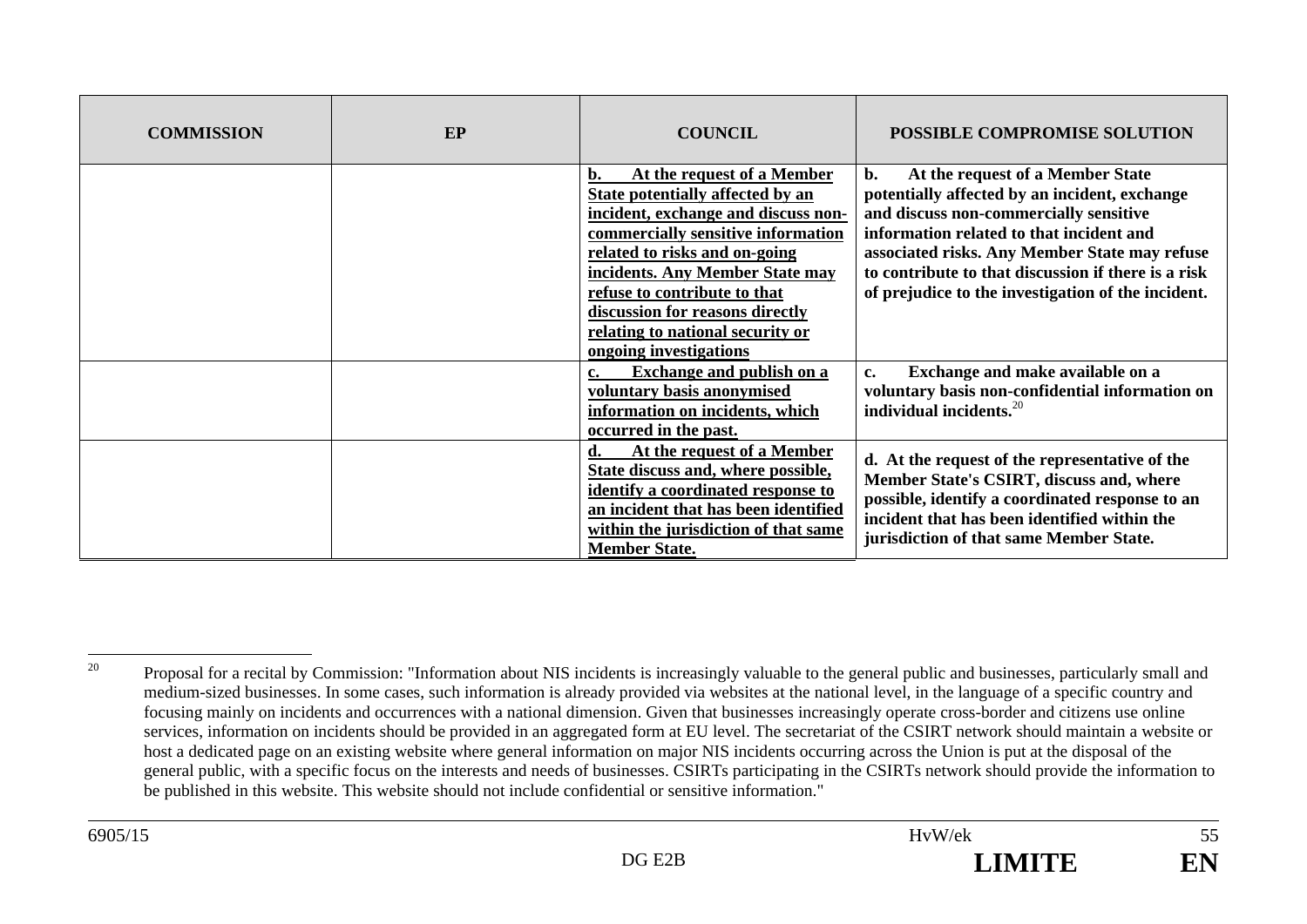| <b>COMMISSION</b> | EP | <b>COUNCIL</b>                                                                                                                                        | POSSIBLE COMPROMISE SOLUTION                                                                                                           |
|-------------------|----|-------------------------------------------------------------------------------------------------------------------------------------------------------|----------------------------------------------------------------------------------------------------------------------------------------|
|                   |    | Assist each other in cross-<br>е.<br>border incidents on the basis of<br>voluntary mutual assistance.                                                 | <b>Support Member States in adressing</b><br><b>e.</b><br>cross-border incidents on the basis of their<br>voluntary mutual assistance. |
|                   |    | <b>Explore further forms of</b><br>operational cooperation, such as<br>voluntary mechanisms for cross-<br>border alerts and for mutual<br>assistance. | f.<br>Discuss and explore further forms of<br>operational cooperation, including as regards:                                           |
|                   |    |                                                                                                                                                       | (i) categories of risks and incidents                                                                                                  |
|                   |    |                                                                                                                                                       | (ii) early warnings                                                                                                                    |
|                   |    |                                                                                                                                                       | (iii) mutual assistance                                                                                                                |
|                   |    |                                                                                                                                                       |                                                                                                                                        |

 $\overline{56}$ 

EN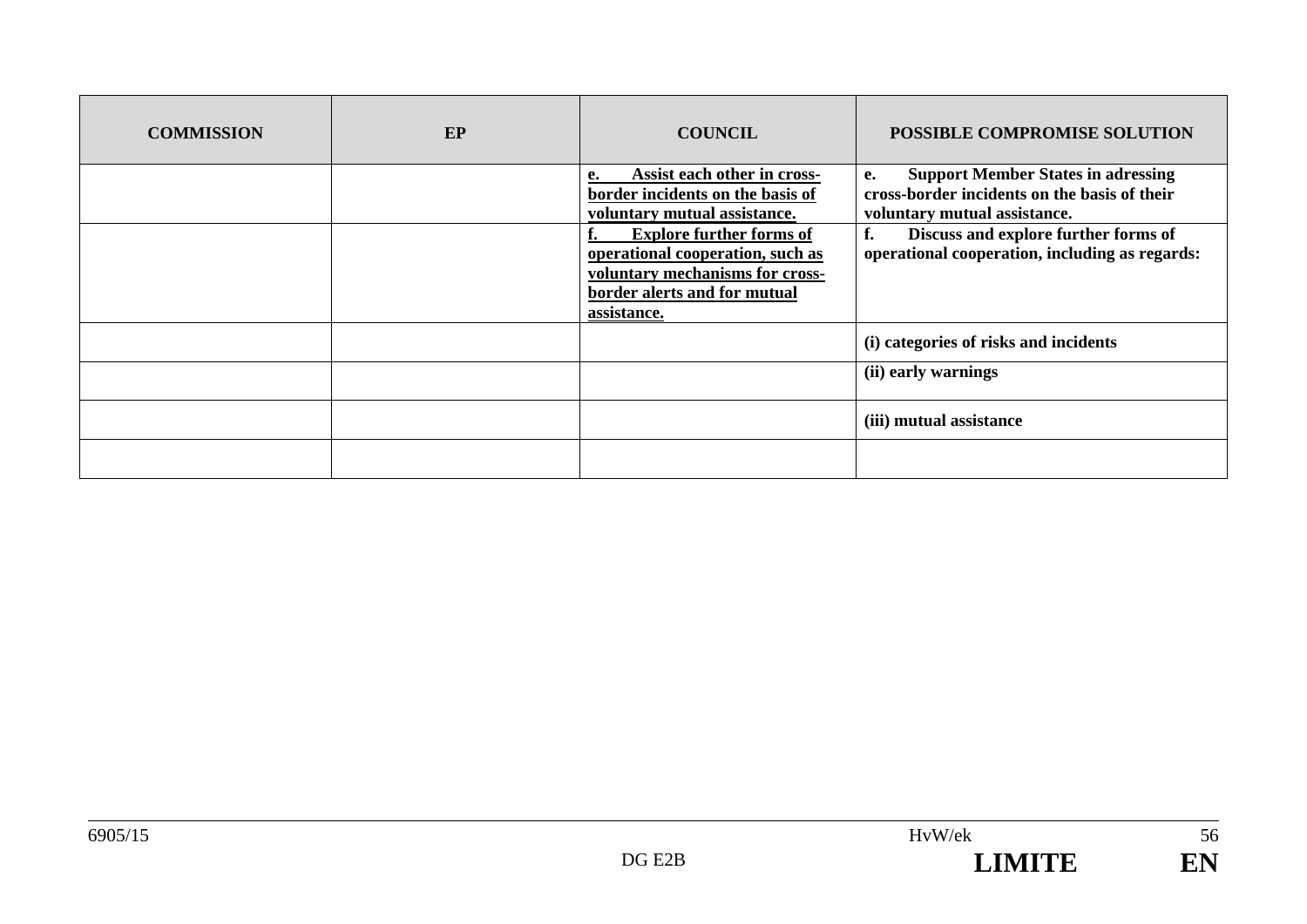| <b>COMMISSION</b> | EP | <b>COUNCIL</b>                                                                                                                                                                                           | <b>POSSIBLE COMPROMISE SOLUTION</b>                                                                                                                                                         |
|-------------------|----|----------------------------------------------------------------------------------------------------------------------------------------------------------------------------------------------------------|---------------------------------------------------------------------------------------------------------------------------------------------------------------------------------------------|
|                   |    | <b>Inform the Cooperation</b><br>g.<br>Group on its activities and on the<br>further forms of operational<br>cooperation discussed pursuant to<br>paragraph 3a, and request<br>guidance related thereto. | g. Inform the Cooperation Group on its<br>activities and on the further forms of<br>operational cooperation discussed pursuant to<br>paragraph 3f, and request guidance related<br>thereto. |
|                   |    | Discuss further forms of<br>h.<br>operational cooperation, including<br>as regards:                                                                                                                      |                                                                                                                                                                                             |
|                   |    | (1) categories of risks and<br>incidents, which could be subject to<br>further operational cooperation;                                                                                                  |                                                                                                                                                                                             |
|                   |    | (2) early warnings, the criteria for<br>their use and modalities for their<br>circulation;                                                                                                               |                                                                                                                                                                                             |
|                   |    | (3) mutual assistance for<br>prevention, detection, mitigation,<br>response and recovery on actual<br>risks and incidents.                                                                               |                                                                                                                                                                                             |
|                   |    |                                                                                                                                                                                                          | h. Discuss lessons learnt from NIS exercises,<br>including from those organised by ENISA.                                                                                                   |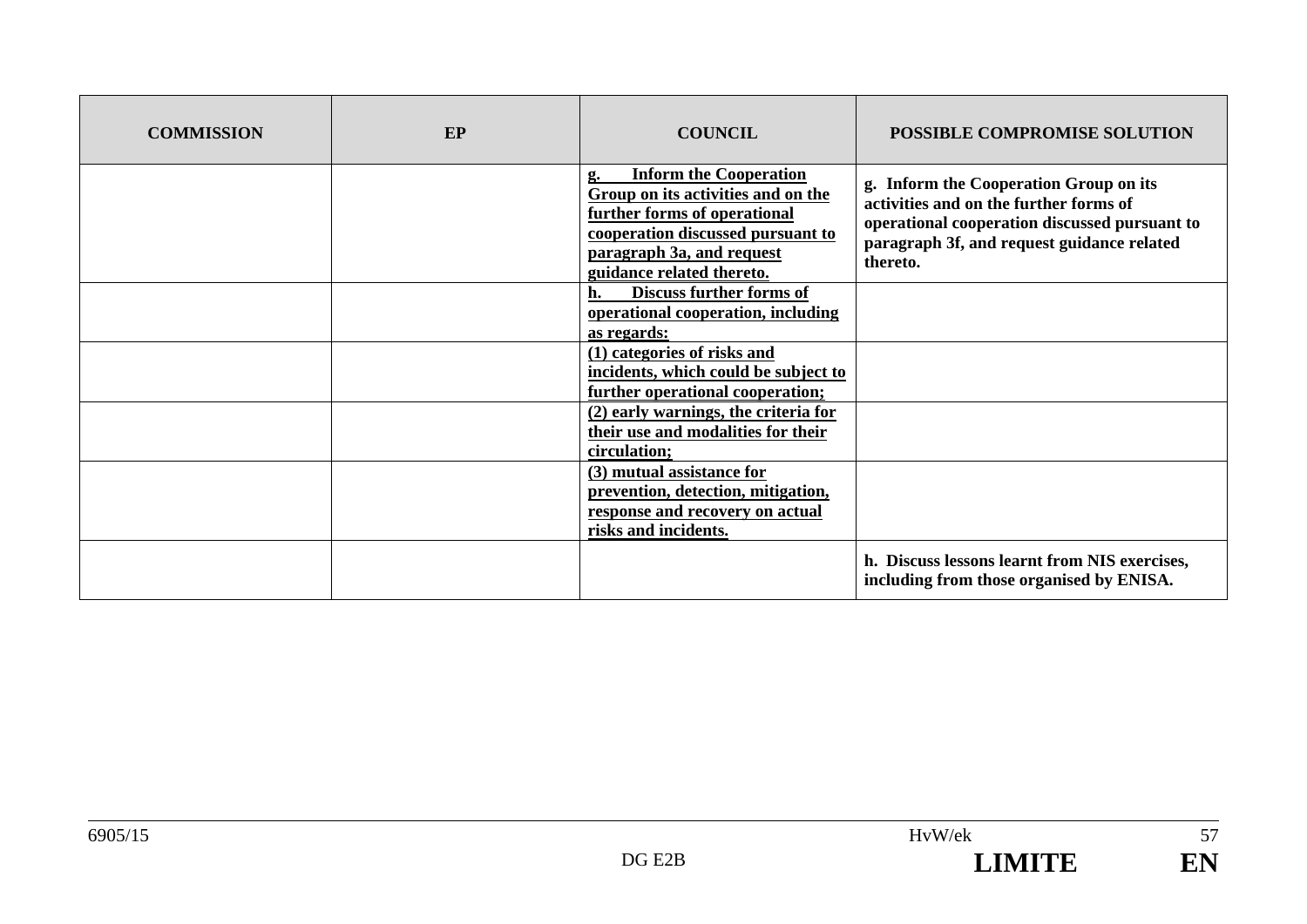| <b>COMMISSION</b> | EP | <b>COUNCIL</b>                                                                                                                                                                                                                         | POSSIBLE COMPROMISE SOLUTION                                                                                                                                                                                                                                                                                                                 |
|-------------------|----|----------------------------------------------------------------------------------------------------------------------------------------------------------------------------------------------------------------------------------------|----------------------------------------------------------------------------------------------------------------------------------------------------------------------------------------------------------------------------------------------------------------------------------------------------------------------------------------------|
|                   |    |                                                                                                                                                                                                                                        | i. At the request of an individual CSIRT,<br>discuss the capabilities and preparedness of that<br>same CSIRT.                                                                                                                                                                                                                                |
|                   |    | Issue guidelines in order to<br>facilitate the convergence of<br>(operational) practices with regard<br>to the application of the provisions<br>of this Directive concerning<br>operational cooperation.                               | j. Issue guidelines in order to facilitate the<br>convergence of (operational) practices with<br>regard to the application of the provisions of this<br>Article concerning operational cooperation.                                                                                                                                          |
|                   |    | As input to the Commission's<br>periodic review of the functioning<br>of this Directive, the CSIRTs<br>network shall produce a report on<br>the experience gained with the<br>operational cooperation pursued<br>under this Directive. | 4. As input to the Commission's periodic review<br>of the functioning of this Directive, the CSIRTs<br>network shall every one and a half years years<br>produce a report assessing the experience gained<br>with the operational cooperation pursued under<br>this article. That report shall als be submitted to<br>the cooperation group. |
|                   |    | 5. The CSIRTs network shall<br>define its own rules of procedure.                                                                                                                                                                      | 5. The CSIRTs network shall define its own<br>rules of procedure.                                                                                                                                                                                                                                                                            |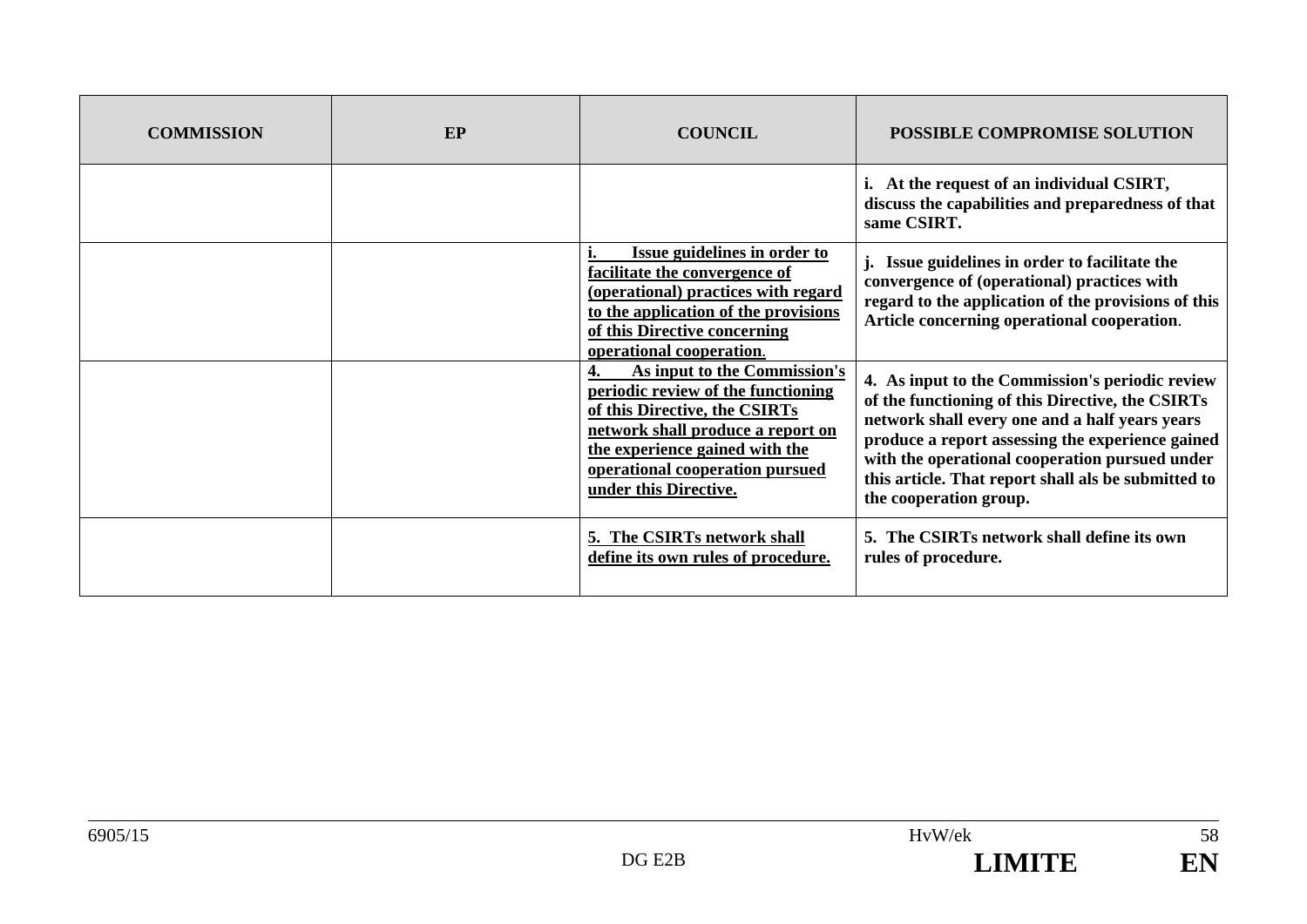| <b>COMMISSION</b>                                           | EP                                   | <b>COUNCIL</b>                    | POSSIBLE COMPROMISE SOLUTION |
|-------------------------------------------------------------|--------------------------------------|-----------------------------------|------------------------------|
| Article 9                                                   | Article 9                            | Article 9                         | Article 9                    |
| Secure information-sharing<br>system                        | Secure information-sharing<br>system | Secure information-sharing system |                              |
| Deleted with some provisions accommodated in articles 8a/8b |                                      |                                   |                              |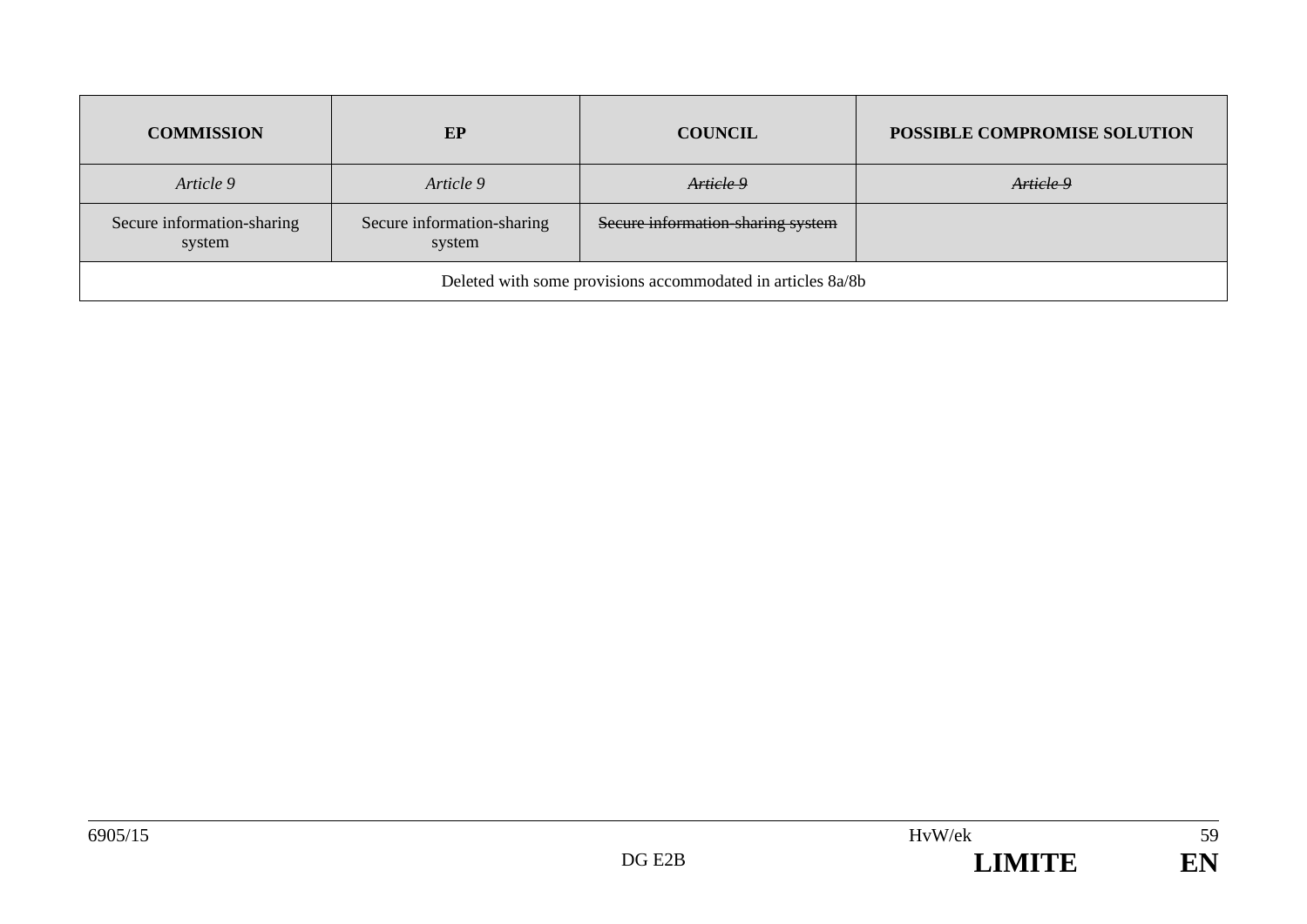| <b>COMMISSION</b>                                           | EP             | <b>COUNCIL</b>               | POSSIBLE COMPROMISE SOLUTION |
|-------------------------------------------------------------|----------------|------------------------------|------------------------------|
| Article 10                                                  | Article 10     | Article 10                   | Article 10                   |
| Early warnings                                              | Early warnings | Early warnings <sup>21</sup> |                              |
| Deleted with some provisions accommodated in articles 8a/8b |                |                              |                              |



<sup>&</sup>lt;sup>21</sup> EP AMs related to "early warnings" are relevant to the Council's text in regard of Article 14.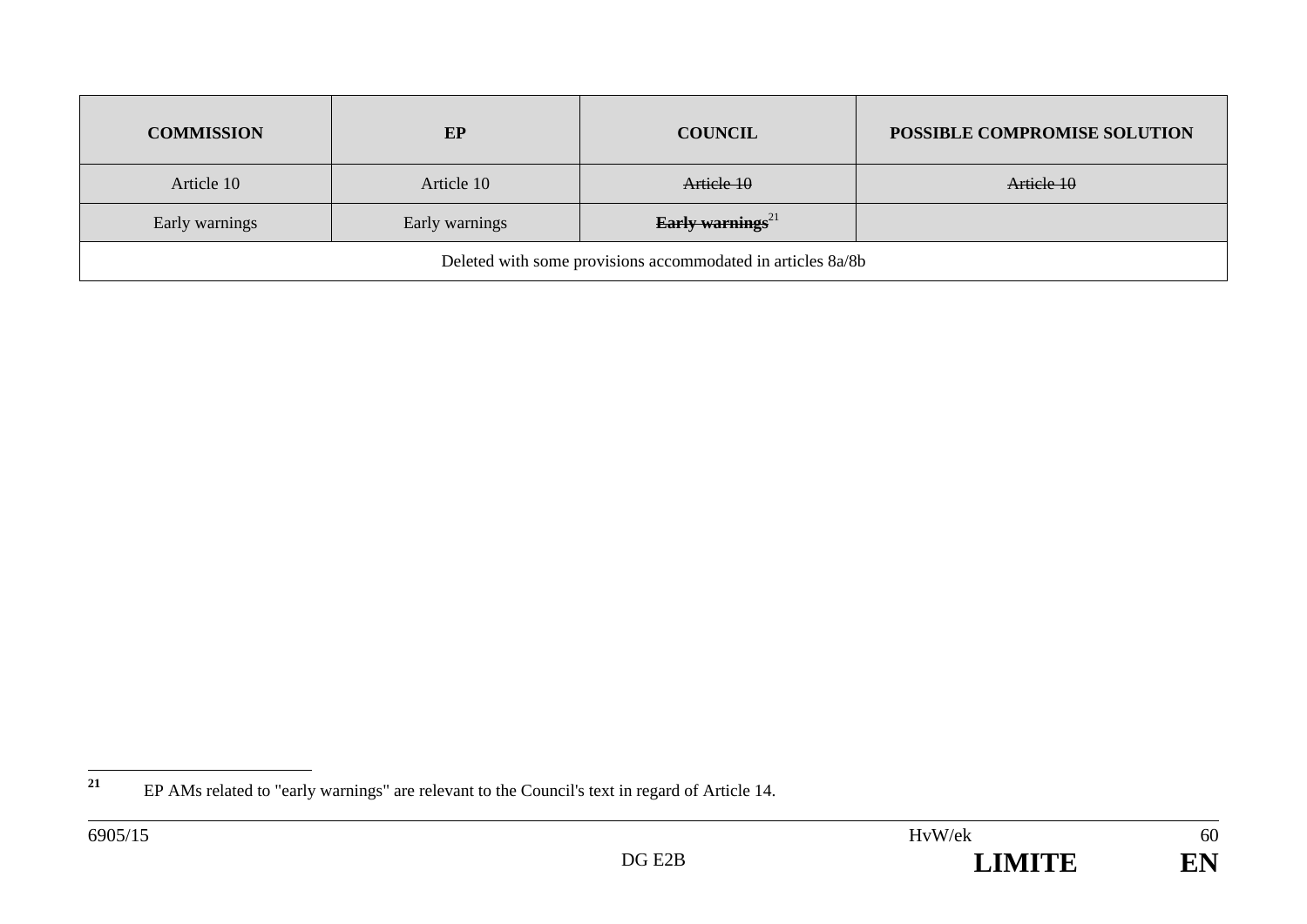| <b>COMMISSION</b>                                           | EP                   | <b>COUNCIL</b>       | POSSIBLE COMPROMISE SOLUTION |
|-------------------------------------------------------------|----------------------|----------------------|------------------------------|
| Article 11                                                  | Article 11           | Article 11           | Article 11                   |
| Coordinated response                                        | Coordinated response | Coordinated response |                              |
| Deleted with some provisions accommodated in articles 8a/8b |                      |                      |                              |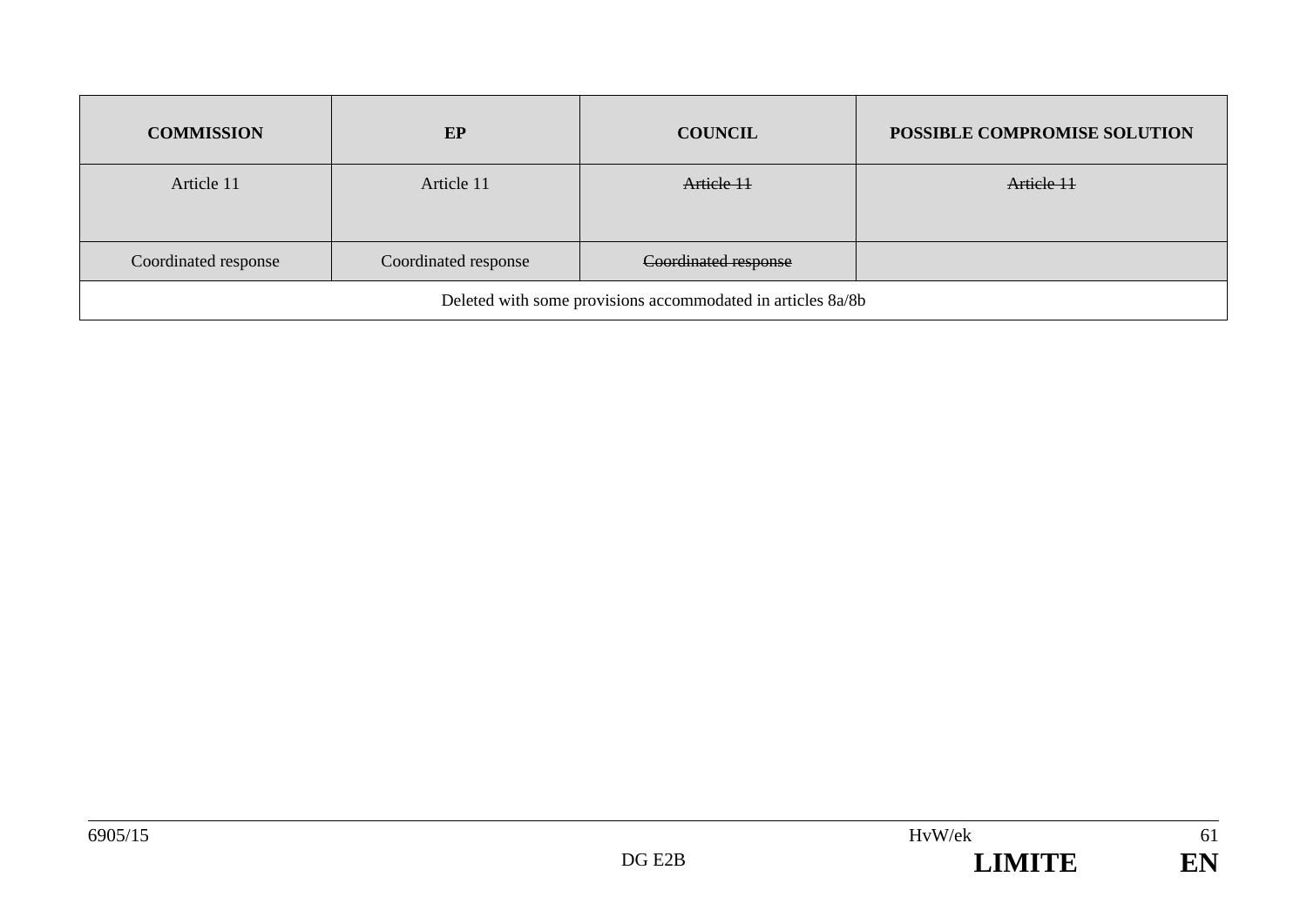| <b>COMMISSION</b>                                           | EP                         | <b>COUNCIL</b>             | POSSIBLE COMPROMISE SOLUTION |
|-------------------------------------------------------------|----------------------------|----------------------------|------------------------------|
| Article 12                                                  | Article 12                 | Article 12                 | Article 12                   |
| Union NIS cooperation plan                                  | Union NIS cooperation plan | Union NIS cooperation plan |                              |
| Deleted with some provisions accommodated in articles 8a/8b |                            |                            |                              |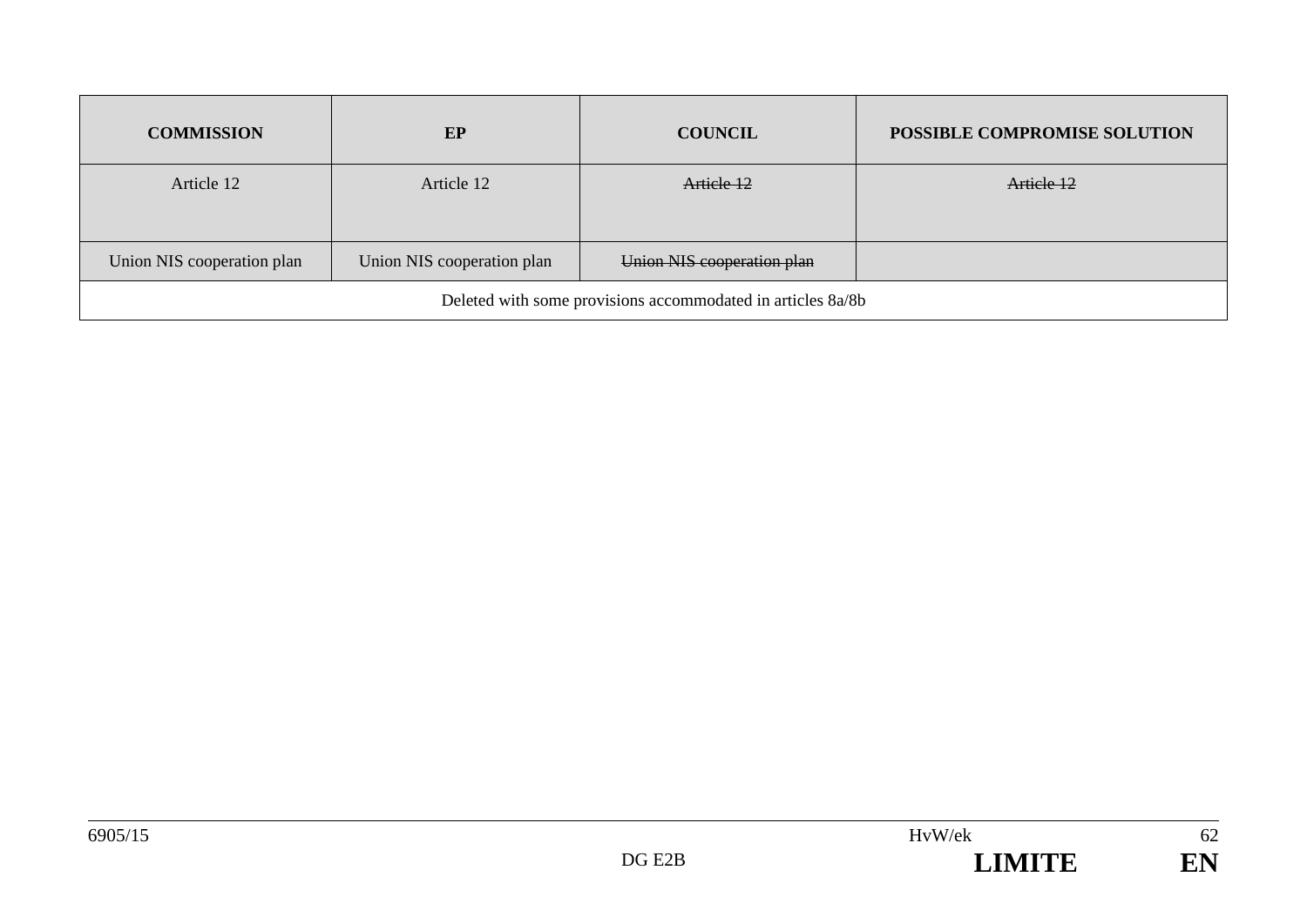| <b>COMMISSION</b>                                                                                                                                                                                                                                                                                                                                                                                                                                                                                | EP                                                                                                                                                                                                                                                                                                                                                                                                                                                                                                                                                                                                                                                                                                                                                                                                                                           | <b>COUNCIL</b>                                                                                                                                                                                                                                                                                                                                                                                                                                                                                                                                                                                 | POSSIBLE COMPROMISE SOLUTION                                                                                                                                                                                                                                                                                                                                                                                                                                                                                                                                          |
|--------------------------------------------------------------------------------------------------------------------------------------------------------------------------------------------------------------------------------------------------------------------------------------------------------------------------------------------------------------------------------------------------------------------------------------------------------------------------------------------------|----------------------------------------------------------------------------------------------------------------------------------------------------------------------------------------------------------------------------------------------------------------------------------------------------------------------------------------------------------------------------------------------------------------------------------------------------------------------------------------------------------------------------------------------------------------------------------------------------------------------------------------------------------------------------------------------------------------------------------------------------------------------------------------------------------------------------------------------|------------------------------------------------------------------------------------------------------------------------------------------------------------------------------------------------------------------------------------------------------------------------------------------------------------------------------------------------------------------------------------------------------------------------------------------------------------------------------------------------------------------------------------------------------------------------------------------------|-----------------------------------------------------------------------------------------------------------------------------------------------------------------------------------------------------------------------------------------------------------------------------------------------------------------------------------------------------------------------------------------------------------------------------------------------------------------------------------------------------------------------------------------------------------------------|
| Article 13                                                                                                                                                                                                                                                                                                                                                                                                                                                                                       | Article 13                                                                                                                                                                                                                                                                                                                                                                                                                                                                                                                                                                                                                                                                                                                                                                                                                                   | Article 13                                                                                                                                                                                                                                                                                                                                                                                                                                                                                                                                                                                     | Article 13                                                                                                                                                                                                                                                                                                                                                                                                                                                                                                                                                            |
| International cooperation                                                                                                                                                                                                                                                                                                                                                                                                                                                                        | International cooperation                                                                                                                                                                                                                                                                                                                                                                                                                                                                                                                                                                                                                                                                                                                                                                                                                    | International cooperation                                                                                                                                                                                                                                                                                                                                                                                                                                                                                                                                                                      | International cooperation                                                                                                                                                                                                                                                                                                                                                                                                                                                                                                                                             |
| Without prejudice to the possibility<br>for the cooperation network to<br>have informal international<br>cooperation, the Union may<br>conclude international agreements<br>with third countries or<br>international organisations<br>allowing and organizing their<br>participation in some activities of<br>the cooperation network. Such<br>agreement shall take into account<br>the need to ensure adequate<br>protection of the personal data<br>circulating on the cooperation<br>network. | the Union may conclude<br>international agreements with<br>third countries or international<br>organisations allowing and<br>organizing their participation in<br>some activities of the<br>cooperation network. Such<br>agreement shall take into<br>account the need to ensure<br>adequate protection of the<br>personal data circulating on the<br>cooperation network and shall<br>set out the monitoring<br>procedure that must be<br>followed to guarantee the<br>protection of such personal<br>data. The European Parliament<br>shall be informed about the<br>negotiation of the agreements.<br>Any transfer of personal data<br>to recipients located in<br>countries outside the Union<br>shall be conducted in<br>accordance with Articles 25<br>and 26 of Directive 95/46/EC<br>and Article 9 of Regulation<br>(EC) No 45/2001. | [Without prejudice to the possibility]<br>for the cooperation network to have<br>informal international cooperation,<br>the Union may conclude international<br>agreements in accordance with<br><b>Article 218 TFEU</b> with third<br>countries or international<br>organisations allowing and<br>organizing their participation in some<br>activities of the cooperation group<br>network. Such agreement shall take<br>into account the need to ensure<br>adequate protection of sensitive data,<br>including the personal data<br>circulating within on the cooperation<br>group network.] | Without prejudice to the possibility for the<br>cooperation network to have informal international<br>eooperation, The Union may conclude international<br>agreements in accordance with Article 218 TFEU<br>with third countries or international organisations<br>allowing and organizing their participation in some<br>activities of the cooperation group network. Such<br>agreement shall take into account the need to<br>ensure adequate protection of sensitive data,<br>including the personal data circulating within on<br>the cooperation group network. |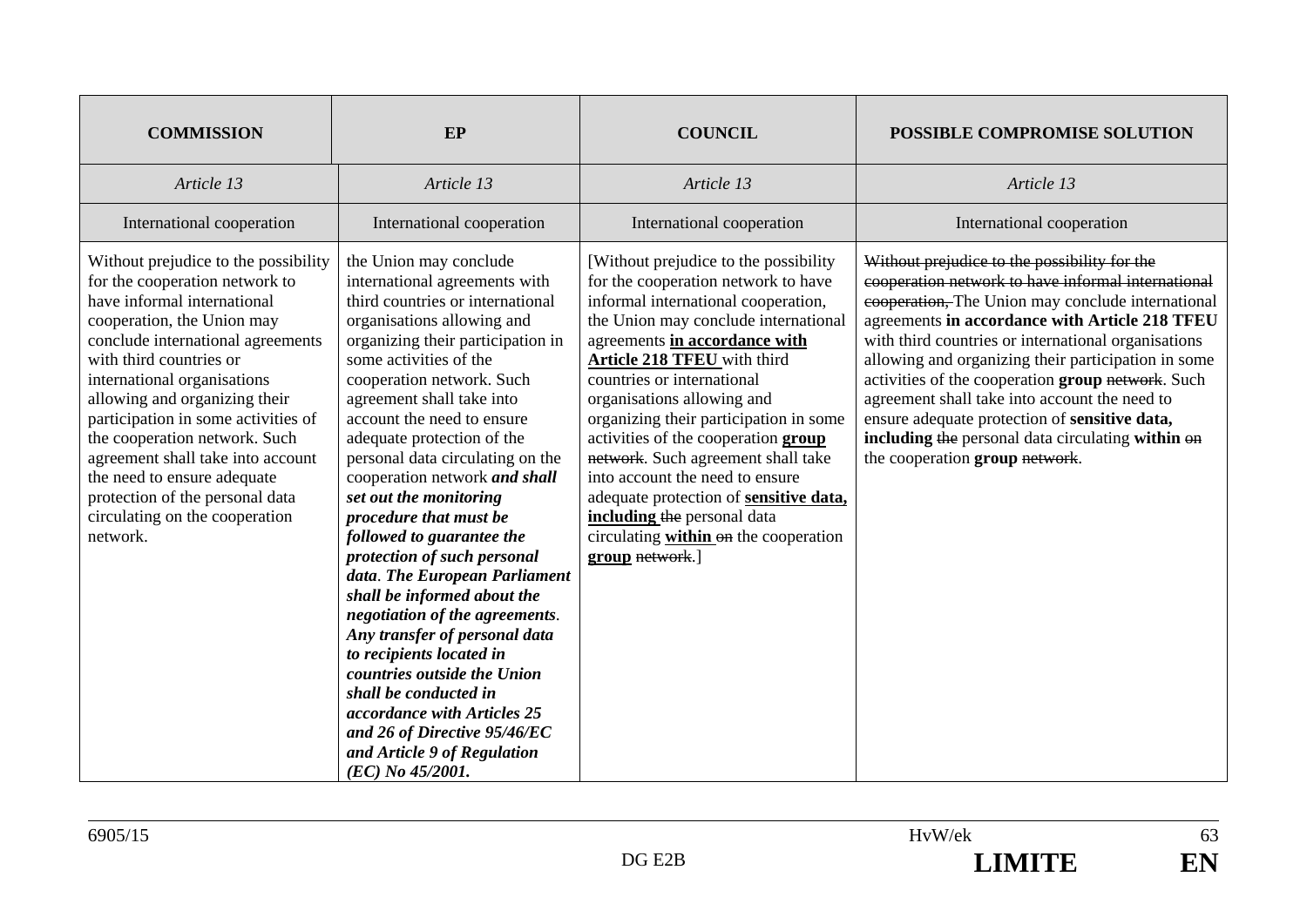| <b>COMMISSION</b> | EP      | <b>COUNCIL</b> | POSSIBLE COMPROMISE SOLUTION |
|-------------------|---------|----------------|------------------------------|
|                   | (AM 94) |                |                              |
|                   |         |                |                              |
|                   |         |                |                              |
|                   |         |                |                              |
|                   |         |                |                              |
|                   |         |                |                              |
|                   |         |                |                              |
|                   |         |                |                              |

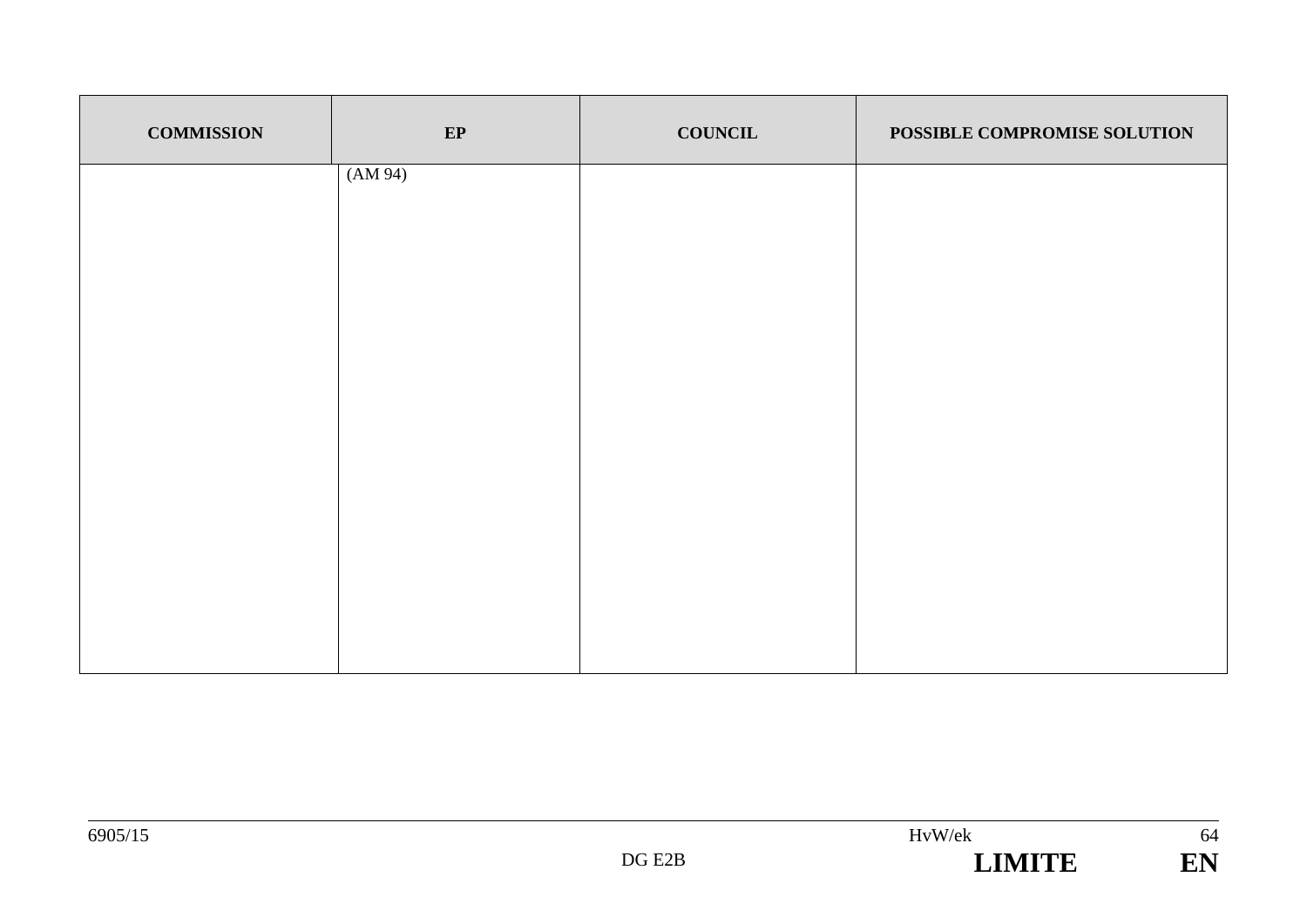| <b>COMMISSION</b>                           | EP                                                                                                                                                                                                                                                                                                                                                                                                                                                                                                                                                              | <b>COUNCIL</b>                              | POSSIBLE COMPROMISE SOLUTION |
|---------------------------------------------|-----------------------------------------------------------------------------------------------------------------------------------------------------------------------------------------------------------------------------------------------------------------------------------------------------------------------------------------------------------------------------------------------------------------------------------------------------------------------------------------------------------------------------------------------------------------|---------------------------------------------|------------------------------|
| Article 13 a (new)                          | Article 13 a (new)                                                                                                                                                                                                                                                                                                                                                                                                                                                                                                                                              | Article 13 a (new)                          |                              |
| Level of criticality of market<br>operators | Level of criticality of market<br>operators                                                                                                                                                                                                                                                                                                                                                                                                                                                                                                                     | Level of criticality of market<br>operators |                              |
|                                             | <b>Member States may determine</b><br>the level of criticality of market<br>operators, taking into account<br>the specificities of sectors,<br>parameters including the<br>importance of the particular<br>market operator for maintaining<br>a sufficient level of the sectoral<br>service, the number of parties<br>supplied by the market operator,<br>and the time period until the<br>discontinuity of the core services<br>of the market operator has a<br>negative impact on the<br>maintenance of vital economic<br>and societal activities.<br>(AM 95) |                                             |                              |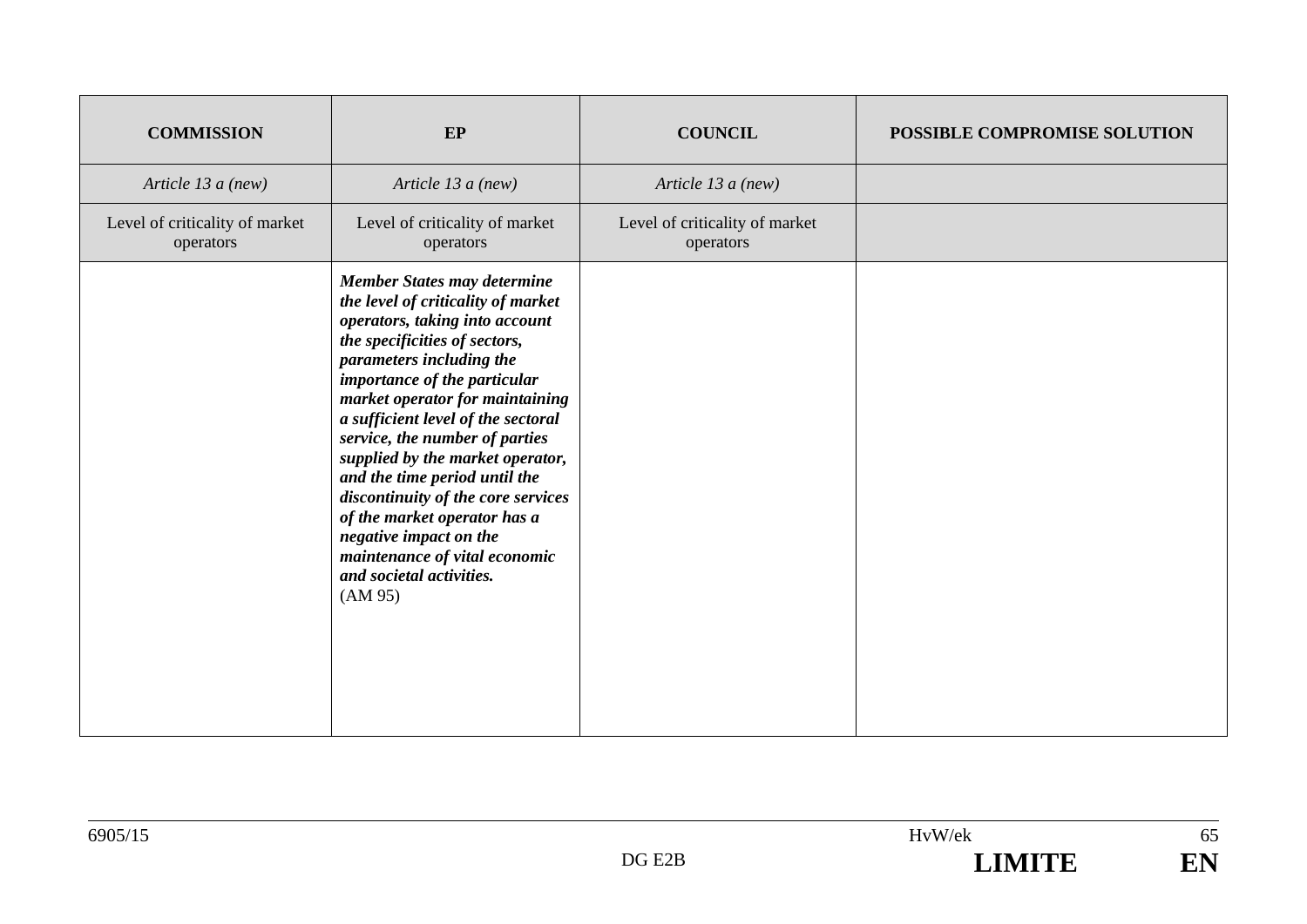| <b>COMMISSION</b>                                                                                                                                                                                                                                                                                                                                                                                                                                                                                                                                                                                                                                                                                                                              | EP                                                                                                                                                                                                                                                                                                                                                                                                                                                                                                                                                                                                                                                                                                                                                                                                                                                             | <b>COUNCIL</b>                                                                                                                                                                                                                                                                                                                                                                                                                                                                                                                         | <b>POSSIBLE COMPROMISE SOLUTION</b>                                                                                                                                                                                                                                                                                                                                                                                                                                                             |
|------------------------------------------------------------------------------------------------------------------------------------------------------------------------------------------------------------------------------------------------------------------------------------------------------------------------------------------------------------------------------------------------------------------------------------------------------------------------------------------------------------------------------------------------------------------------------------------------------------------------------------------------------------------------------------------------------------------------------------------------|----------------------------------------------------------------------------------------------------------------------------------------------------------------------------------------------------------------------------------------------------------------------------------------------------------------------------------------------------------------------------------------------------------------------------------------------------------------------------------------------------------------------------------------------------------------------------------------------------------------------------------------------------------------------------------------------------------------------------------------------------------------------------------------------------------------------------------------------------------------|----------------------------------------------------------------------------------------------------------------------------------------------------------------------------------------------------------------------------------------------------------------------------------------------------------------------------------------------------------------------------------------------------------------------------------------------------------------------------------------------------------------------------------------|-------------------------------------------------------------------------------------------------------------------------------------------------------------------------------------------------------------------------------------------------------------------------------------------------------------------------------------------------------------------------------------------------------------------------------------------------------------------------------------------------|
| Article 14                                                                                                                                                                                                                                                                                                                                                                                                                                                                                                                                                                                                                                                                                                                                     | Article 14                                                                                                                                                                                                                                                                                                                                                                                                                                                                                                                                                                                                                                                                                                                                                                                                                                                     | Article 14                                                                                                                                                                                                                                                                                                                                                                                                                                                                                                                             |                                                                                                                                                                                                                                                                                                                                                                                                                                                                                                 |
| Security requirements and<br>incident notification                                                                                                                                                                                                                                                                                                                                                                                                                                                                                                                                                                                                                                                                                             | Security requirements and<br>incident notification                                                                                                                                                                                                                                                                                                                                                                                                                                                                                                                                                                                                                                                                                                                                                                                                             | Security requirements and incident<br>notification                                                                                                                                                                                                                                                                                                                                                                                                                                                                                     | Security requirements and incident notification                                                                                                                                                                                                                                                                                                                                                                                                                                                 |
| 1. Member States shall ensure<br>that public administrations and<br>market operators take appropriate<br>technical and organisational<br>measures to manage the risks<br>posed to the security of the<br>networks and information systems<br>which they control and use in<br>their operations. Having regard to<br>the state of the art, these measures<br>shall guarantee a level of security<br>appropriate to the risk presented.<br>In particular, measures shall be<br>taken to prevent and minimise the<br>impact of incidents affecting their<br>network and information system<br>on the core services they provide<br>and thus ensure the continuity of<br>the services underpinned by those<br>networks and information<br>systems. | 1. Member States shall ensure<br>that public administrations and<br>market operators take appropriate<br>and proportionate technical and<br>organisational measures to <i>detect</i><br>and effectively manage the risks<br>posed to the security of the<br>networks and information<br>systems which they control and<br>use in their operations. Having<br>regard to the state of the art,<br>these <i>those</i> measures shall<br>guarantee ensure a level of<br>security appropriate to the risk<br>presented. In particular, measures<br>shall be taken to prevent and<br>minimise the impact of incidents<br>affecting the security of their<br>network and information system<br>systems on the core services they<br>provide and thus ensure the<br>continuity of the services<br>underpinned by those networks<br>and information systems.<br>(AM 96) | Member States shall require<br>1.<br>ensure that market operators-and<br>public administrations take<br>appropriate and proportionate,<br>sector-specific technical and<br>organisational measures to manage<br>the risks posed to the security of the<br>networks and information security of<br>systems which they control and use<br>in their operations. Having regard to<br>the state of the art, these measures<br>shall maintain guarantee a level of<br>network and information security<br>appropriate to the risk presented. | Member States shall ensure that market<br>1.<br>operators and public administrations take<br>appropriate and proportionate technical and<br>organisational measures to manage the risks posed<br>to the security of the networks and information<br>systems which they control and use in their<br>operations. Having regard to the state of the art,<br>those measures shall ensure guarantee a level of<br>security of networks and information systems<br>appropriate to the risk presented. |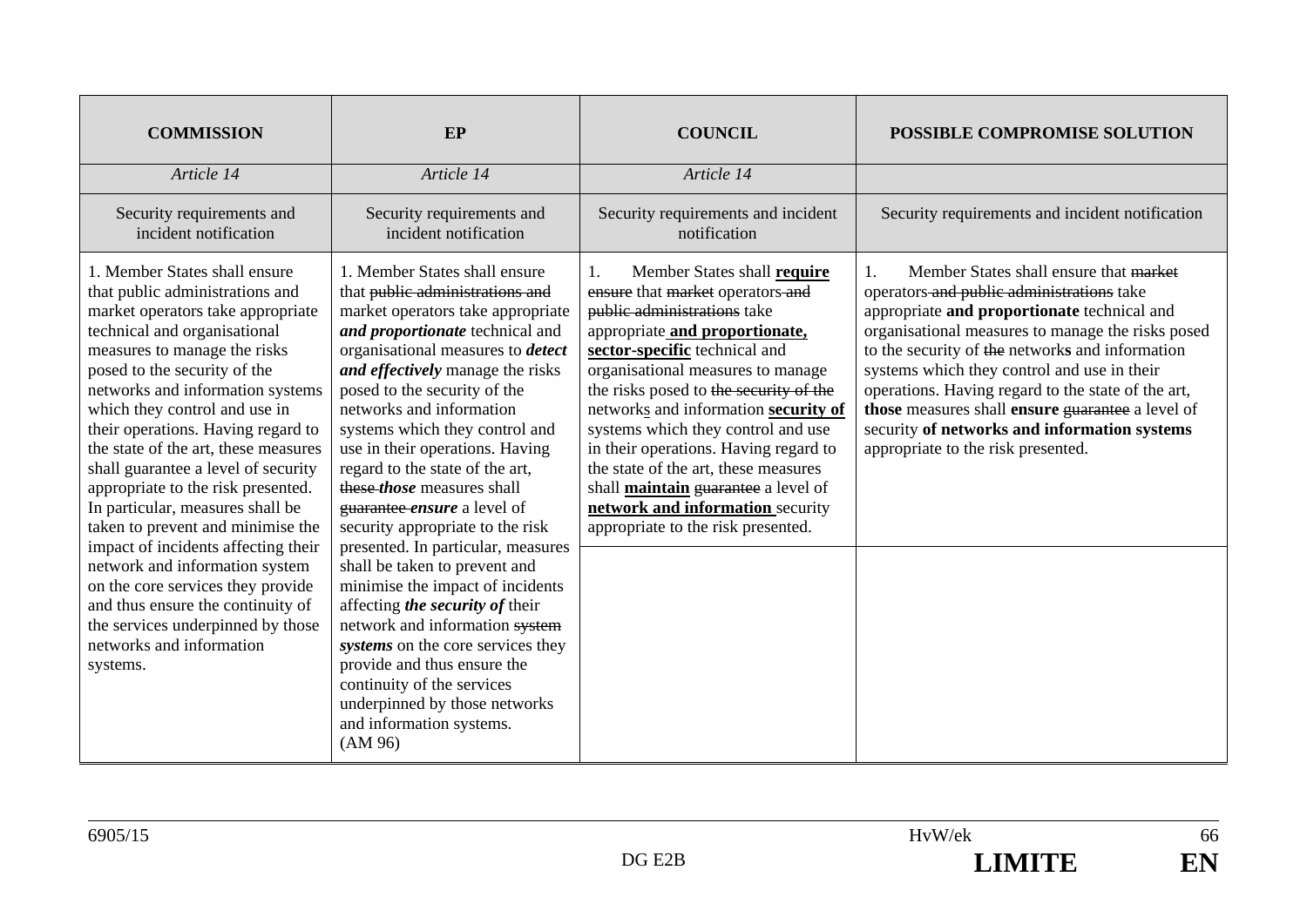| <b>COMMISSION</b>                                                                                                                                                                                                           | EP                                                                                                                                                                                                                                                                                                                                                                                               | <b>COUNCIL</b>                                                                                                                                                                                                                                                                                                                                                                                      | POSSIBLE COMPROMISE SOLUTION                                                                                                                                                                                                                                                                                                                                                                                                                |
|-----------------------------------------------------------------------------------------------------------------------------------------------------------------------------------------------------------------------------|--------------------------------------------------------------------------------------------------------------------------------------------------------------------------------------------------------------------------------------------------------------------------------------------------------------------------------------------------------------------------------------------------|-----------------------------------------------------------------------------------------------------------------------------------------------------------------------------------------------------------------------------------------------------------------------------------------------------------------------------------------------------------------------------------------------------|---------------------------------------------------------------------------------------------------------------------------------------------------------------------------------------------------------------------------------------------------------------------------------------------------------------------------------------------------------------------------------------------------------------------------------------------|
|                                                                                                                                                                                                                             |                                                                                                                                                                                                                                                                                                                                                                                                  | In particular, Member States<br>1a<br>shall require that operators take<br>appropriate measures shall be taken<br>to prevent and minimise the impact<br>of incidents affecting their network<br>and information security system on<br>of the essential eore services they<br>provide and thus ensure the<br>continuity of the services<br>underpinned by those networks and<br>information systems. | In particular, Member States shall ensure<br>1a<br>that operators take appropriate measures shall<br>be taken to prevent and minimise the impact of<br>incidents affecting their security of the networks<br>and information systems on used for the provision<br>of the essential core services they provide and thus<br>to ensure the continuity of those the services<br>underpinned by those networks and information<br>systems.       |
| 2. Member States shall ensure<br>that public administrations and<br>market operators notify to the<br>competent authority incidents<br>having a significant impact on the<br>security of the core services they<br>provide. | 2. Member States shall ensure<br>that public administrations and<br>market operators notify without<br><i>undue delay</i> to the competent<br>authority or to the single point of<br>contact incidents having a<br>significant impact on the security<br><i>continuity</i> of the core services<br>they provide. Notification shall<br>not expose the notifying party to<br>increased liability. | 2. Member States shall <b>provide for</b><br>a reporting scheme pursuant to<br>which ensure that market operators<br>and public administrations shall<br>notify without undue delay to the<br>competent authority incidents having<br>a significant impact on the <b>continuity</b><br>security of the <b>essential</b> core services<br>they provide.                                              | 2. Member States shall provide for a reporting<br>scheme pursuant to which ensure that public<br>administrations and market operators shall notify<br>without undue delay to the competent authority or<br>to the CSIRT incidents having a significant impact<br>on the security of the continuity security of the<br>essential eore services they provide. Notification<br>shall not expose the notifying party to increased<br>liability. |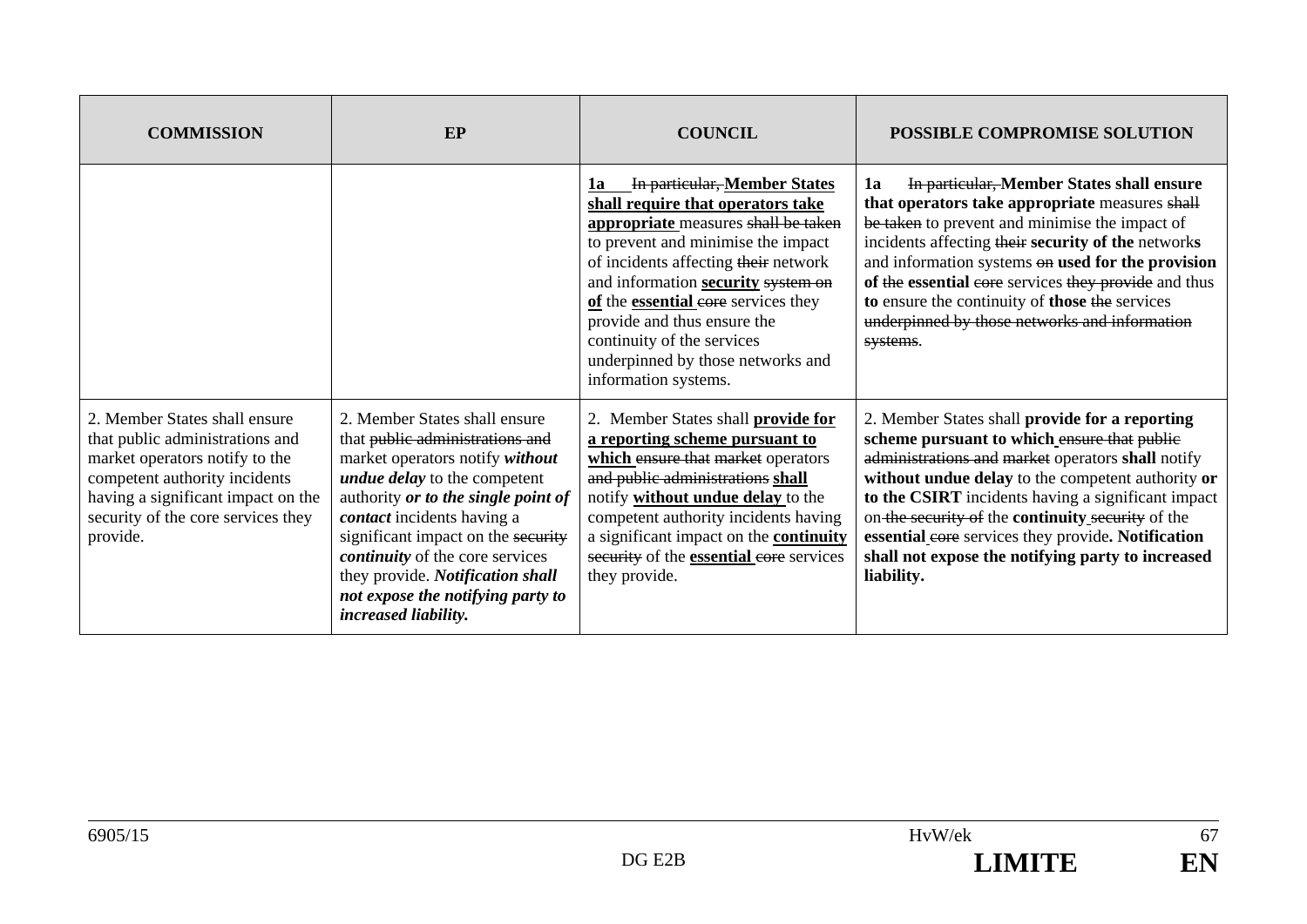| <b>COMMISSION</b> | EP                                                                                                                                               | <b>COUNCIL</b>                                                                                                                             | POSSIBLE COMPROMISE SOLUTION                                                                                                            |
|-------------------|--------------------------------------------------------------------------------------------------------------------------------------------------|--------------------------------------------------------------------------------------------------------------------------------------------|-----------------------------------------------------------------------------------------------------------------------------------------|
|                   | To determine the significance of<br>the impact of an incident, the<br>following parameters shall inter<br>alia be taken into account:<br>(AM 97) | 2a To determine the significance of<br>the impact of an incident, the<br>following parameters in particular<br>shall be taken into account | 2a To determine the significance of the impact<br>of an incident, the following parameters in<br>particular shall be taken into account |
|                   | (a) the number of users whose<br>core service is affected;<br>(AM 98)                                                                            | a) the number of users affected by<br>the disruption of the essential<br>service;                                                          | a) the number of users affected by the<br>disruption of the essential service;                                                          |
|                   | $(b)$ the duration of the incident;<br>(AM 99)                                                                                                   | b) the duration of the incident;                                                                                                           | b) the duration of the incident;                                                                                                        |
|                   | $(c)$ geographic spread with<br>regard to the area affected by<br>the incident.<br>(AM 100)                                                      | (c) the geographical spread with<br>regard to the area affected by the<br>incident. <sup>22</sup>                                          | (c) the geographical spread with regard to the<br>area affected by the incident. $^{23}$                                                |

<sup>&</sup>lt;sup>22</sup> The Council requires further consideration of this provision, including the question whether the substance of the provision should be moved to a recital or whether the provision should be supplemented by a recital explaining inter alia the meaning of "significant impact".

<sup>&</sup>lt;sup>23</sup> The Council requires further consideration of this provision, including the question whether the substance of the provision should be moved to a recital or whether the provision should be supplemented by a recital explaining inter alia the meaning of "significant impact".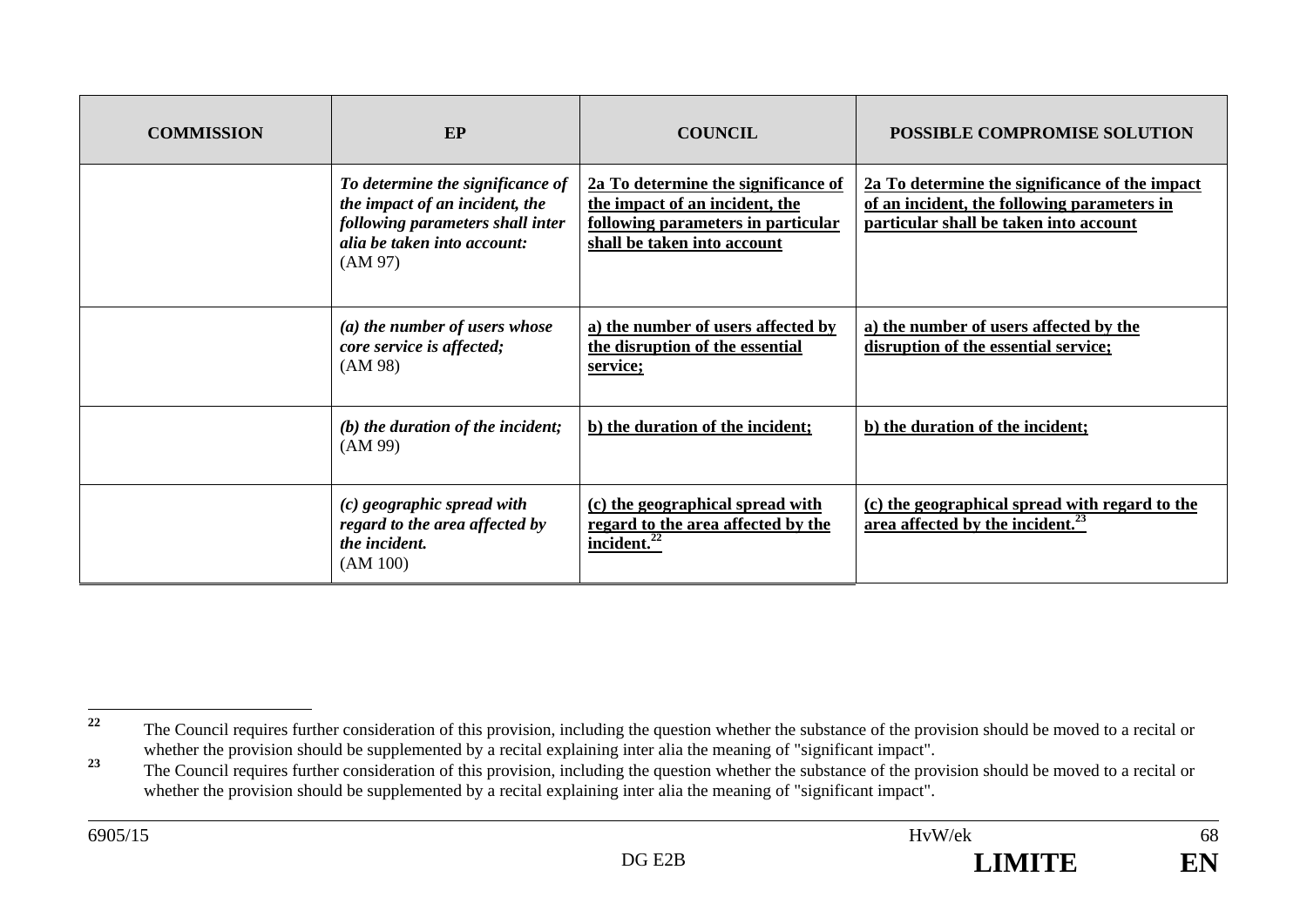| <b>COMMISSION</b> | EP                                                                                                              | <b>COUNCIL</b> | POSSIBLE COMPROMISE SOLUTION |
|-------------------|-----------------------------------------------------------------------------------------------------------------|----------------|------------------------------|
|                   | Those parameters shall be<br>further specified in accordance<br>with point (ib) of Article $8(3)$ .<br>(AM 101) |                |                              |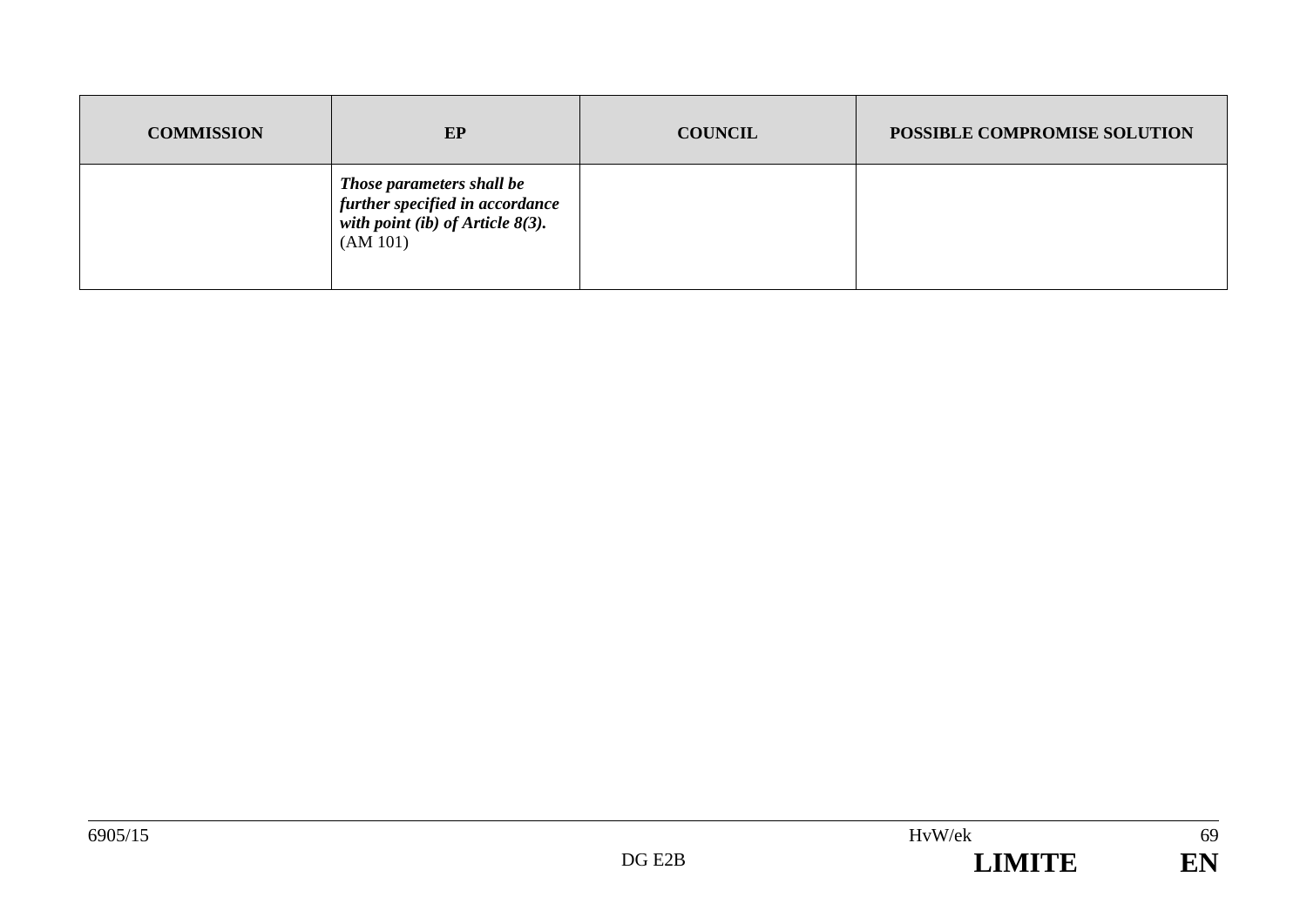| <b>COMMISSION</b> | EP                                                                                                                                                                                                                                                                                                                                                                                                                                                                                                                                                                                                                                                                                                                                                                                       | <b>COUNCIL</b> | POSSIBLE COMPROMISE SOLUTION |
|-------------------|------------------------------------------------------------------------------------------------------------------------------------------------------------------------------------------------------------------------------------------------------------------------------------------------------------------------------------------------------------------------------------------------------------------------------------------------------------------------------------------------------------------------------------------------------------------------------------------------------------------------------------------------------------------------------------------------------------------------------------------------------------------------------------------|----------------|------------------------------|
|                   | 2a. Market operators shall notify<br>the incidents referred to in<br>paragraphs 1 and 2 to the<br>competent authority or the<br>single point of contact in the<br><b>Member State where the core</b><br>service is affected. Where core<br>services in more than one<br>Member State are affected, the<br>single point of contact which<br>has received the notification<br>shall, based on the information<br>provided by the market operator,<br>alert the other single points of<br>contact concerned. The market<br>operator shall be informed, as<br>soon as possible, which other<br>single points of contact have<br>been informed of the incident,<br>as well as of any undertaken<br>steps, results and any other<br>information with relevance to<br>the incident.<br>(AM 102) |                |                              |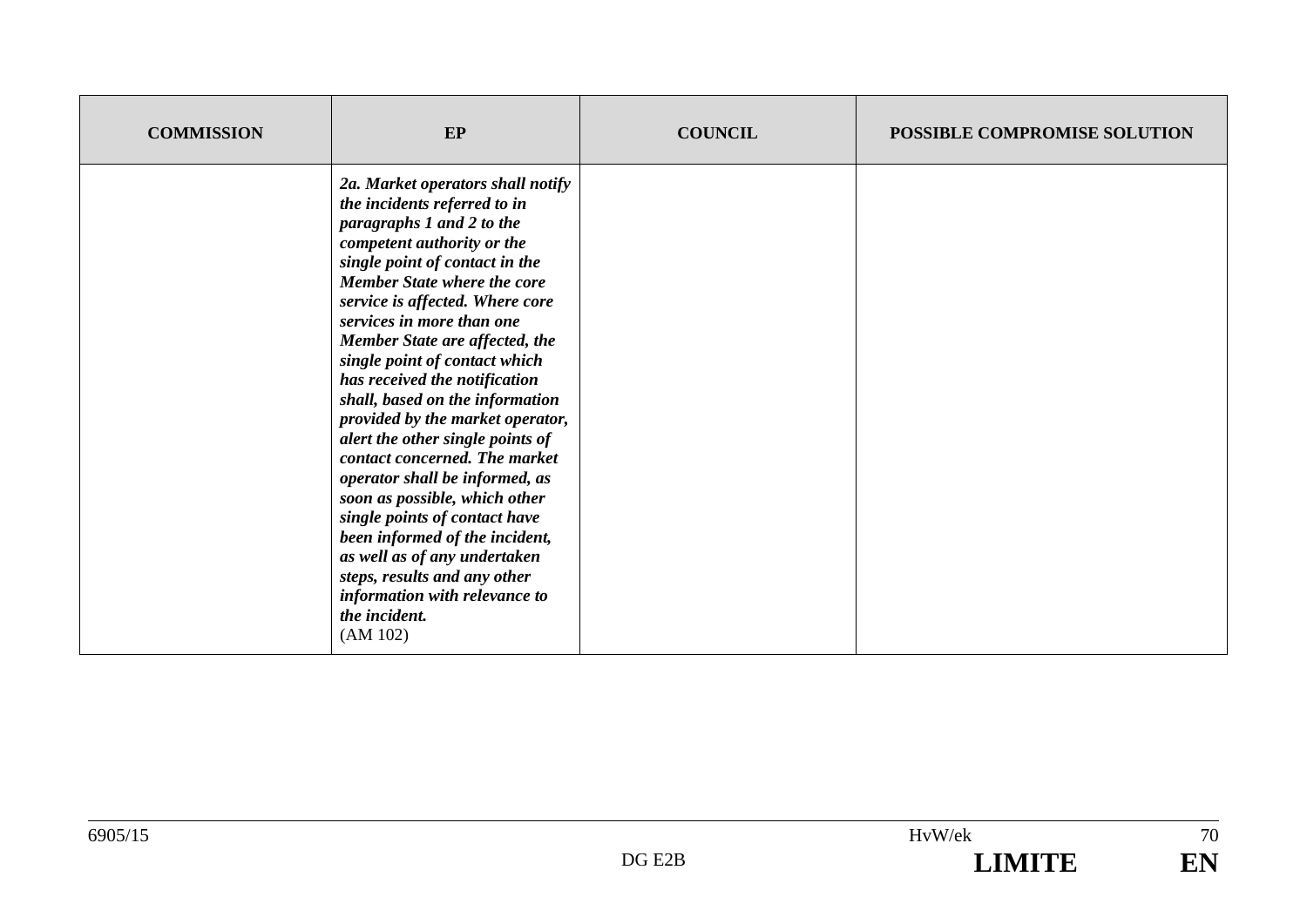| <b>COMMISSION</b> | <b>EP</b> | <b>COUNCIL</b>                                                                                                                                                                                                                                                                                                                                                                                                                                                                                                                                                                                                                                                   | <b>POSSIBLE COMPROMISE SOLUTION</b>                                                                                                                                                                                                                                                                                                                                                                                                                                                                                                                                                                                                                                                                                                                                                                                                                                                                                                                                                                                                                                                                       |
|-------------------|-----------|------------------------------------------------------------------------------------------------------------------------------------------------------------------------------------------------------------------------------------------------------------------------------------------------------------------------------------------------------------------------------------------------------------------------------------------------------------------------------------------------------------------------------------------------------------------------------------------------------------------------------------------------------------------|-----------------------------------------------------------------------------------------------------------------------------------------------------------------------------------------------------------------------------------------------------------------------------------------------------------------------------------------------------------------------------------------------------------------------------------------------------------------------------------------------------------------------------------------------------------------------------------------------------------------------------------------------------------------------------------------------------------------------------------------------------------------------------------------------------------------------------------------------------------------------------------------------------------------------------------------------------------------------------------------------------------------------------------------------------------------------------------------------------------|
|                   |           | 2b When notifying an incident to<br>its national competent authority,<br>an operator shall include relevant<br>information allowing the<br>competent authority to determine<br>the cross-border effect of that<br>incident. Based on the information<br>provided by the operator, the<br>competent authority or the single<br>point of contact shall inform the<br>Member State(s) if the incident has<br>a significant impact. In doing so,<br>the competent authority or the<br>single point of contact will preserve<br>the operator's security and<br>commercial interests as well as the<br>confidentiality of the information<br>provided by the operator. | When notifying an incident to its national<br>2ac<br>competent authority or CSIRT, an operator<br>shall include relevant information allowing the<br>competent authority or CSIRT to determine the<br>cross-border effect of that incident. Based on the<br>information provided by the operator, the<br>competent authority or CSIRT shall inform the<br>other affected Member State(s) if the incident<br>has a significant impact on the continuity of<br>essential services in that Member State. In doing<br>so, the competent authority or CSIRT shall<br>preserve the operator's security and commercial<br>interests as well as the confidentiality of the<br>information provided by the operator.<br>The operator shall be informed, as soon as<br>possible, about any undertaken steps, results<br>and any other information with relevance to the<br>incident.<br>At the request of the competent authority or<br>CSIRTs, the single point of contact shall<br>forward notifications referred to in the first<br>subparagraph to single points of contact in other<br>affected Member States. |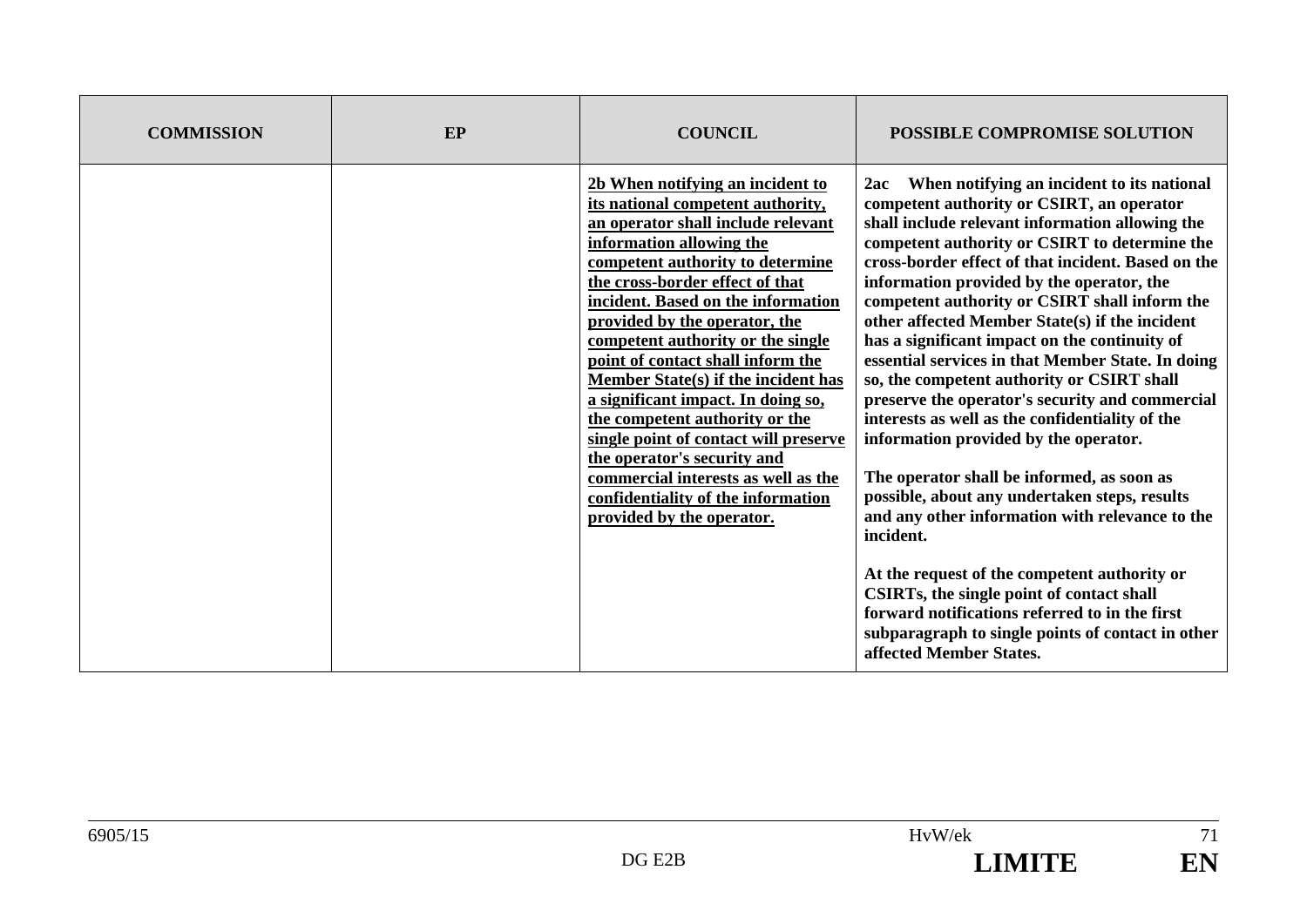| <b>COMMISSION</b> | EP                                                                                                                                                                                                                                                                                                                                                                                                                   | <b>COUNCIL</b> | POSSIBLE COMPROMISE SOLUTION |
|-------------------|----------------------------------------------------------------------------------------------------------------------------------------------------------------------------------------------------------------------------------------------------------------------------------------------------------------------------------------------------------------------------------------------------------------------|----------------|------------------------------|
|                   | 2b. Where the notification<br>contains personal data, it shall<br>be only disclosed to recipients<br>within the notified competent<br>authority or single point of<br>contact who need to process<br>those data for the performance<br>of their tasks in accordance with<br>data protection rules. The<br>disclosed data shall be limited to<br>what is necessary for the<br>performance of their tasks.<br>(AM 103) |                |                              |
|                   | 2c. Market operators not<br>covered by Annex II may report<br>incidents as specified in Article<br>$14(2)$ on a voluntary basis.<br>(AM104)                                                                                                                                                                                                                                                                          |                |                              |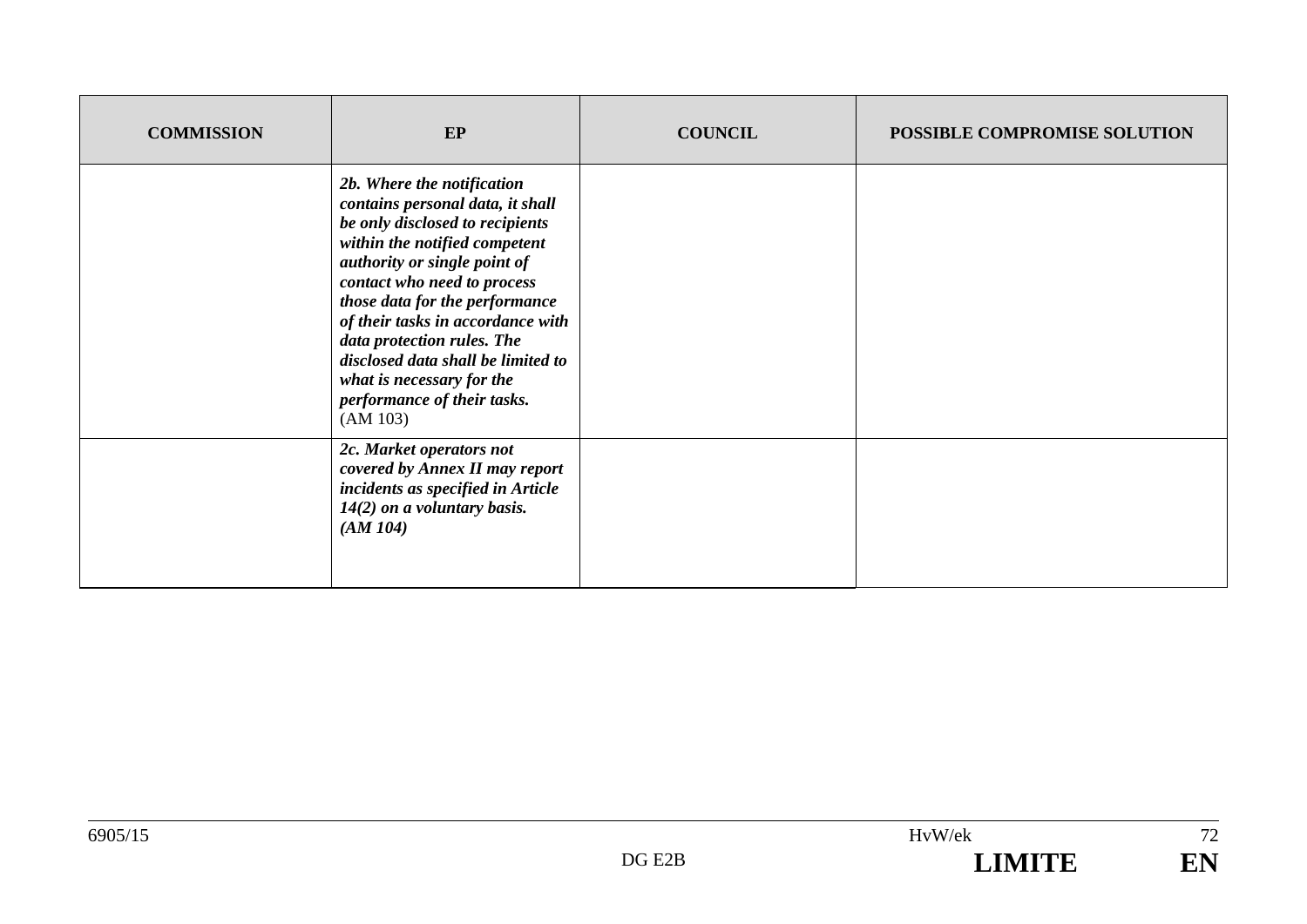| <b>COMMISSION</b>                                                                                                                    | EP | <b>COUNCIL</b>                                                                                                                        | <b>POSSIBLE COMPROMISE SOLUTION</b>                                                                                                                                                                                                                                                                                                                                                             |
|--------------------------------------------------------------------------------------------------------------------------------------|----|---------------------------------------------------------------------------------------------------------------------------------------|-------------------------------------------------------------------------------------------------------------------------------------------------------------------------------------------------------------------------------------------------------------------------------------------------------------------------------------------------------------------------------------------------|
| 3. The requirements under<br>paragraphs 1 and 2 apply to all<br>market operators providing<br>services within the European<br>Union. |    | 3. The requirements under paragraphs<br>1 to and 2b apply to all market<br>operators providing services within<br>the European Union. | 3. The requirements under paragraphs $1 \underline{\text{to}}$ and $2 \underline{\text{b}}$<br>apply to all market the following operators:<br>- operators that are established in a Member<br>State; and<br>- operators that are not established in the Union<br>but direct their activities to one or several<br>Member States providing services within the<br>European Union. <sup>24</sup> |

73

EN

<sup>&</sup>lt;sup>24</sup> This text provides for a first tentative compromise to solve the issue of territorial applications in particular as far as internet enablers are concerned. This text takes into account two precedents, i.e. Council General Approach for a proposal for a Directive on package travel and assisted travel arrangements (document 16054/14, see articles 15(1) and 17(1) and recital 40b)and proposal for General Data Protection Regulation (document 15395/14, see Article 3 and recital 20). Given these precedents, a possible explanatory recital for Article 14(3) should be considered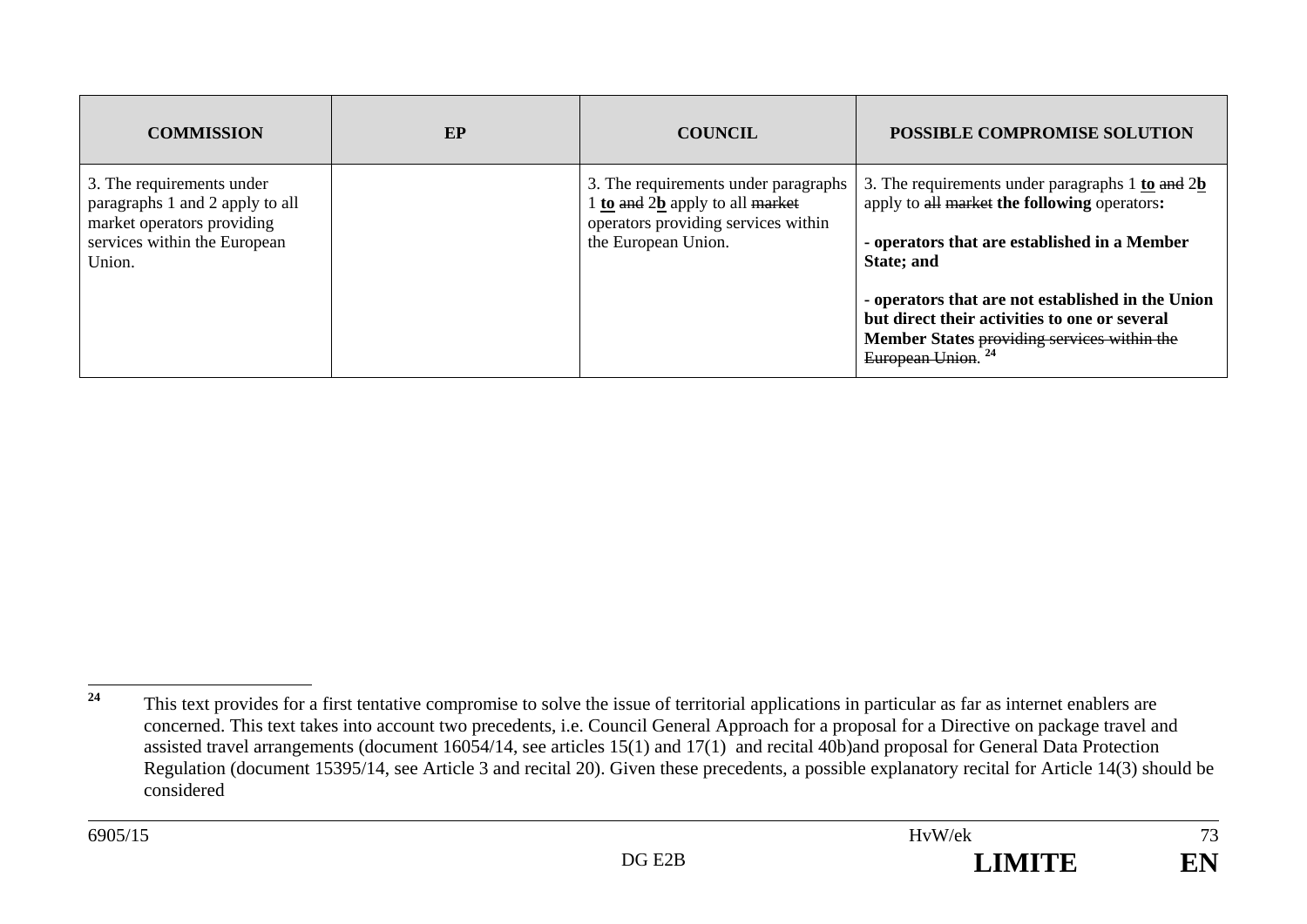| <b>COMMISSION</b>                                                                                                                                                                                                    | EP                                                                                                                                                                                                                                                                                                                                                                                                                                                                                                                                                                                                                                                                 | <b>COUNCIL</b>                                                                                                                                                                                                                                                                                                                                                                                                                                                                                                                                                                                                                                                                                                                                   | <b>POSSIBLE COMPROMISE SOLUTION</b>                                                                                                                                                                                                                                                                                                                                                                |
|----------------------------------------------------------------------------------------------------------------------------------------------------------------------------------------------------------------------|--------------------------------------------------------------------------------------------------------------------------------------------------------------------------------------------------------------------------------------------------------------------------------------------------------------------------------------------------------------------------------------------------------------------------------------------------------------------------------------------------------------------------------------------------------------------------------------------------------------------------------------------------------------------|--------------------------------------------------------------------------------------------------------------------------------------------------------------------------------------------------------------------------------------------------------------------------------------------------------------------------------------------------------------------------------------------------------------------------------------------------------------------------------------------------------------------------------------------------------------------------------------------------------------------------------------------------------------------------------------------------------------------------------------------------|----------------------------------------------------------------------------------------------------------------------------------------------------------------------------------------------------------------------------------------------------------------------------------------------------------------------------------------------------------------------------------------------------|
| 4. The competent authority may<br>inform the public, or require the<br>public administrations and market<br>operators to do so, where it<br>determines that disclosure of the<br>incident is in the public interest. | 4. The After consultation with<br>the notified competent authority<br>and the market operator<br>concerned, the single point of<br><i>contact</i> may inform the public,<br>or require the public<br>administrations and operators to<br>do so, where it determines that<br>about individual incidents,<br>where it determines that public<br>awareness is necessary to<br>prevent an incident or deal with<br>an on-going incident, or where<br>that market operator, subject to<br>an incident, has refused to<br>address a serious structural<br>vulnerability related to that<br>incident without undue delay. of<br>the incident is in the public<br>interest | 4. After consultation between the<br>competent authority and the market<br>operator concerned, The the single<br>point of contact competent authority<br>may inform the public, or require the<br>market operators and public<br>administrations to do so, about<br>individual incidents, where public<br>awareness is necessary to prevent it<br>determines that disclosure of the an<br>incident or deal with an ongoing<br>incident is in the public interest.<br>Once a year, the single point of<br>contact competent authority shall<br>submit <b><u>an anonymised</u></b> <sup>25</sup> summary<br>report to the cooperation group<br>network on the notifications received<br>and the action taken in accordance<br>with this paragraph. | 4. After consulting the operator concerned, The<br>the notified competent authority or CSIRT may<br>inform the public, or require the market operators<br>and public administrations to do so, about<br>individual incidents, where public awareness is<br>necessary to prevent it determines that disclosure<br>of the an incident or deal with an ongoing<br>incident is in the public interest. |

74 EN

<sup>&</sup>lt;sup>25</sup> The anonymity aspect might be addressed by means of a recital.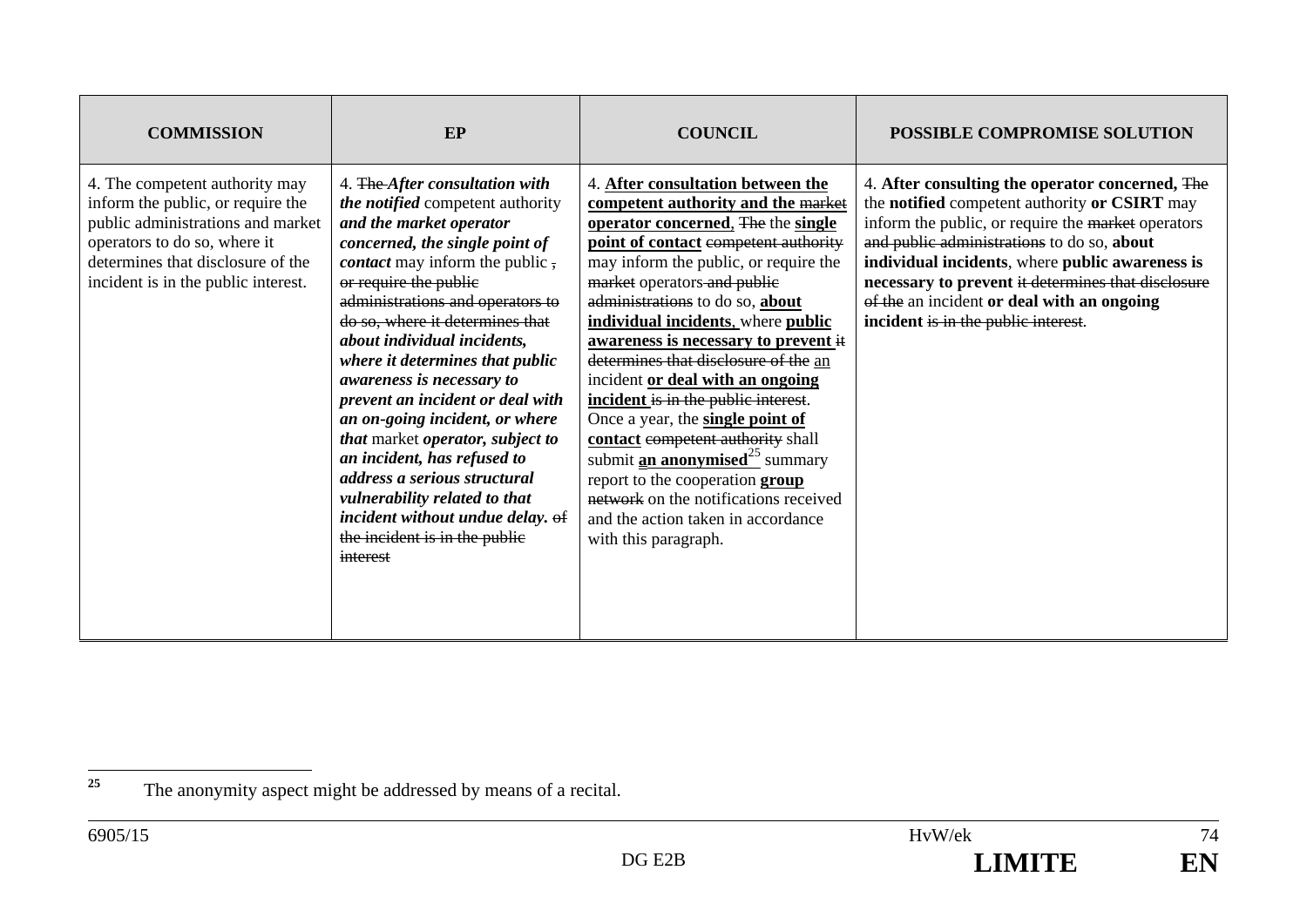| <b>COMMISSION</b> | EP                                                                                                                                                                                                                                                                                                             | <b>COUNCIL</b> | POSSIBLE COMPROMISE SOLUTION |
|-------------------|----------------------------------------------------------------------------------------------------------------------------------------------------------------------------------------------------------------------------------------------------------------------------------------------------------------|----------------|------------------------------|
|                   | <b>Before any public disclosure of</b><br>the incident is in the publie<br>interest, the notified competent<br>authority shall ensure that the<br>market operator concerned has<br>the possibility to be heard and<br>that the decision for public<br>disclosure is duly balanced with<br>the public interest. |                |                              |
|                   | Where information about<br><i>individual incidents is made</i><br>public, the notified competent<br>authority or the single point of<br>contact shall ensure that it is<br>made as anonymous as possible.                                                                                                      |                |                              |
|                   | The competent authority or the<br>single point of contact shall, if<br>reasonably possible, provide the<br>market operator concerned with<br>information that supports the<br>effective handling of the notified<br>incident.                                                                                  |                |                              |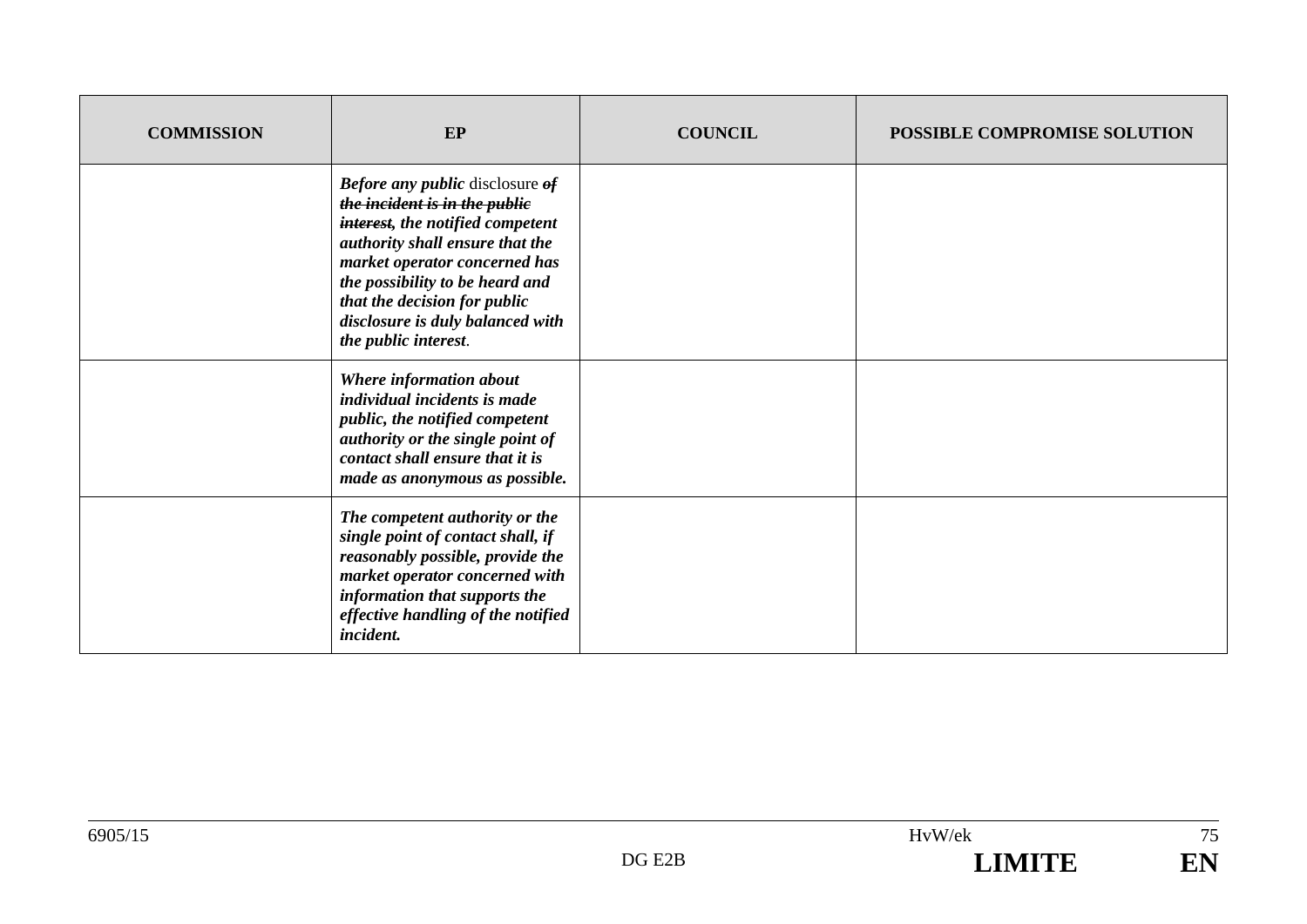| <b>COMMISSION</b>                                                                                                                                                                                  | EP                                                                                                                                                                                                                                                                                                                                                                                         | <b>COUNCIL</b> | <b>POSSIBLE COMPROMISE SOLUTION</b>                                                                                                                                                                                                                                             |
|----------------------------------------------------------------------------------------------------------------------------------------------------------------------------------------------------|--------------------------------------------------------------------------------------------------------------------------------------------------------------------------------------------------------------------------------------------------------------------------------------------------------------------------------------------------------------------------------------------|----------------|---------------------------------------------------------------------------------------------------------------------------------------------------------------------------------------------------------------------------------------------------------------------------------|
| Once a year, the competent<br>authority shall submit a summary<br>report to the cooperation network<br>on the notifications received and<br>the action taken in accordance<br>with this paragraph. | Once a year, the competent<br>authority single point of contact<br>shall submit a summary report to<br>the cooperation network on the<br>notifications received, <i>including</i><br>the number of notifications and<br>regarding the incident<br>parameters as listed in<br><i>paragraph 2 of this Article, and</i><br>the action taken in accordance<br>with this paragraph.<br>(AM 105) |                | Once a year, the single point of contact competent<br>authority shall submit an anonymised <sup>26</sup> summary<br>report to the cooperation group network on the<br>notifications received and the action taken in<br>accordance with this paragraphs 2 and 2ac<br>paragraph. |
|                                                                                                                                                                                                    | 4a. Member States shall<br>encourage market operators to<br>make public incidents involving<br>their business in their financial<br>reports on a voluntary basis.<br>(AM 106)                                                                                                                                                                                                              |                |                                                                                                                                                                                                                                                                                 |



<sup>&</sup>lt;sup>26</sup> The anonymity aspect might be addressed by means of a recital.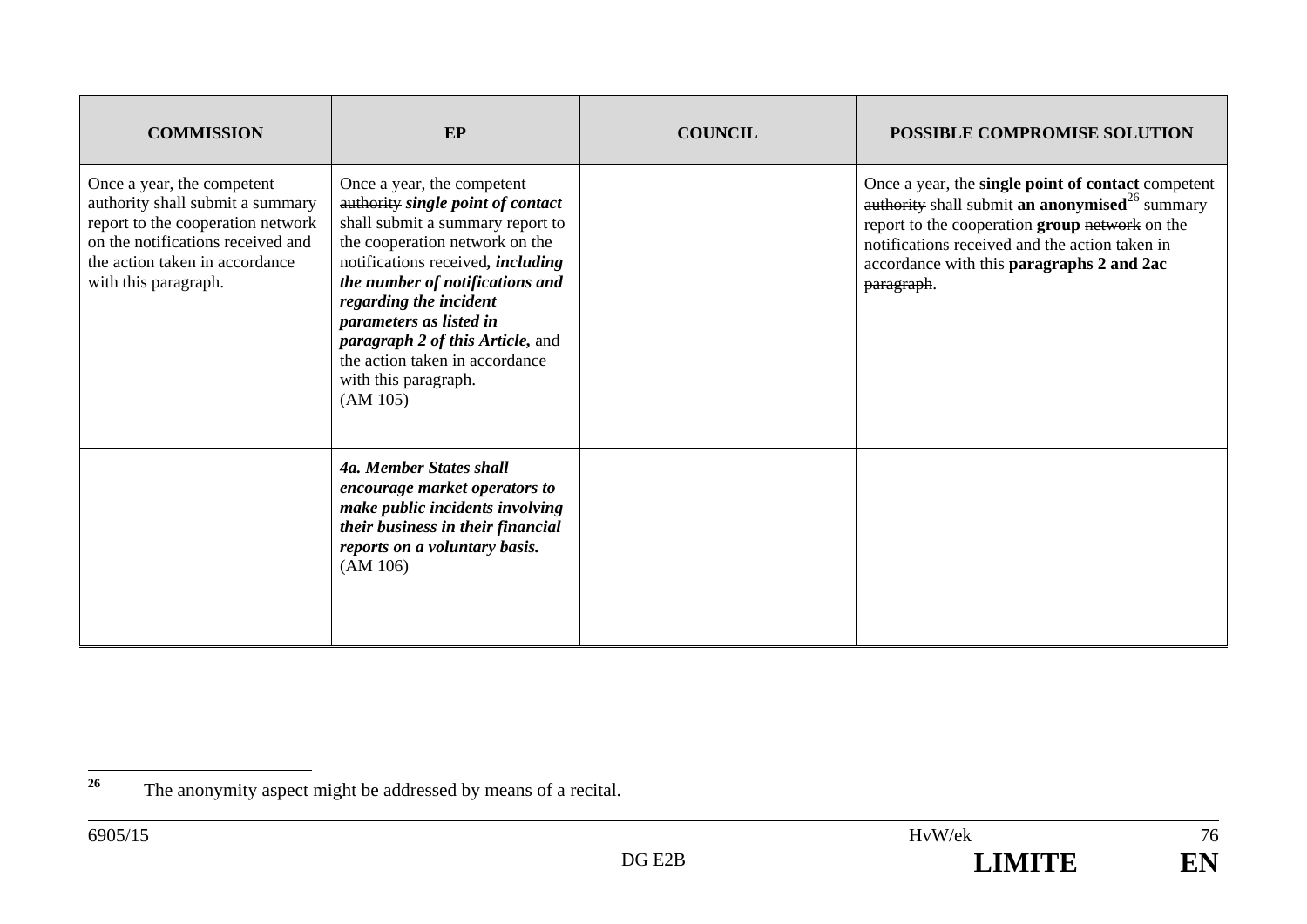| <b>COMMISSION</b>                                                                                                                                                                                                                                                                                                          | EP                                                                                                                                                                                                                                                                                                                                                                         | <b>COUNCIL</b>                                                                                                                                                                                                                                                                                                                                                | <b>POSSIBLE COMPROMISE SOLUTION</b>                                                                                                                                                                                                                                                                                                                              |
|----------------------------------------------------------------------------------------------------------------------------------------------------------------------------------------------------------------------------------------------------------------------------------------------------------------------------|----------------------------------------------------------------------------------------------------------------------------------------------------------------------------------------------------------------------------------------------------------------------------------------------------------------------------------------------------------------------------|---------------------------------------------------------------------------------------------------------------------------------------------------------------------------------------------------------------------------------------------------------------------------------------------------------------------------------------------------------------|------------------------------------------------------------------------------------------------------------------------------------------------------------------------------------------------------------------------------------------------------------------------------------------------------------------------------------------------------------------|
| 5. The Commission shall be<br>empowered to adopt delegated<br>acts in accordance with Article 18<br>concerning the definition of<br>circumstances in which public<br>administrations and market<br>operators are required to notify<br>incidents.                                                                          | 5. The Commission shall be<br>empowered to adopt delegated<br>acts in accordance with Article<br>18 concerning the definition of<br>circumstances in which public<br>administrations and market<br>operators are required to notify<br>incidents.<br>(AM 107)                                                                                                              | deleted                                                                                                                                                                                                                                                                                                                                                       |                                                                                                                                                                                                                                                                                                                                                                  |
| 6. Subject to any delegated act<br>adopted under paragraph 5, the<br><i>competent authorities</i> may adopt<br>guidelines and, where necessary,<br><i>issue instructions</i> concerning the<br>circumstances in which <i>public</i><br><i>administrations and market</i><br>operators are required to notify<br>incidents. | 6. Subject to any delegated act<br>adopted under paragraph 5, the<br>competent authorities The<br>competent authorities or the<br>single points of contact may<br>adopt guidelines and, where<br>necessary, issue instructions<br>concerning the circumstances in<br>which public administrations and<br>market operators are required to<br>notify incidents.<br>(AM 108) | [6]<br>Subject to any delegated act<br>adopted under paragraph 5, tThe<br>competent authorities, when<br>requested with the assistance of<br><b>ENISA</b> , may adopt guidelines and,<br>where necessary, issue instructions<br>concerning the circumstances in<br>which market operators and public<br>administrations are required to notify<br>incidents.] | 6. Subject to any delegated act adopted under<br>paragraph 5, the competent authorities The<br>competent authorities, when requested with the<br>assistance of ENISA, may adopt guidelines and,<br>where necessary, issue instructions concerning the<br>circumstances in which public administrations and<br>market operators are required to notify incidents. |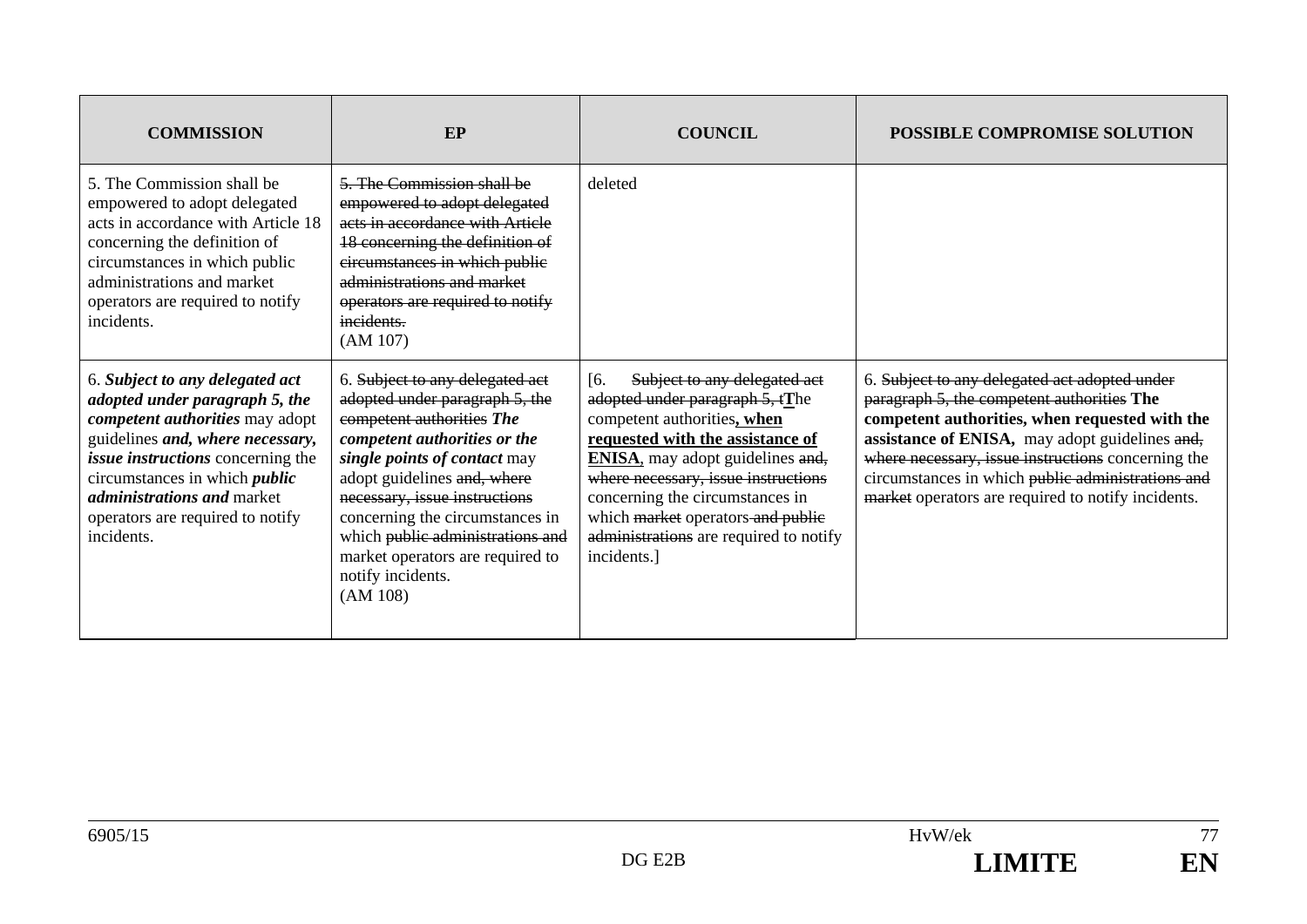| <b>COMMISSION</b>                                                                                                                                                                                                                                                                                   | EP                                                                                                                                                                                                                                                                                                                                                                                                                 | <b>COUNCIL</b> | <b>POSSIBLE COMPROMISE SOLUTION</b> |
|-----------------------------------------------------------------------------------------------------------------------------------------------------------------------------------------------------------------------------------------------------------------------------------------------------|--------------------------------------------------------------------------------------------------------------------------------------------------------------------------------------------------------------------------------------------------------------------------------------------------------------------------------------------------------------------------------------------------------------------|----------------|-------------------------------------|
| 7. The Commission shall be<br>empowered to define, by means<br>of implementing acts, the formats<br>and procedures applicable for the<br>purpose of paragraph 2. Those<br>implementing acts shall be<br>adopted in accordance with the<br>examination procedure referred to<br>in Article $19(3)$ . |                                                                                                                                                                                                                                                                                                                                                                                                                    | deleted        |                                     |
| 8. Paragraphs 1 and 2 shall not<br>apply to microenterprises as<br>defined in Commission<br>Recommendation 2003/361/EC of<br>6 May 2003 concerning the<br>definition of micro, small and<br>medium-sized enterprises <sup>27</sup> .                                                                | 8. Paragraphs 1 and 2 shall not<br>apply to microenterprises as<br>defined in Commission<br>Recommendation 2003/361/EC<br>of 6 May 2003 concerning the<br>definition of micro, small and<br>medium-sized enterprises <sup>35</sup> ,<br>unless the microenterprise acts<br>as subsidiary for a market<br>operator as defined in point $(b)$<br>of Article $3(8)$ .<br>$35$ OJ L 124, 20.5.2003, p. 36.<br>(AM 109) | deleted        |                                     |

**<sup>27</sup>** OJ L 124, 20.5.2003, p. 36.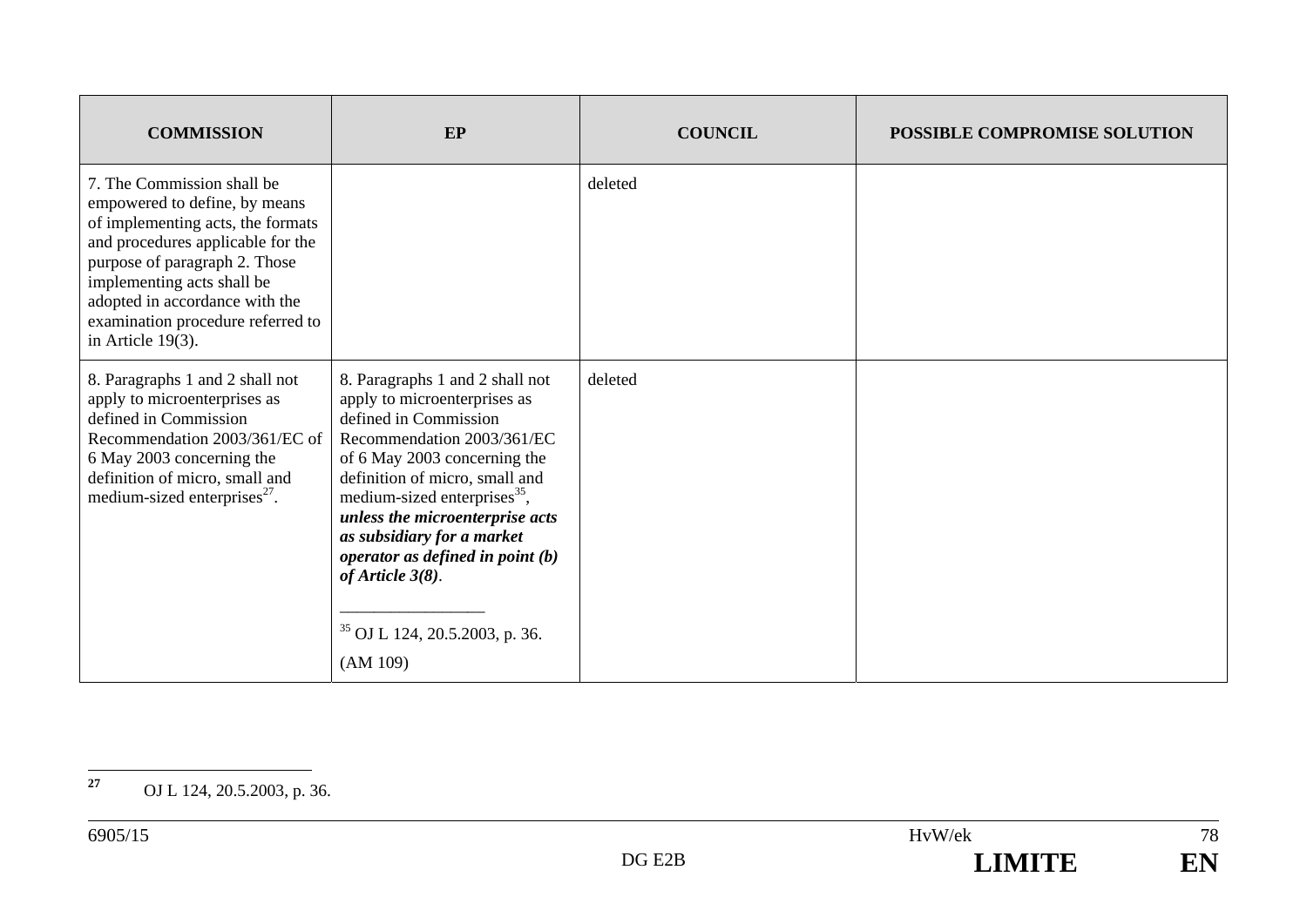| <b>COMMISSION</b> | EP                                                                                                                                 | <b>COUNCIL</b> | POSSIBLE COMPROMISE SOLUTION |
|-------------------|------------------------------------------------------------------------------------------------------------------------------------|----------------|------------------------------|
|                   | 8a. Member States may decide to<br>apply this Article and Article 15<br>to public administrations<br>mutatis mutandis.<br>(AM 110) |                |                              |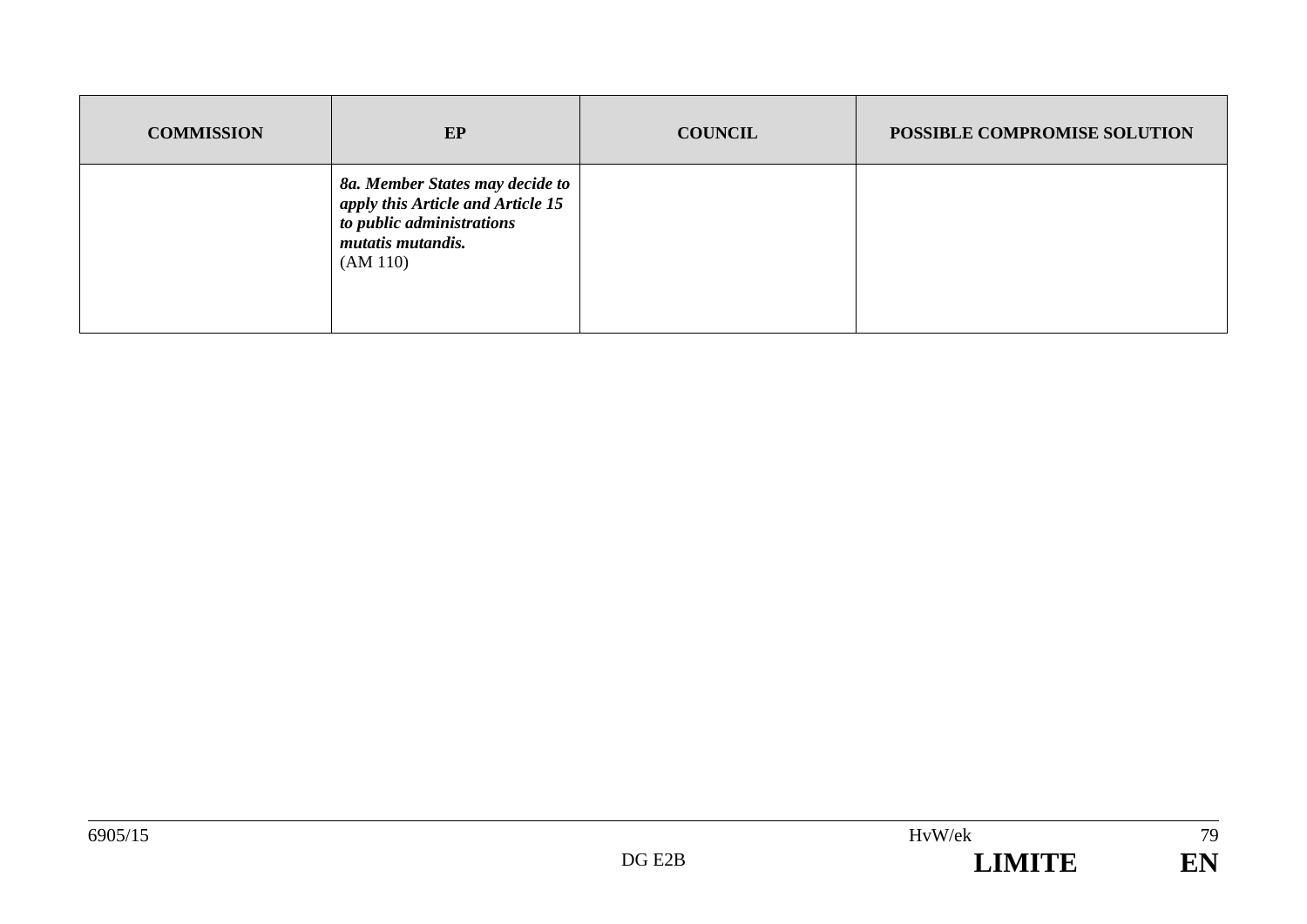| <b>COMMISSION</b>                                                                                                                                                                                                                                                                                                                   | EP                                                                                                                                                                                                                                                                                                                                                                                                                  | <b>COUNCIL</b>                                                                                                                                                                                                                                                                                                                                                  | <b>POSSIBLE COMPROMISE SOLUTION</b>                                                                                                                                                                                                                                                                                                                         |
|-------------------------------------------------------------------------------------------------------------------------------------------------------------------------------------------------------------------------------------------------------------------------------------------------------------------------------------|---------------------------------------------------------------------------------------------------------------------------------------------------------------------------------------------------------------------------------------------------------------------------------------------------------------------------------------------------------------------------------------------------------------------|-----------------------------------------------------------------------------------------------------------------------------------------------------------------------------------------------------------------------------------------------------------------------------------------------------------------------------------------------------------------|-------------------------------------------------------------------------------------------------------------------------------------------------------------------------------------------------------------------------------------------------------------------------------------------------------------------------------------------------------------|
| Article 15                                                                                                                                                                                                                                                                                                                          | Article 15                                                                                                                                                                                                                                                                                                                                                                                                          | Article 15                                                                                                                                                                                                                                                                                                                                                      | Article 15                                                                                                                                                                                                                                                                                                                                                  |
| Implementation and enforcement                                                                                                                                                                                                                                                                                                      | Implementation and enforcement                                                                                                                                                                                                                                                                                                                                                                                      | Implementation and enforcement.                                                                                                                                                                                                                                                                                                                                 | Implementation and enforcement.                                                                                                                                                                                                                                                                                                                             |
| 1. Member States shall ensure<br>that the competent authorities<br>have all the powers necessary to<br>investigate cases of non-<br>compliance of public<br>administrations or market<br>operators with their obligations<br>under Article 14 and the effects<br>thereof on the security of<br>networks and information<br>systems. | 1. Member States shall ensure<br>that the competent authorities<br>have all and the single points of<br>contact have the powers<br>necessary to investigate cases of<br>non-compliance of public<br>administrations or ensure<br><i>compliance</i> of market operators<br>with their obligations under<br>Article 14 and the effects thereof<br>on the security of networks and<br>information systems.<br>(AM 111) | Member States shall ensure<br>$\mathbf{I}$<br>that the competent authorities have<br>all the powers necessary means to<br>assess investigate the eases of non-<br>compliance of public administrations<br>or market operators and with their<br>obligations under Article 14 and the<br>effects thereof on the security of<br>networks and information systems] | Member States shall ensure that the<br>$\mathbf{1}$ .<br>competent authorities have all the powers necessary<br>means to assess investigate the eases of non-<br>compliance of public administrations or market<br>operators and with their obligations under Article<br>14 and the effects thereof on the security of<br>networks and information systems. |
| 2. Member States shall ensure<br>that the competent authorities<br>have the power to require market<br>operators and public<br>administrations to:                                                                                                                                                                                  | 2. Member States shall ensure<br>that the competent authorities<br>and the single points of contact<br>have the power to require market<br>operators and public<br>administrations to:<br>(AM 112)                                                                                                                                                                                                                  | 2. Member States shall ensure that<br>the competent authorities or the<br>single points of contact have the<br>means power to require market<br>operators-and public administrations<br>to:                                                                                                                                                                     | 2. Member States shall ensure that the competent<br>authorityies hasve the means power to require<br>market operators and public administrations to:                                                                                                                                                                                                        |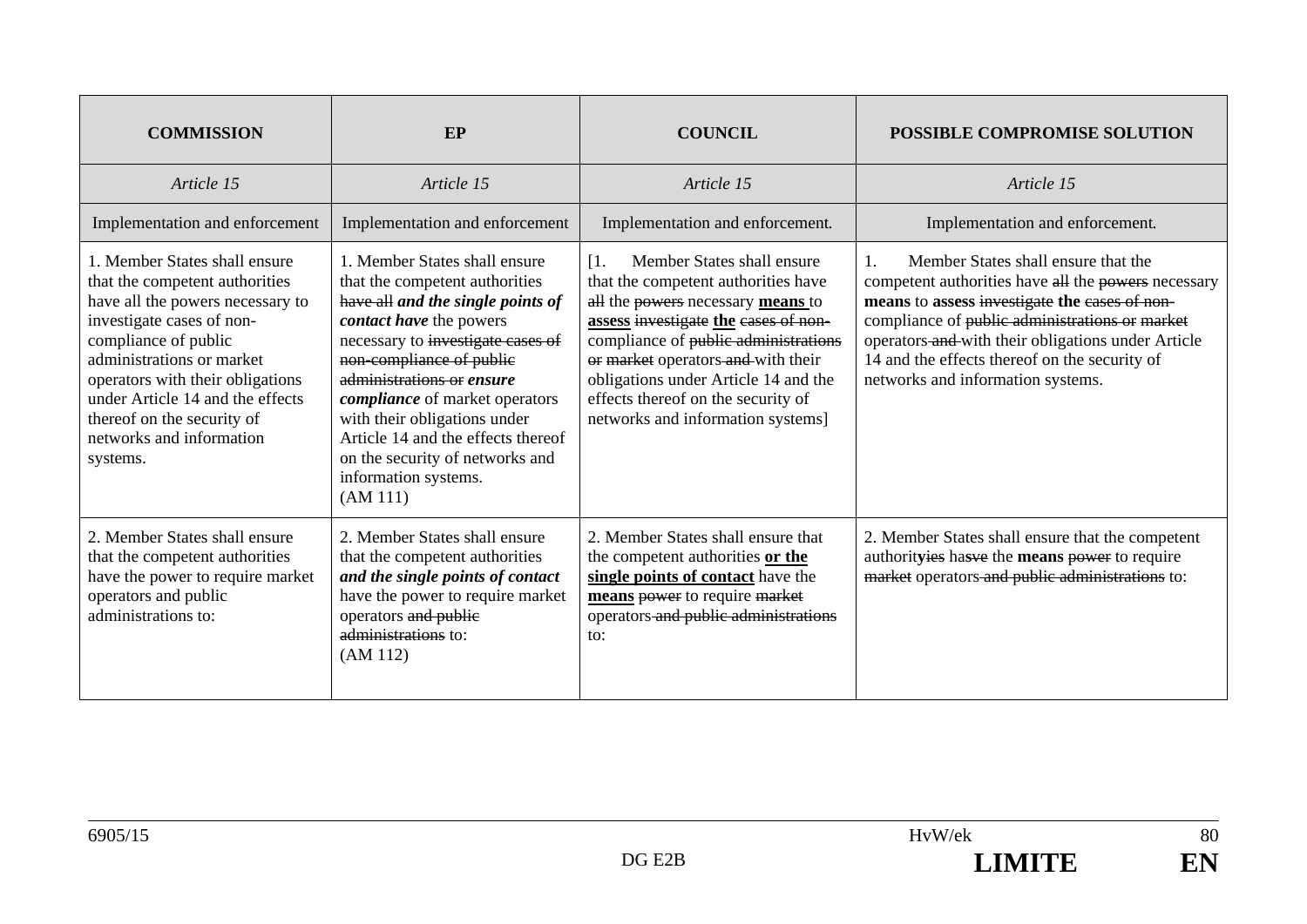| <b>COMMISSION</b>                                                                                                                                                                               | EP                                                                                                                                                                                                                                                                                                                                             | <b>COUNCIL</b>                                                                                                                                                                  | POSSIBLE COMPROMISE SOLUTION                                                                                                                                                                                                                                                                                                                           |
|-------------------------------------------------------------------------------------------------------------------------------------------------------------------------------------------------|------------------------------------------------------------------------------------------------------------------------------------------------------------------------------------------------------------------------------------------------------------------------------------------------------------------------------------------------|---------------------------------------------------------------------------------------------------------------------------------------------------------------------------------|--------------------------------------------------------------------------------------------------------------------------------------------------------------------------------------------------------------------------------------------------------------------------------------------------------------------------------------------------------|
| (a) provide information needed to<br>assess the security of their<br>networks and information<br>systems, including documented<br>security policies;                                            |                                                                                                                                                                                                                                                                                                                                                | (a) provide information needed to<br>assess the security of their networks<br>and information systems, including<br>documented security policies;                               | (a) provide information needed to assess the<br>security of their networks and information systems,<br>including documented security policies;                                                                                                                                                                                                         |
| a security audit<br>(b) undergo<br>qualified<br>out<br>by<br>carried<br>a<br>independent body or national<br>authority and make the results<br>thereof available to the competent<br>authority. | (b) undergo-provide evidence of<br>effective implementation of<br>security policies, such as the<br>results of a security audit carried<br>out by a qualified independent<br>body or national authority, and<br>make the results thereof evidence<br>available to the competent<br>authority or to the single point of<br>contact.<br>(AM 113) | (b) [undergo a security audit carried<br>out by a qualified independent body<br>or national authority and make the<br>results thereof available to the<br>competent authority.] | (b) undergo a security audit carried out by a<br>qualified independent body or national authority<br>provide evidence of effective implementation<br>of security policies, such as the results of a<br>security audit carried out by a qualified<br>external or internal auditor and make the<br>results thereof available to the competent authority. |
|                                                                                                                                                                                                 | When sending that request, the<br>competent authorities and the<br>single points of contact shall<br>state the purpose of the request<br>and sufficiently specify what<br>information is required.<br>(AM 114)                                                                                                                                 |                                                                                                                                                                                 |                                                                                                                                                                                                                                                                                                                                                        |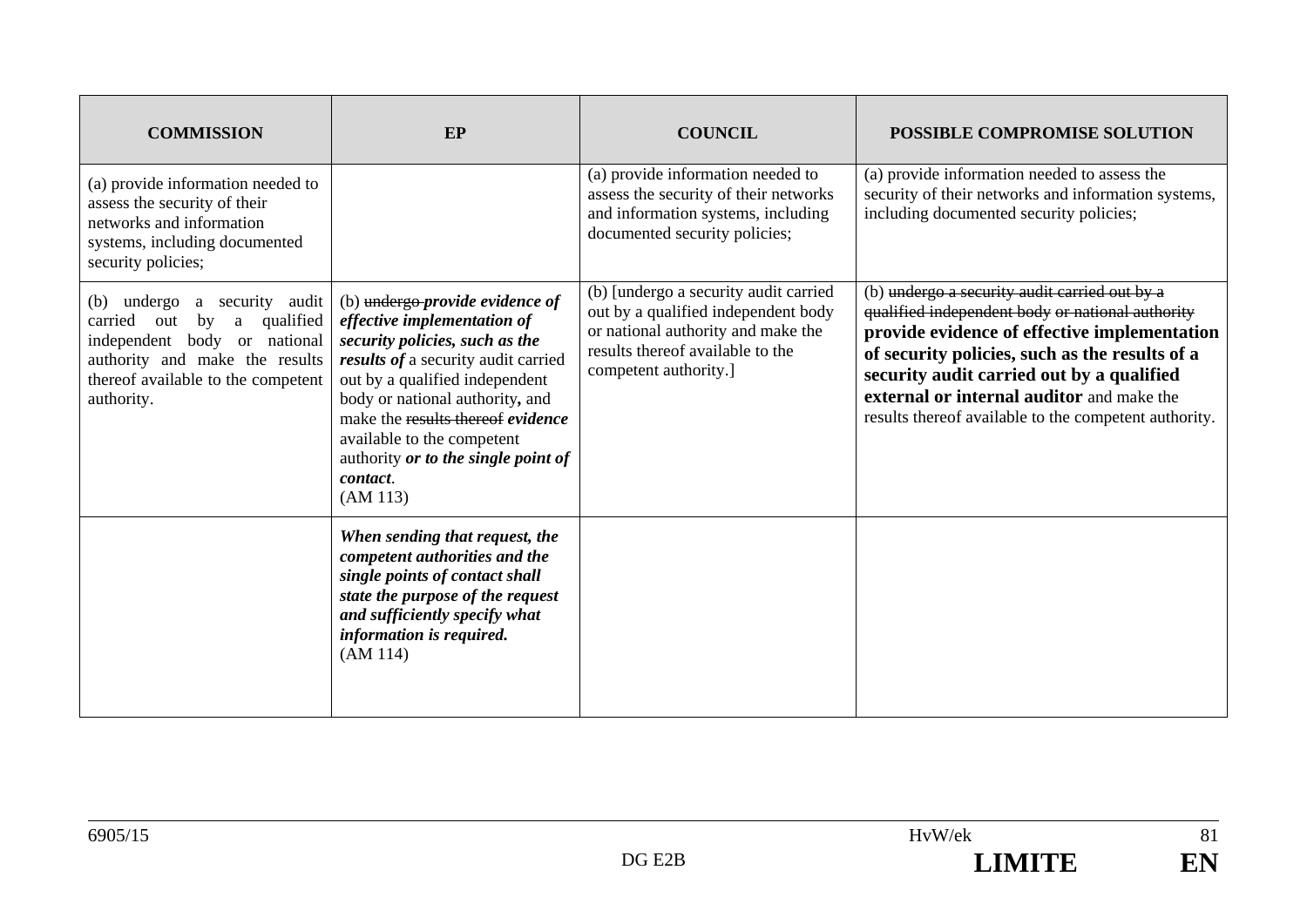| <b>COMMISSION</b>                                                                                                                                                 | <b>EP</b>                                                                                                                                                                                                                                                                                                                                                                                                                     | <b>COUNCIL</b>                                                                                                                                                                                                                                                                                                            | <b>POSSIBLE COMPROMISE SOLUTION</b>                                                                                                                                                                                                                                                                                         |
|-------------------------------------------------------------------------------------------------------------------------------------------------------------------|-------------------------------------------------------------------------------------------------------------------------------------------------------------------------------------------------------------------------------------------------------------------------------------------------------------------------------------------------------------------------------------------------------------------------------|---------------------------------------------------------------------------------------------------------------------------------------------------------------------------------------------------------------------------------------------------------------------------------------------------------------------------|-----------------------------------------------------------------------------------------------------------------------------------------------------------------------------------------------------------------------------------------------------------------------------------------------------------------------------|
| 3. Member States shall ensure<br>that competent authorities have<br>the power to issue binding<br>instructions to market operators<br>and public administrations. | 3. Member States shall ensure<br>that <i>the</i> competent authorities<br>and the single points of contact<br>have the power to issue binding<br>instructions to market operators<br>and public administrations.                                                                                                                                                                                                              | Member States shall ensure<br>3.<br>that-Following the assessment of<br>information or results of security<br>audits referred to in paragraph 2,<br>the competent authorities have the<br>power to may issue binding<br>instructions to the market operators<br>and public administrations to remedy<br>their operations. | <b>Member States shall ensure that Following</b><br>3.<br>the assessment of information or results of<br>security audits referred to in paragraph 2, the<br>competent authorityies have the power to may<br>issue binding instructions to the market operators<br>and public administrations to remedy their<br>operations. |
|                                                                                                                                                                   | 3a. By way of derogation from<br>point $(b)$ of paragraph 2 of this<br><b>Article, Member States may</b><br>decide that the competent<br>authorities or the single points<br>of contact, as applicable, are to<br>apply a different procedure to<br>particular market operators,<br>based on their level of criticality<br>determined in accordance with<br>Article 13a. In the event that<br><b>Member States so decide:</b> |                                                                                                                                                                                                                                                                                                                           |                                                                                                                                                                                                                                                                                                                             |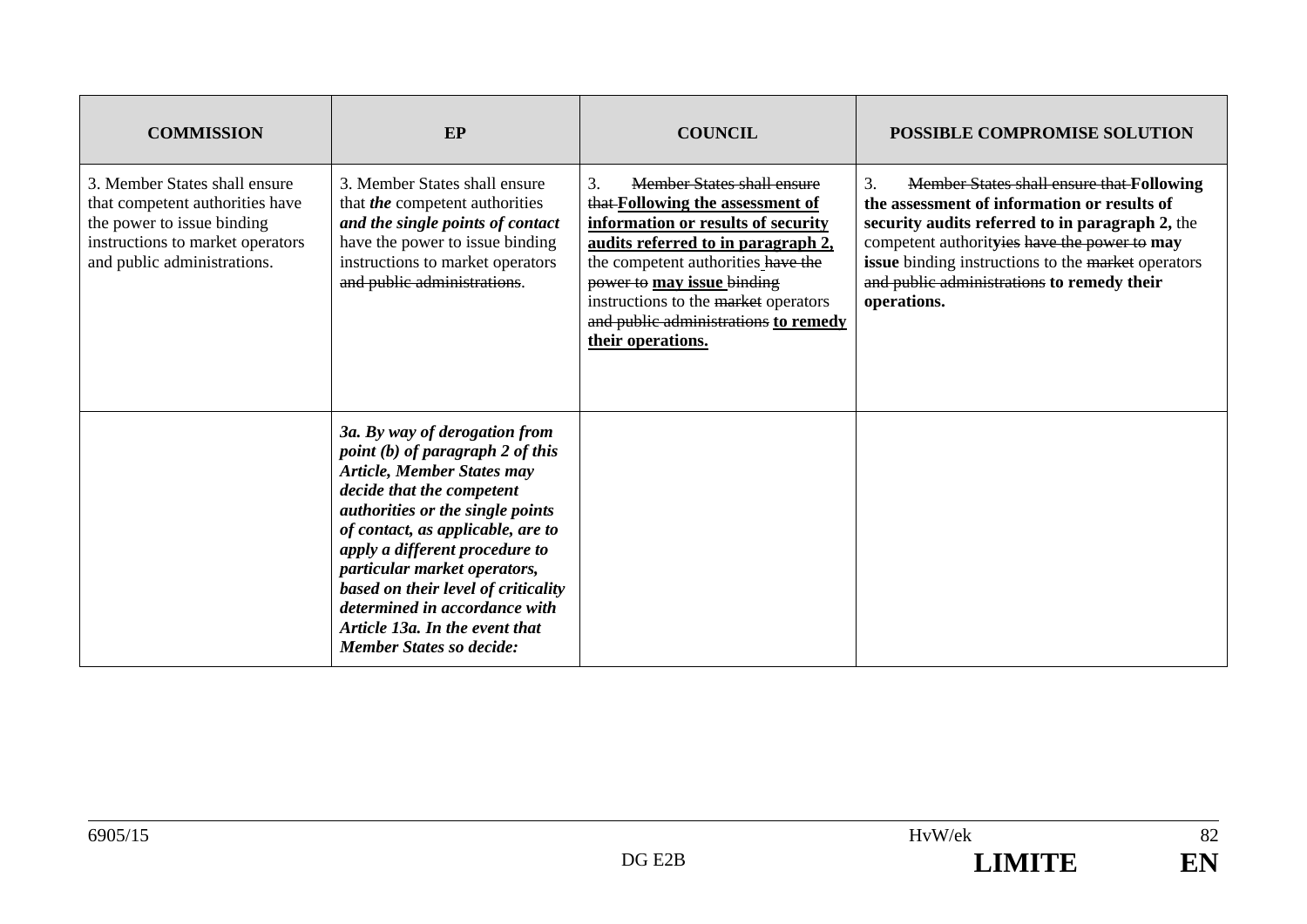| <b>COMMISSION</b> | EP                                                                                                                                                                                                                                                                                                                                                                                                                                                                          | <b>COUNCIL</b> | <b>POSSIBLE COMPROMISE SOLUTION</b> |
|-------------------|-----------------------------------------------------------------------------------------------------------------------------------------------------------------------------------------------------------------------------------------------------------------------------------------------------------------------------------------------------------------------------------------------------------------------------------------------------------------------------|----------------|-------------------------------------|
|                   | (a) competent authorities or the<br>single points of contact, as<br>applicable, shall have the power<br>to submit a sufficiently specific<br>request to market operators<br>requiring them to provide<br>evidence of effective<br>implementation of security<br>policies, such as the results of a<br>security audit carried out by a<br>qualified internal auditor, and<br>make the evidence available to<br>the competent authority or to the<br>single point of contact; |                |                                     |
|                   | (b) where necessary, following<br>the submission by the market<br>operator of the request referred<br>to in point $(a)$ , the competent<br>authority or the single point of<br>contact may require additional<br>evidence or an additional audit<br>to be carried out by a qualified<br>independent body or national<br>authority.                                                                                                                                          |                |                                     |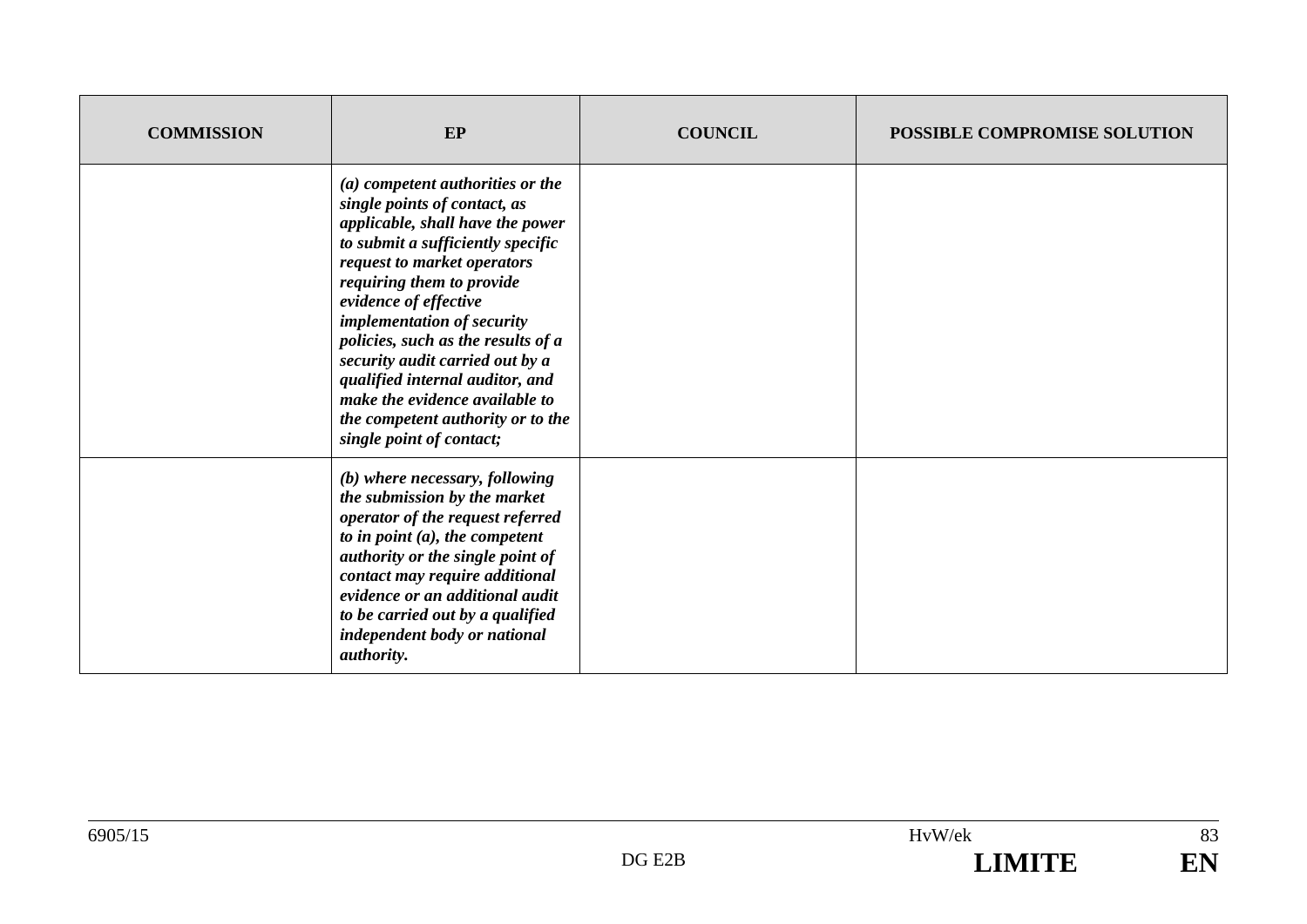| <b>COMMISSION</b>                                                                                                                   | EP                                                                                                                                                                                                                                                                                                                                               | <b>COUNCIL</b> | POSSIBLE COMPROMISE SOLUTION |
|-------------------------------------------------------------------------------------------------------------------------------------|--------------------------------------------------------------------------------------------------------------------------------------------------------------------------------------------------------------------------------------------------------------------------------------------------------------------------------------------------|----------------|------------------------------|
|                                                                                                                                     | 3b. Member States may decide to<br>reduce the number and intensity<br>of audits for a concerned market<br>operator, where its security audit<br>has indicated compliance with<br>Chapter IV in a consistent<br><i>manner.</i><br>(AM 116)                                                                                                        |                |                              |
| 4. The competent authorities shall<br>notify incidents of a suspected<br>serious criminal nature to law<br>enforcement authorities. | 4. The competent authorities<br>shall notify incidents of a<br>suspected serious criminal nature<br>to and the single points of<br>contact shall inform the market<br>operators concerned about the<br>possibility of reporting incidents<br>of a suspected serious criminal<br><i>nature to the law enforcement</i><br>authorities.<br>(AM 117) | deleted        |                              |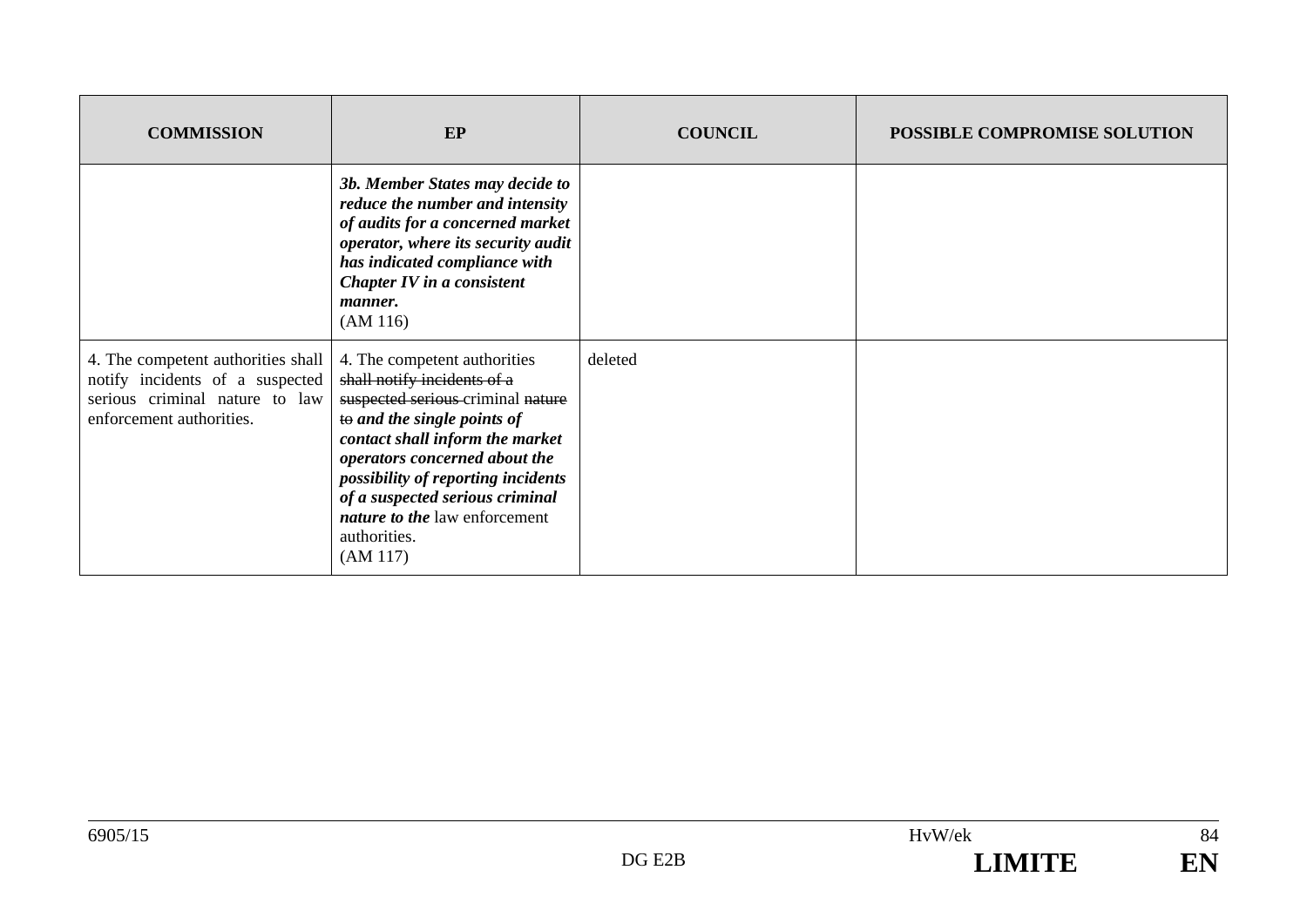| <b>COMMISSION</b>                                                                                                                                                                    | EP                                                                                                                                                                                                                                                                                                                                                                                                                                                                                                                                                                                                                   | <b>COUNCIL</b>                                                                                                                                                                      | POSSIBLE COMPROMISE SOLUTION                                                                                                                                                    |
|--------------------------------------------------------------------------------------------------------------------------------------------------------------------------------------|----------------------------------------------------------------------------------------------------------------------------------------------------------------------------------------------------------------------------------------------------------------------------------------------------------------------------------------------------------------------------------------------------------------------------------------------------------------------------------------------------------------------------------------------------------------------------------------------------------------------|-------------------------------------------------------------------------------------------------------------------------------------------------------------------------------------|---------------------------------------------------------------------------------------------------------------------------------------------------------------------------------|
| 5. The competent authorities shall<br>work in close cooperation with<br>personal data protection<br>authorities when addressing<br>incidents resulting in personal<br>data breaches. | 5. Without prejudice to<br>applicable data protection rules<br>the competent authorities and the<br>single points of contact shall<br>work in close cooperation with<br>personal data protection<br>authorities when addressing<br>incidents resulting in personal<br>data breaches. The single points<br>of contact and the data<br>protection authorities shall<br>develop, in cooperation with<br><b>ENISA</b> , information exchange<br>mechanisms and a single<br>template to be used both for<br>notifications under Article 14(2)<br>of this Directive and other<br>Union law on data protection.<br>(AM 118) | 5. [The competent authorities shall<br>work in close cooperation with<br>personal data protection authorities<br>when addressing incidents resulting<br>in personal data breaches.] | 5. The competent authorityies shall work in close<br>cooperation with personal data protection<br>authorities when addressing incidents resulting in<br>personal data breaches. |
| 6. Member States shall ensure<br>that any obligations imposed on<br>public administrations and market<br>operators under this Chapter may<br>be subject to judicial review.          | 6. Member States shall ensure<br>that any obligations imposed on<br>public administrations and<br>market operators under this<br>Chapter may be subject to<br>judicial review.<br>(AM 119)                                                                                                                                                                                                                                                                                                                                                                                                                           | 6. [Member States shall ensure that<br>any obligations imposed on market<br>operators and public administrations<br>under this Chapter may be subject to<br>judicial review.]       |                                                                                                                                                                                 |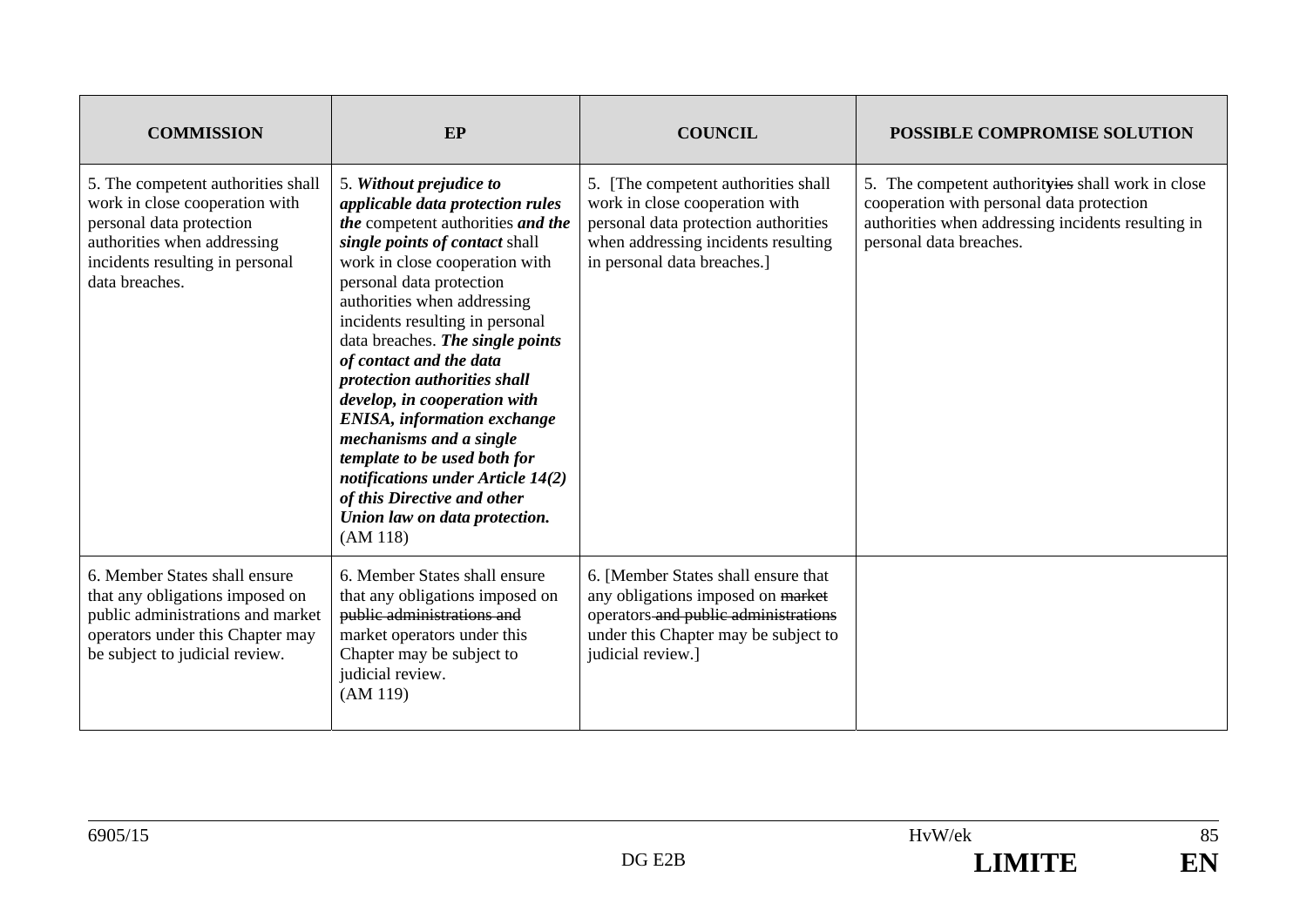| <b>COMMISSION</b> | EP                                                                                                                                 | <b>COUNCIL</b> | POSSIBLE COMPROMISE SOLUTION |
|-------------------|------------------------------------------------------------------------------------------------------------------------------------|----------------|------------------------------|
|                   | 6a. Member States may decide to<br>apply Article 14 and this Article<br>to public administrations<br>mutatis mutandis.<br>(AM 120) |                |                              |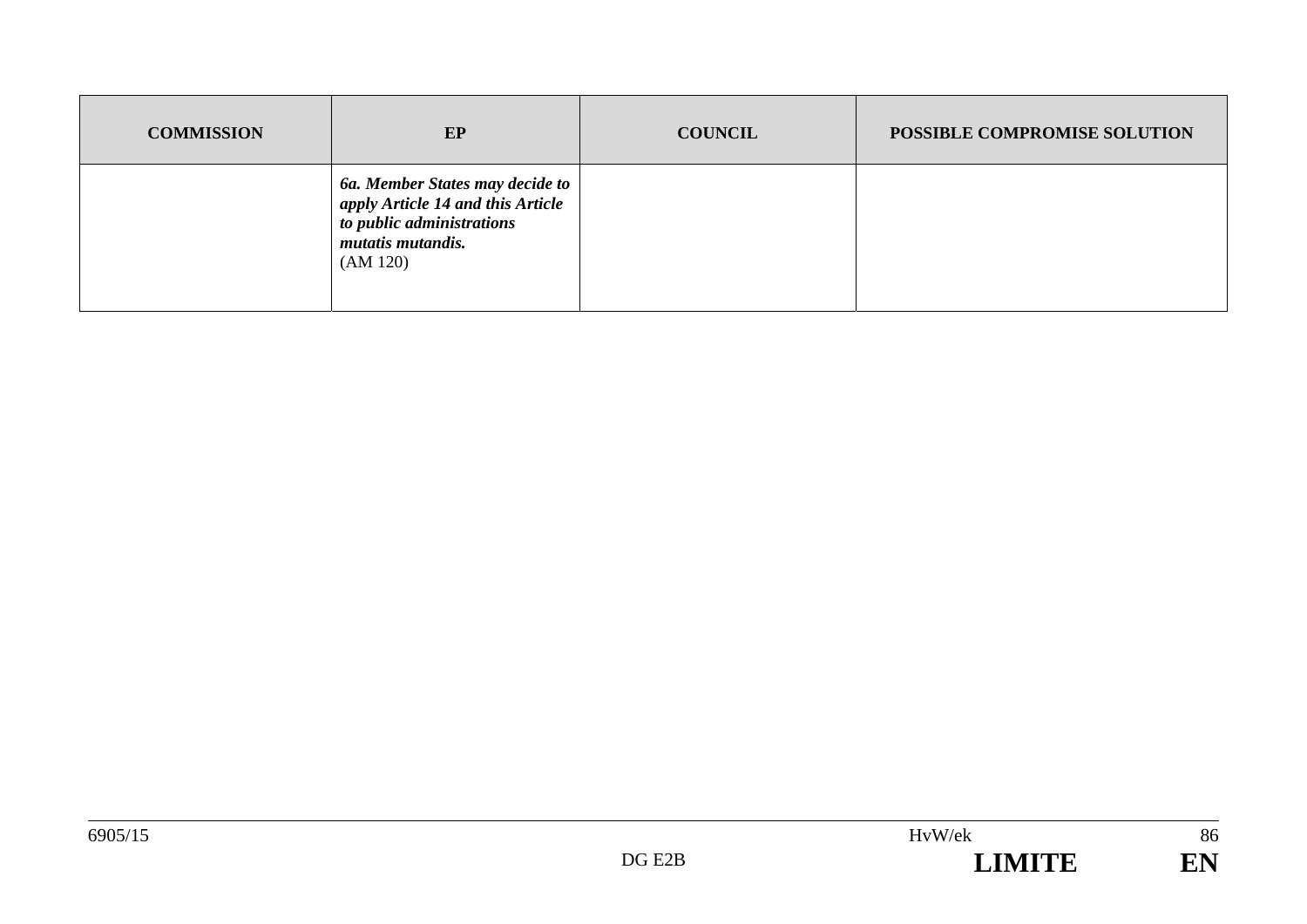| <b>COMMISSION</b>                                                                                                                                                                                  | EP                                                                                                                                                                                                                                                                                                                         | <b>COUNCIL</b>                                                                                                                                                                                                                                                                                                                                                                                                                            | POSSIBLE COMPROMISE SOLUTION                                                                                                                                                                                                                                                                                                                                                                                   |
|----------------------------------------------------------------------------------------------------------------------------------------------------------------------------------------------------|----------------------------------------------------------------------------------------------------------------------------------------------------------------------------------------------------------------------------------------------------------------------------------------------------------------------------|-------------------------------------------------------------------------------------------------------------------------------------------------------------------------------------------------------------------------------------------------------------------------------------------------------------------------------------------------------------------------------------------------------------------------------------------|----------------------------------------------------------------------------------------------------------------------------------------------------------------------------------------------------------------------------------------------------------------------------------------------------------------------------------------------------------------------------------------------------------------|
| Article 16                                                                                                                                                                                         | Article 16                                                                                                                                                                                                                                                                                                                 | Article 16                                                                                                                                                                                                                                                                                                                                                                                                                                | Article 16                                                                                                                                                                                                                                                                                                                                                                                                     |
| Standardisation                                                                                                                                                                                    | Standardisation                                                                                                                                                                                                                                                                                                            | Standardisation                                                                                                                                                                                                                                                                                                                                                                                                                           | Standardisation                                                                                                                                                                                                                                                                                                                                                                                                |
| 1. To ensure convergent<br>implementation of Article 14(1),<br>Member States shall encourage<br>the use of standards and/or<br>specifications relevant to<br>networks and information<br>security. | 1. To ensure convergent<br>implementation of Article 14(1),<br>Member States, without<br>prescribing the use of any<br>particular technology, shall<br>encourage the use of European<br>or international interoperable<br>standards and/or specifications<br>relevant to networks and<br>information security.<br>(AM 121) | To <b>promote</b> ensure convergent<br>1.<br>implementation of Article $14(1)$ and<br>14(1a) Member States shall, without<br>prejudice to technological<br>neutrality, encourage the use of<br><b>European or internationally</b><br>accepted standards and/or<br>specifications relevant to networks<br>and information security.                                                                                                        | To promote ensure convergent<br>1.<br>implementation of Article $14(1)$ and $14(1a)$<br>Member States shall, without prejudice to<br>technological neutrality, encourage the use of<br><b>European or internationally accepted standards</b><br>and/or specifications relevant to networks and<br>information security.                                                                                        |
|                                                                                                                                                                                                    |                                                                                                                                                                                                                                                                                                                            | The European Network and<br>[1a.<br><b>Information Security Agency</b><br>("ENISA"), in collaboration with<br><b>Member States, may elaborate</b><br>recommendations and guidelines<br>regarding the technical areas<br>which should be considered in<br>relation to paragraph 1 as well as<br>regarding already existing<br>standards, including Member<br>States' national standards, which<br>would allow for covering these<br>areas. | The European Network and Information<br>1a.<br>Security Agency ("ENISA"), in collaboration<br>with Member States, may elaborate<br>recommendations and guidelines regarding the<br>technical areas which should be considered in<br>relation to paragraph 1 as well as regarding<br>already existing standards, including Member<br>States' national standards, which would allow<br>for covering these areas. |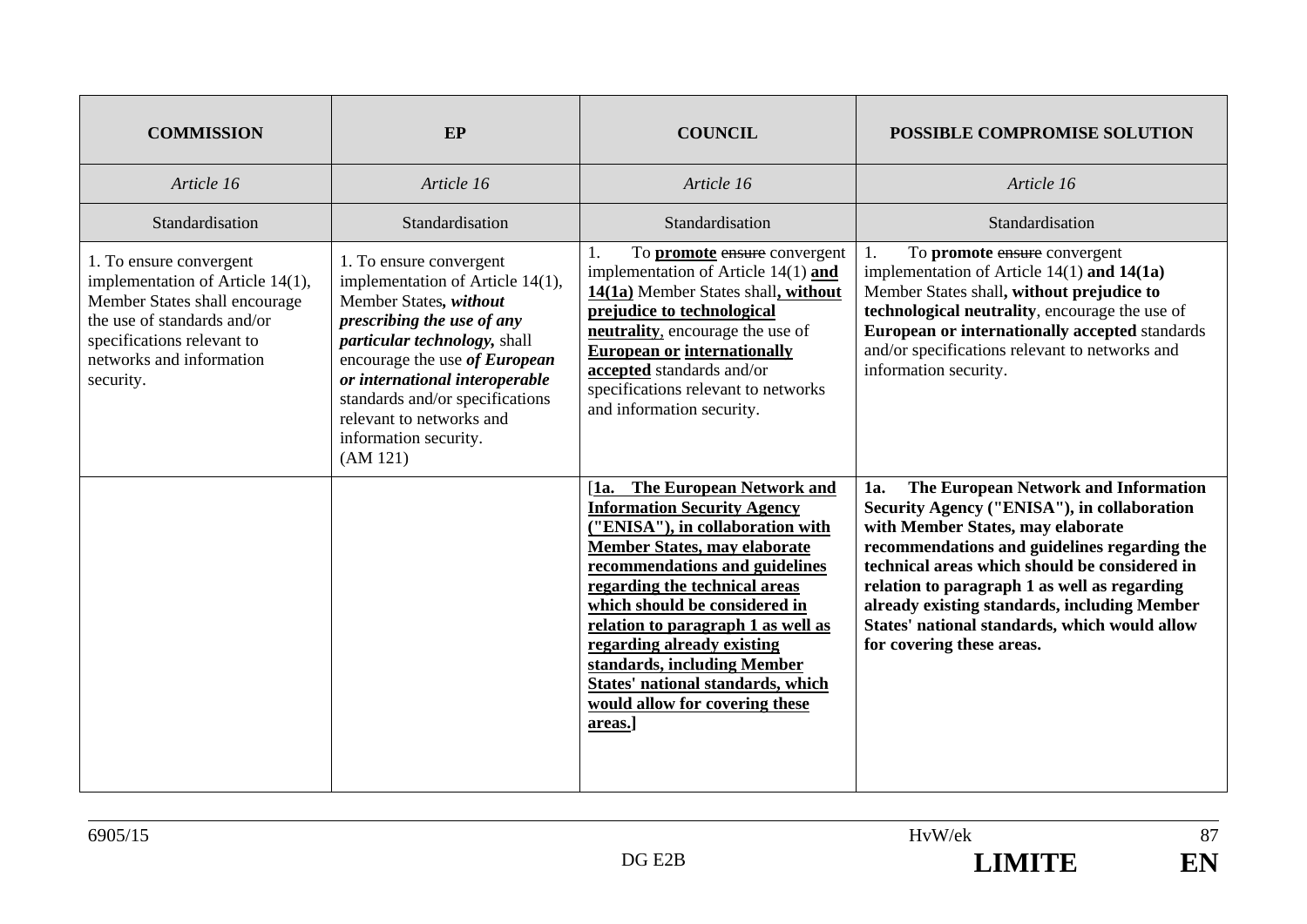| <b>COMMISSION</b>                                                                                                                                                                                            | EP                                                                                                                                                                                                                                                                                                                                                                              | <b>COUNCIL</b> | <b>POSSIBLE COMPROMISE SOLUTION</b> |
|--------------------------------------------------------------------------------------------------------------------------------------------------------------------------------------------------------------|---------------------------------------------------------------------------------------------------------------------------------------------------------------------------------------------------------------------------------------------------------------------------------------------------------------------------------------------------------------------------------|----------------|-------------------------------------|
| 2. The Commission shall draw up,<br>by means of implementing acts a<br>list of the standards referred to in<br>paragraph 1. The list shall be<br>published in the Official Journal<br>of the European Union. | 2. The Commission shall give a<br>mandate to a relevant European<br>standardisation body to, in<br>consultation with relevant<br>stakeholders, draw up, by means<br>of implementing acts a list of the<br>standards <i>and/or specifications</i><br>referred to in paragraph 1. The<br>list shall be published in the<br>Official Journal of the European<br>Union.<br>(AM 122) | deleted        |                                     |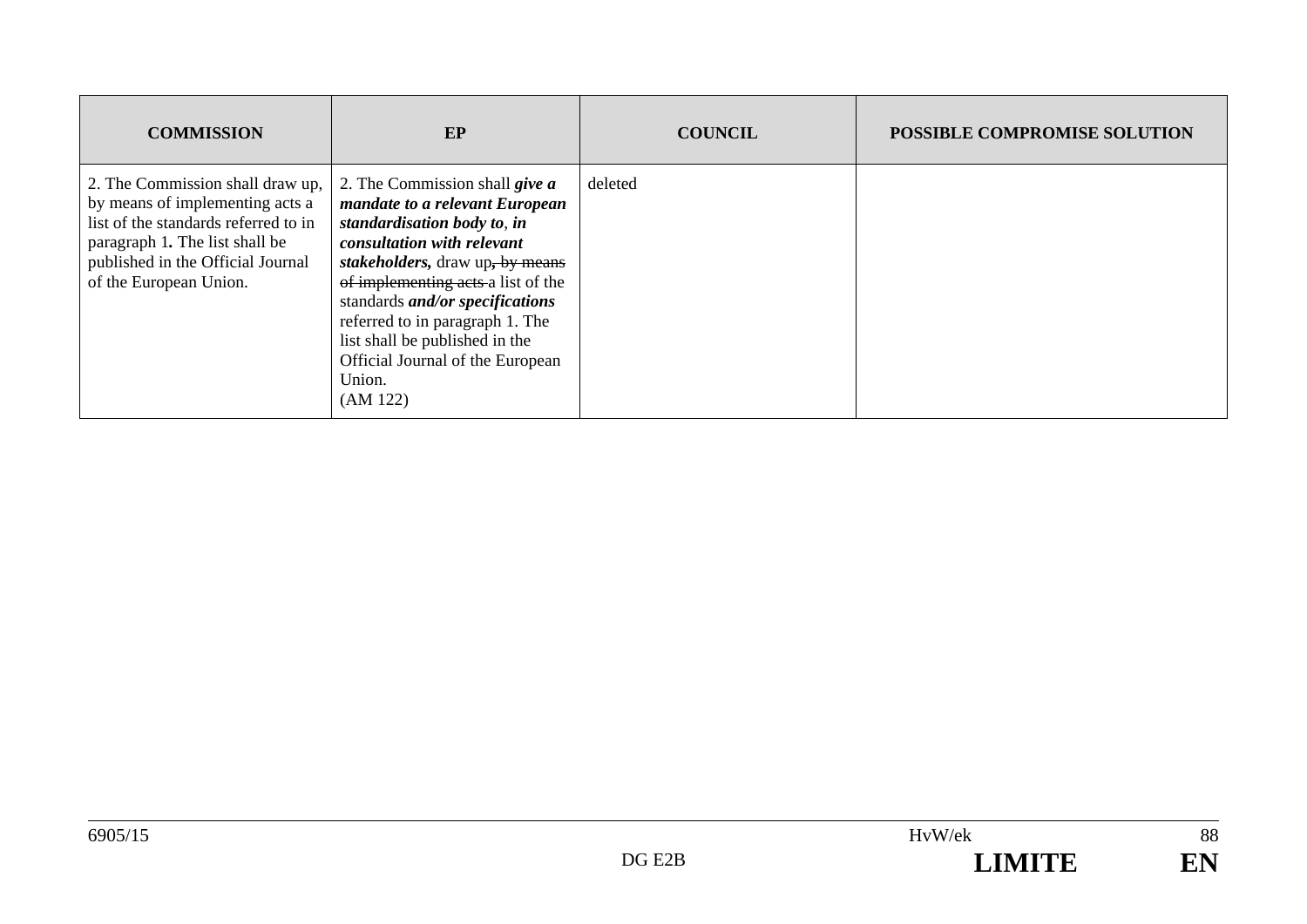| <b>COMMISSION</b>                                                                                                                                                                                                                                                                                                                                                                                                                                                                                                                                             | EP               | <b>COUNCIL</b>                                                                                                                                                                                                                                                                                                                                                                                                                                                                                                                                                                  | POSSIBLE COMPROMISE SOLUTION                                                                                                                                                                                                                                                                                                                                                                                                                                                                                                                                         |
|---------------------------------------------------------------------------------------------------------------------------------------------------------------------------------------------------------------------------------------------------------------------------------------------------------------------------------------------------------------------------------------------------------------------------------------------------------------------------------------------------------------------------------------------------------------|------------------|---------------------------------------------------------------------------------------------------------------------------------------------------------------------------------------------------------------------------------------------------------------------------------------------------------------------------------------------------------------------------------------------------------------------------------------------------------------------------------------------------------------------------------------------------------------------------------|----------------------------------------------------------------------------------------------------------------------------------------------------------------------------------------------------------------------------------------------------------------------------------------------------------------------------------------------------------------------------------------------------------------------------------------------------------------------------------------------------------------------------------------------------------------------|
| Article 17                                                                                                                                                                                                                                                                                                                                                                                                                                                                                                                                                    | Article 17       | Article 17                                                                                                                                                                                                                                                                                                                                                                                                                                                                                                                                                                      | Article 17                                                                                                                                                                                                                                                                                                                                                                                                                                                                                                                                                           |
| <b>Sanctions</b>                                                                                                                                                                                                                                                                                                                                                                                                                                                                                                                                              | <b>Sanctions</b> | <i>Sanctions</i>                                                                                                                                                                                                                                                                                                                                                                                                                                                                                                                                                                | <b>Sanctions</b>                                                                                                                                                                                                                                                                                                                                                                                                                                                                                                                                                     |
| 1. Member States shall lay down<br>rules on sanctions applicable to<br>infringements of the national<br>provisions adopted pursuant to<br>this Directive and shall take all<br>measures necessary to ensure that<br>they are implemented. The<br>sanctions provided for must be<br>effective, proportionate and<br>dissuasive. The Member States<br>shall notify those provisions to<br>the Commission by the date of<br>transposition of this Directive at<br>the latest and shall notify it<br>without delay of any subsequent<br>amendment affecting them. |                  | [1. Member States shall lay down<br>rules on sanctions applicable to<br>infringements of the national<br>provisions adopted pursuant to<br>Article 14 of this Directive and shall<br>take all measures necessary to ensure<br>that they are implemented. The<br>sanctions provided for must be<br>effective, proportionate and<br>dissuasive. [The Member States shall<br>notify those provisions to the<br>Commission by the date of<br>transposition of this Directive at the<br>latest and shall notify it without delay<br>of any subsequent amendment<br>affecting them.]] | 1. Member States shall lay down rules on sanctions<br>applicable to infringements of the national<br>provisions adopted pursuant to Articles 14 and 15<br>of this Directive and shall take all measures<br>necessary to ensure that they are implemented. The<br>sanctions provided for must be effective,<br>proportionate and dissuasive. The Member States<br>shall notify those provisions to the Commission by<br>the date of transposition of this Directive at the<br>latest and shall notify it without delay of any<br>subsequent amendment affecting them. |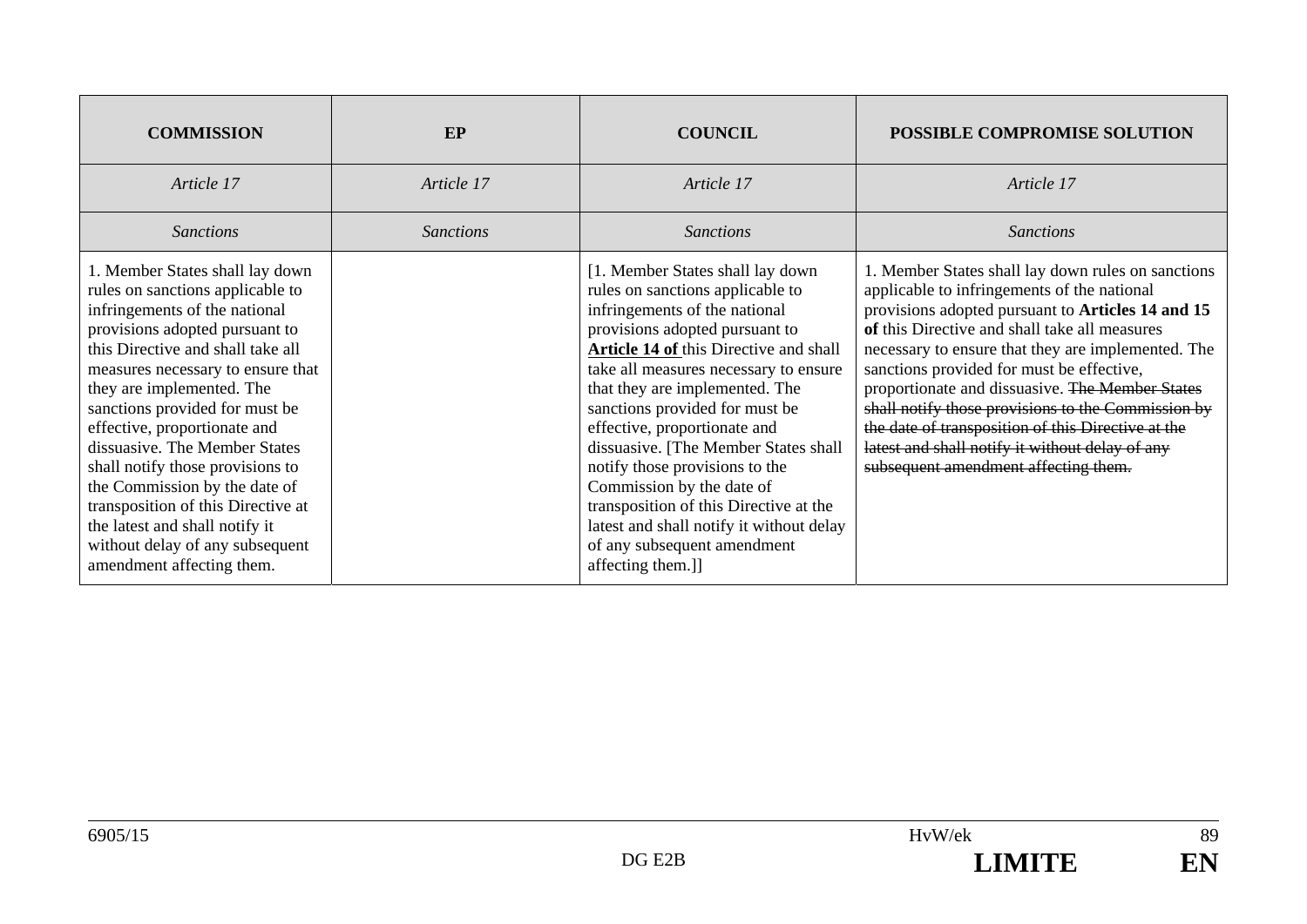| <b>COMMISSION</b>                                                                                                                                                                                                                                                                                                                                                                         | <b>EP</b>                                                                                                                                                                                                                                                             | <b>COUNCIL</b>                                                                                                                                                                                                                                                                                                                                                                 | POSSIBLE COMPROMISE SOLUTION |
|-------------------------------------------------------------------------------------------------------------------------------------------------------------------------------------------------------------------------------------------------------------------------------------------------------------------------------------------------------------------------------------------|-----------------------------------------------------------------------------------------------------------------------------------------------------------------------------------------------------------------------------------------------------------------------|--------------------------------------------------------------------------------------------------------------------------------------------------------------------------------------------------------------------------------------------------------------------------------------------------------------------------------------------------------------------------------|------------------------------|
|                                                                                                                                                                                                                                                                                                                                                                                           | 1a. Member States shall ensure<br>that the penalties referred to in<br>paragraph 1 of this Article only<br>apply where the market operator<br>has failed to fulfil its obligations<br>under Chapter IV with intent or<br>as a result of gross negligence.<br>(AM 123) |                                                                                                                                                                                                                                                                                                                                                                                |                              |
| 2. Member states shall ensure that<br>when a security incident involves<br>personal data, the sanctions<br>foreseen are consistent with the<br>sanctions provided by the<br>Regulation of the European<br>Parliament and of the Council on<br>the protection of individuals with<br>regard to the processing of<br>personal data and on the free<br>movement of such data <sup>28</sup> . |                                                                                                                                                                                                                                                                       | Member states shall ensure that<br>[2.<br>when a security incident involves<br>personal data, the sanctions foreseen<br>are consistent with the sanctions<br>provided by the [Regulation of the<br>European Parliament and of the<br>Council on the protection of<br>individuals with regard to the<br>processing of personal data and on<br>the free movement of such data.]] |                              |

**<sup>28</sup>** SEC(2012) 72 final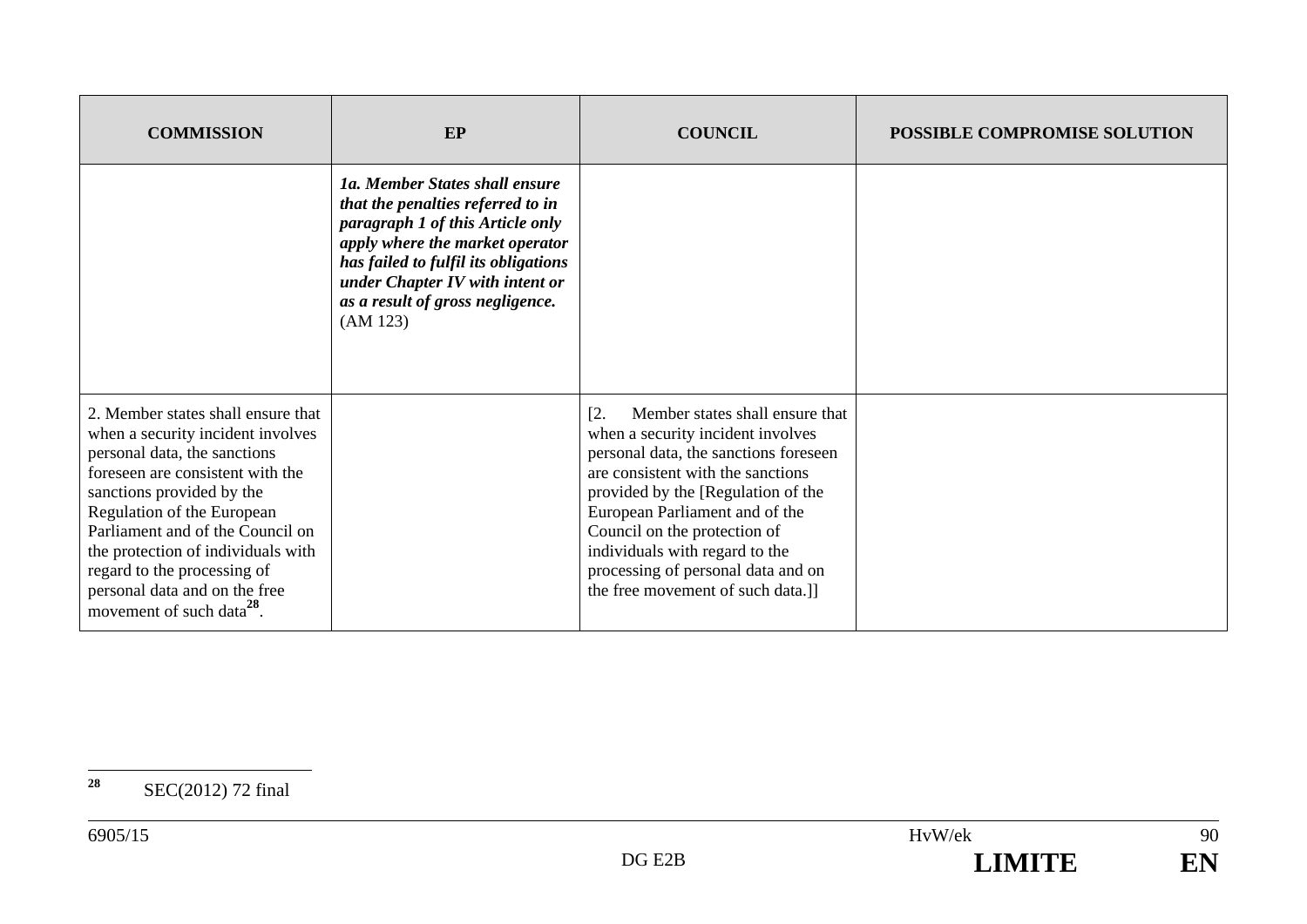| <b>COMMISSION</b>          | EP                         | <b>COUNCIL</b>                    | POSSIBLE COMPROMISE SOLUTION |
|----------------------------|----------------------------|-----------------------------------|------------------------------|
| Article 18                 | Article 18                 | Article 18                        |                              |
| Exercise of the delegation | Exercise of the delegation | <b>Exercise of the delegation</b> |                              |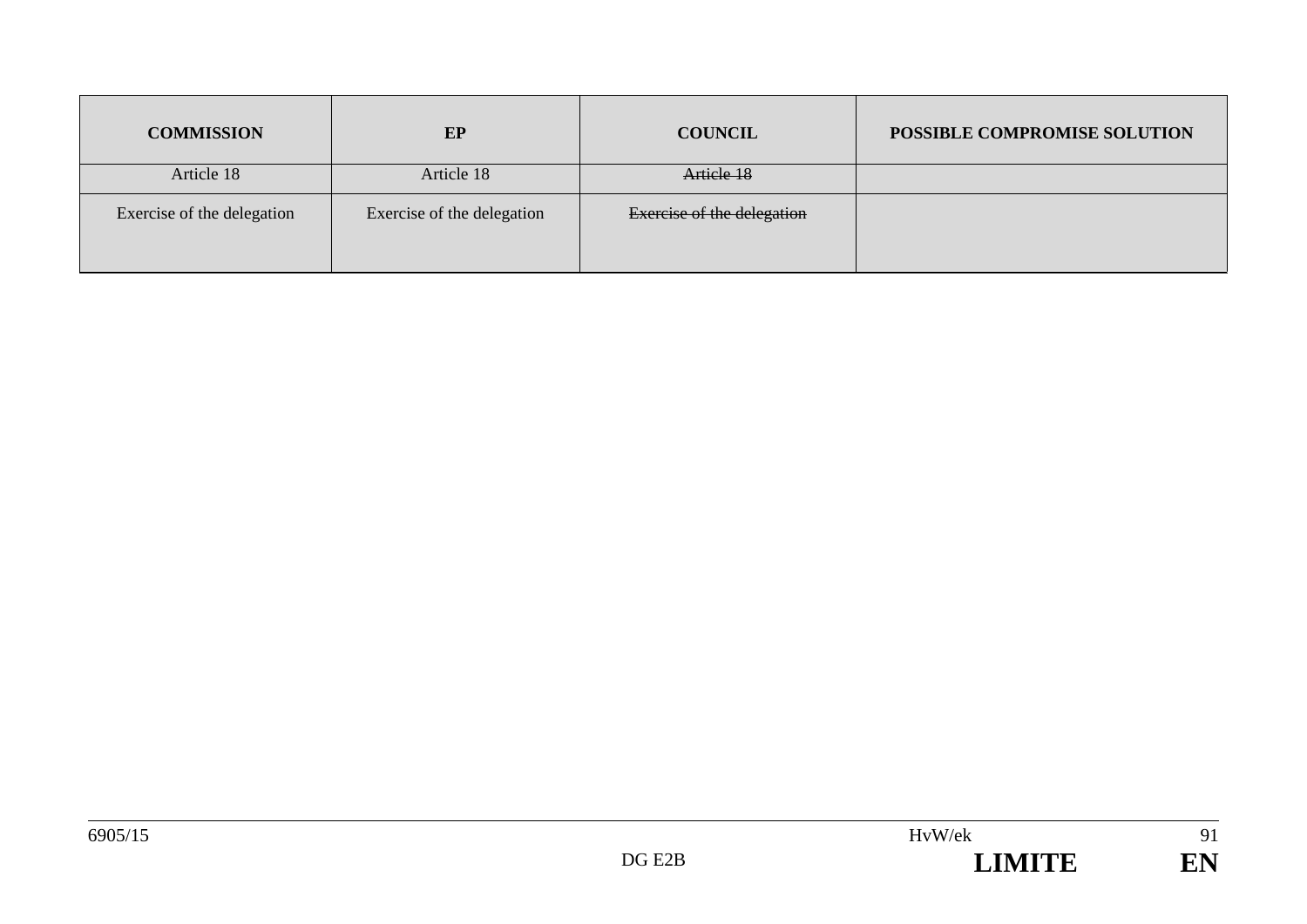| <b>COMMISSION</b>                                                                                                                                                                                             | EP                  | <b>COUNCIL</b>                                                                                                                                                                                             | <b>POSSIBLE COMPROMISE SOLUTION</b>                                                                                                                                                                     |
|---------------------------------------------------------------------------------------------------------------------------------------------------------------------------------------------------------------|---------------------|------------------------------------------------------------------------------------------------------------------------------------------------------------------------------------------------------------|---------------------------------------------------------------------------------------------------------------------------------------------------------------------------------------------------------|
| Article 19                                                                                                                                                                                                    | Article 19          | Article 19                                                                                                                                                                                                 |                                                                                                                                                                                                         |
| Committee procedure                                                                                                                                                                                           | Committee procedure | Committee procedure                                                                                                                                                                                        |                                                                                                                                                                                                         |
| 1. The Commission shall be<br>assisted by a committee (the<br>Network and Information<br>Security Committee). That<br>committee shall be a committee<br>within the meaning of Regulation<br>(EU) No 182/2011. |                     | 1. The Commission shall be assisted<br>by a committee (the Network and<br>Information Security Committee).<br>That committee shall be a committee<br>within the meaning of Regulation<br>(EU) No 182/2011. | 1. The Commission shall be assisted by a<br>committee (the Network and Information Security<br>Committee). That committee shall be a committee<br>within the meaning of Regulation (EU) No<br>182/2011. |
| 2. Where reference is made to<br>this paragraph, Article 4 of<br>Regulation (EU) No 182/2011<br>shall apply.                                                                                                  |                     | deleted                                                                                                                                                                                                    |                                                                                                                                                                                                         |
| 3. Where reference is made to<br>this paragraph, Article 5 of<br>Regulation (EU) No 182/2011<br>shall apply.                                                                                                  |                     | 3-2. Where reference is made to this<br>paragraph, Article 5 of Regulation<br>(EU) No 182/2011 shall apply.                                                                                                | 3. Where reference is made to this paragraph,<br>Article 5 of Regulation (EU) No 182/2011 shall<br>apply.                                                                                               |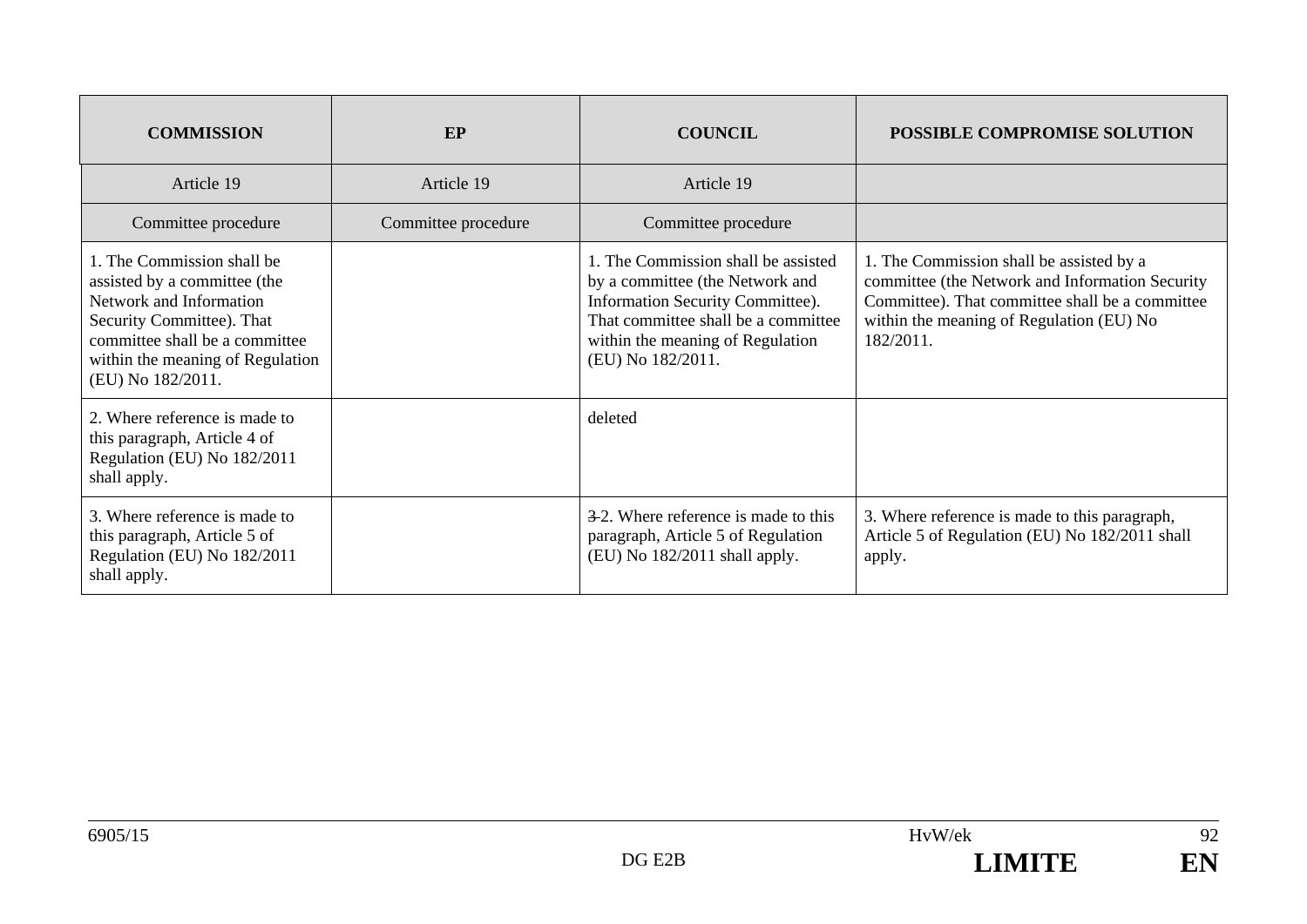| <b>COMMISSION</b>                                                                                                                                                                                                                                                                                                                                                                                  | EP                                                                                                                                                                                                                                                                                                                                                                                                                                                                            | <b>COUNCIL</b>                                                                                                                                                                                                                                                                                                                                                                                                                                                                                                                                                                                                                                                                                                                                                                                          | <b>POSSIBLE COMPROMISE SOLUTION</b>                                                                                                                                                                                                                                                                                                                                                                                                                                                                                                                                                                                                                                                                                    |
|----------------------------------------------------------------------------------------------------------------------------------------------------------------------------------------------------------------------------------------------------------------------------------------------------------------------------------------------------------------------------------------------------|-------------------------------------------------------------------------------------------------------------------------------------------------------------------------------------------------------------------------------------------------------------------------------------------------------------------------------------------------------------------------------------------------------------------------------------------------------------------------------|---------------------------------------------------------------------------------------------------------------------------------------------------------------------------------------------------------------------------------------------------------------------------------------------------------------------------------------------------------------------------------------------------------------------------------------------------------------------------------------------------------------------------------------------------------------------------------------------------------------------------------------------------------------------------------------------------------------------------------------------------------------------------------------------------------|------------------------------------------------------------------------------------------------------------------------------------------------------------------------------------------------------------------------------------------------------------------------------------------------------------------------------------------------------------------------------------------------------------------------------------------------------------------------------------------------------------------------------------------------------------------------------------------------------------------------------------------------------------------------------------------------------------------------|
| Article 20                                                                                                                                                                                                                                                                                                                                                                                         | Article 20                                                                                                                                                                                                                                                                                                                                                                                                                                                                    | Article 20                                                                                                                                                                                                                                                                                                                                                                                                                                                                                                                                                                                                                                                                                                                                                                                              | Article 20                                                                                                                                                                                                                                                                                                                                                                                                                                                                                                                                                                                                                                                                                                             |
| Review                                                                                                                                                                                                                                                                                                                                                                                             | Review                                                                                                                                                                                                                                                                                                                                                                                                                                                                        | Review                                                                                                                                                                                                                                                                                                                                                                                                                                                                                                                                                                                                                                                                                                                                                                                                  | Review                                                                                                                                                                                                                                                                                                                                                                                                                                                                                                                                                                                                                                                                                                                 |
| The Commission shall<br>periodically review the<br>functioning of this Directive and<br>report to the European Parliament<br>and the Council. The first report<br>shall be submitted no later than<br>three years after the date of<br>transposition referred to in Article<br>21. For this purpose, the<br>Commission may request<br>Member States to provide<br>information without undue delay. | The Commission shall<br>periodically review the<br>functioning of this Directive, in<br>particular the list contained in<br>Annex $II$ , and report to the<br>European Parliament and the<br>Council. The first report shall be<br>submitted no later than <i>three</i><br>years after the date of<br>transposition referred to in<br>Article 21. For this purpose, the<br>Commission may request<br>Member States to provide<br>information without undue delay.<br>(AM 126) | The Commission shall periodically<br>review the functioning of this<br>Directive and report to the European<br>Parliament and the Council. The first<br>report shall be submitted no later than<br>three years after the date of<br>transposition referred to in Article<br>$21(2)$ . Thereafter, the Commission<br>shall review the functioning of this<br><b>Directive every [3] years.</b> For this<br>purpose and with a view to further<br>advance the strategic and<br>operational cooperation, the<br>Commission shall take into account<br>the reports of the Cooperation<br><b>Group and the CSIRTs network on</b><br>the experience gained at a strategic<br>and operational level. The<br><b>Commission</b> may also request<br>Member States to provide<br>information without undue delay. | The Commission shall periodically review the<br>functioning of this Directive and report to the<br>European Parliament and the Council. The first<br>report shall be submitted no later than three three<br>years after the date of transposition referred to in<br>Article 21(2). Thereafter, the Commission shall<br>periodically review this Directive. For this<br>purpose and with a view to further advance the<br>strategic and operational cooperation, the<br>Commission shall take into account the reports<br>of the Cooperation Group and the CSIRTs<br>network on the experience gained at a strategic<br>and operational level. may request Member States<br>to provide information without undue delay. |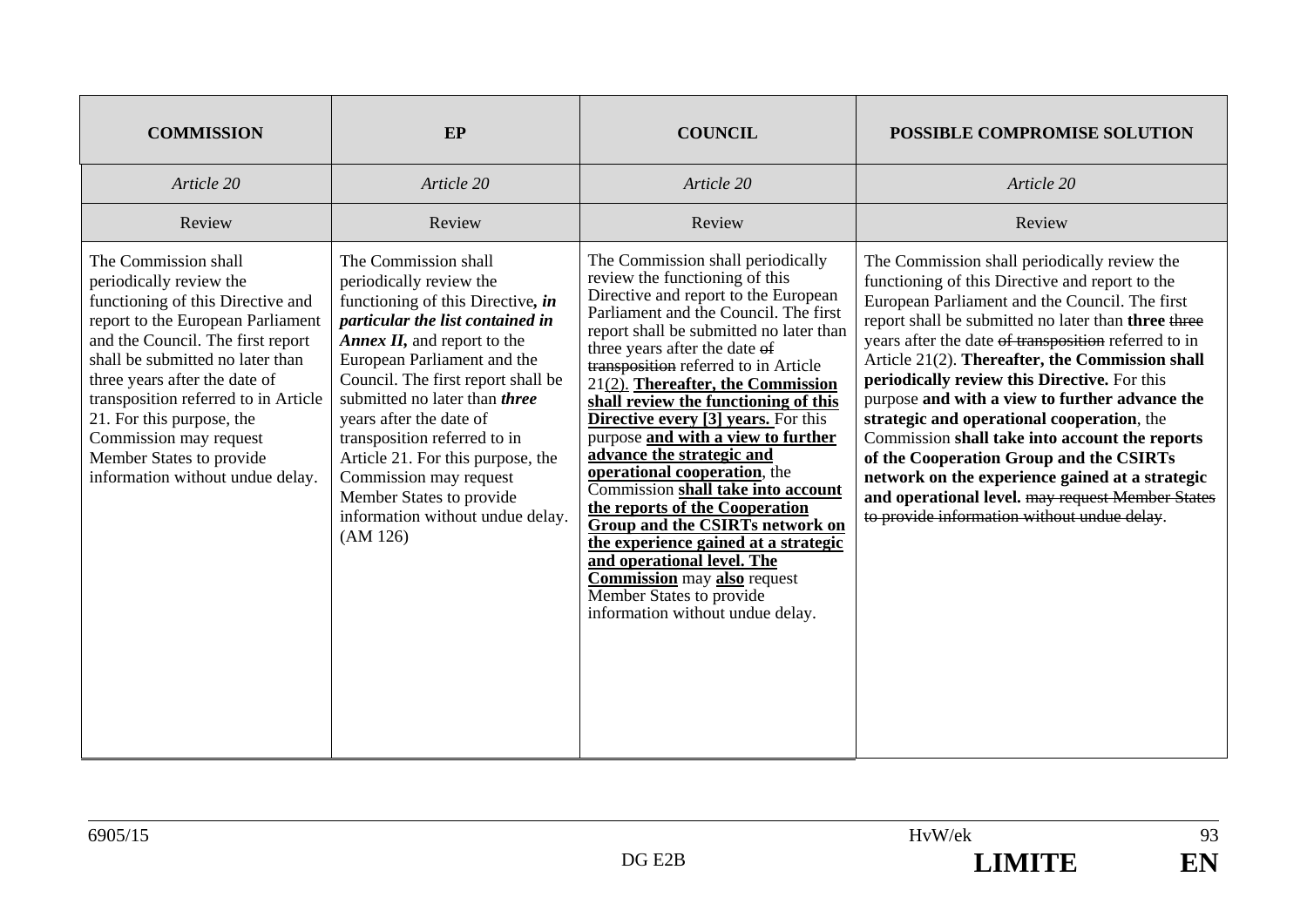| <b>COMMISSION</b> | EP | <b>COUNCIL</b> | <b>POSSIBLE COMPROMISE SOLUTION</b>                                                                                                                                                                                                                                                                                                                                                                      |
|-------------------|----|----------------|----------------------------------------------------------------------------------------------------------------------------------------------------------------------------------------------------------------------------------------------------------------------------------------------------------------------------------------------------------------------------------------------------------|
| Article 20a       |    |                | Article 20a                                                                                                                                                                                                                                                                                                                                                                                              |
|                   |    |                | <b>Transitional measures</b>                                                                                                                                                                                                                                                                                                                                                                             |
|                   |    |                | 1. Without prejudice to Article 21 and with a<br>view of providing Member States with<br>additional possibilities for appropriate<br>cooperation during the period of transposition,<br>the Cooperation Group and the CSIRTs<br>Network shall begin to perform their tasks set<br>out respectively in Articles 8a(3) and 8b(3) by (6<br>months after the date of entry into force of this<br>Directive). |
|                   |    |                | 2. By (the date referred to in Article $21(2)$ ) and<br>for the purposes of this Article, Member States<br>shall ensure appropriate representation in the<br><b>Cooperation Group and the CSIRTs Network.</b>                                                                                                                                                                                            |
|                   |    |                |                                                                                                                                                                                                                                                                                                                                                                                                          |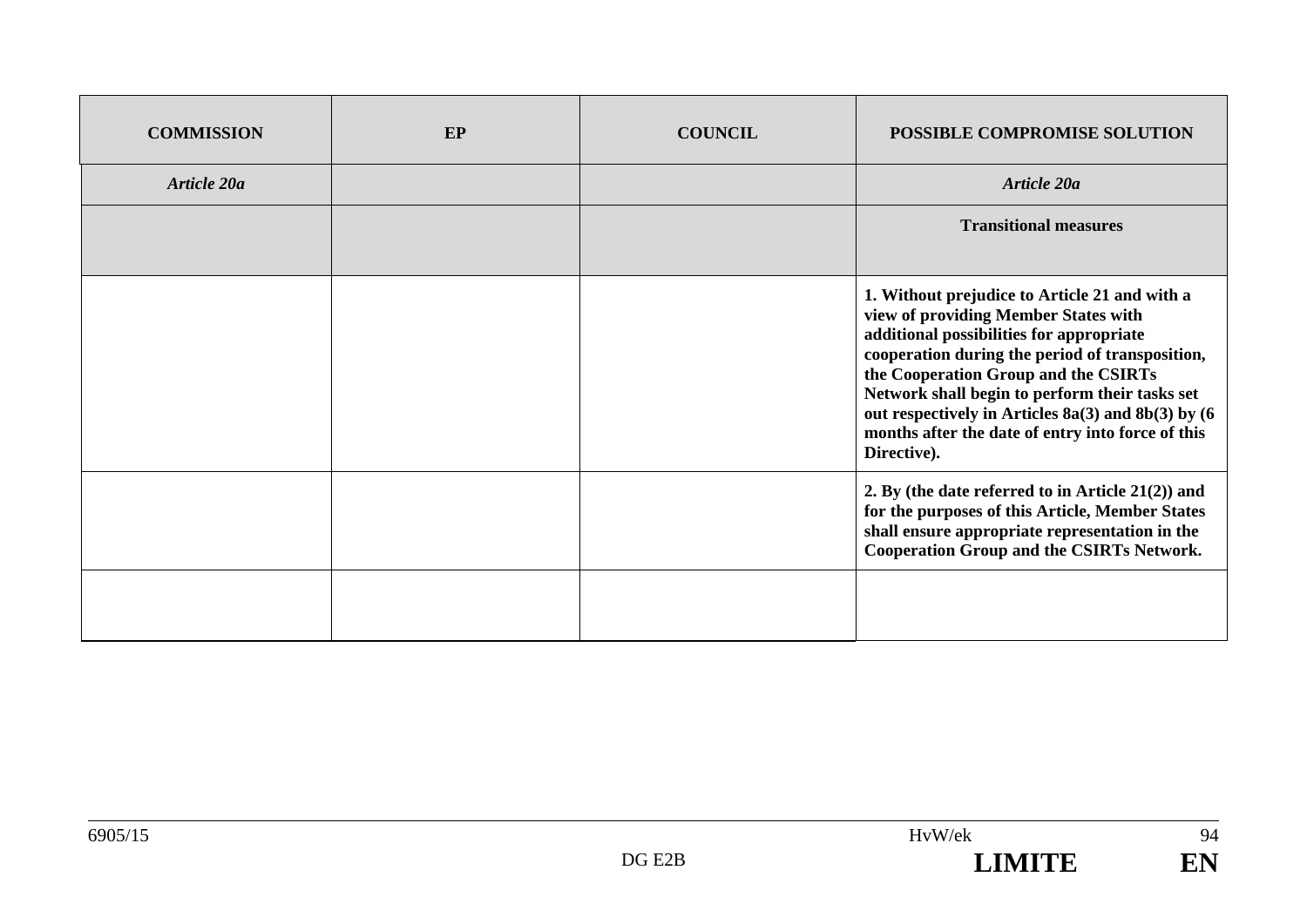| <b>COMMISSION</b>                                                                                                                                                                                                                                                                                     | EP            | <b>COUNCIL</b>                                                                                                                                                                                                                                                                                                                                                            | POSSIBLE COMPROMISE SOLUTION                                                                                                                                                                                                                                                                                                                                  |
|-------------------------------------------------------------------------------------------------------------------------------------------------------------------------------------------------------------------------------------------------------------------------------------------------------|---------------|---------------------------------------------------------------------------------------------------------------------------------------------------------------------------------------------------------------------------------------------------------------------------------------------------------------------------------------------------------------------------|---------------------------------------------------------------------------------------------------------------------------------------------------------------------------------------------------------------------------------------------------------------------------------------------------------------------------------------------------------------|
| Article 21                                                                                                                                                                                                                                                                                            | Article 21    | Article 21                                                                                                                                                                                                                                                                                                                                                                | Article 21                                                                                                                                                                                                                                                                                                                                                    |
| Transposition                                                                                                                                                                                                                                                                                         | Transposition | Transposition                                                                                                                                                                                                                                                                                                                                                             | Transposition                                                                                                                                                                                                                                                                                                                                                 |
| 4. Member States shall adopt and<br>publish, by [one year and a half<br>after adoption] at the latest, the<br>laws, regulations and<br>administrative provisions<br>necessary to comply with this<br>Directive. They shall forthwith<br>communicate to the Commission<br>the text of such provisions. |               | [1. Member States shall adopt and<br>publish, by [two years one year and a<br>half after adoption. after the date of<br>entry into force of this Directive] at<br>the latest, the laws, regulations and<br>administrative provisions necessary<br>to comply with this Directive. They<br>shall forthwith communicate to the<br>Commission the text of such<br>provisions. | 1. Member States shall adopt and publish, by two<br>years one year and a half after adoption. after the<br>date of entry into force of this Directive at the<br>latest, the laws, regulations and administrative<br>provisions necessary to comply with this Directive.<br>They shall forthwith communicate to the<br>Commission the text of such provisions. |
| They shall apply those measures<br>from [one year and a half after<br>adoption].                                                                                                                                                                                                                      |               | 2.<br>They shall apply those<br>measures from [two years one year<br>and a half after adoption the date of<br>entry into force of this Directive].                                                                                                                                                                                                                        | 2.<br>They shall apply those measures from two<br>years one year and a half after adoption the date of<br>entry into force of this Directive.                                                                                                                                                                                                                 |
| When Member States adopt those<br>measures, they shall contain a<br>reference to this Directive or be<br>accompanied by such a reference<br>on the occasion of their official<br>publication. Member States shall<br>determine how such reference is<br>to be made.                                   |               | When Member States adopt those<br>measures, they shall contain a<br>reference to this Directive or be<br>accompanied by such a reference on<br>the occasion of their official<br>publication. Member States shall<br>determine how such reference is to be<br>made.                                                                                                       | When Member States adopt those measures, they<br>shall contain a reference to this Directive or be<br>accompanied by such a reference on the occasion<br>of their official publication. Member States shall<br>determine how such reference is to be made.                                                                                                    |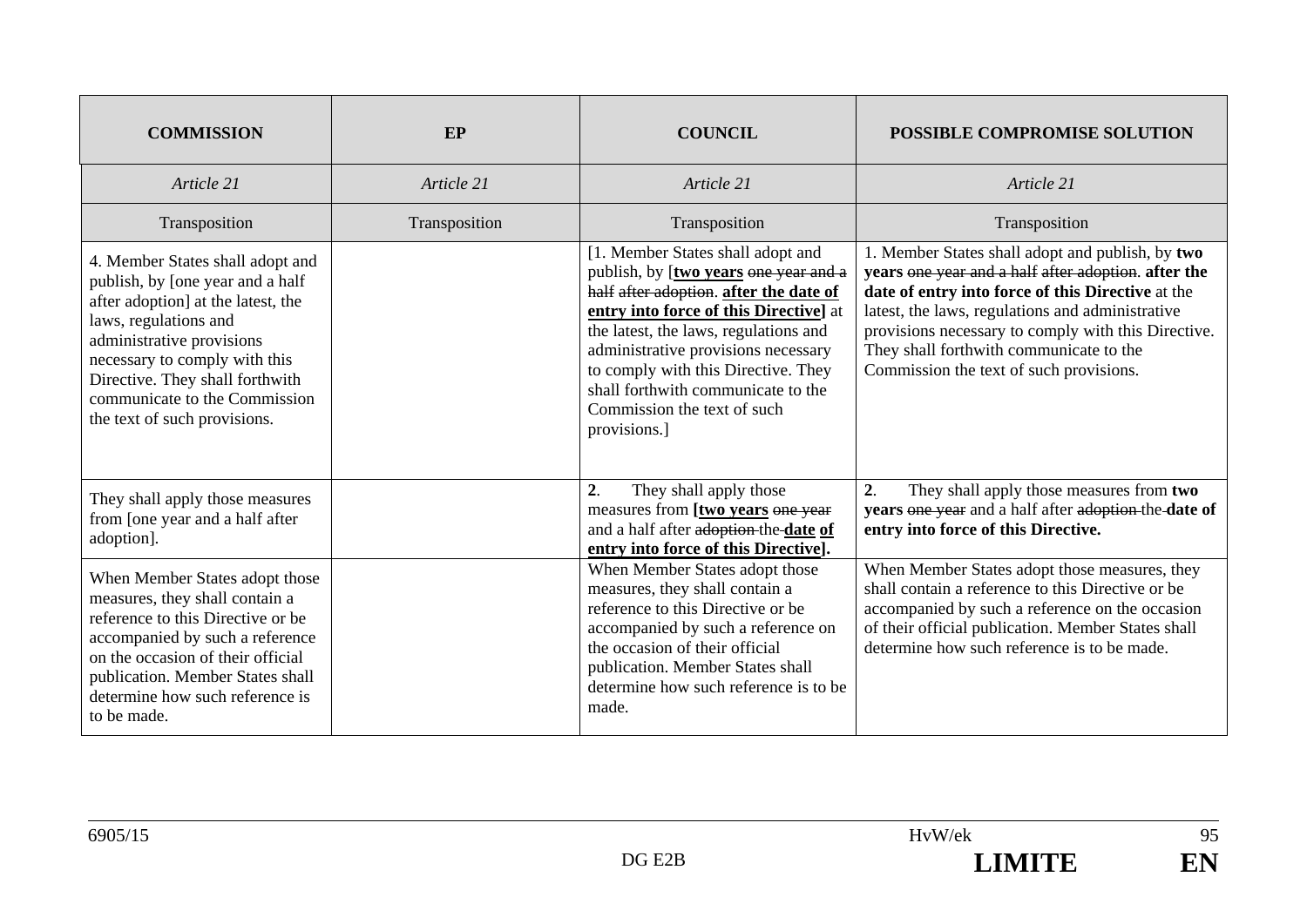| <b>COMMISSION</b>                                                                                                                                                            | EP | <b>COUNCIL</b>                                                                                                                                                                   | POSSIBLE COMPROMISE SOLUTION |
|------------------------------------------------------------------------------------------------------------------------------------------------------------------------------|----|----------------------------------------------------------------------------------------------------------------------------------------------------------------------------------|------------------------------|
| 5. Member States shall<br>communicate to the Commission<br>the text of the main provisions of<br>national law which they adopt in<br>the field covered by this<br>Directive. |    | Member States may shall<br>3.<br>communicate to the Commission the<br>text of the main provisions of<br>national law which they adopt in the<br>field covered by this Directive. |                              |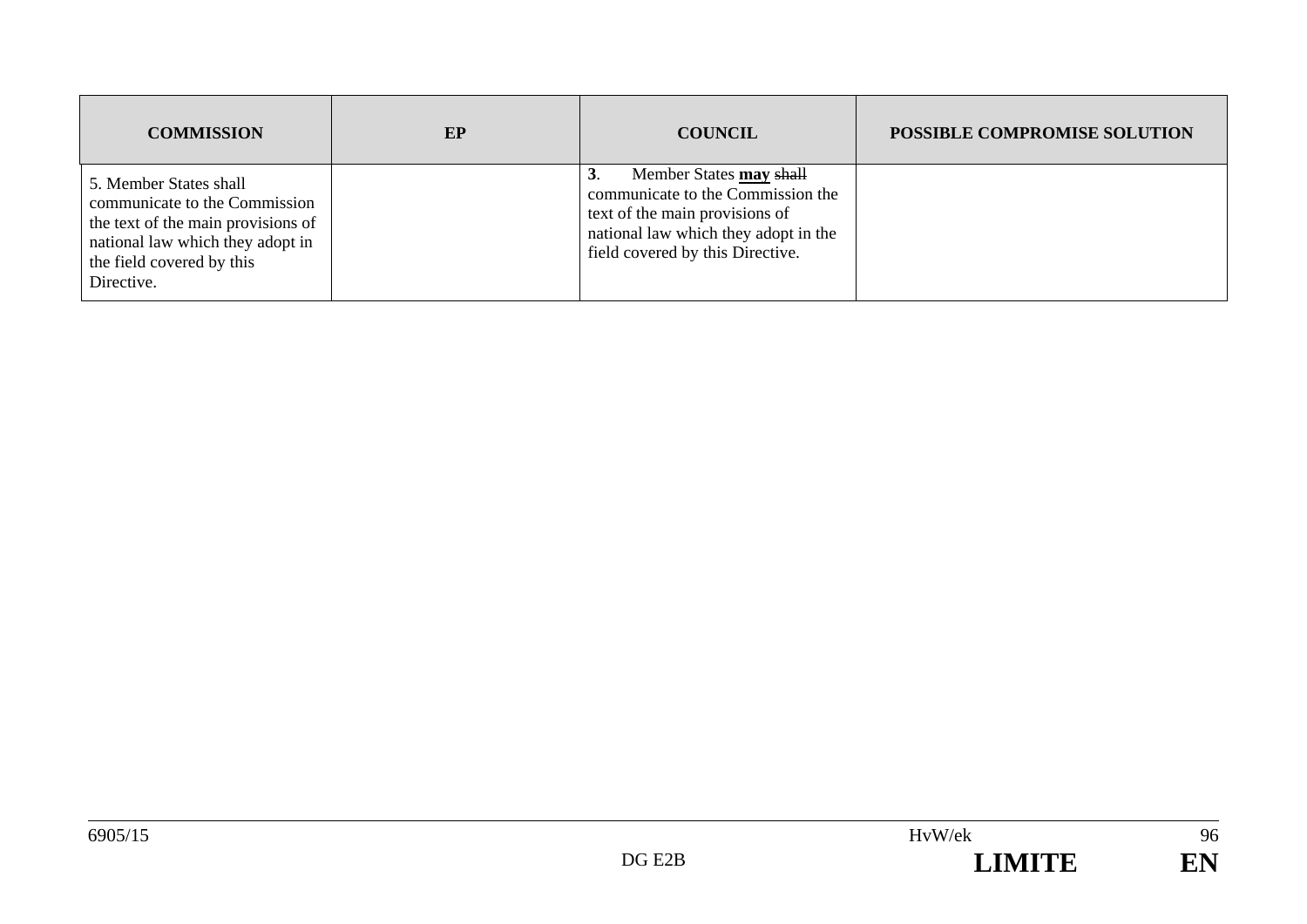| <b>COMMISSION</b>                                                                                                                                         | <b>EP</b>        | <b>COUNCIL</b>                                                                                                                                                | POSSIBLE COMPROMISE SOLUTION                                                                                                                        |
|-----------------------------------------------------------------------------------------------------------------------------------------------------------|------------------|---------------------------------------------------------------------------------------------------------------------------------------------------------------|-----------------------------------------------------------------------------------------------------------------------------------------------------|
| Article 22                                                                                                                                                | Article 22       | Article 22                                                                                                                                                    | Article 22                                                                                                                                          |
| Entry into force                                                                                                                                          | Entry into force | Entry into force                                                                                                                                              | Entry into force                                                                                                                                    |
| This Directive shall enter into<br>force on the [twentieth] day<br>following that of its publication<br>in the Official Journal of the<br>European Union. |                  | This Directive shall enter into force<br>on the [twentieth] day following that<br>of its publication in the <i>Official</i><br>Journal of the European Union. | This Directive shall enter into force on the<br>[twentieth] day following that of its publication in<br>the Official Journal of the European Union. |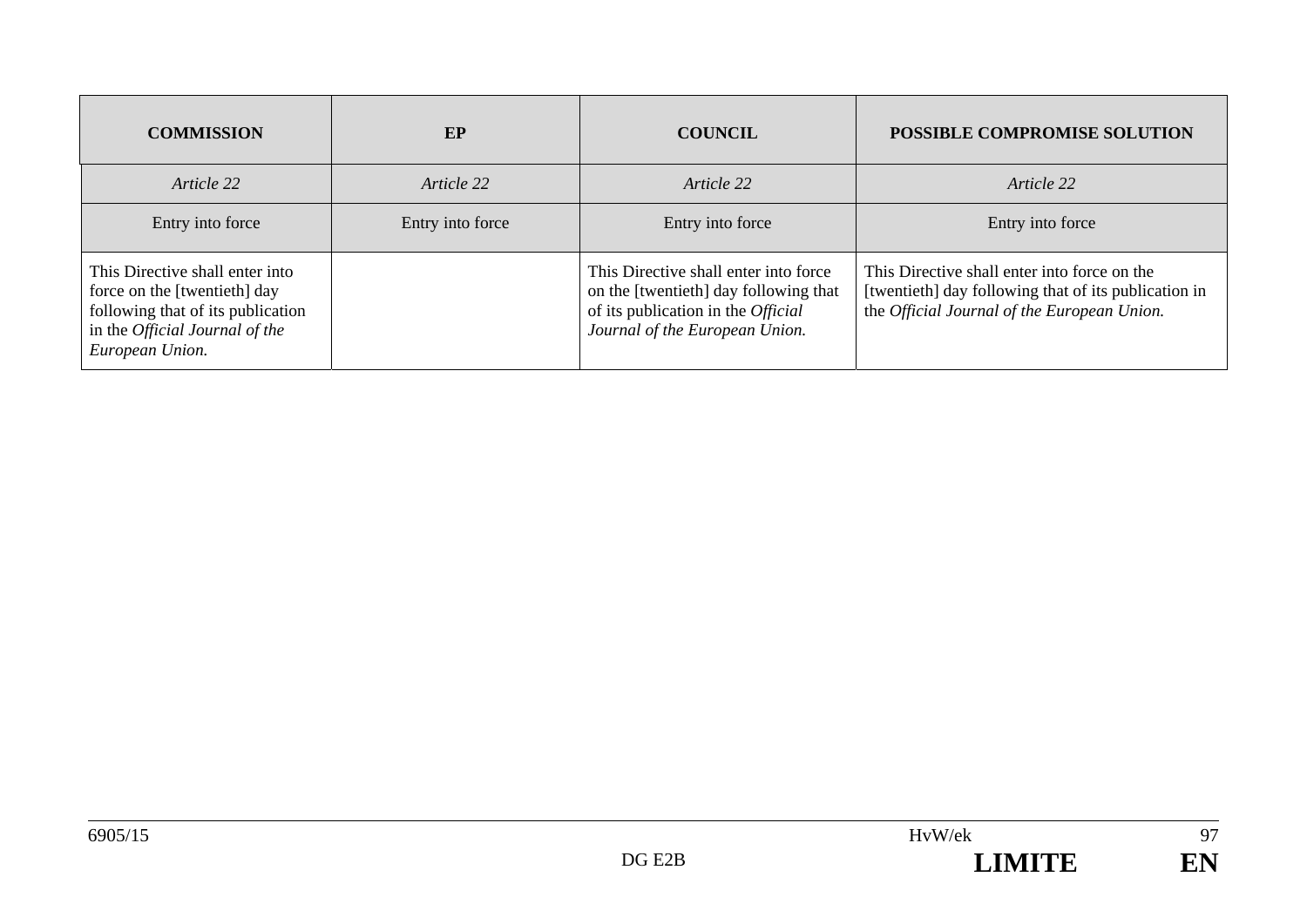| <b>COMMISSION</b>                                    | EP                                                    | <b>COUNCIL</b>                                       | POSSIBLE COMPROMISE SOLUTION                      |
|------------------------------------------------------|-------------------------------------------------------|------------------------------------------------------|---------------------------------------------------|
| Article 23                                           | Article 23                                            | Article 23                                           | Article 23                                        |
| Addressees                                           | Addressees                                            | Addressees                                           | Addressees                                        |
| This Directive is addressed to the<br>Member States. | This Directive is addressed to the<br>Member States., | This Directive is addressed to the<br>Member States. | This Directive is addressed to the Member States. |
| Done at Brussels                                     | Done at Brussels                                      | Done at Brussels                                     | Done at Brussels                                  |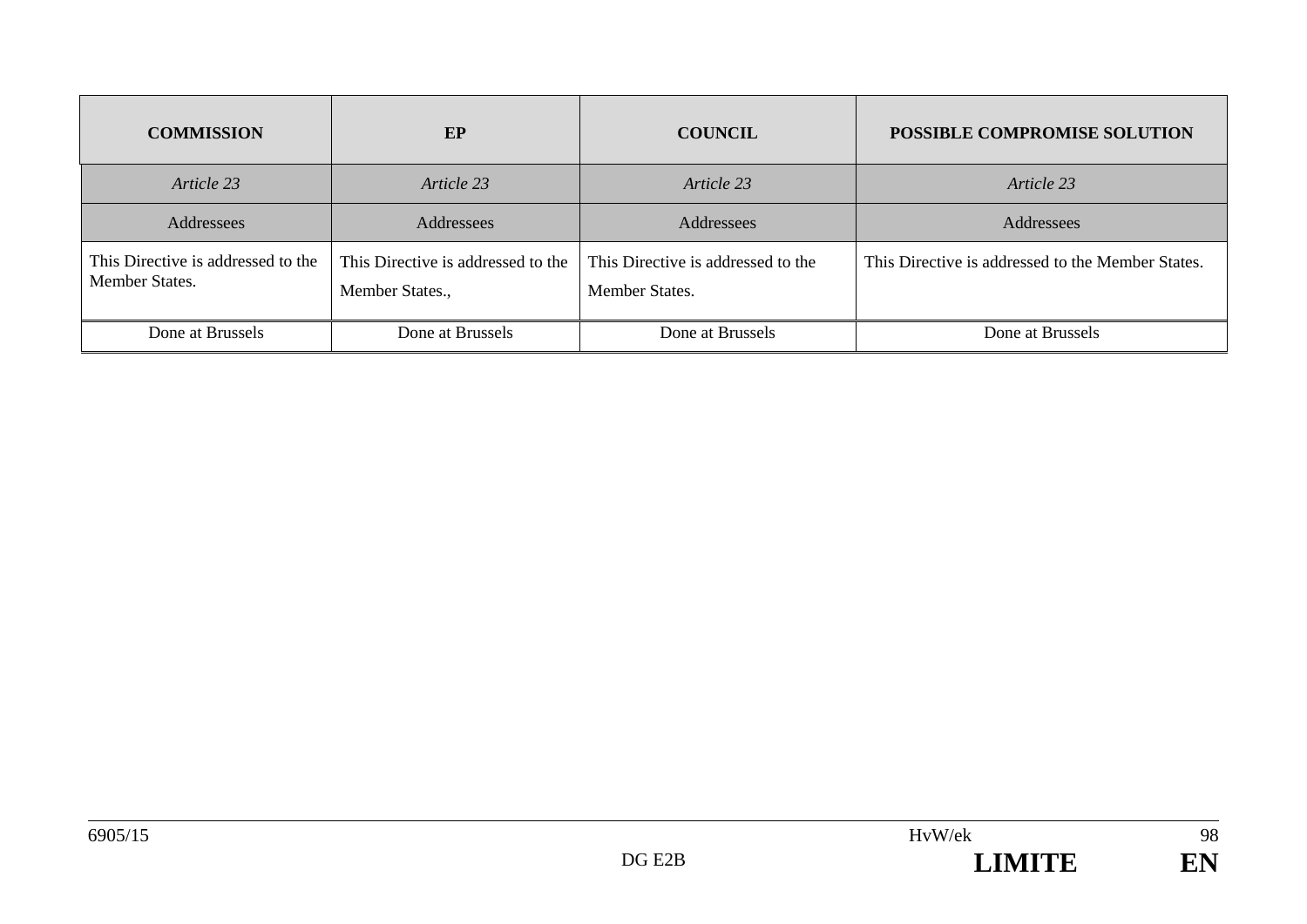| <b>COMMISSION</b>                                                                                                                                                                            | EP                                                                                                           | <b>COUNCIL</b>                                                                                                                                                                                            | <b>POSSIBLE COMPROMISE SOLUTION</b>                                                                                                                                                          |
|----------------------------------------------------------------------------------------------------------------------------------------------------------------------------------------------|--------------------------------------------------------------------------------------------------------------|-----------------------------------------------------------------------------------------------------------------------------------------------------------------------------------------------------------|----------------------------------------------------------------------------------------------------------------------------------------------------------------------------------------------|
| <b>ANNEX I</b>                                                                                                                                                                               | <b>ANNEX I</b>                                                                                               | <b>ANNEX I</b>                                                                                                                                                                                            | <b>ANNEX I</b>                                                                                                                                                                               |
| Requirements and tasks of the<br><b>Computer Emergency Response</b><br>Team (CERT)                                                                                                           | Requirements and tasks of the<br><b>Computer Emergency Response</b><br><b>Team-Teams (CERTs)</b><br>(AM 127) | Requirements and tasks of the<br><b>Computer Security Incident</b><br><b>Emergency Response Team</b><br>(CSIRT)                                                                                           | Requirements and tasks of the Computer Security<br><b>Incident Emergency Response Team (CSIRT)</b><br>(EERT)                                                                                 |
| The requirements and tasks of the<br>CERT shall be adequately and<br>clearly defined and supported by<br>national policy and/or regulation.<br>They shall include the following<br>elements: |                                                                                                              | The requirements and tasks of the<br><b>CSIRT CERT</b> shall be adequately<br>and clearly defined and supported by<br>national policy and/or regulation.<br>They shall include the following<br>elements: | The requirements and tasks of the CSIRT CERT<br>shall be adequately and clearly defined and<br>supported by national policy and/or regulation.<br>They shall include the following elements: |
| (1) Requirements for the CERT                                                                                                                                                                |                                                                                                              | $(1)$ Requirements for the <b>CSIRT</b><br><b>CERT</b>                                                                                                                                                    | $(1)$ Requirements for the CSIRT CERT                                                                                                                                                        |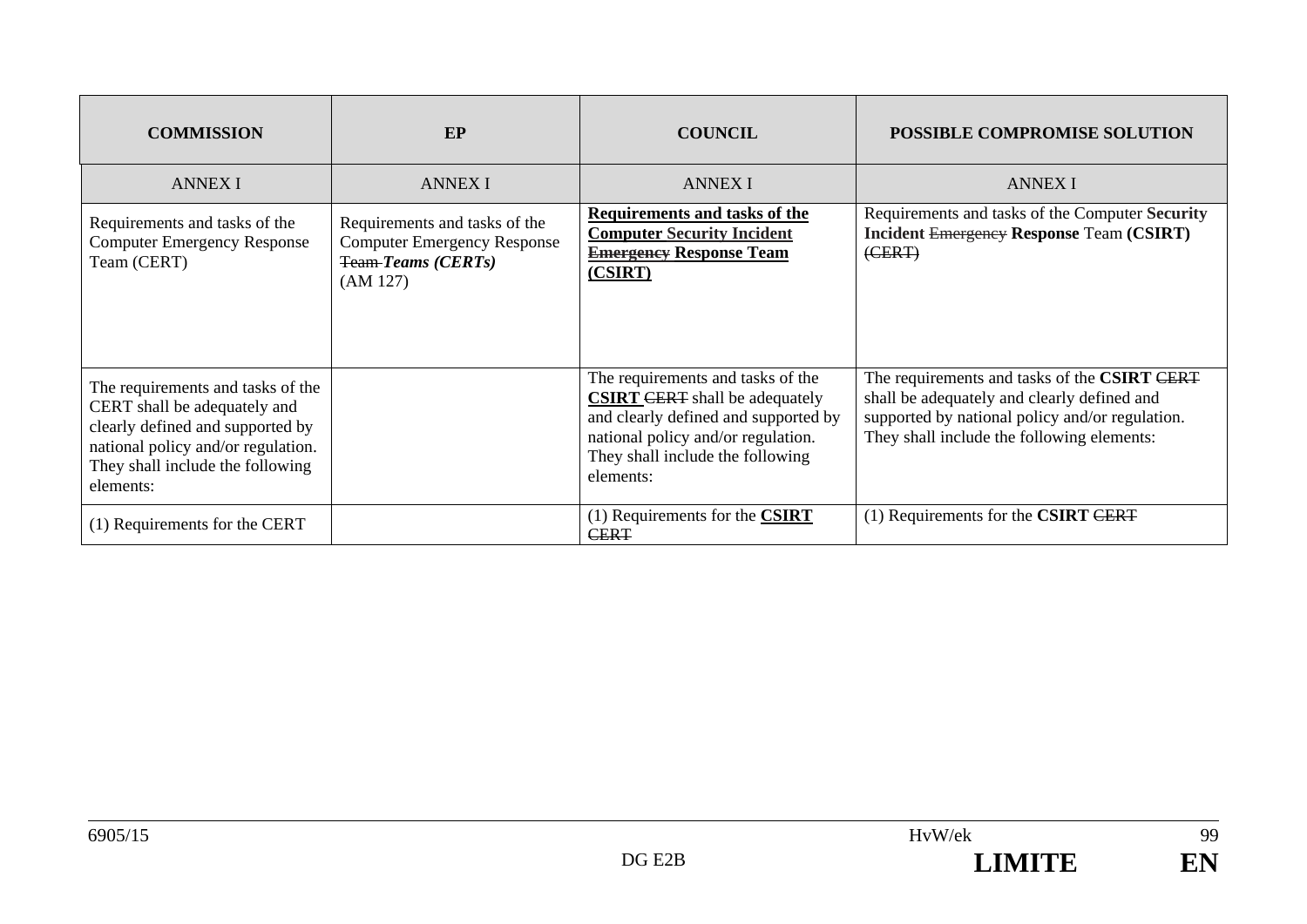| <b>COMMISSION</b>                                                                                                                                                                                                                                                                                                                                | EP                                                                                                                                                                                                                                                                                                                                                                                 | <b>COUNCIL</b>                                                                                                                                                                                                                                                                                                                                         | POSSIBLE COMPROMISE SOLUTION                                                                                                                                                                                                                                                                                                                  |
|--------------------------------------------------------------------------------------------------------------------------------------------------------------------------------------------------------------------------------------------------------------------------------------------------------------------------------------------------|------------------------------------------------------------------------------------------------------------------------------------------------------------------------------------------------------------------------------------------------------------------------------------------------------------------------------------------------------------------------------------|--------------------------------------------------------------------------------------------------------------------------------------------------------------------------------------------------------------------------------------------------------------------------------------------------------------------------------------------------------|-----------------------------------------------------------------------------------------------------------------------------------------------------------------------------------------------------------------------------------------------------------------------------------------------------------------------------------------------|
| (a) The CERT shall ensure high<br>availability of its communications<br>services by avoiding single points<br>of failure and have several means<br>for being contacted and for<br>contacting others. Furthermore,<br>the communication channels shall<br>be clearly specified and well<br>known to the constituency and<br>cooperative partners. | (a) The CERT CERTs shall<br>ensure high availability of its<br>communications services by<br>avoiding single points of failure<br>and have several means for being<br>contacted and for contacting<br>others at all times. Furthermore,<br>the communication channels<br>shall be clearly specified and<br>well known to the constituency<br>and cooperative partners.<br>(AM 128) | (a) The CSIRT CERT shall ensure<br>high availability of its<br>communications services by avoiding<br>single points of failure and have<br>several means for being contacted<br>and for contacting others.<br>Furthermore, the communication<br>channels shall be clearly specified<br>and well known to the constituency<br>and cooperative partners. | (a) The CSIRT CERT shall ensure high<br>availability of its communications services by<br>avoiding single points of failure and have several<br>means for being contacted and for contacting<br>others. Furthermore, the communication channels<br>shall be clearly specified and well known to the<br>constituency and cooperative partners. |
| (b) The CERT shall implement<br>and manage security measures to<br>ensure the confidentiality,<br>integrity, availability and<br>authenticity of information it<br>receives and treats.                                                                                                                                                          |                                                                                                                                                                                                                                                                                                                                                                                    | (b) The <b>CSIRT</b> CERT shall<br>implement and manage security<br>measures to ensure the<br>confidentiality, integrity, availability<br>and authenticity of information it<br>receives and treats.                                                                                                                                                   |                                                                                                                                                                                                                                                                                                                                               |
| (c) The offices of the CERT and<br>the supporting information<br>systems shall be located in secure<br>sites.                                                                                                                                                                                                                                    | $(c)$ The offices of the CERT<br><b>CERTs</b> and the supporting<br>information systems shall be<br>located in secure sites with<br>secured network information<br>systems.<br>(AM 129)                                                                                                                                                                                            | (c) The offices of the <b>CSIRT CERT</b><br>and the supporting information<br>systems shall be located in secure<br>sites.                                                                                                                                                                                                                             | (c) The offices of the <b>CSIRT</b> CERT and the<br>supporting information systems shall be located in<br>secure sites.                                                                                                                                                                                                                       |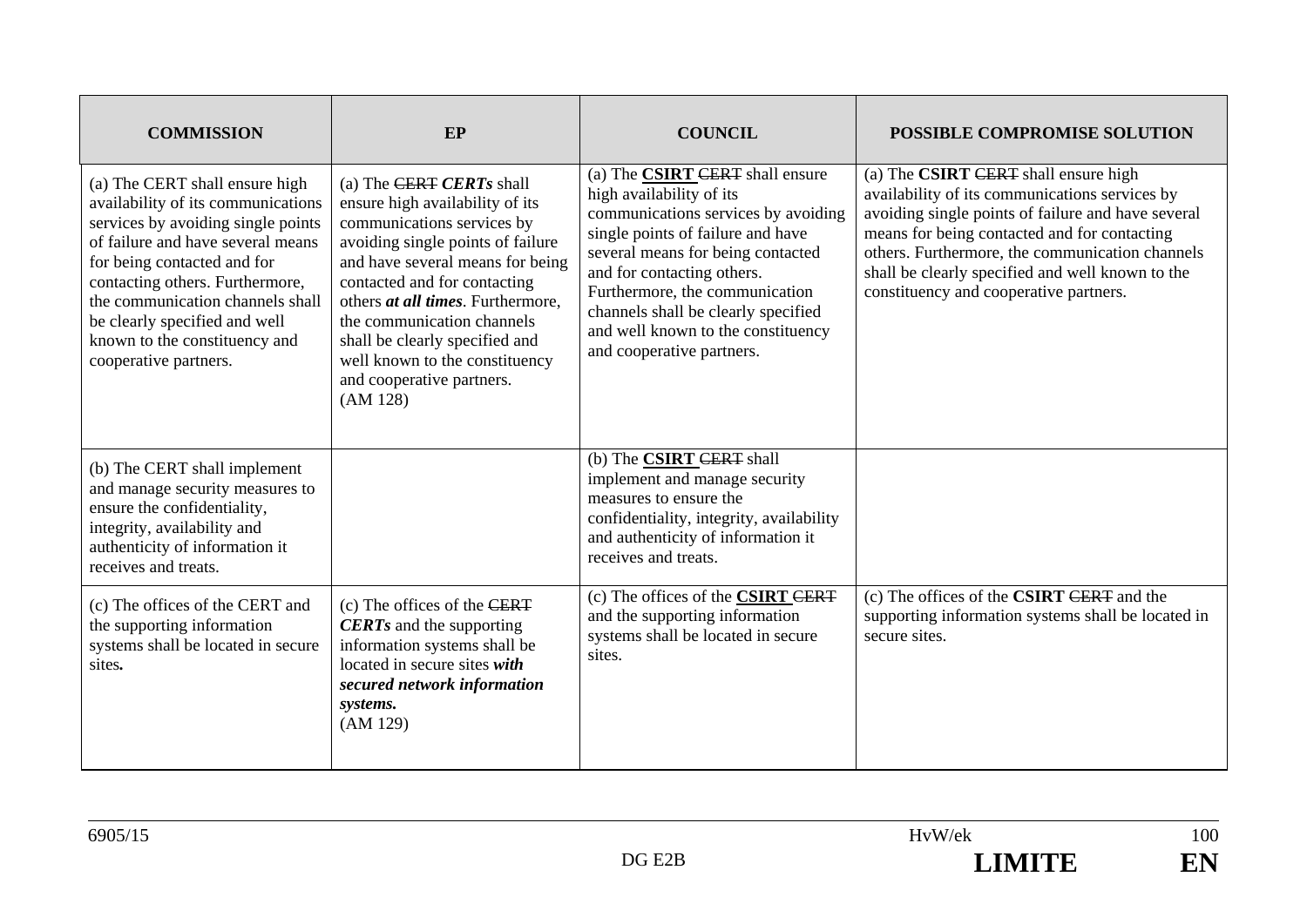| <b>COMMISSION</b>                                                                                                                                                                                                                                                                         | EP | <b>COUNCIL</b>                                                                                                                                                                                                                                                                              | <b>POSSIBLE COMPROMISE SOLUTION</b>                                                                                                    |
|-------------------------------------------------------------------------------------------------------------------------------------------------------------------------------------------------------------------------------------------------------------------------------------------|----|---------------------------------------------------------------------------------------------------------------------------------------------------------------------------------------------------------------------------------------------------------------------------------------------|----------------------------------------------------------------------------------------------------------------------------------------|
| (d) A service management quality<br>system shall be created to follow-<br>up on the performance of the<br>CERT and ensure a steady<br>process of improvement. It shall<br>be based on clearly defined<br>metrics that include formal<br>service levels and key<br>performance indicators. |    | (d) A service management quality<br>system shall be created to follow-up<br>on the performance of the CSIRT<br>CERT and ensure a steady process of<br>improvement. It shall be based on<br>clearly defined metrics that include<br>formal service levels and key<br>performance indicators. |                                                                                                                                        |
| (e) Business continuity:                                                                                                                                                                                                                                                                  |    | (e) Business continuity:                                                                                                                                                                                                                                                                    | (e) Business continuity:                                                                                                               |
| - The CERT shall be equipped<br>with an appropriate system for<br>managing and routing requests, in<br>order to facilitate handovers,                                                                                                                                                     |    | The CSIRT CERT shall be<br>equipped with an appropriate system<br>for managing and routing requests, in<br>order to facilitate handovers,                                                                                                                                                   | The CSIRT CERT shall be equipped with an<br>appropriate system for managing and routing<br>requests, in order to facilitate handovers, |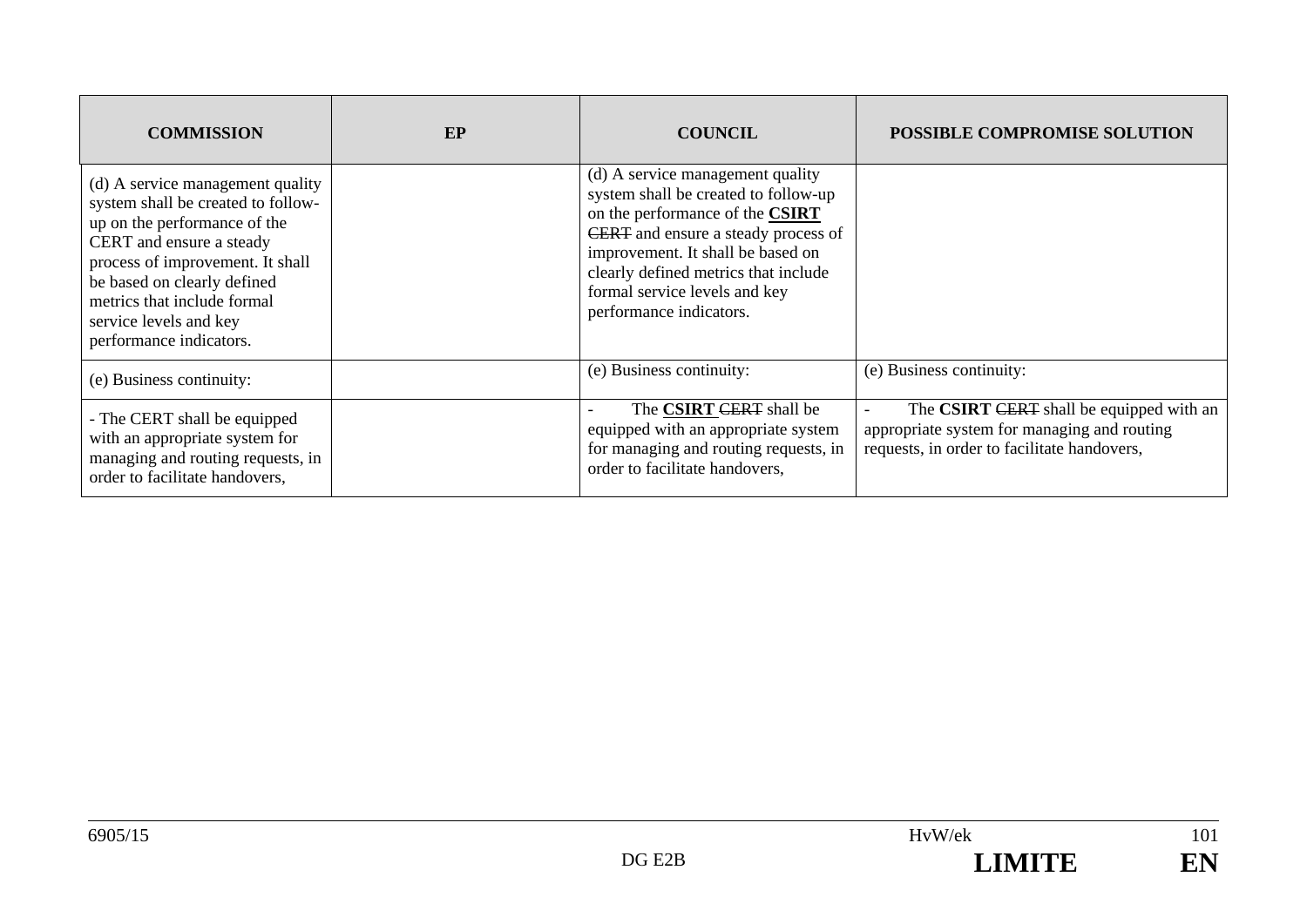| <b>COMMISSION</b>                                                                                                                                                                                                                           | EP                                                                       | <b>COUNCIL</b>                                                                                                                                                                                                                                                   | <b>POSSIBLE COMPROMISE SOLUTION</b>                                                                                                                                                                                                              |
|---------------------------------------------------------------------------------------------------------------------------------------------------------------------------------------------------------------------------------------------|--------------------------------------------------------------------------|------------------------------------------------------------------------------------------------------------------------------------------------------------------------------------------------------------------------------------------------------------------|--------------------------------------------------------------------------------------------------------------------------------------------------------------------------------------------------------------------------------------------------|
| - The CERT shall be adequately<br>staffed to ensure availability at all<br>times,                                                                                                                                                           |                                                                          | The CSIRT CERT shall be<br>adequately staffed to ensure<br>availability at all times,                                                                                                                                                                            | The CSIRT CERT shall be adequately<br>staffed to ensure availability at all times,                                                                                                                                                               |
| - The CERT shall rely on an<br>infrastructure whose continuity is<br>ensured. To this end, redundant<br>systems and backup working<br>space shall be set up for the<br>CERT to ensure permanent<br>access to the means of<br>communication. |                                                                          | The <b>CSIRT</b> CERT shall rely<br>on an infrastructure whose continuity<br>is ensured. To this end, redundant<br>systems and backup working space<br>shall be set up for the <b>CSIRT CERT</b><br>to ensure permanent access to the<br>means of communication. | The CSIRT CERT shall rely on an<br>infrastructure whose continuity is ensured. To this<br>end, redundant systems and backup working space<br>shall be available set up for the CERT to ensure<br>permanent access to the means of communication. |
| (2) Tasks of the CERT                                                                                                                                                                                                                       |                                                                          | (2)<br>Tasks of the <b>CSIRT CERT</b>                                                                                                                                                                                                                            | Tasks of the CSIRT CERT<br>(2)                                                                                                                                                                                                                   |
| (a) Tasks of the CERT shall<br>include at least the following:                                                                                                                                                                              |                                                                          | Tasks of the <b>CSIRT CERT</b><br>(a)<br>shall include at least the following:                                                                                                                                                                                   | Tasks of the CSIRT CERT shall include at<br>(a)<br>least the following:                                                                                                                                                                          |
| - Monitoring incidents at a<br>national level,                                                                                                                                                                                              | - Detecting and monitoring<br>incidents at a national level,<br>(AM 130) | Monitoring incidents at a<br>national level,                                                                                                                                                                                                                     | Monitoring incidents at a national level,<br>$\overline{a}$                                                                                                                                                                                      |
| - Providing early warning, alerts,<br>announcements and<br>dissemination of information to<br>relevant stakeholders about risks<br>and incidents,                                                                                           |                                                                          | Providing early warning,<br>alerts, announcements and<br>dissemination of information to<br>relevant stakeholders about risks and<br>incidents,                                                                                                                  | Providing early warning, alerts,<br>announcements and dissemination of information<br>to relevant stakeholders about risks and incidents,                                                                                                        |
| - Responding to incidents,                                                                                                                                                                                                                  |                                                                          | Responding to incidents,                                                                                                                                                                                                                                         | Responding to incidents,                                                                                                                                                                                                                         |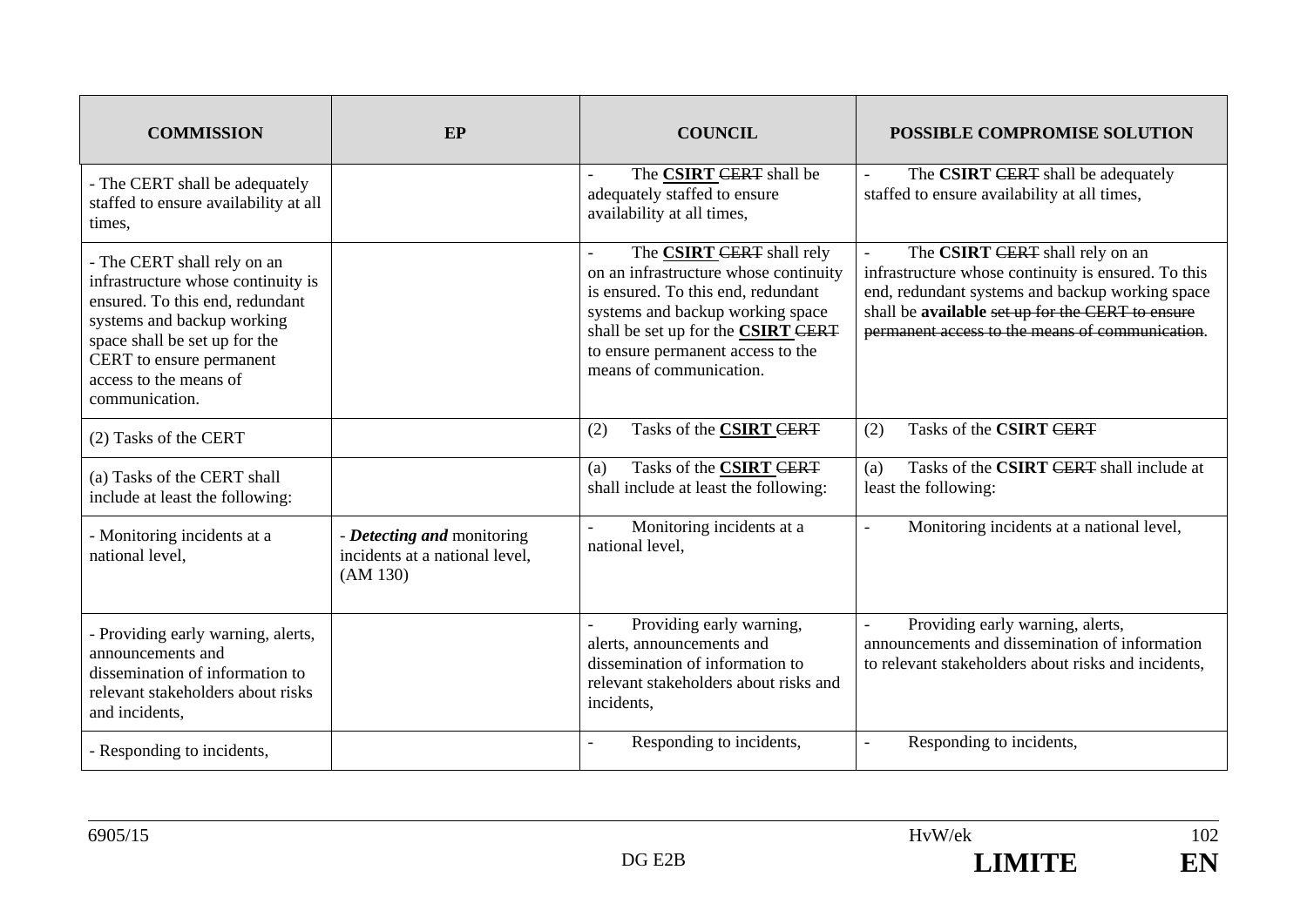| <b>COMMISSION</b>                                                                                                            | EP                                                                                              | <b>COUNCIL</b>                                                                                                                               | <b>POSSIBLE COMPROMISE SOLUTION</b>                                                                                                |
|------------------------------------------------------------------------------------------------------------------------------|-------------------------------------------------------------------------------------------------|----------------------------------------------------------------------------------------------------------------------------------------------|------------------------------------------------------------------------------------------------------------------------------------|
| - Providing dynamic risk and<br>incident analysis and situational<br>awareness,                                              |                                                                                                 | Providing dynamic risk and<br>incident analysis and situational<br>awareness,                                                                | Providing dynamic risk and incident analysis<br>and situational awareness,                                                         |
| - Building broad public<br>awareness of the risks associated<br>with online activities,                                      |                                                                                                 | <b>Building broad public</b><br>awareness of the risks associated with<br>online activities.                                                 |                                                                                                                                    |
|                                                                                                                              | - Actively participating in Union<br>and international CERT<br>cooperation networks<br>(AM 131) |                                                                                                                                              | - Participating in the CSIRTs network.                                                                                             |
| - Organising campaigns on NIS;                                                                                               |                                                                                                 | Organising campaigns on NIS;                                                                                                                 |                                                                                                                                    |
| (b) The CERT shall establish<br>cooperative relationships with<br>private sector.                                            |                                                                                                 | The <b>CSIRT</b> CERT shall<br>(b)<br>establish cooperative relationships<br>with private sector.                                            | The CSIRT CERT shall establish<br>(b)<br>cooperative relationships with private sector.                                            |
| (c) To facilitate cooperation, the<br>CERT shall promote the adoption<br>and use of common or<br>standardised practises for: |                                                                                                 | To facilitate cooperation, the<br>(c)<br><b>CSIRT CERT</b> shall promote the<br>adoption and use of common or<br>standardised practises for: | To facilitate cooperation, the CSIRT CERT<br>(c)<br>shall promote the adoption and use of common or<br>standardised practises for: |
| - incident and risk handling<br>procedures,                                                                                  |                                                                                                 | incident and risk handling<br>procedures,                                                                                                    | incident and risk handling procedures,                                                                                             |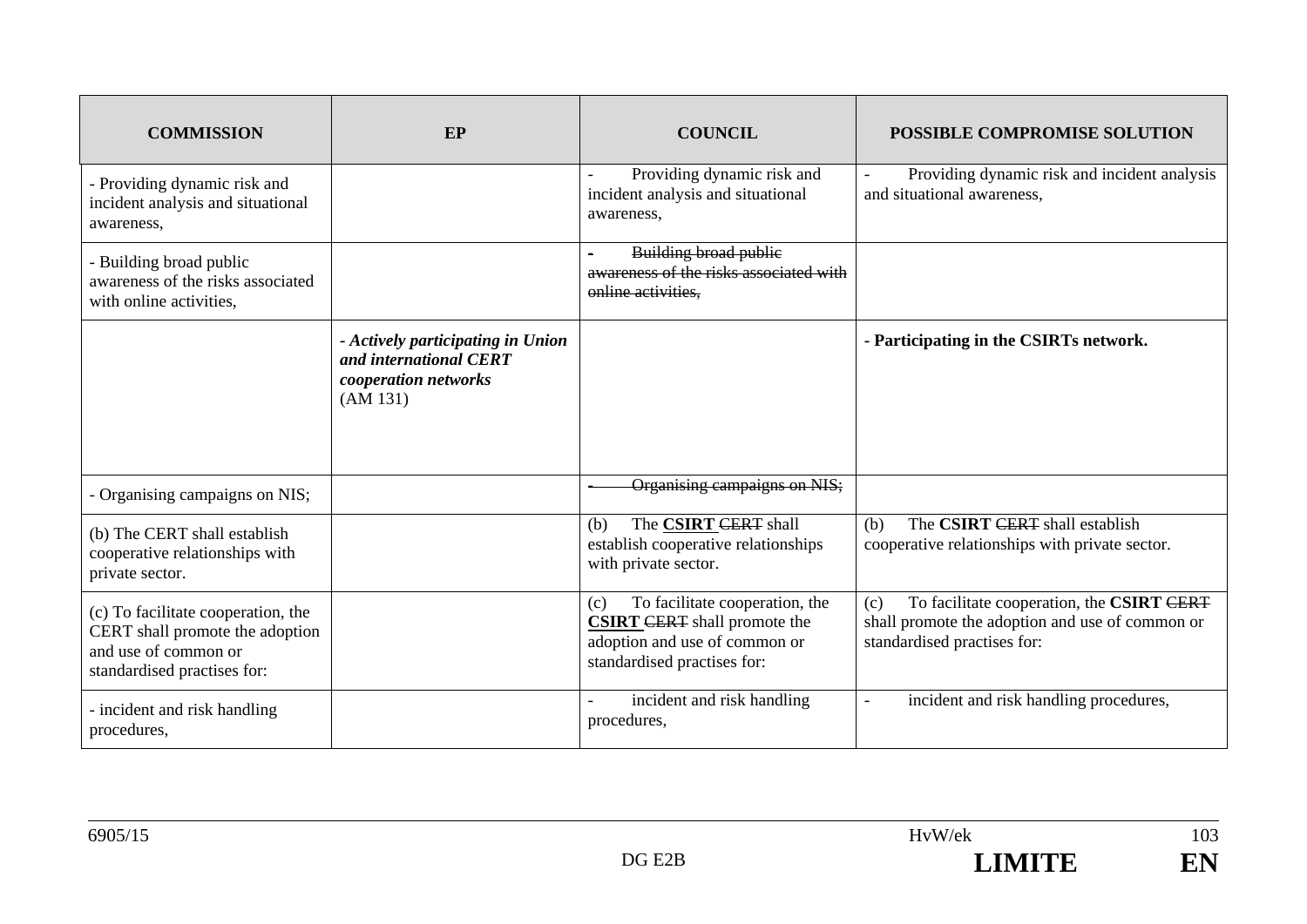| <b>COMMISSION</b>                                                                        | EP | <b>COUNCIL</b>                                                                         | POSSIBLE COMPROMISE SOLUTION                              |
|------------------------------------------------------------------------------------------|----|----------------------------------------------------------------------------------------|-----------------------------------------------------------|
| - incident, risk and information<br>classification schemes,                              |    | incident, risk and information<br>classification schemes,                              | incident, risk and information classification<br>schemes, |
| - taxonomies for metrics,                                                                |    | taxonomies for metrics,                                                                |                                                           |
| - information exchange formats<br>on risks, incidents, and system<br>naming conventions. |    | information exchange formats<br>on risks, incidents, and system<br>naming conventions. |                                                           |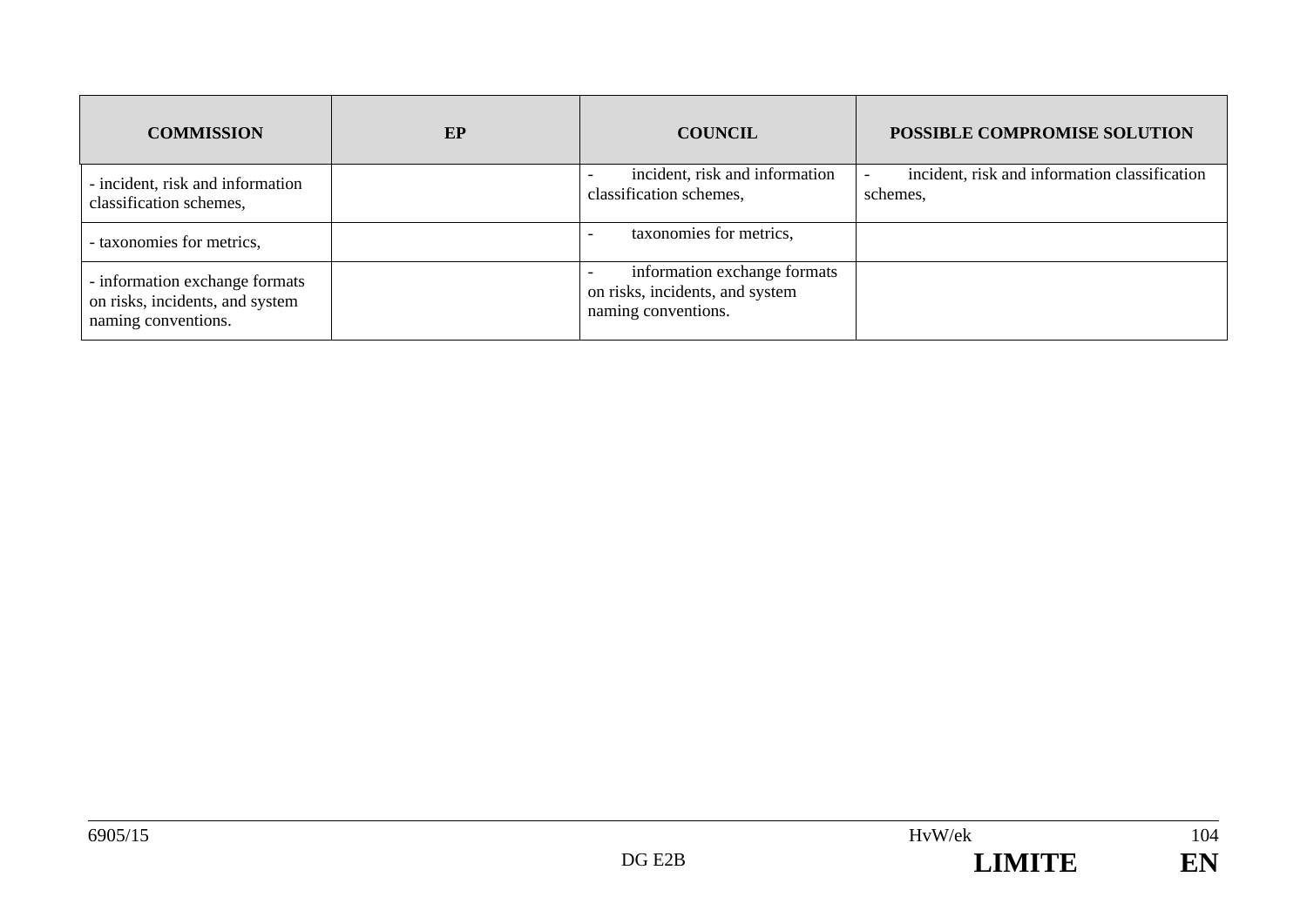| <b>COMMISSION</b>                 | EP                              | <b>COUNCIL</b>                                                                    | <b>POSSIBLE COMPROMISE SOLUTION</b>                                      |
|-----------------------------------|---------------------------------|-----------------------------------------------------------------------------------|--------------------------------------------------------------------------|
| <b>ANNEX II</b>                   | <b>ANNEX II</b>                 | ANNEX $II^{29}$                                                                   |                                                                          |
| List of market operators          | List of market operators        | List of market operators types of<br>entities for the purposes of Article<br>3(8) | List of types of entities for the purposes of<br>Article 3(8) operators  |
| Referred to in Article $3(8)$ a): | Referred to in Article 3(8) a): | Referred to in Article $3(8)$ a): 0. In<br>the field of Internet infrastructure:  | 0. In the field of digital infrastructure:                               |
|                                   |                                 | Internet exchange points <sup>30</sup>                                            | <b>Internet exchange points</b>                                          |
|                                   |                                 | national domain name registries,<br>domain name system service<br>providers       | national domain name registries, domain name<br>system service providers |
| Referred to in Article $3(8)$ b): |                                 | 0.1 In the field of digital service<br>platforms <sup>31</sup>                    | 01 In the field of digital service platforms:                            |
| 1. e-commerce platforms           | 1. e-commerce platforms         | 1. - e-commerce platforms                                                         | (a) e-commerce platforms                                                 |
| 2. Internet payment gateways      | 2. Internet payment gateways    | 2.-. [Internet payment gate ways]                                                 | (b) Internet payment gateways                                            |

<sup>&</sup>lt;sup>29</sup> In the understanding of the Council and as far as the list of (sub) sectors in Annex II is concerned, the purpose here is to achieve minimum harmonisation: Member States may add additional (sub)sectors (i.e. types of entities) to the list (and even add additional fields). Furthermore, a Member State, following the assessment on the basis of Article 3(8), may decide that, on its territory, not all entities listed in Annex II fulfil those criteria and therefore there is no risk for this or that (sub) sector. It should be noted further that it is largely immaterial whether the content of Annex II is located in an Annex or as part of art. 3, as long as the Annex may only be amended through the full legislative procedure.

**<sup>30</sup>** To the extent that they are not covered by the FD.

**<sup>31</sup>** The bracketed sub-sectors 2, 3 and 6 are being considered in the Council to be deleted, whereas for sub-sectors 1, 4 and 5 further clarification and justification, e.g. in the form of recital text, is needed before considering whether or not to maintain these sub-sectors.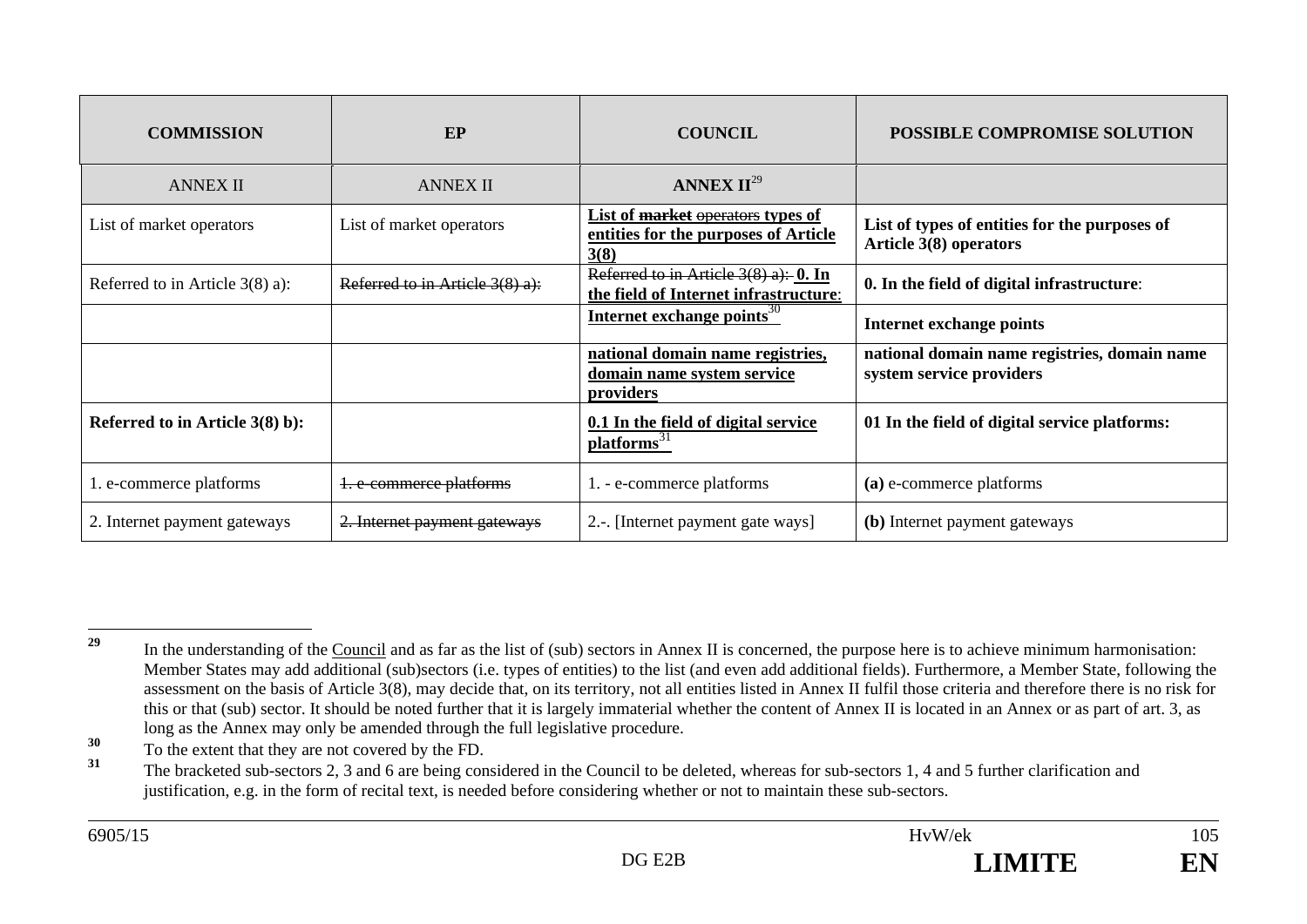| <b>COMMISSION</b>                   | EP                                           | <b>COUNCIL</b>                                                               | <b>POSSIBLE COMPROMISE SOLUTION</b> |
|-------------------------------------|----------------------------------------------|------------------------------------------------------------------------------|-------------------------------------|
| 3. Social networks                  | 3. Social networks                           | 3.-. [Social networks]                                                       | (c) Social networks                 |
| 4. Search engines                   | 4. Search engines                            | 4.-. Search engines                                                          | (d) Search engines                  |
| 5. Cloud computing services         | 5. Cloud computing services                  | -. Cloud computing services,<br>including web hosting services <sup>32</sup> | (e) Cloud computing services        |
| 6. Application stores               | 6. Application stores                        | 6.-[Application stores]                                                      | (f) Application stores              |
| Referred to in Article $(3(8) b)$ : | Referred to in Article (3(8) b):<br>(AM 132) | Referred to in Article (3(8) b):                                             |                                     |
| List of market operators            | List of market operators                     | List of market operators                                                     |                                     |
| 1. Energy                           | 1. Energy                                    | 1. In the field of energy                                                    | 1. Energy                           |

<sup>&</sup>lt;sup>32</sup> The following text for a new Recital has been suggested: "Cloud computing services may comprise "infrastructure as a service" (i.e. enterprise infrastructure such as private clouds and virtual local area networks, in which a business can store its data and run the applications needed for its daily operation; and "cloud hosting", the hosting of websites on virtual servers which are founded upon pooled resources from underlying physical servers) or "platform as a service" (i.e. online computing platforms which typically include operating system, programming language execution environment, database and web server). Except where already provided for in contractual obligations between the relevant parties, a cloud computing service should be considered to fall within scope of the requirements of this Directive when it is used by an operator in the provision of an essential service. A cloud computing service provided directly to an end user other than a market operator as defined in Article 3(8) may also fall within scope of the requirements of this Directive to the extent that a Member State identifies it as a service platform underpinning the Internet that meets the definition of market operator."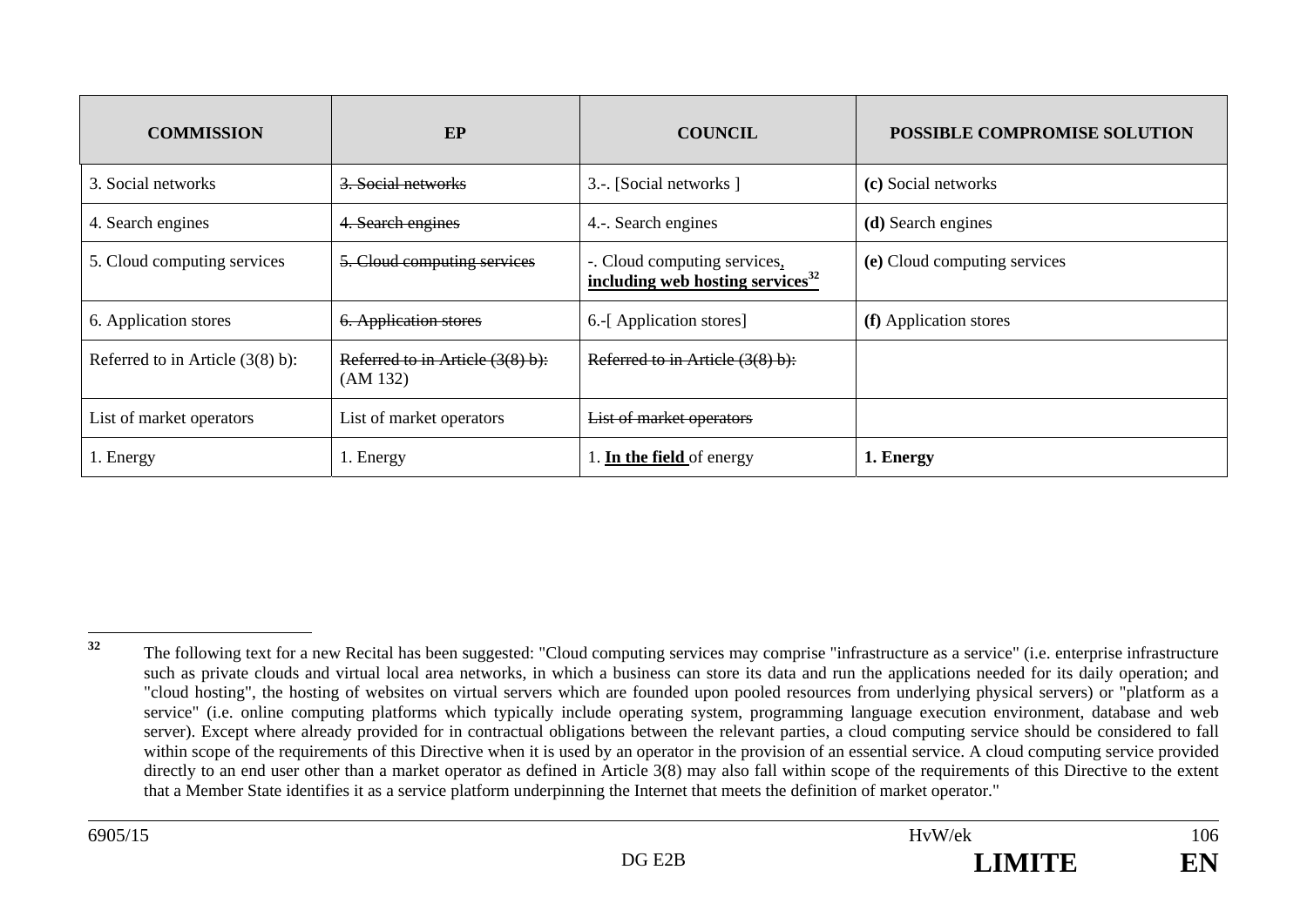| <b>COMMISSION</b>                                                                              | EP                                                                                               | <b>COUNCIL</b>                                                                                | <b>POSSIBLE COMPROMISE SOLUTION</b>                                                           |
|------------------------------------------------------------------------------------------------|--------------------------------------------------------------------------------------------------|-----------------------------------------------------------------------------------------------|-----------------------------------------------------------------------------------------------|
|                                                                                                | $(a)$ Electricity                                                                                |                                                                                               | $(a)$ Electricity                                                                             |
| - Electricity and gas suppliers                                                                | - Electricity and gas - Suppliers                                                                | - Electricity and gas suppliers                                                               | - Suppliers                                                                                   |
| - Electricity and/or gas<br>distribution system operators and<br>retailers for final consumers | -Electricity and/or gas<br>- Distribution system operators<br>and retailers for final consumers  | - Electricity and/or gas distribution<br>system operators and retailers for<br>final consumer | - Distribution system operators                                                               |
| - Natural gas transmission system<br>operators, storage operators and<br>LNG operators         | - Natural gas transmission system<br>operators, storage operators and<br><b>LNG</b> operators    | - Natural gas transmission system<br>operators, storage operators and LNG<br>operators        |                                                                                               |
| - Transmission system operators<br>in electricity                                              | - Transmission system operators<br>in electricity                                                | - Transmission system operators in<br>electricity                                             | - Transmission system operators in electricity                                                |
|                                                                                                | $(b)$ Oil                                                                                        |                                                                                               | $(b)$ <i>Oil</i>                                                                              |
| - Oil transmission pipelines and<br>oil storage                                                | - Oil transmission pipelines and<br>oil storage                                                  | - Oil transmission pipelines and oil<br>storage                                               | - Oil transmission pipelines and oil storage                                                  |
|                                                                                                | - Operators of oil production,<br>refining and treatment facilities,<br>storage and transmission |                                                                                               | - Operators of oil production, refining and<br>treatment facilities, storage and transmission |
|                                                                                                | $(c)$ Gas                                                                                        |                                                                                               | $(c)$ Gas                                                                                     |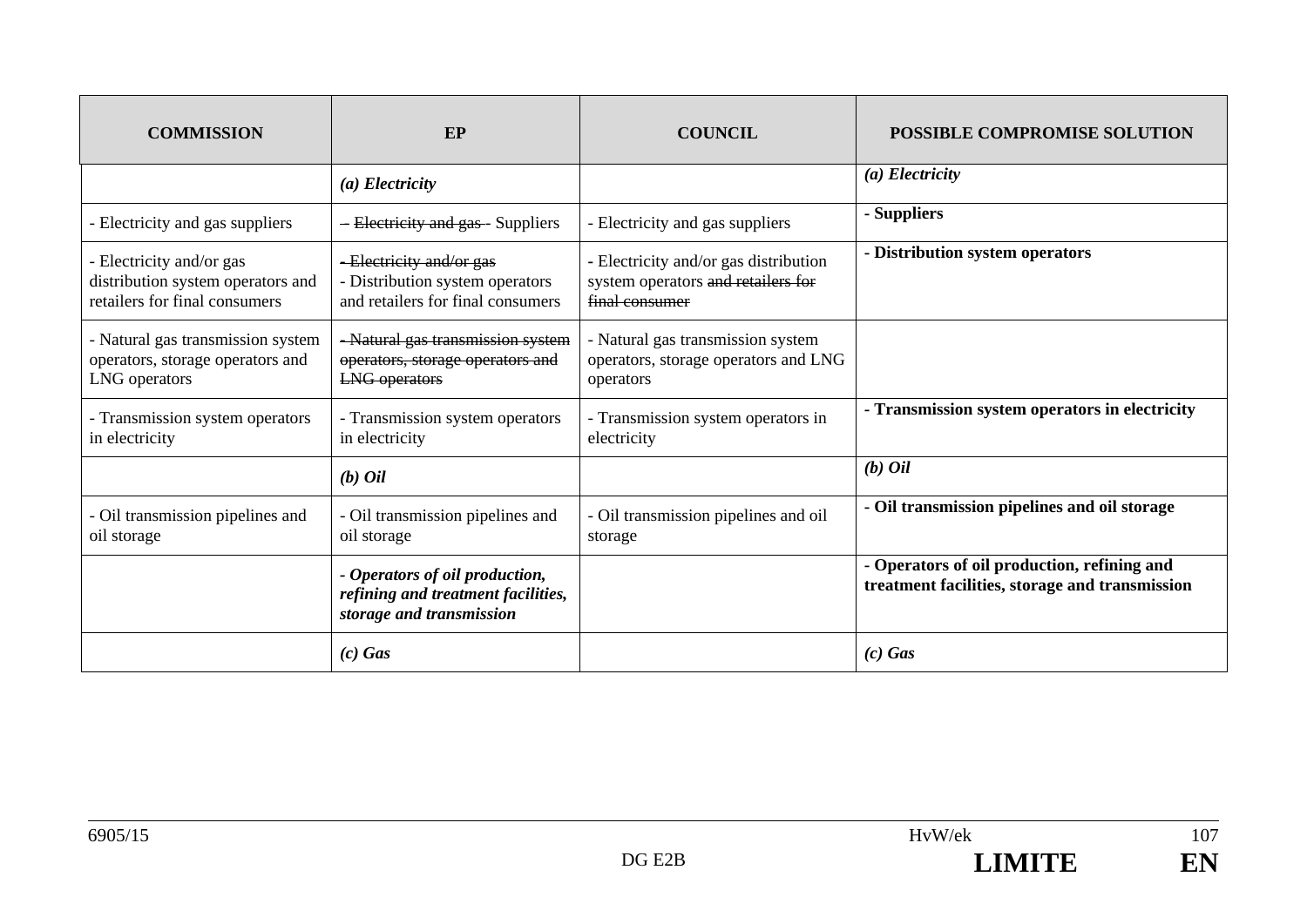| <b>COMMISSION</b>                                                                      | EP                                                                                                                                  | <b>COUNCIL</b>                                                                         | POSSIBLE COMPROMISE SOLUTION                                                                                     |
|----------------------------------------------------------------------------------------|-------------------------------------------------------------------------------------------------------------------------------------|----------------------------------------------------------------------------------------|------------------------------------------------------------------------------------------------------------------|
| - Electricity and gas market<br>operators                                              | - Electricity and gas market<br>operators Suppliers                                                                                 | - Electricity and gas market operators                                                 | - Suppliers                                                                                                      |
|                                                                                        | - Distribution system operators<br>and retailers for final<br>consumers                                                             |                                                                                        | - Distribution system operators                                                                                  |
|                                                                                        | - Natural gas transmission<br>system operators, storage system<br>operators and LNG system<br>operators                             |                                                                                        | - Natural gas transmission system operators,<br>storage system operators and LNG system<br>operators             |
| - Operators of oil and natural gas<br>production, refining and<br>treatment facilities | - Operators of $\theta$ il-natural gas<br>production, refining, and<br>treatment facilities, storage<br>facilities and transmission | - Operators of oil and natural gas<br>production, refining and treatment<br>facilities | - Operators of natural gas production, refining,<br>treatment facilities, storage facilities and<br>transmission |
|                                                                                        | - Gas market operators<br>(AM 133)                                                                                                  |                                                                                        | - Gas market operators                                                                                           |
| 2. Transport                                                                           | 2. Transport                                                                                                                        | 2. In the field of transport :                                                         | 2. Transport                                                                                                     |
|                                                                                        |                                                                                                                                     |                                                                                        | $(a)$ Air transport                                                                                              |
| - Air carriers (freight and<br>passenger air transport)                                | -Air carriers (freight and<br>passenger air transport)                                                                              | - Air carriers (freight and passenger<br>air transport)                                | - Air carriers (freight and passenger air<br>transport)                                                          |
|                                                                                        |                                                                                                                                     |                                                                                        | - Airports                                                                                                       |
|                                                                                        |                                                                                                                                     |                                                                                        | - Traffic management control operators                                                                           |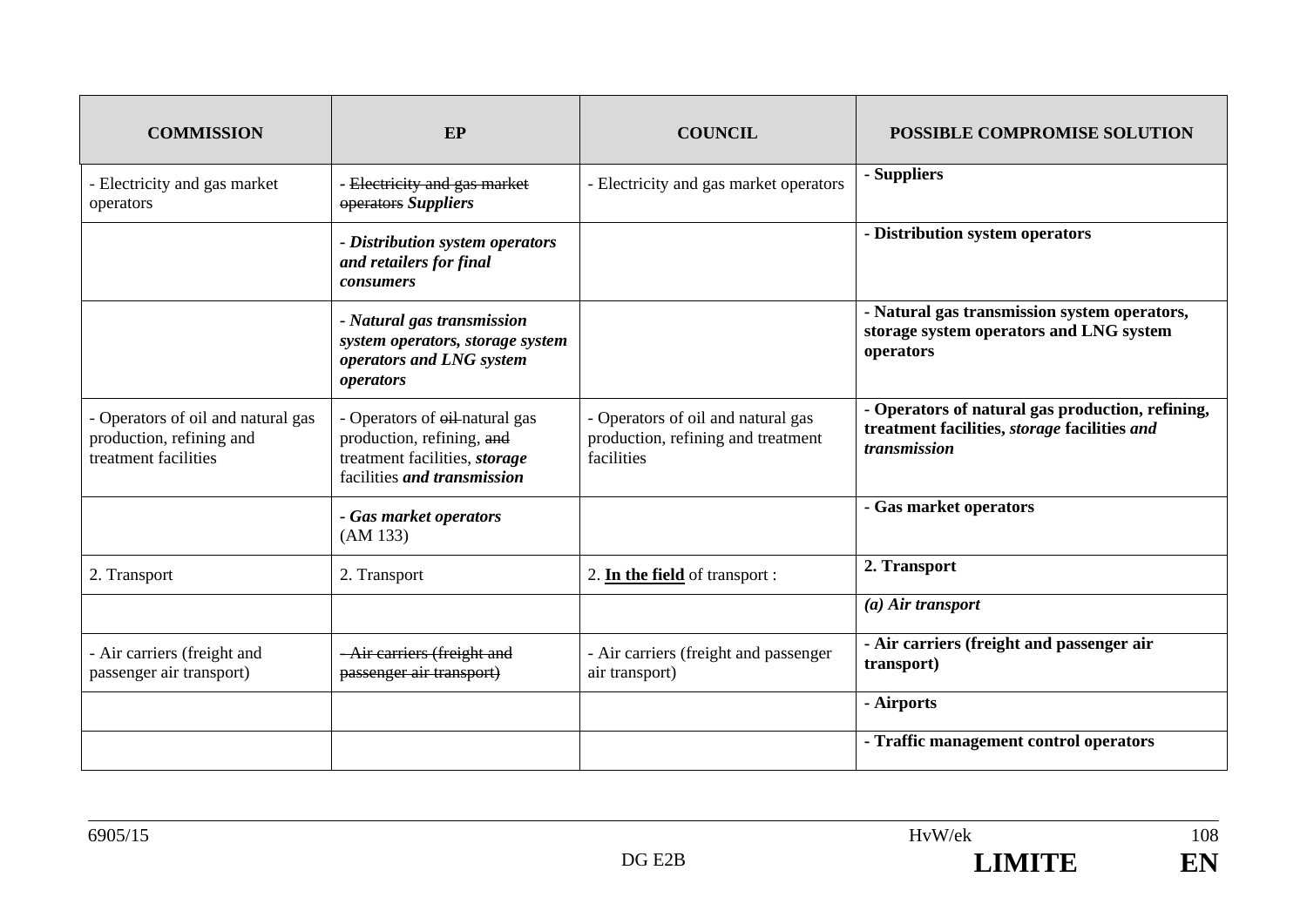| <b>COMMISSION</b>                                                                                                                           | EP                                                                                                                                                                                      | <b>COUNCIL</b>                                                                                                                           | <b>POSSIBLE COMPROMISE SOLUTION</b>                                                                                                                        |
|---------------------------------------------------------------------------------------------------------------------------------------------|-----------------------------------------------------------------------------------------------------------------------------------------------------------------------------------------|------------------------------------------------------------------------------------------------------------------------------------------|------------------------------------------------------------------------------------------------------------------------------------------------------------|
| - Maritime carriers (sea and<br>coastal passenger water transport<br>companies and sea and coastal<br>freight water transport<br>companies) | - Maritime carriers (sea and<br>coastal passenger water transport<br>companies and sea and coastal<br>freight water transport<br>eompanies) (i) Traffic<br>management control operators | - Maritime carriers (sea and coastal<br>passenger water transport companies<br>and sea and coastal freight water<br>transport companies) | $(b)$ Rail transport                                                                                                                                       |
| - Railways (infrastructure<br>managers, integrated companies<br>and railway transport operators)                                            | - Railways (infrastructure<br>managers, integrated companies<br>and railway transport operators)<br>(ii) Auxiliary logistics services:                                                  | - Railways (infrastructure managers,<br>integrated companies and railway<br>transport operator)                                          | - Railways (infrastructure managers, integrated<br>companies and railway transport operators)                                                              |
| - Airports                                                                                                                                  | -Airports - warehousing and<br>storage,                                                                                                                                                 | - Airports                                                                                                                               | - Traffic management control operators                                                                                                                     |
| - Ports                                                                                                                                     | <del>- Ports</del> - cargo handling, and                                                                                                                                                | - Ports                                                                                                                                  | (c) Maritime transport                                                                                                                                     |
| - Traffic management control<br>operators                                                                                                   | -Traffic management control<br>operators - other transportation<br>support activities                                                                                                   | - Traffic management control<br>operators                                                                                                | (i) Maritime carriers (inland, sea and coastal<br>passenger water transport companies and<br>inland, sea and coastal freight water transport<br>companies) |
| - Auxiliary logistics services (a)<br>warehousing and storage, b)<br>cargo handling and c) other<br>transportation support activities)      | - Auxiliary logistics services (a)<br>warehousing and storage, b)<br>eargo handling and c) other<br>transportation support activities)<br>(b) Rail transport                            | -Auxiliary logistics services (a)<br>warehousing and storage, b) cargo<br>handling and c) other transportation<br>support activities)    |                                                                                                                                                            |

 $\frac{109}{109}$ 

EN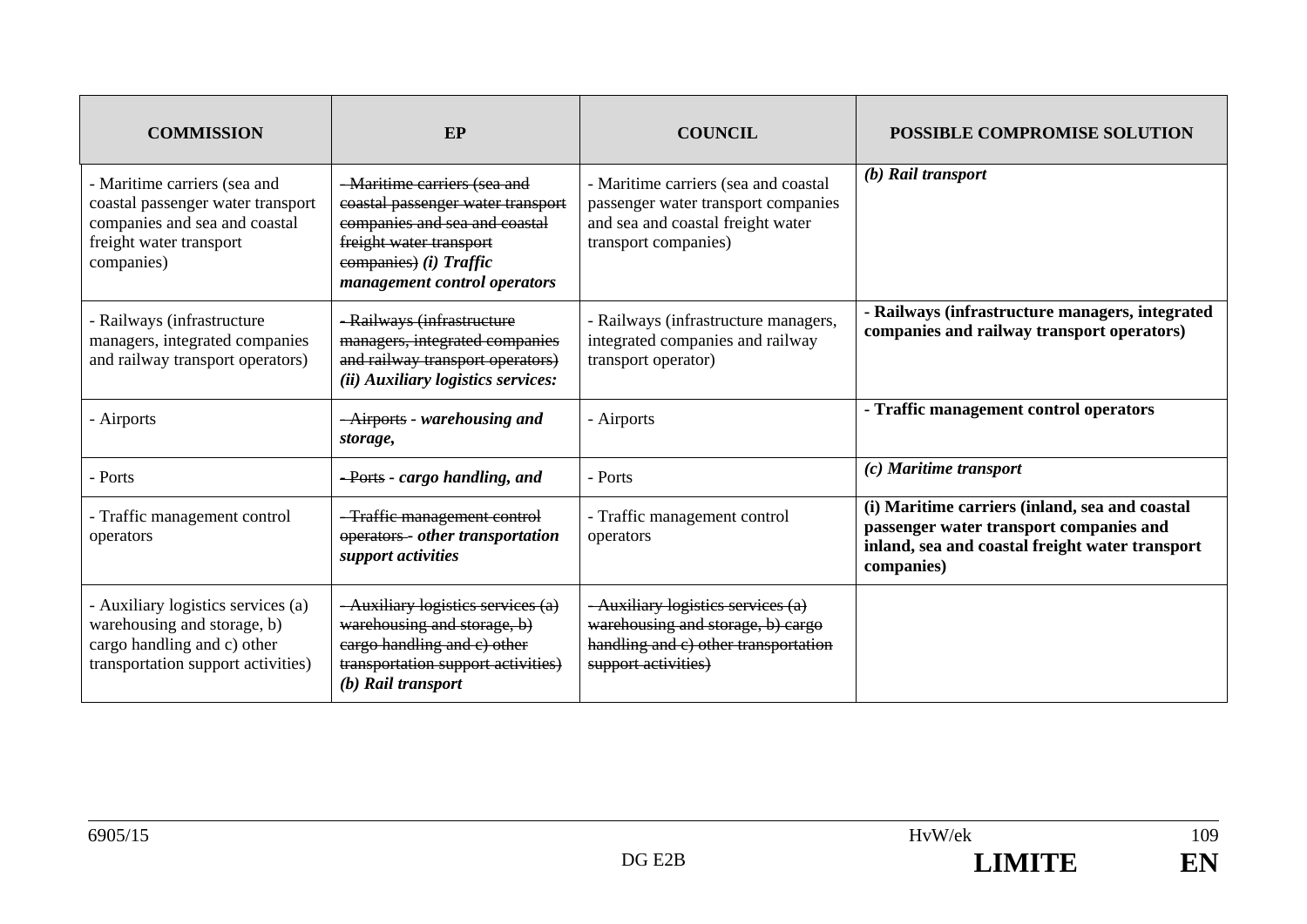| <b>COMMISSION</b> | EP                                                                                                 | <b>COUNCIL</b> | POSSIBLE COMPROMISE SOLUTION |
|-------------------|----------------------------------------------------------------------------------------------------|----------------|------------------------------|
|                   | (i) Railways (infrastructure<br>managers, integrated companies<br>and railway transport operators) |                |                              |
|                   | (ii) Traffic management control<br><i>operators</i>                                                |                |                              |
|                   | (iii) Auxiliary logistics services:                                                                |                |                              |
|                   | - warehousing and storage,                                                                         |                |                              |
|                   | - cargo handling, and                                                                              |                |                              |
|                   | - other transportation support<br>activities                                                       |                |                              |
|                   | $(c)$ Air transport                                                                                |                |                              |
|                   | (i) Air carriers (freight and<br>passenger air transport)                                          |                |                              |
|                   | (ii) Airports                                                                                      |                |                              |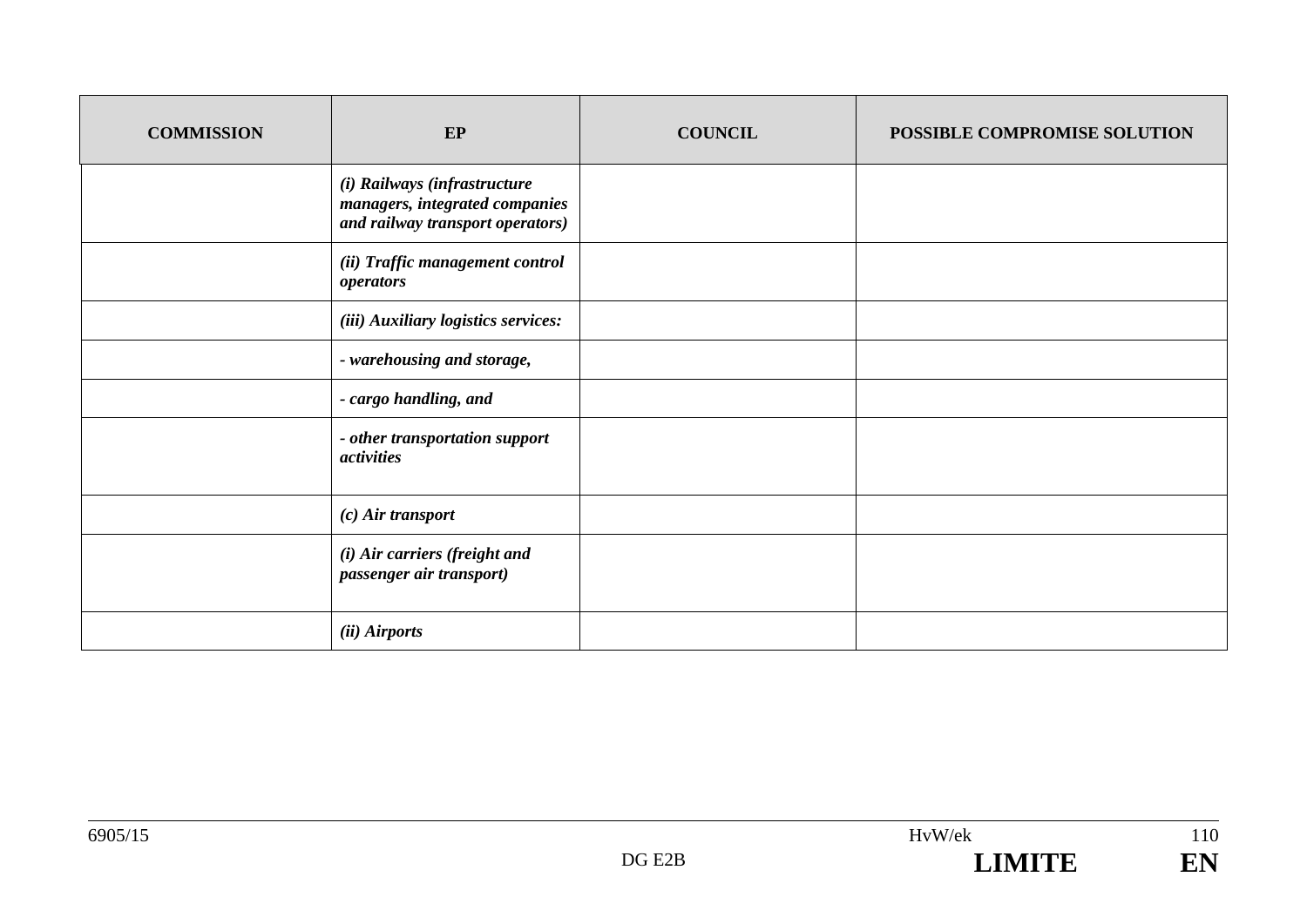| <b>COMMISSION</b>                                                                             | EP                                                                                                                                                                             | <b>COUNCIL</b>                                                                                                | <b>POSSIBLE COMPROMISE SOLUTION</b>                                                        |
|-----------------------------------------------------------------------------------------------|--------------------------------------------------------------------------------------------------------------------------------------------------------------------------------|---------------------------------------------------------------------------------------------------------------|--------------------------------------------------------------------------------------------|
|                                                                                               | (iii) Traffic management control<br>operators                                                                                                                                  |                                                                                                               |                                                                                            |
|                                                                                               | (iv) Auxiliary logistics services:                                                                                                                                             |                                                                                                               |                                                                                            |
|                                                                                               | - warehousing,                                                                                                                                                                 |                                                                                                               |                                                                                            |
|                                                                                               | - cargo handling, and                                                                                                                                                          |                                                                                                               |                                                                                            |
|                                                                                               | - other transportation support<br><i>activities</i>                                                                                                                            |                                                                                                               |                                                                                            |
|                                                                                               | (d) Maritime transport                                                                                                                                                         |                                                                                                               |                                                                                            |
|                                                                                               | (i) Maritime carriers (inland,<br>sea and coastal passenger water<br>transport companies and inland,<br>sea and coastal freight water<br><i>transport companies</i> ) (AM 134) |                                                                                                               |                                                                                            |
| 3. Banking: credit institutions in<br>accordance with Article 4.1 of<br>Directive 2006/48/CE. |                                                                                                                                                                                | 3. In the field of banking: credit<br>institutions in accordance with<br>Article 4.1 of Directive 2006/48/CE. | 3. Banking: credit institutions in accordance with<br>Article 4.1 of Directive 2006/48/CE. |

111

EN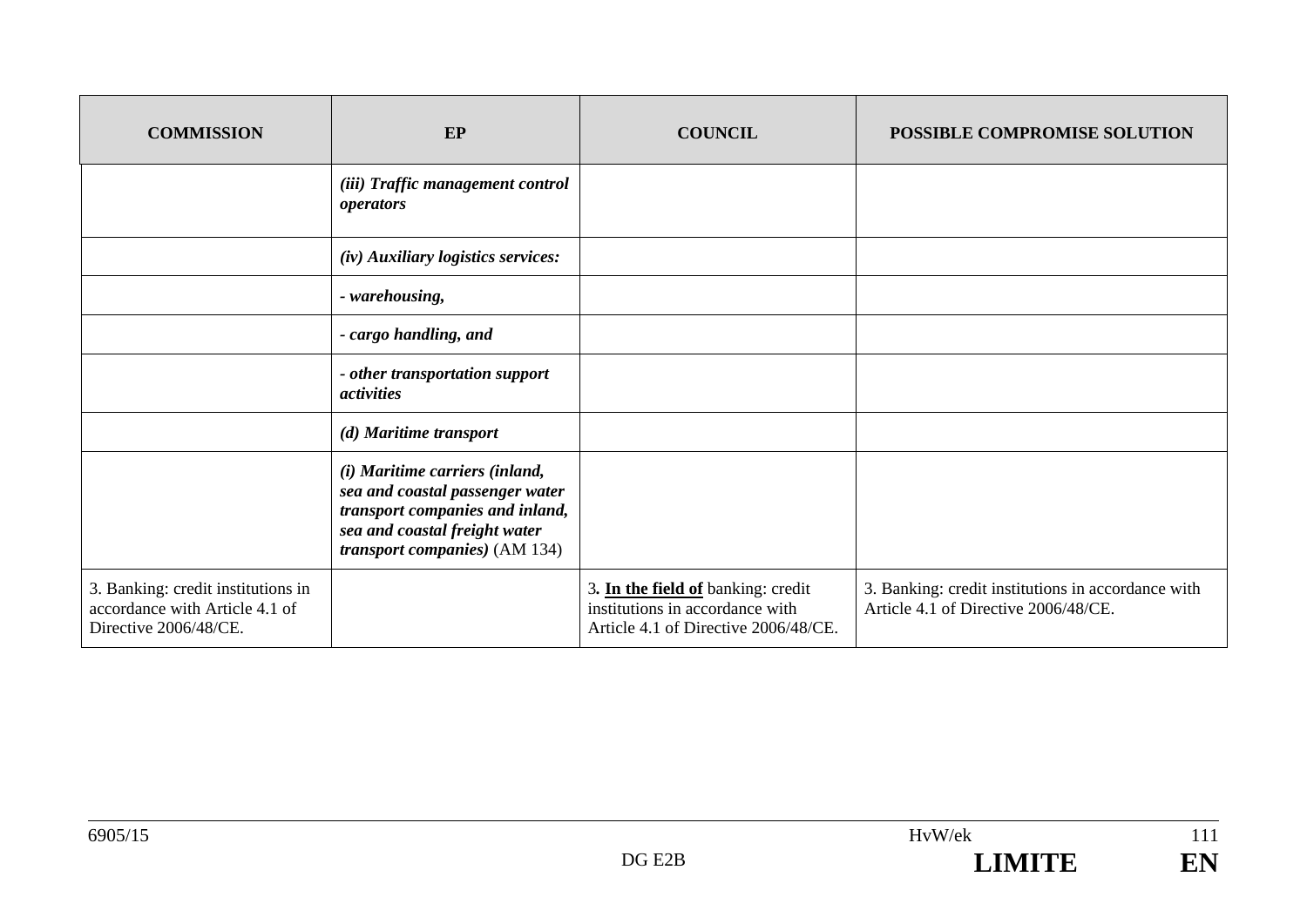| <b>COMMISSION</b>                                                                                                                               | EP                                                                                                                                                                                                                  | <b>COUNCIL</b>                                                                                                                                                                 | <b>POSSIBLE COMPROMISE SOLUTION</b>                                                                                                                                                                         |
|-------------------------------------------------------------------------------------------------------------------------------------------------|---------------------------------------------------------------------------------------------------------------------------------------------------------------------------------------------------------------------|--------------------------------------------------------------------------------------------------------------------------------------------------------------------------------|-------------------------------------------------------------------------------------------------------------------------------------------------------------------------------------------------------------|
| 4. Financial market<br>infrastructures: stock exchanges<br>and central counterparty clearing<br>houses                                          | 4. Financial market<br>infrastructures: regulated<br>markets, multilateral trading<br>facilities, organised trading<br><i>facilities</i> stock exchanges and<br>central counterparty clearing<br>houses<br>(AM 135) | 4. In the field of financial market<br>infrastructures: stock exchanges and<br>central counterparty clearing houses                                                            | 4. Financial market infrastructures: stock<br>exchanges and central counterparty clearing<br>houses.                                                                                                        |
| 5. Health sector: health care<br>settings (including hospitals and<br>private clinics) and other entities<br>involved in health care provisions |                                                                                                                                                                                                                     | [5. In the field of health sector:<br>health care settings (including<br>hospitals and private clinics) and<br>other entities involved in health care<br>provision.] $^{33}$ ] | 5. Health sector: healthcare settings providers<br>(including hospitals and private clinics) and other<br>entities involved in health care provisons as<br>defined in Article 3(g) of Directive 2011/24/EU. |
|                                                                                                                                                 | 5a. Water production and supply<br>(AM 136)                                                                                                                                                                         | 6. In the field of water supply:<br>[types of entities to be further<br>considered].                                                                                           | 6. Drinking water production and supply sector.                                                                                                                                                             |

**<sup>33</sup>** It has been suggested to amend this indent with the following: "Healthcare settings and other entities involved in healthcare provision, which handle a significant amount of vital patient information".